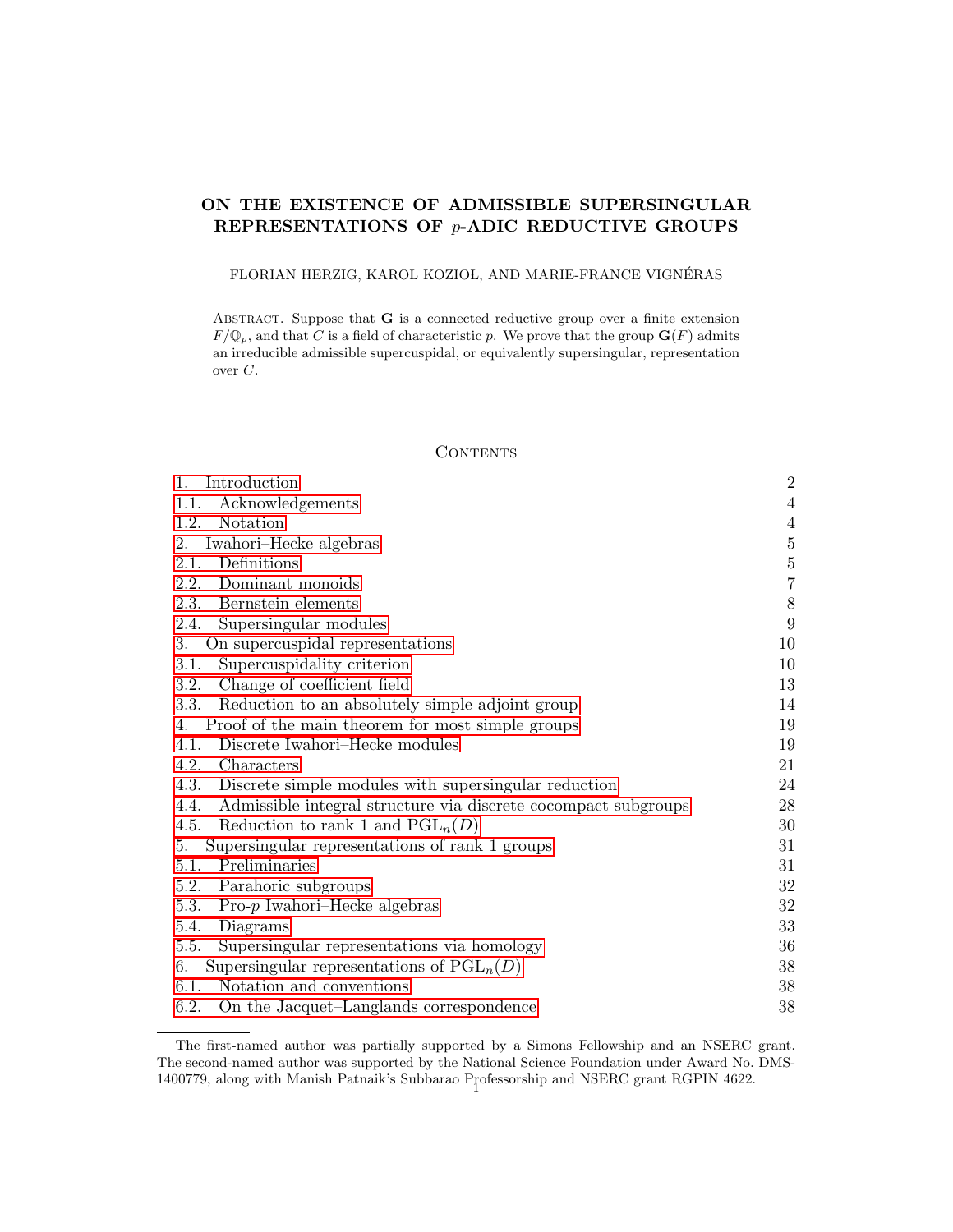2 FLORIAN HERZIG, KAROL KOZIOL, AND MARIE-FRANCE VIGNÉRAS

| 6.3. On lifting non-supersingular Hecke modules            | 40 |
|------------------------------------------------------------|----|
| 6.4. A reducibility lemma                                  | 43 |
| 6.5. On base change and descent for compact unitary groups | 45 |
| 6.6. Supersingular representations of $GL_n(D)$            | 45 |
| Appendix A. Base change (by Sug Woo Shin)                  | 52 |
| References                                                 | 55 |

#### 1. INTRODUCTION

<span id="page-1-0"></span>Suppose that F is a non-archimedean field of residue characteristic  $p$  and that G is a connected reductive algebraic group over  $F$ . There has been a growing interest in understanding the smooth representation theory of the p-adic group  $G := G(F)$ over a field C of characteristic p, going back to the work of Barthel–Livné [\[BL94\]](#page-54-1) and Breuil [\[Bre03\]](#page-55-0) in the case of  $G = GL_2$ . The latter work in particular demonstrated the relevance of the mod  $p$  representation theory of  $p$ -adic reductive groups to the  $p$ -adic Langlands program.

The results of  $[AHHV17]$  (when C is algebraically closed) and  $[HV19]$  (for a general C of characteristic p) give a classification of irreducible admissible representations in terms of supercuspidal C-representations of Levi subgroups of G. Here, an irreducible admissible smooth representation  $\pi$  is said to be *supercuspidal* if it does not occur as subquotient of any parabolic induction  $\text{Ind}_{P}^{G} \sigma$ , where P is a proper parabolic subgroup of G and  $\sigma$  an irreducible admissible representation of the Levi quotient of P. Unfortunately, so far, the supercuspidal representations themselves remain mostly mysterious,outside anisotropic groups,  $GL_2(\mathbb{Q}_p)$  ([\[BL94\]](#page-54-1), [\[Bre03\]](#page-55-0)), and some related cases([\[Abd14\]](#page-54-3), [\[Che13\]](#page-55-1), [\[Koz16\]](#page-56-1), [\[KX15\]](#page-56-2)). If  $F/\mathbb{Q}_p$  is a non-trivial unramified extension, then irreducible supercuspidal representations of  $GL_2(F)$  were first constructed by Paškūnas  $[Paš04]$ ; however, it seems hopelessly complicated to classify them  $[BP12]$ , [\[Hu10\]](#page-56-4). One additional challenge in constructing supercuspidal representations is that irreducible smooth representations need not be admissible in general (unlike what happens over  $\mathbb{C}$ , as was shown recently by Daniel Le [\[Le\]](#page-56-5).

There are two ways to characterize supercuspidality in terms of Hecke actions. The first description assumes C is algebraically closed and uses weights and Hecke eigenvalues for any fixed choice  $K$  of special parahoric subgroup (a weight is then an irreducible representation of K). It was shown to be equivalent to supercuspidality in  $[AHHV17]$ . The second description uses the center of the pro- $p$  Iwahori–Hecke algebra. The equivalence between the second Hecke description and supercuspidality was shown in [\[OV18\]](#page-56-6) (when C is algebraically closed) and  $[HV19]$  (for a general C of characteristic p). In either description, supercuspidality is characterized by the vanishing of certain Hecke operators, which is why supercuspidal representations are also called supersingular.

Our main theorem is the following:

<span id="page-1-1"></span>**Theorem A.** Suppose F is of characteristic  $0$ , **G** is any connected reductive algebraic group over  $F$ , and  $C$  any field of characteristic p. Then  $G$  admits an irreducible admissible supersingular, or equivalently supercuspidal, representation over C.

This theorem is new outside the low rank cases mentioned above. It provides an affirmative answer to Question 3 of [\[AHHV\]](#page-54-4) when char  $F = 0$ , and carries out the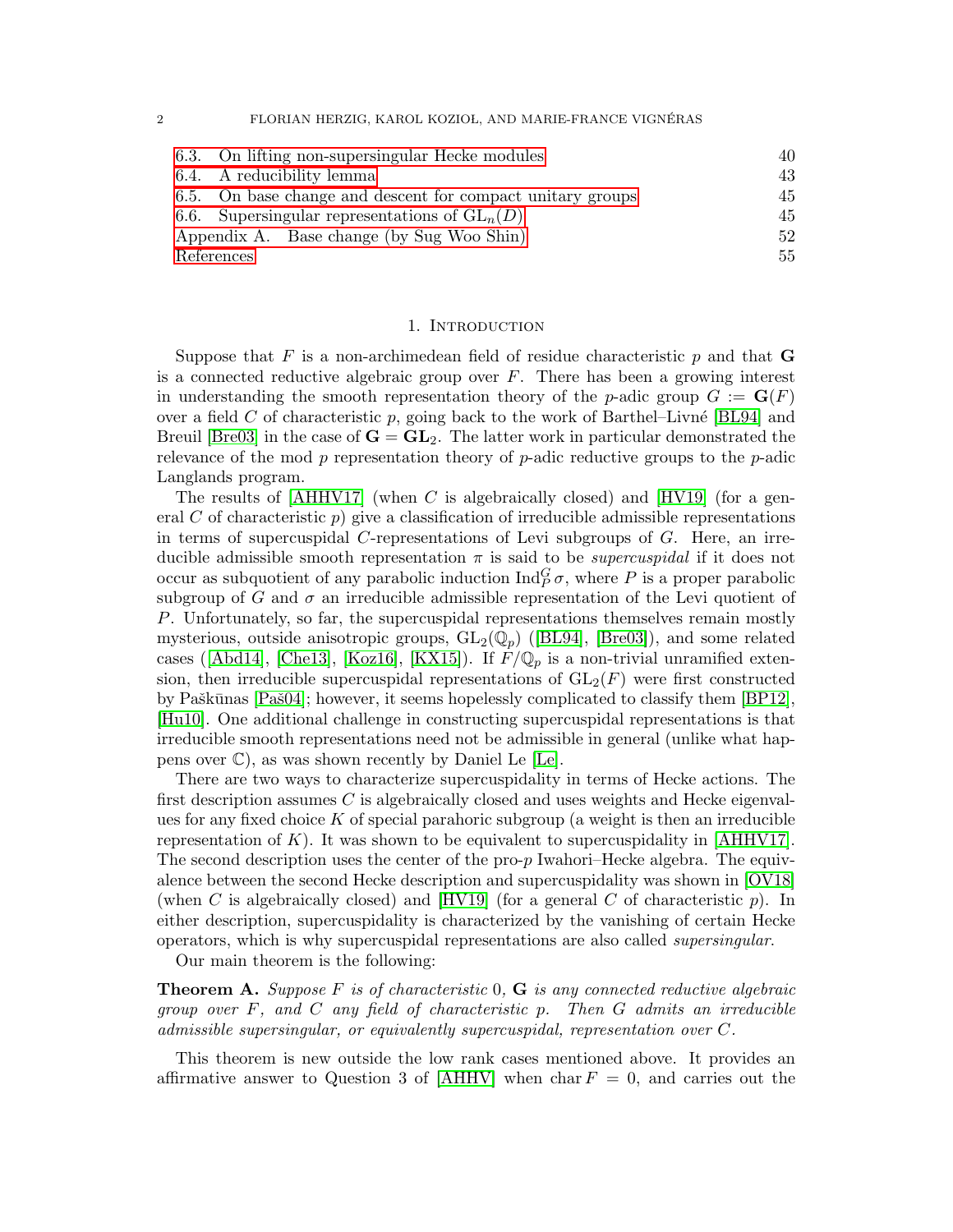announcement contained in [\[AHHV17,](#page-54-2) § III.26]. Note also that the analogous theorem for supercuspidal representations over C was proved by Beuzart-Plessis [\[BP16\]](#page-55-3).

We now briefly explain our argument, which uses several completely different ideas. First, in Section [3](#page-9-0) we reduce to the cases where  $C$  is finite and  $G$  is absolutely simple adjoint. If  $\bf{G}$  is moreover anisotropic, then  $G$  is compact and any irreducible smooth representation of  $G$  is finite-dimensional (hence admissible) and supercuspidal. If  $G$  is isotropic, we distinguish three cases.

For most groups G we show in Section [4](#page-18-0) that there exists a discrete series representation  $\pi$  of G over C that admits invariants under an Iwahori subgroup  $\mathfrak{B}$ , and that has moreover the following property: the module  $\pi^{\mathfrak{B}}$  of the Iwahori–Hecke algebra  $H(G, \mathfrak{B})$ admits a  $\mathbb{Z}[q^{1/2}]$ -integral structure whose reduction modulo the maximal ideal of  $\mathbb{Z}[q^{1/2}]$ with residue field  $\mathbb{F}_p$  is supersingular. The Hecke modules  $\pi^{\mathfrak{B}}$  are constructed either from characters (using [\[Bor76\]](#page-55-4)) or reflection modules (using [\[Lus83\]](#page-56-7) and [\[GS05\]](#page-55-5); the latter is needed to handle unramified non-split forms of  $PSO_8$ ).

Suppose from now on that F is of characteristic zero, i.e. that  $F/\mathbb{Q}_p$  is a finite extension. The p-adic version of the de George–Wallach limit multiplicity formula ([\[DKV84,](#page-55-6) App. 3] plus [\[Kaz86,](#page-56-8) Thm. K]) implies that the representation  $\pi$  above embeds in  $C^{\infty}(\Gamma \backslash G, \mathbb{C})$  for some discrete cocompact subgroup  $\Gamma$  of G (as char  $F = 0$ ). By construction we deduce that the Hecke module  $C^{\infty}(\Gamma \backslash G/\mathfrak{B}, \mathbb{F}_p) = C^{\infty}(\Gamma \backslash G, \mathbb{F}_p)^{\mathfrak{B}}$ of B-invariants admits a supersingular submodule. Crucially, by cocompactness of Γ we know that  $C^{\infty}(\Gamma \backslash G, \mathbb{F}_p)$  is an admissible representation of G. Picking any non-zero supersingular vector  $v \in C^{\infty}(\Gamma \backslash G/\mathfrak{B}, \mathbb{F}_p)$ , the G-subrepresentation of  $C^{\infty}(\Gamma \backslash G, \mathbb{F}_p)$ generated by v admits an irreducible quotient, which is admissible (as char  $F = 0$ ) and supersingular.

Unfortunately, this argument does not work for all groups G. We have the following exceptional cases:

- (i)  $PGL_n(D)$ , where  $n \geq 2$  and D a central division algebra over F;
- (ii)  $PU(h)$ , where h is a split hermitian form in 3 variables over a ramified quadratic extension of  $F$  or a non-split hermitian form in 4 variables over the unramified quadratic extension of F.

Note that for the group  $PGL_n(D)$  with  $n \geq 2$  the only discrete series representations  $\pi$  having  $\mathfrak{B}$ -invariant vectors are the unramified twists of the Steinberg representation (by Proposition [4.1.5\(](#page-19-0)i) and the classification of Bernstein–Zelevinsky and Tadić), but then  $\pi^{\mathfrak{B}}$  is one-dimensional with non-supersingular reduction.

In the second exceptional case, where  $G \cong \text{PU}(h)$  for certain hermitian forms h, we use the theory of coefficient systems and diagrams, building on ideas of Paškūnas [Pa $\delta$ 04]. See Section [5.](#page-30-0) Note that **G** is of relative rank 1, so the adjoint Bruhat–Tits building of G is a tree, and our method works for all such groups. In order to carry it out, we may apply the reductions in Section [3](#page-9-0) and assume that G is absolutely simple and simply connected. Given a supersingular module  $\Xi$  for the pro-p Iwahori–Hecke algebra of  $G$ , we naturally construct a  $G$ -equivariant coefficient system (or cosheaf)  $\mathcal{D}_{\Xi}$  on the Bruhat–Tits tree of G. The homology of  $\mathcal{D}_{\Xi}$  admits a smooth G-action, and any irreducible admissible quotient will be supersingular (by Proposition [3.1.3\)](#page-10-0). To construct such a quotient, we define an auxiliary coefficient system  $\mathcal{D}'$ , which is built out of injective envelopes of representations of certain parahoric subgroups, along with a morphism  $\mathcal{D}_{\Xi} \to \mathcal{D}'$ . The image of the induced map on homology is admissible,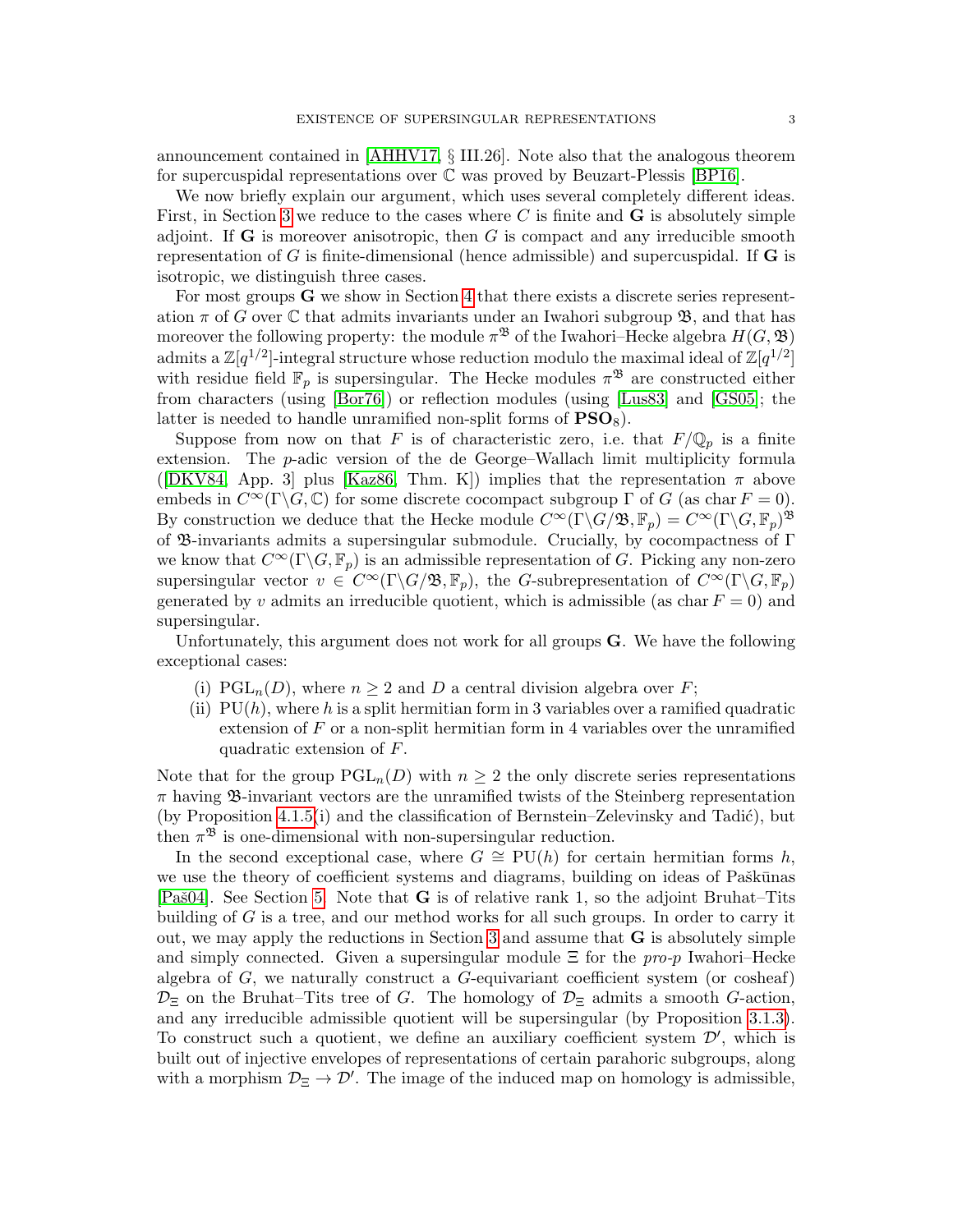and admits an irreducible quotient  $\pi'$  which is itself admissible (as char  $F = 0$ ) and supersingular.

In the first exceptional case, where  $G \cong \text{PGL}_n(D)$ , we use a global method (see Section [6\)](#page-37-0). We find a totally real number field  $\widetilde{F}^+$  and a compact unitary group G over  $\widetilde{F}^+$  such that  $G(\widetilde{F}_v^+)$  is isomorphic to  $GL_n(D)$  for a suitable place  $v|p$  of  $\widetilde{F}^+$ . Then, fixing a level away from  $v$  and taking the limit over all levels at  $v$ , the space  $S$ of algebraic automorphic forms of  $G(\mathbb{A}_{\widetilde{P}_n}^{\infty})$  $(\widetilde{F}_{F} + \widetilde{F}_{p})$  over  $\overline{\mathbb{F}}_{p}$  affords an admissible smooth action of  $G(\tilde{F}_v^+)$ . Using automorphic induction and descent we construct an automorphic representation  $\pi$  of  $\underline{G}(\mathbb{A}_{\widetilde{F}+})$  whose associated Galois representation  $r_{\pi}$  has the property that its reduction modulo p is irreducible locally at v. From  $\pi$  we get a maximal ideal  $m$  in the Hecke algebra (at good places outside  $p$ ), and we claim that any irreducible subrepresentation of the localization  $S_{\mathfrak{m}}$  is supercuspidal.

To prove the claim, we use the pro- $p$  Iwahori–Hecke criterion for supercuspidality and argue by contradiction. If one of the relevant Hecke operators has a non-zero eigenvalue, we lift to characteristic zero by a Deligne–Serre argument and construct an automorphic representation  $\pi'$  with Galois representation  $r_{\pi'}$  having the same reduction as  $r_{\pi}$  modulo p. Using local-global compatibility at p for  $r_{\pi'}$  and some basic p-adic Hodge theory we show that the non-zero Hecke eigenvalue in characteristic  $p$  implies that  $r_{\pi'}$  is reducible locally at v, obtaining the desired contradiction.

For our automorphic base change and descent argument we require results going slightly beyond [\[Lab11\]](#page-56-9), since our group  $G$  is typically not quasi-split at all finite places. In the appendix, Sug Woo Shin explains the necessary modifications.

Finally, we remark that we would expect Theorem [A](#page-1-1) to be true even when char  $F = p$ . So far this only seems to be known for the groups  $GL_2(F)$  [Paš04], outside trivial cases. We crucially use that char  $F = 0$  in (at least) the following ways:

- (i) the existence of discrete cocompact subgroups, which fails for most groups if char  $F = p$  [\[BH78,](#page-54-5) §3.4], [\[Mar91,](#page-56-10) Cor. IX.4.8(iv)],
- (ii) admissibility is preserved under passing to a quotient representation,
- (iii) the automorphic method in case of the group  $\mathrm{PGL}_n(D)$ .

<span id="page-3-0"></span>1.1. Acknowledgements. The third-named author thanks Boris Pioline, Gordan Savin and the organizers of the conference on Automorphic Forms, Mock Modular Forms and String Theory in Banff (10/2017) for emails, discussions and their invitation, which led to closer examination of unramified minimal representations corresponding to the reflection modules of the affine Hecke algebras. She also thanks Volker Heiermann for a discussion on discrete modules, Günter Harder for emails on discrete cocompact subgroups, Jean-Loup Waldspurger for recollections on the antipode, and Guy Henniart for providing a proof below.

The first-named author thanks the University of Paris-Sud and the Mathematics Institute of Jussieu–Paris Rive Gauche, where some of this work was carried out.

We thank Noriyuki Abe for some helpful comments.

<span id="page-3-1"></span>1.2. **Notation.** Fix a prime number p, and let F be a non-archimedean local field of residue characteristic p (we will later assume that char  $F = 0$ , i.e., that F is a finite extension of  $\mathbb{Q}_p$ . The field F comes equipped with ring of integers  $\mathcal{O}_F$  and residue field  $k_F$  of cardinality q, a power of p. We fix a uniformizer  $\varpi$ , and let val<sub>F</sub> and  $|\cdot|_F$ denote the normalized valuation and normalized absolute value of F, respectively.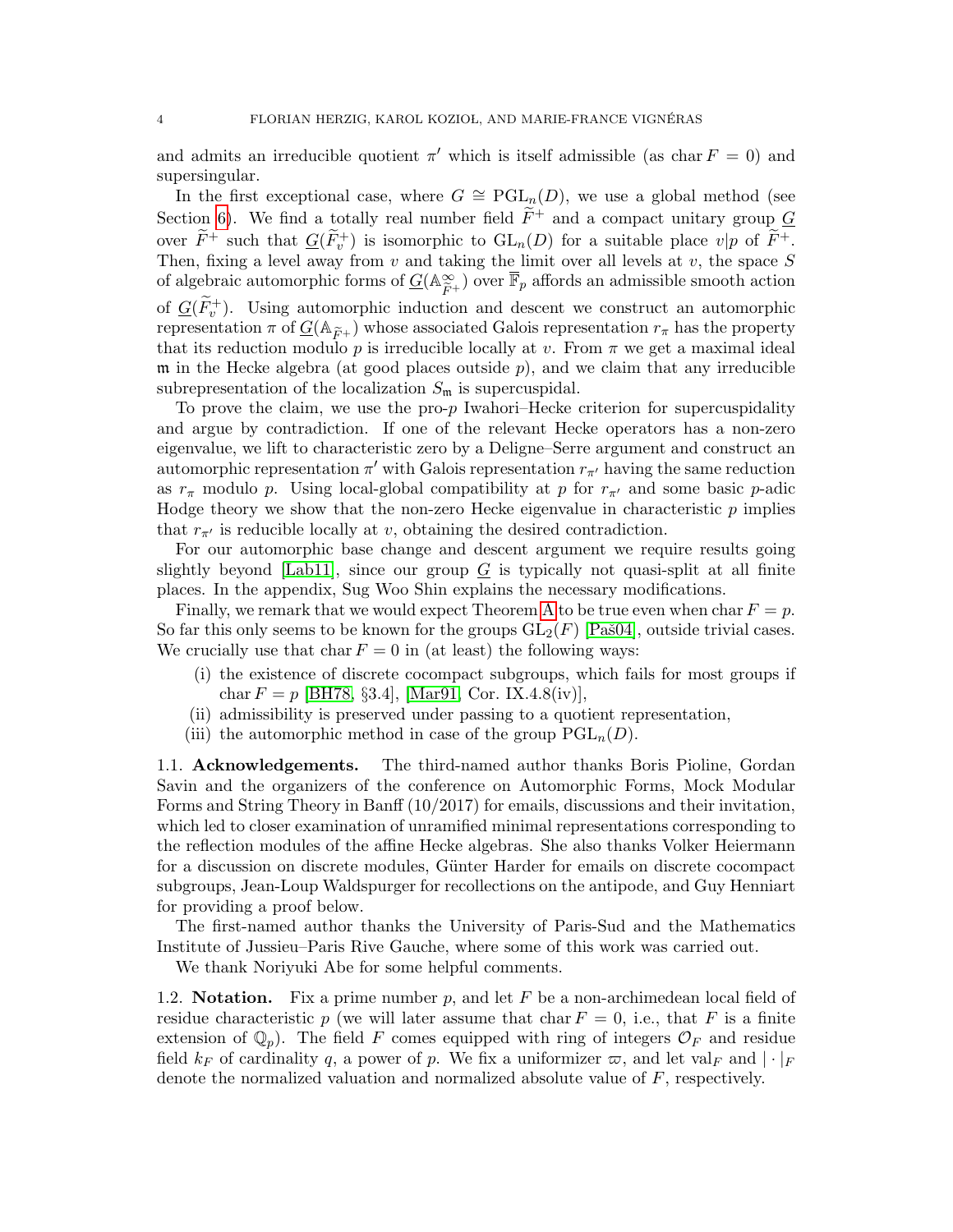If **H** is an algebraic F-group, we denote by H its group of F-points  $\mathbf{H}(F)$ .

Let **G** be a connected reductive F-group, **T** a maximal F-split subtorus of **G**, **B** a minimal F-parabolic subgroup of **G** containing **T**, and  $x_0$  a special point of the apartment of the adjoint Bruhat–Tits building defined by  $\mathbf{T}$ . We associate to  $x_0$  and the triple  $(G, T, B)$  the following data:

- $\circ$  the center  $\mathbf{Z}(\mathbf{G})$  of  $\mathbf{G}$ ,
- $\circ$  the root system  $\Phi \subset X^*(T)$ ,
- $\circ$  the set of simple roots  $\Delta \subset \Phi$ ,
- $\circ$  the centralizer **Z** of **T**,
- the normalizer  $\mathcal N$  of **T**,
- $\circ$  the unipotent radical U of B (hence  $B = ZU$ ), and the opposite unipotent radical  $U^{op}$ ,
- $\circ$  the triples  $(\mathbf{G}^{\rm sc}, \mathbf{T}^{\rm sc}, \mathbf{B}^{\rm sc})$  and  $(\mathbf{G}^{\rm ad}, \mathbf{T}^{\rm ad}, \mathbf{B}^{\rm ad})$ , corresponding to the simplyconnected covering of the derived subgroup and the adjoint group of **,**
- **○** the apartment  $\mathscr{A} := X_*(T)/X_*(Z(G)^{\circ}) \otimes_{\mathbb{Z}} \mathbb{R}$  associated to **T** in the adjoint Bruhat–Tits building,
- $\circ$  the alcove C of  $\mathscr A$  with vertex  $x_0$  lying in the dominant Weyl chamber with vertex  $x_0$ ,
- $\circ$  the Iwahori subgroups  $\mathfrak{B}$  and  $\mathfrak{B}^{\rm sc}$  of G and  $G^{\rm sc}$ , respectively, fixing C pointwise,
- $\circ$  the pro-p-Sylow subgroup  $\mathfrak U$  of  $\mathfrak B$ .

Given a field L, we denote by  $\overline{L}$  a fixed choice of algebraic closure. We fix a field C of characteristic  $c \in \{0, 2, 3, 5, 7, \ldots\}$ , which will serve as the field of coefficients for the modules and representations appearing below. In our main result we will assume  $c = p$ .

Suppose  $K$  is a compact open subgroup of  $G$ , and  $R$  is a commutative ring. We define the Hecke algebra associated to this data to be the R-algebra

$$
H_R(G, K) := \operatorname{End}_G R[K \backslash G].
$$

If  $R = \mathbb{Z}$ , we simply write  $H(G, K)$ . In our applications below, we will often assume that  $K = \mathfrak{B}$  or  $K = \mathfrak{U}$ .

Given a module or algebra X over some ring R and a ring map  $R \to R'$ , we let  $X_{R'} := X \otimes_R R'$  denote the base change.

Other notation will be introduced as necessary in subsequent sections.

### 2. Iwahori–Hecke algebras

<span id="page-4-0"></span>In this section we review some basic facts concerning Iwahori–Hecke algebras and their (supersingular) modules. We will use these algebras extensively in our construction of supercuspidal G-representations. See [\[Vig16\]](#page-57-0), [\[Vig14\]](#page-57-1), and [\[Vig17\]](#page-57-2) for references.

<span id="page-4-1"></span>2.1. Definitions. Recall that we have defined the Iwahori–Hecke ring as

$$
H(G, \mathfrak{B}) = \operatorname{End}_G \mathbb{Z}[\mathfrak{B} \backslash G].
$$

We have an analogous ring  $H(G^{sc}, \mathfrak{B}^{sc})$  for the simply-connected group. The natural ring homomorphism  $H(G^{sc}, \mathfrak{B}^{sc}) \to H(G, \mathfrak{B})$  (induced by the covering  $G^{sc} \to G$  of the derived subgroup) is injective, so we identify  $H(G^{\rm sc}, \mathfrak{B}^{\rm sc})$  with a subring of  $H(G, \mathfrak{B})$ . We first discuss presentations for these rings.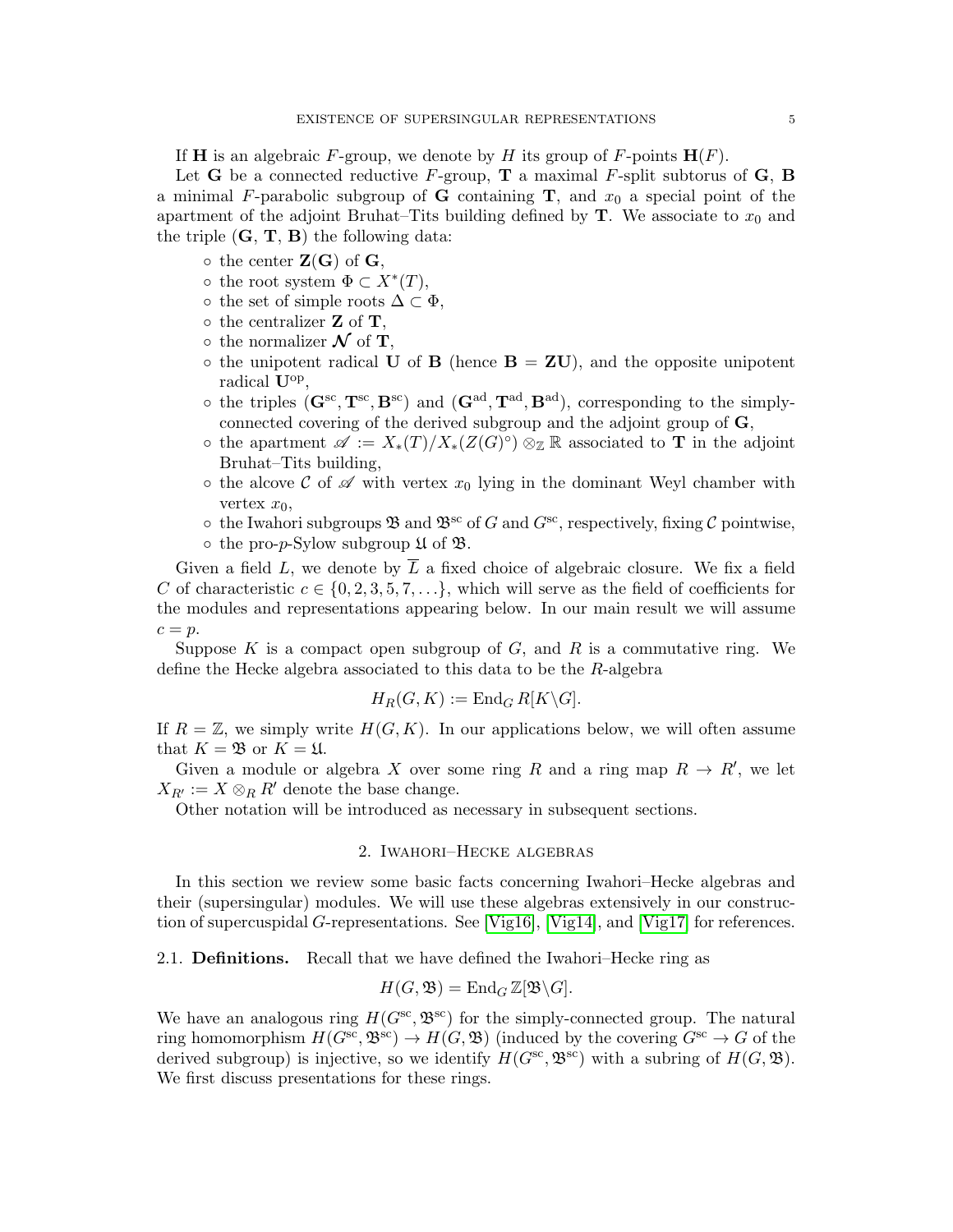There is a canonical isomorphism

$$
j^{\text{sc}}: H(G^{\text{sc}}, \mathfrak{B}^{\text{sc}}) \xrightarrow{\sim} H(W, S, q_s),
$$

where  $H := H(W, S, q_s)$  is the Hecke ring of an affine Coxeter system  $(W, S)$  with parameters  $\{q_s := q^{d_s}\}_{s \in S}$ . The  $d_s$  are positive integers, which we will abusively also refer to as the parameters of G. Thus,  $H(W, S, q_s)$  is a free Z-module with basis  ${T_w}_{w \in W}$ , satisfying the braid and quadratic relations:

$$
T_w T_{w'} = T_{ww'} \quad \text{for } w, w' \in W, \ \ell(w) + \ell(w') = \ell(ww'),
$$
  

$$
(T_s - q_s)(T_s + 1) = 0 \quad \text{for } s \in S.
$$

Here  $\ell : W \to \mathbb{Z}_{\geq 0}$  denotes the length function with respect to S. We identify  $H(G^{\text{sc}}, \mathfrak{B}^{\text{sc}})$  with  $H \text{ via } j^{\text{sc}}$ .

In order to describe  $H(G, \mathfrak{B})$ , we require a larger affine Weyl group. We define the extended affine Weyl group to be

$$
\widetilde{W} := \mathcal{N}/Z_0,
$$

where  $Z_0$  is the unique parahoric subgroup of Z. The group  $\widetilde{W}$  acts on the apartment  $\mathscr A$ , and permutes the alcoves of  $\mathscr A$  transitively. We let Ω denote the subgroup of  $\widetilde W$ stabilizing C. The affine Weyl group W is isomorphic to a normal subgroup of  $\widetilde{W}$ , and permutes the alcoves simply transitively. We therefore have a semidirect product decomposition

$$
\widetilde{W} = W \rtimes \Omega.
$$

The function  $\ell$  extends to We by setting  $\ell(uw) = \ell(wu) = \ell(w)$  for  $u \in \Omega, w \in W$ . In particular, we see that  $\Omega$  is the group of length-zero elements of W.

Let  $\Sigma$  denote the reduced root system whose extended Dynkin diagram Dyn is equal to the Dynkin diagram of  $(W, S)$ , and let Dyn' denote the Dynkin diagram Dyn decorated with the parameters  $\{d_s\}_{s\in\mathcal{S}}$ . The quotient of  $\Omega$  by the pointwise stabilizer of C in  $\Omega$  is isomorphic to a subgroup  $\Psi$  of  $Aut(W, S, d_s)$ , the group of automorphisms of Dyn'. Thus,  $\Omega$  acts on Dyn' and consequently on  $H(W, S, q_s)$ , and the isomorphism  $j^{sc}$ extends to an isomorphism

(2.1.1) 
$$
j: H(G, \mathfrak{B}) \xrightarrow{\sim} \mathbb{Z}[\Omega] \widetilde{\otimes} H(W, S, q_s),
$$

where  $\widetilde{\otimes}$  denotes the twisted tensor product. The generalized affine Hecke ring  $\widetilde{H} :=$  $\mathbb{Z}[\Omega] \widetilde{\otimes} H(W, S, q_s)$  as above is the free Z-module with basis  $\{T_w\}_{w\in \widetilde{W}}$ , satisfying the braid and quadratic relations:

<span id="page-5-0"></span>(2.1.2) 
$$
T_w T_{w'} = T_{ww'} \text{ for } w, w' \in \widetilde{W}, \ \ell(w) + \ell(w') = \ell(ww'),
$$

<span id="page-5-1"></span>
$$
(2.1.3) \t(Ts - qs)(Ts + 1) = 0 \tfor s \in S.
$$

Thus, we see that the Iwahori–Hecke ring  $H(G, \mathfrak{B})$  is determined by the type of  $\Sigma$ , the parameters  $\{d_s\}_{s\in S}$ , and the action of  $\Omega$  on Dyn'.

The group  $W$  forms a system of representatives for the space of double cosets  $\mathfrak{B}\backslash G/\mathfrak{B}$ . Under the isomorphism j, the element  $T_w \in \tilde{H}$  for  $w \in \tilde{W}$  corresponds to the endomorphism sending the characteristic function of  $\mathfrak{B}$  to the characteristic function of  $\mathfrak{B}_n\mathfrak{B}$ , where  $n \in \mathcal{N}$  lifts w.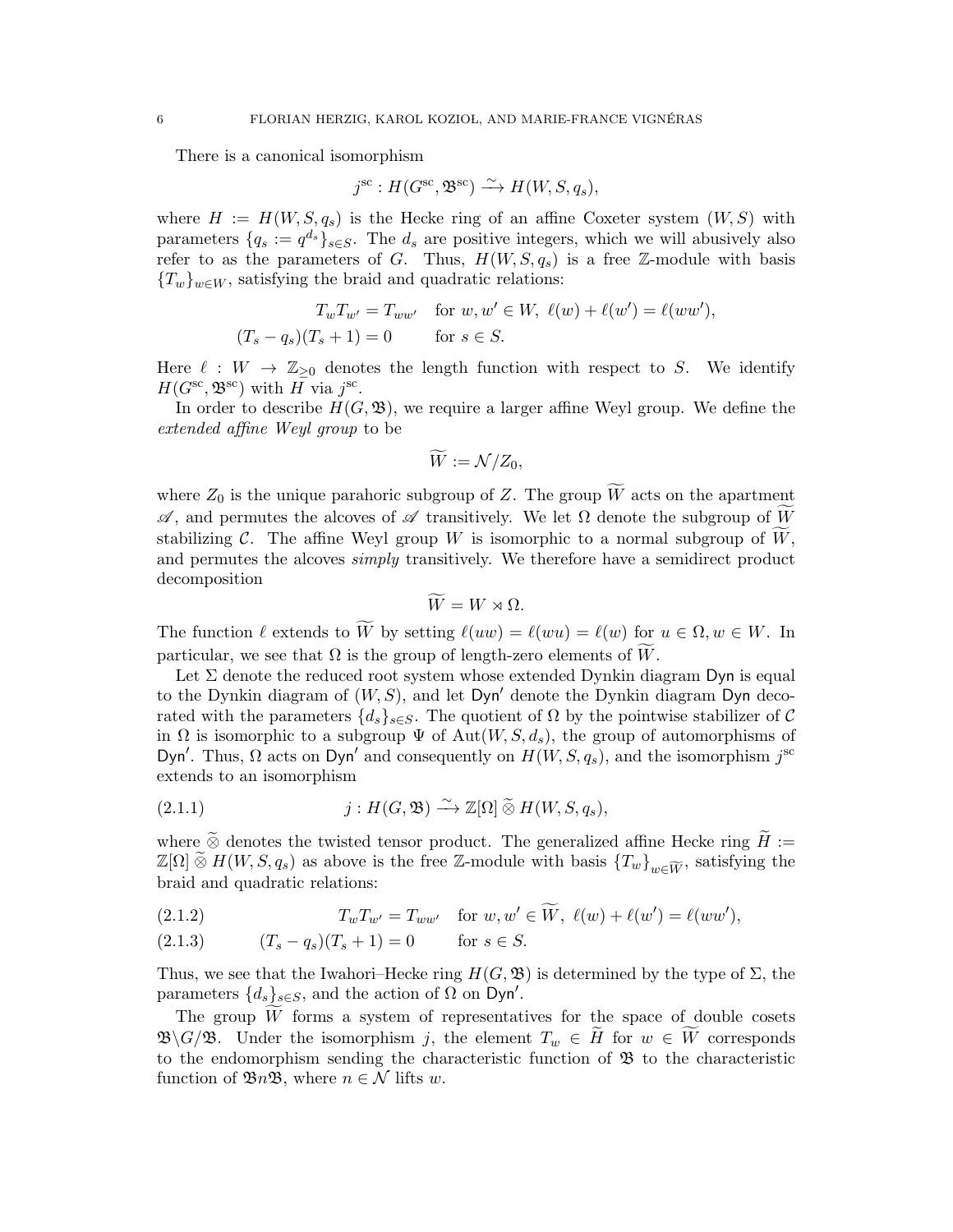Finally, let **P** = **MN** denote a standard parabolic F-subgroup of **G** (meaning **B**  $\subset$ **P**), and suppose that M contains **T**. Then the group  $M \cap \mathfrak{B}$  is an Iwahori subgroup of  $M$ , and we may form the algebra

$$
H(M, M \cap \mathfrak{B}) = \mathrm{End}_{M}\mathbb{Z}[(M \cap \mathfrak{B})\backslash M].
$$

It is not a subalgebra of  $H(G, \mathfrak{B})$  in general. The basis of  $H(M, M \cap \mathfrak{B})$  will be denoted  $T^M_w$ , where w is an element of the extended affine Weyl group associated to M.

<span id="page-6-0"></span>2.2. Dominant monoids. The subgroup

 $\Lambda := Z/Z_0$ 

of  $\widetilde{W} = \mathcal{N}/Z_0$  is commutative and finitely generated, and its torsion subgroup is equal to  $\widetilde{Z}_0/Z_0$ , where  $\widetilde{Z}_0$  denotes the maximal compact subgroup of Z. (When the group **G** is F-split or semisimple and simply connected, we have  $Z_0 = \tilde{Z}_0$ .) The short exact sequence

$$
1 \to \Lambda \to \mathcal{N}/Z_0 \to \mathcal{N}/Z \to 1
$$

splits, identifying the (finite) Weyl group  $W_0 := \mathcal{N}/Z$  of  $\Sigma$  with  $\text{Stab}_W(x_0)$ . We therefore obtain semidirect product decompositions

$$
\Lambda \rtimes W_0 = \widetilde{W}
$$

and

$$
\Lambda^{\text{sc}} \rtimes W_0 = W,
$$

where  $\Lambda^{sc} := \Lambda \cap W$ .

Given a subgroup  $J$  of  $Z$ , we define

$$
\Lambda_J := JZ_0/Z_0 \subset \Lambda.
$$

We analyze  $\Lambda_J$  for various groups J presently.

Let  $T_0$  denote the maximal compact subgroup of T, and note that  $T_0 = Z_0 \cap T$ . This implies that the inclusion  $T \hookrightarrow TZ_0$  induces an isomorphism  $T/T_0 \xrightarrow{\sim} TZ_0/Z_0 = \Lambda_T$ , and therefore the map

<span id="page-6-2"></span>(2.2.1) 
$$
X_*(T) \xrightarrow{\sim} \Lambda_T
$$

$$
\mu \longmapsto \lambda_\mu := \mu(\varpi) Z_0/Z_0
$$

is a  $W_0$ -equivariant isomorphism.

Recall that we have a unique homomorphism

 $\nu: Z \to \mathscr{A}$ .

determined by the condition

<span id="page-6-1"></span>
$$
\langle \alpha, \nu(t) \rangle = -\text{val}_{F}(\alpha(t))
$$

for  $t \in T$  and  $\alpha \in \Phi$ . We claim that the kernel of  $\nu$  is the saturation of  $Z(G)\widetilde{Z}_0$  in Z, i.e., the set of all elements  $z \in Z$  such that  $z^n \in Z(G)\widetilde{Z}_0$  for some  $n \geq 1$ . Indeed, the kernel of  $\nu$  contains  $Z(G)$  and  $\bar{Z}_0$ , and the group  $Z/Z(G)\bar{Z}_0$  is commutative and finitely generated. This gives an induced map

$$
\nu: Z/Z(G)Z_0 \to \mathscr{A}.
$$

We note the following three facts: (1) the image of  $T^{ad}$  in  $Z/Z(G)\widetilde{Z}_0$  is of finite index (cf. comments following (16) in [\[Vig16\]](#page-57-0)); (2) the Z-span of the coroots  $\Phi^{\vee}$  is of finite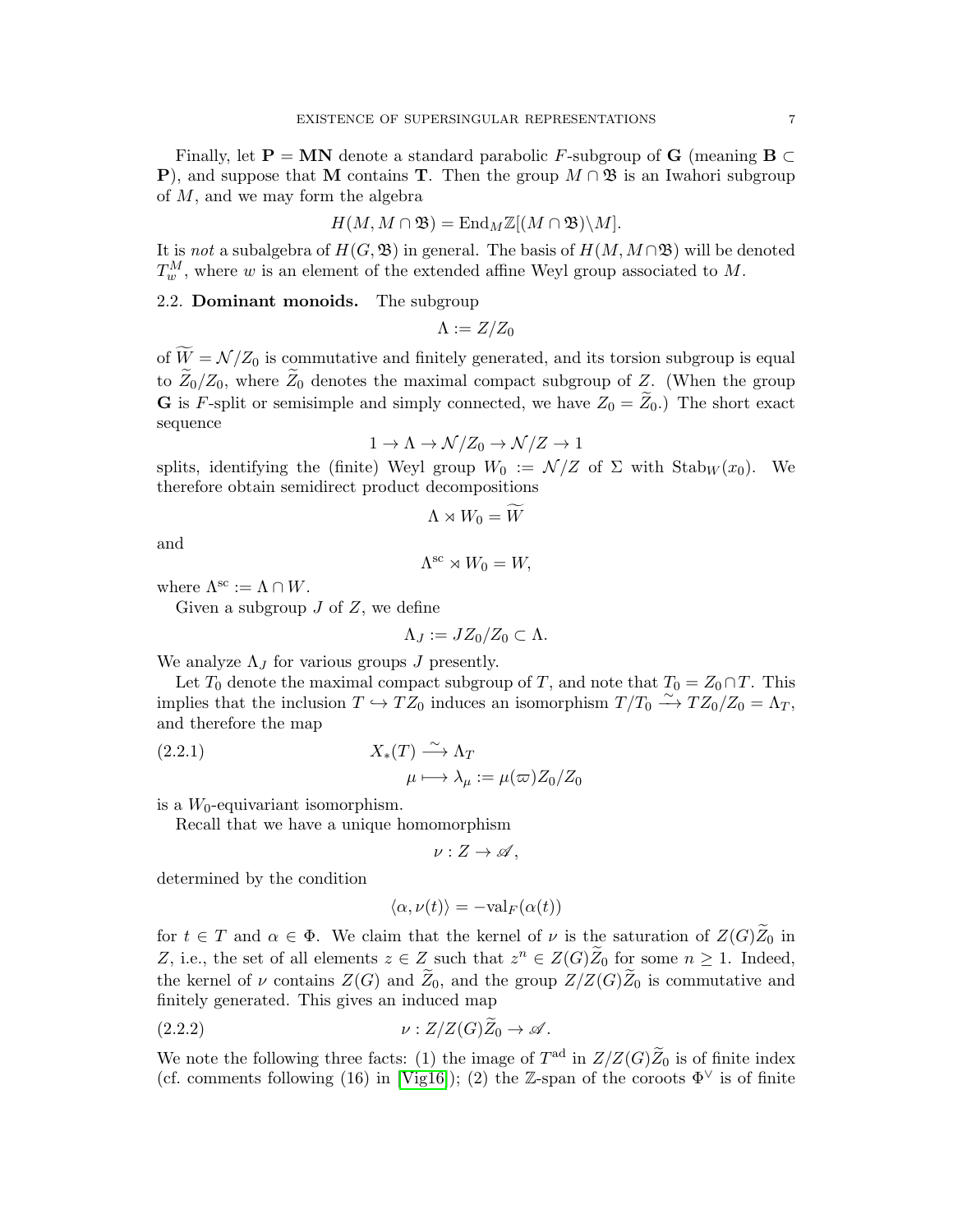index in  $X_*(T^{\text{ad}})$ ; (3)  $\nu(\alpha^{\vee}(\varpi^{-1})) = \alpha^{\vee}$  for any coroot  $\alpha^{\vee} \in X_*(T)$ . Combining these, we see that the image of [\(2.2.2\)](#page-6-1) has the same rank as  $Z/Z(G)\bar{Z}_0$ , which is equal to the rank of  $X_*(T^{\text{ad}})$ . Therefore, the kernel of  $(2.2.2)$  is exactly the torsion subgroup of  $Z/Z(G)\widetilde{Z}_0$ . This gives the claim.

Since  $Z_0$  is contained in the kernel of  $\nu$ , the group  $\Lambda$  acts by translation on  $\mathscr A$  via  $\nu$ . Therefore,  $\Lambda_{\ker \nu}$  is the pointwise stabilizer of C in  $\Lambda$ . Similarly, one easily checks that  $\Lambda_{\ker \nu}$  is the pointwise stabilizer of C in  $\Omega$ . (In fact, we have  $\Lambda \cap \Omega = \Lambda_{\ker \nu}$ , cf. [\[Vig16,](#page-57-0) Cor. 5.11].) Hence, we obtain

$$
(2.2.3) \t\t \t\t \Omega/\Lambda_{\ker\nu} \xrightarrow{\sim} \Psi,
$$

and the embeddings of  $\Lambda$  and  $\Omega$  into  $\widetilde{W}$  induce

(2.2.4) 
$$
\Lambda/(\Lambda_{\ker \nu} \times \Lambda^{\text{sc}}) \xrightarrow{\sim} \widetilde{W}/(\Lambda_{\ker \nu} \times W) \xleftarrow{\sim} \Omega/\Lambda_{\ker \nu}.
$$

<span id="page-7-2"></span>An element  $\lambda \in \Lambda$  is called *dominant* (and  $\lambda^{-1}$  is called *anti-dominant*), if

<span id="page-7-1"></span> $z(U\cap \mathfrak{B})z^{-1}\subset U\cap \mathfrak{B}$ 

for any  $z \in Z$  which lifts  $\lambda$ . We let  $\Lambda^+$  denote the monoid consisting of dominant elements of  $\Lambda$ , and similarly for any subgroup  $\Lambda' \leq \Lambda$  we define  $\Lambda'^{+} := \Lambda' \cap \Lambda^{+}$ . Using the isomorphism [\(2.2.1\)](#page-6-2), we say a cocharacter  $\mu \in X_*(T)$  is *dominant* if  $\lambda_{\mu}$  is, and let  $X_*(T)^+$  denote the monoid consisting of dominant elements of  $X_*(T)$ . The group of invertible elements in the dominant monoid  $\Lambda^+$  is exactly the subgroup  $\Lambda_{\ker \nu}$ , and the invertible elements of  $\Lambda^{\text{sc},+}$  are trivial.

<span id="page-7-3"></span>**Lemma 2.2.5.** The subgroup  $\Lambda_{Z(G)} \times \Lambda^{\text{sc}}$  (resp.  $\Lambda_T$ ) of  $\Lambda$  is finitely generated of finite index. The submonoid  $\Lambda_{Z(G)} \times \Lambda^{\text{sc},+}$  (resp.  $\Lambda_T^+$ )  $_{T}^{+})$  of the dominant monoid  $\Lambda^{+}$  is finitely generated of finite index.

Here, we say that a submonoid  $N$  of a commutative monoid  $M$  has finite index if  $M = \bigcup_{i=1}^{n} (N + x_i)$  for some  $x_i \in M$ . If M is finitely generated, then dM is of finite index in M for all  $d \geq 1$ .

*Proof.* The groups ker  $\nu/Z(G)\widetilde{Z}_0$  and  $\widetilde{Z}_0/Z_0$  are finite, and equations [\(2.2.3\)](#page-7-1) and [\(2.2.4\)](#page-7-2) imply that  $\Lambda/(\Lambda_{\ker \nu} \times \Lambda^{sc})$  is isomorphic to the finite group  $\Psi$ . Thus, we see that the commutative group  $\Lambda_{Z(G)} \times \Lambda^{\text{sc}}$  is a finitely generated, finite index subgroup of  $\Lambda$ . Similarly,  $\Lambda_T$  is finite free and it is well known that it is of finite index in  $\Lambda$ . Gordan's lemma implies the second assertion (as in the proof of  $[HV15, 7.2 \text{ Lem.}].$ 

<span id="page-7-0"></span>2.3. Bernstein elements. Let  $w \in \widetilde{W}$ , and let  $w = us_1 \cdots s_n$  be a reduced expression, with  $u \in \Omega$ ,  $s_i \in S$ . We set  $q_w := q_{s_1} \cdots q_{s_n}$ , and define

$$
T_s^* := T_s - q_s + 1
$$
 and  $T_w^* := T_u T_{s_1}^* \cdots T_{s_n}^*$ .

Then  $T_w T_{w^{-1}}^* = q_w$ , and the linear map defined by  $T_w \mapsto (-1)^{\ell(w)} T_w^*$  is an automorphism of  $H$ .

For  $\mu \in X_*(T)$ , we let  $\mathcal{O}_\mu \subset \Lambda$  denote the  $W_0$ -orbit of  $\lambda_\mu$ . We then define

$$
z_\mu := \sum_{\lambda \in \mathcal{O}_\mu} E_\lambda,
$$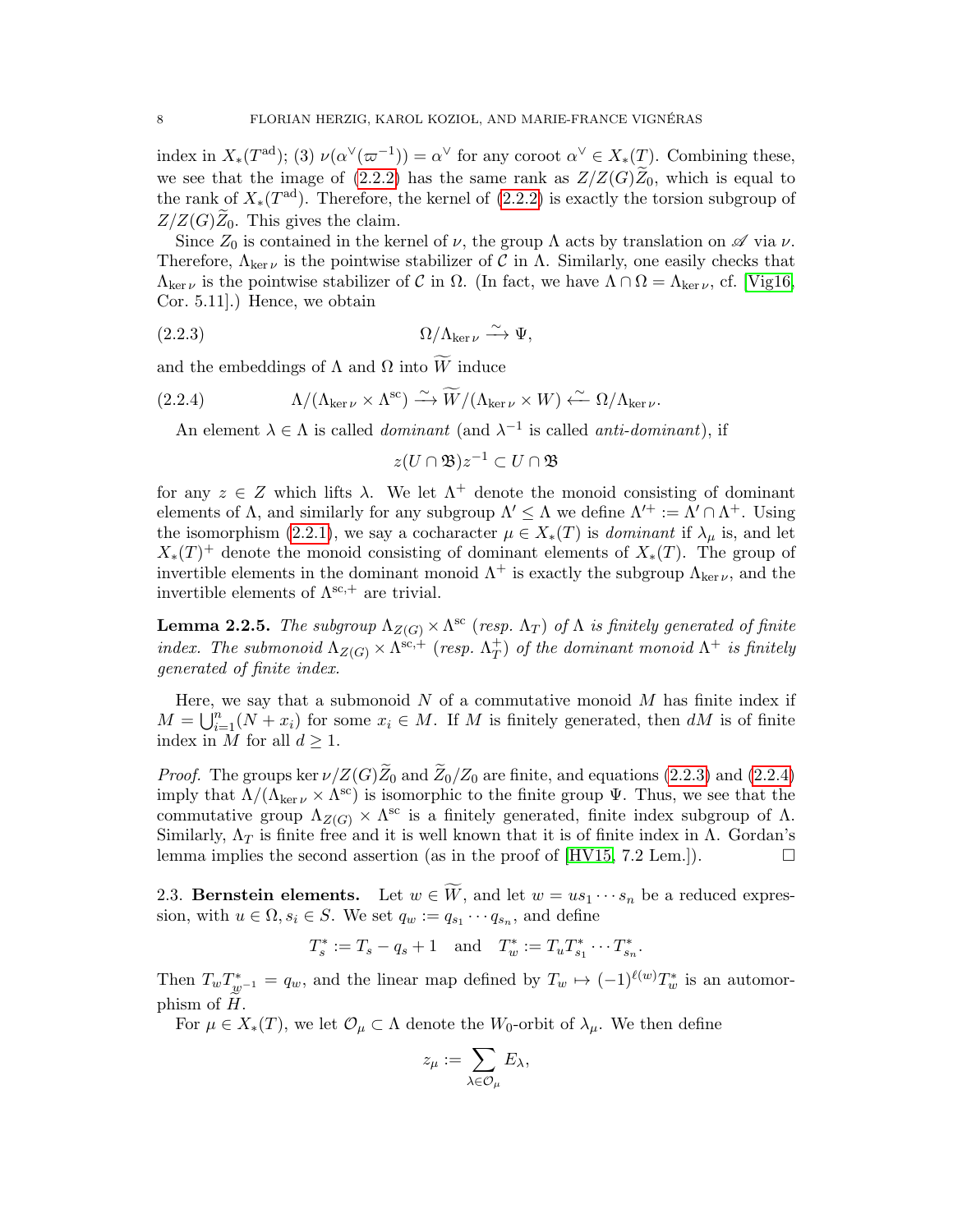where  $E_{\lambda}$  are the integral Bernstein elements of  $\tilde{H}$  corresponding to the spherical orientationinduced by  $\Delta$  ([\[Vig16,](#page-57-0) Cor. 5.28, Ex. 5.30]). Precisely, they are characterized by the relations

(2.3.1) 
$$
E_{\lambda} = \begin{cases} T_{\lambda} & \text{if } \lambda \text{ is anti-dominant,} \\ T_{\lambda}^{*} & \text{if } \lambda \text{ is dominant,} \end{cases}
$$

<span id="page-8-1"></span>(2.3.2) 
$$
E_{\lambda_1} E_{\lambda_2} = (q_{\lambda_1} q_{\lambda_2} q_{\lambda_1 \lambda_2}^{-1})^{1/2} E_{\lambda_1 \lambda_2} \text{ if } \lambda_1, \lambda_2 \in \Lambda,
$$

where we take the positive square root. (If  $\lambda_1, \lambda_2$  are both dominant (or anti-dominant), then  $E_{\lambda_1} E_{\lambda_2} = E_{\lambda_1 \lambda_2}$ . The elements  $z_{\mu}$  are central in  $\widetilde{H}$ , and when  $\mu \in X_*(T^{\text{sc}})$ ,  $z_{\mu}$ lies in H.

We let  $A$  denote the commutative subring of the generalized affine Hecke ring  $H$ with Z-basis  ${E_\lambda}_{\lambda \in \Lambda}$ . When  $G = Z$ , we have  $H = A \cong \mathbb{Z}[\Lambda]$ , but A is not isomorphic to  $\mathbb{Z}[\Lambda]$  in general. The rings  $\mathcal{A}, \widetilde{H}$ , and the center of  $\widetilde{H}$  are finitely generated modules over the central subring with basis  $\{z_{\mu}\}_{\mu \in X_*(T)}$ , which is itself a finitely-generated ring.

## <span id="page-8-0"></span>2.4. Supersingular modules. We now discuss supersingular Hecke modules.

Recall that C is our coefficient field of characteristic c. We define  $H_C := H \otimes C$  and  $\widetilde{H}_C := \widetilde{H} \otimes C$ , which are isomorphic to the Iwahori–Hecke algebras  $H_C(G^{sc}, \mathfrak{B}^{sc})$  and  $H_C(G, \mathfrak{B})$ , respectively.

<span id="page-8-3"></span>**Definition 2.4.1** (cf. [\[OV18,](#page-56-6) §5.1(3)]). Let M be a non-zero right  $H_C$ -module. A nonzero element  $v \in M$  is called *supersingular* if  $v \cdot z_{\mu}^{n} = 0$  for all  $\mu \in X_{*}(T)^{+}$  such that  $-\mu \notin X_*(T)^+$ , and all sufficiently large n. The  $\widetilde{H}_C$ -module M is called *supersingular* if all its non-zero elements are supersingular. We make a similar definition for modules over  $H_C$ , using the monoid  $X_*(T^{\text{sc}})^+$ .

We remark that the definition of a supersingular module differs slightly from that of [\[Vig17,](#page-57-2) Def. 6.10]. There it was required that  $c = p$ , and that  $M \cdot z_{\mu}^{n} = 0$  for all  $\mu \in X_*(T)^+$  such that  $-\mu \notin X_*(T)^+$  and n sufficiently large.

### <span id="page-8-4"></span>Lemma 2.4.2.

- (i) Any simple  $\widetilde{H}_C$ -module is finite dimensional, and is semisimple as an  $H_C$ module.
- <span id="page-8-2"></span>(ii) If  $c \nmid p|W_0|$ , then  $\widetilde{H}_C$  does not admit any simple supersingular modules.
- <span id="page-8-5"></span>(iii) If  $c = p$ , a simple H<sub>C</sub>-module is supersingular if and only if its restriction to  $H_C$  is supersingular.

*Proof.* (i) The first statement follows from [\[Vig07,](#page-57-3) §5.3]. For the second part, note that there exists a finite index subgroup  $\Omega'$  of  $\Omega$  which acts trivially on H (for example, we may take  $\Omega' = \Lambda_{\ker \nu}$ ). Set  $H'_C := C[\Omega'] \otimes_C H_C$ . Any simple  $H_C$ -module N extends trivially to an  $H'_C$ -module N', and the restriction of  $N' \otimes_{H'_C} \widetilde{H}_C$  to  $H_C$  is a finite direct sum  $\bigoplus_{u\in\Omega/\Omega'} N^u$  of (simple) conjugates  $N^u$  of N by elements  $u \in \Omega$ . If M is a simple  $\widetilde{H}_C$ -module and N is contained in  $M|_{H_C}$ , then M is a quotient of  $N' \otimes_{H_C'} \widetilde{H}_C$  (and thus the restriction of  $M$  is semisimple).

(ii) It suffices to assume C is algebraically closed. Let  $M$  denote a simple supersingular module. Since the center of  $\tilde{H}$  is commutative and  $M$  is finite dimensional,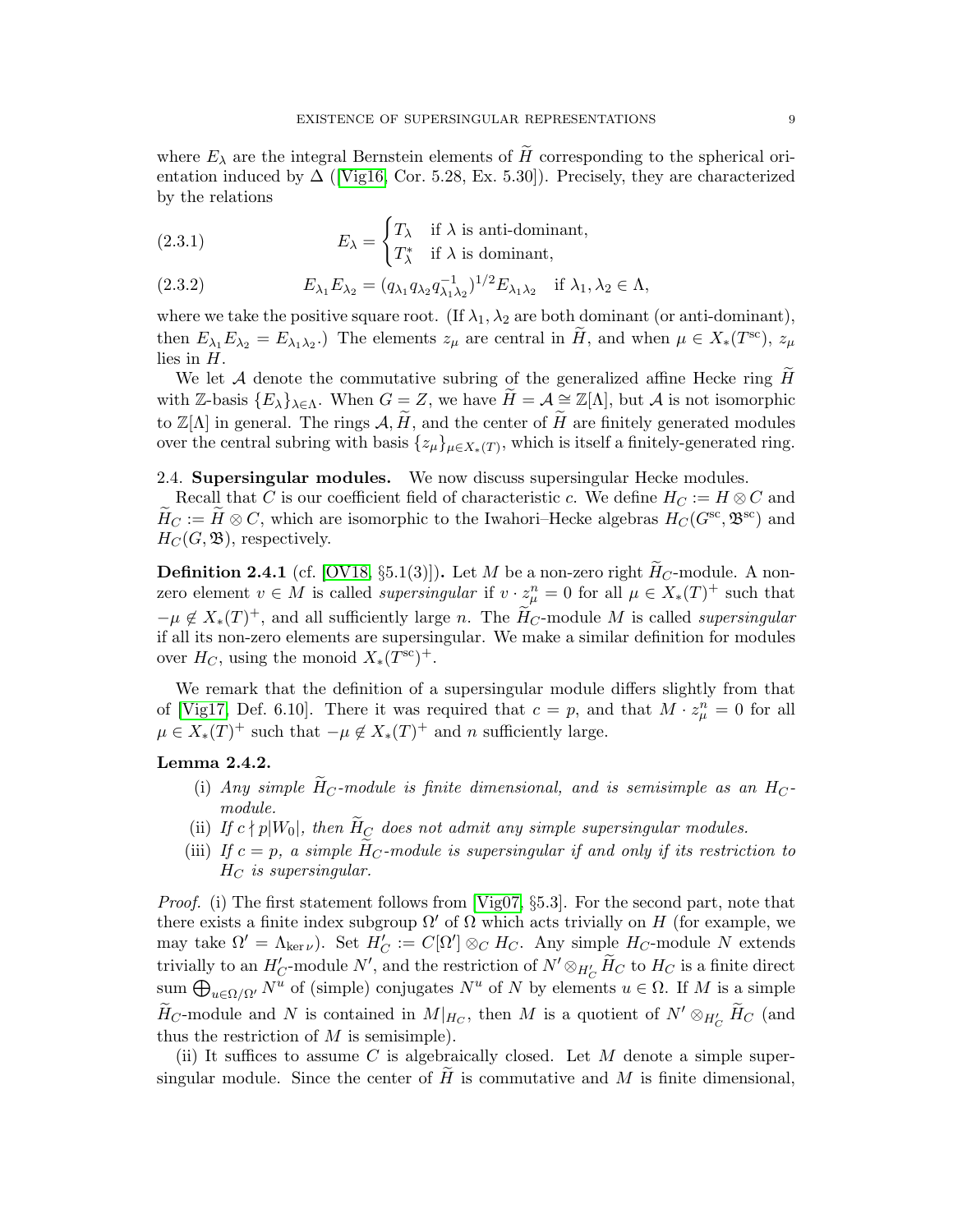there exists an eigenvector  $v \in M$  with eigenvalues  $\chi$  for the action of the center. Supersingularity then implies

<span id="page-9-3"></span>(2.4.3) 
$$
0 = v \cdot z_{\mu'} = \chi(z_{\mu'})v
$$

for any  $\mu' \in X_*(T)^+$  such that  $-\mu' \notin X_*(T)^+$ .

Choose  $\mu \in X_*(T)^+$  lying in the interior of the dominant Weyl chamber, so in particular  $-\mu \notin X_*(T)^+$ , and let  $w_\circ \in W_0$  denote the longest element. We claim that

<span id="page-9-2"></span>(2.4.4) 
$$
z_{\mu} z_{-w_{\circ}(\mu)} = q_{\lambda_{\mu}} |W_0| z_0 + \sum_{\substack{\mu' \in X_*(T)^+\\ \ell(\lambda_{\mu'}) > 0}} a_{\mu'} z_{\mu'}
$$

for some  $a_{\mu'} \in \mathbb{Z}$ . To see this, note that the product of the orbits  $\mathcal{O}_{\mu} \cdot \mathcal{O}_{-w_{\circ}(\mu)}$  consists of elements of the form  $\lambda_{w(\mu)}\lambda_{-w'w\circ(\mu)}$ , where  $w, w' \in W_0$ . If the length of  $\lambda_{w(\mu)}\lambda_{-w'w\circ(\mu)}$ is 0, then [\[Vig16,](#page-57-0) Cor. 5.11] implies  $w(\mu) - w'w_0(\mu)$  is orthogonal to every simple root. Since this element is also a sum of coroots, we conclude that  $w(\mu) - w'w_0(\mu) = 0$ , which implies  $w = w'w_{\text{o}}$ , as the  $W_0$ -stabilizer of  $\mu$  is trivial. The product formula [\(2.3.2\)](#page-8-1) then gives equation [\(2.4.4\)](#page-9-2).

Now, for  $\mu' \in X_*(T)^+$ , the condition  $-\mu' \notin X_*(T)^+$  is equivalent to  $\ell(\lambda_{\mu'}) > 0$ . Applying  $\chi$  to both sides of [\(2.4.4\)](#page-9-2) and using [\(2.4.3\)](#page-9-3) (for varying  $\mu'$ ) gives  $q_{\lambda\mu}|W_0|=0$ , a contradiction.

(iii) This follows from [\[Vig17,](#page-57-2) Cor. 6.13] and part (i).  $\Box$ 

Remark 2.4.5. The conditions in part [\(ii\)](#page-8-2) of the above lemma are necessary: when  $c \neq p$ divides  $|W_0|$ , there exist non-zero supersingular modules. For an example, suppose  $\mathbf{G} = \mathbf{SL}_2$ , q is odd, and  $c = 2$ . Then  $H_C = H_C$  admits a unique character  $\chi$ , which sends  $T_s$  to 1 for each  $s \in S$ . If we let  $\mu := (1, -1) \in X_*(T)^+$ , then

$$
z_{\mu} = T_{s_1} T_{s_2} + T_{s_2} T_{s_1},
$$

where  $S = \{s_1, s_2\}$ . Thus, we have  $\chi(z_\mu) = 0$ . By induction, and using the assumption  $c = 2$ , we see that the element  $z_{k\mu}$  lies in the ideal of the center generated by  $z_{\mu}$ , for every  $k \geq 1$ . From this, we conclude that  $\chi$  is supersingular.

### 3. On supercuspidal representations

<span id="page-9-0"></span>The aim of this section is to collect various results concerning supercuspidal representations. We first state Proposition [3.1.3,](#page-10-0) which gives a convenient criterion for checking that a given irreducible admissible representation is supercuspidal when char  $C = p$ . Propositions [3.2.1](#page-12-1) and [3.3.2](#page-13-1) allow us to make further reductions: in order to prove that  $\mathbf{G}(F)$  admits an irreducible admissible supercuspidal C-representation when char  $F = 0$ and char  $C = p$ , it suffices to assume that C is finite and **G** is absolutely simple, adjoint, and isotropic.

<span id="page-9-1"></span>3.1. Supercuspidality criterion. We begin with a definition.

**Definition 3.1.1.** Let R be a subfield of C. We say that a C-representation  $\pi$  of G descends to R if there exists an R-representation  $\tau$  of G and a G-equivariant C-linear isomorphism

$$
\varphi: C\otimes_R \tau \xrightarrow{\sim} \pi.
$$

We call  $\varphi$  (and more often  $\tau$ ) an R-structure of  $\pi$ , or a descent of  $\pi$  to R.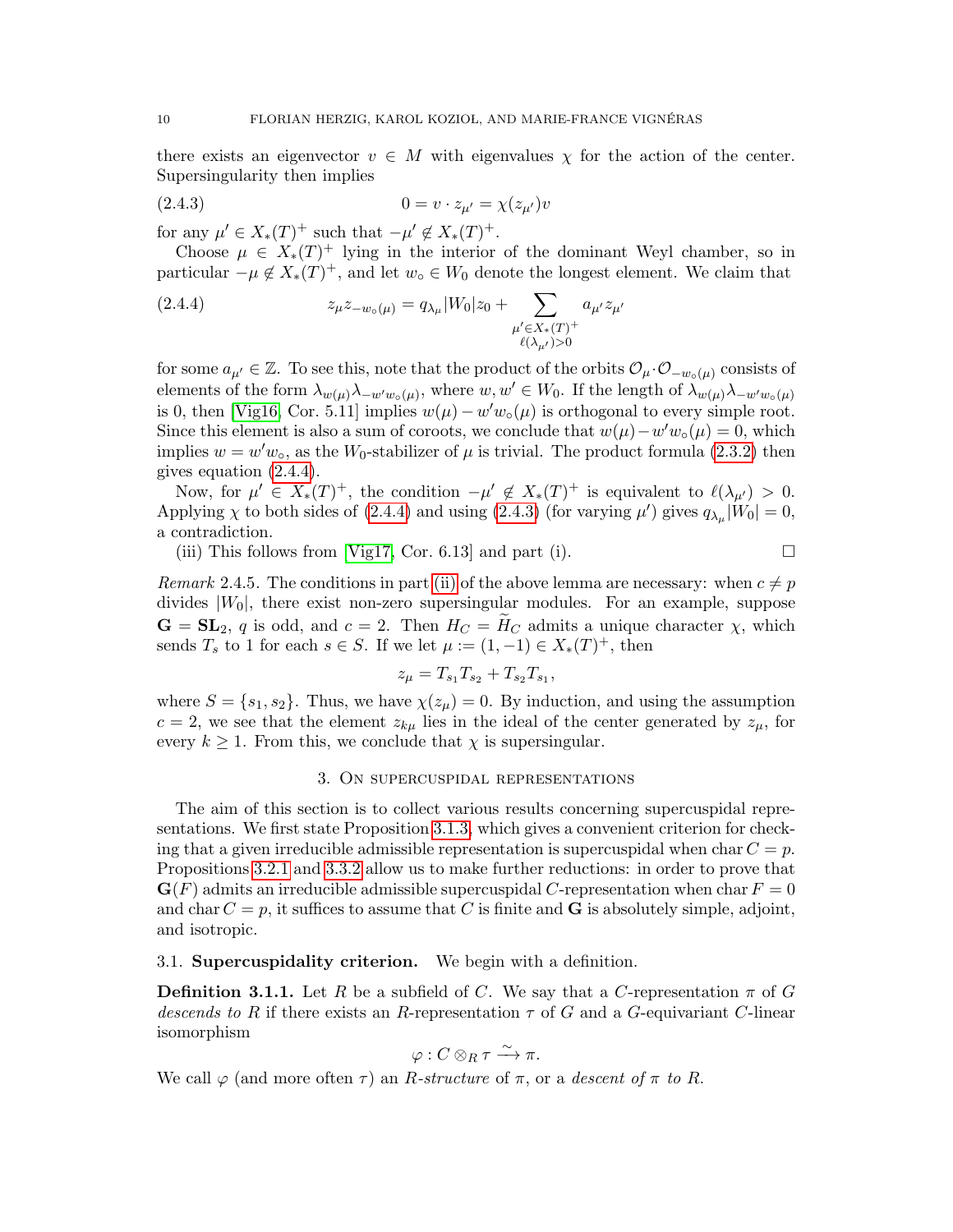We now describe the scalar extension of an irreducible admissible C-representation  $\pi$  of G [\[HV19\]](#page-56-0). Given such a  $\pi$ , the commutant  $D := \text{End}_{C}(\pi)$  is a division algebra of finite dimension over C. Let E denote the center of D,  $E_s/C$  the maximal separable extension contained in  $E/C$  and  $\delta$  the reduced degree of  $D/E$ . Let  $\overline{L}$  be an algebraically closed field containing E and  $\pi_{\overline{L}}$  the scalar extension of  $\pi$  from C to L.

<span id="page-10-1"></span>**Proposition 3.1.2** ([\[HV19,](#page-56-0) Thms. I.1, III.4]). The length of  $\pi_{\overline{L}}$  is  $\delta[E:C]$  and

$$
\pi_{\overline{L}} \cong \bigoplus_{i \in \operatorname{Hom}_C(E_s, \overline{L})} \pi_i^{\oplus \delta}
$$

where each  $\pi_i$  is indecomposable with commutant  $\overline{L} \otimes_{i,E_s} E$ , descends to a finite extension of C, has length  $[E: E_s]$ , and its irreducible subquotients are pairwise isomorphic, say to  $\rho_i$ . The  $\rho_i$  are admissible, with commutant L, Aut<sub>C</sub>(L)-conjugate, pairwise non-isomorphic, and descend to a finite extension of C. Any descent of  $\rho_i$  to a finite extension  $C'/C$ , viewed as C-representation of G, is  $\pi$ -isotypic of finite length.

*Proof.* By [\[HV19,](#page-56-0) Thms. I.1, III.4], it suffices to prove that if  $\rho_i$  descends to a C'representation  $ρ'_i$  with  $C'/C$  finite, then  $ρ'_i$  is π-isotypic of finite length. Then  $(ρ'_i)_{\overline{L}}$ injects into  $\pi_{\overline{L}}$ , and so  $\rho'_i$  injects into  $\pi_{C'}$  by [\[HV19,](#page-56-0) Rk. II.2], which implies the claim.  $\Box$ 

In particular, any irreducible admissible C-representation  $\pi$  with commutant C is absolutely irreducible in the sense that its base change  $\pi_L$  is irreducible for any field extension  $L/C$ . For example, this holds when C is algebraically closed.

Given an irreducible admissible C-representation  $\pi$ , the space  $\pi^{\mathfrak{U}}$  of  $\mathfrak{U}$ -invariants comes equipped with a right action of the pro-p Iwahori–Hecke algebra  $H_C(G, \mathfrak{U})$ . This algebra has a similar structure to that of  $H_C(G, \mathfrak{B})$ . In particular, we have analogous definitions of the Bernstein elements  $E_\lambda$  ( $\lambda \in \Lambda$ ) and the central elements  $z_{\mu}$  ( $\mu \in X_*(T)$ ), as well as an analogous notion of supersingularity for right  $H_C(G, \mathfrak{U})$ -modules (cf. Definition [2.4.1\)](#page-8-3). We say an irreducible admissible C-representation  $\pi$  is supersingular if the right  $H_C(G, \mathfrak{U})$ -module  $\pi^{\mathfrak{U}}$  is supersingular.

Finally, recall that an irreducible admissible C-representation  $\pi$  of G is said to be supercuspidal if it is not a subquotient of  $\text{Ind}_P^G \tau$  for any parabolic subgroup  $P = MN \subsetneq$ G and any irreducible admissible representation  $\tau$  of the Levi subgroup M.

<span id="page-10-0"></span>**Proposition 3.1.3** (Supercuspidality criterion). Assume  $c = p$ . Suppose that  $\pi$  is an irreducible admissible C-representation of G. The following are equivalent:

- (i)  $\pi$  is supercuspidal;
- (ii)  $\pi$  is supersingular;
- (iii)  $\pi^{\mathfrak{U}}$  contains a non-zero supersingular element;
- (iv) every subquotient of  $\pi^{\mathfrak{U}}$  is supersingular;
- (v) some subquotient of  $\pi^{\mathfrak{U}}$  is supersingular.

*Proof.* We have (i) $\Leftrightarrow$ (ii)  $\Leftrightarrow$ (iii) by [\[HV19,](#page-56-0) Thms. I.13, III.17]. Since (ii) $\Leftrightarrow$ (iv) $\Rightarrow$ (v), it suffices to show that (v) $\Rightarrow$ (ii). Let  $\overline{C}$  denote an algebraic closure of C. Say  $\pi^{\mathfrak{U}}$  has supersingular subquotient M. Then  $(\pi^{\mathfrak{U}})_{\overline{C}} \cong (\pi_{\overline{C}})^{\overline{\mathfrak{U}}}$  has subquotient  $M_{\overline{C}}$ , and  $M_{\overline{C}}$ is clearly supersingular. By Proposition  $3.1.2$  there exists an irreducible admissible constituent  $\rho$  of  $\pi_{\overline{C}}$  such that the  $H_C(G, \mathfrak{U})$ -module  $\rho^{\mathfrak{U}}$  shares an irreducible constituent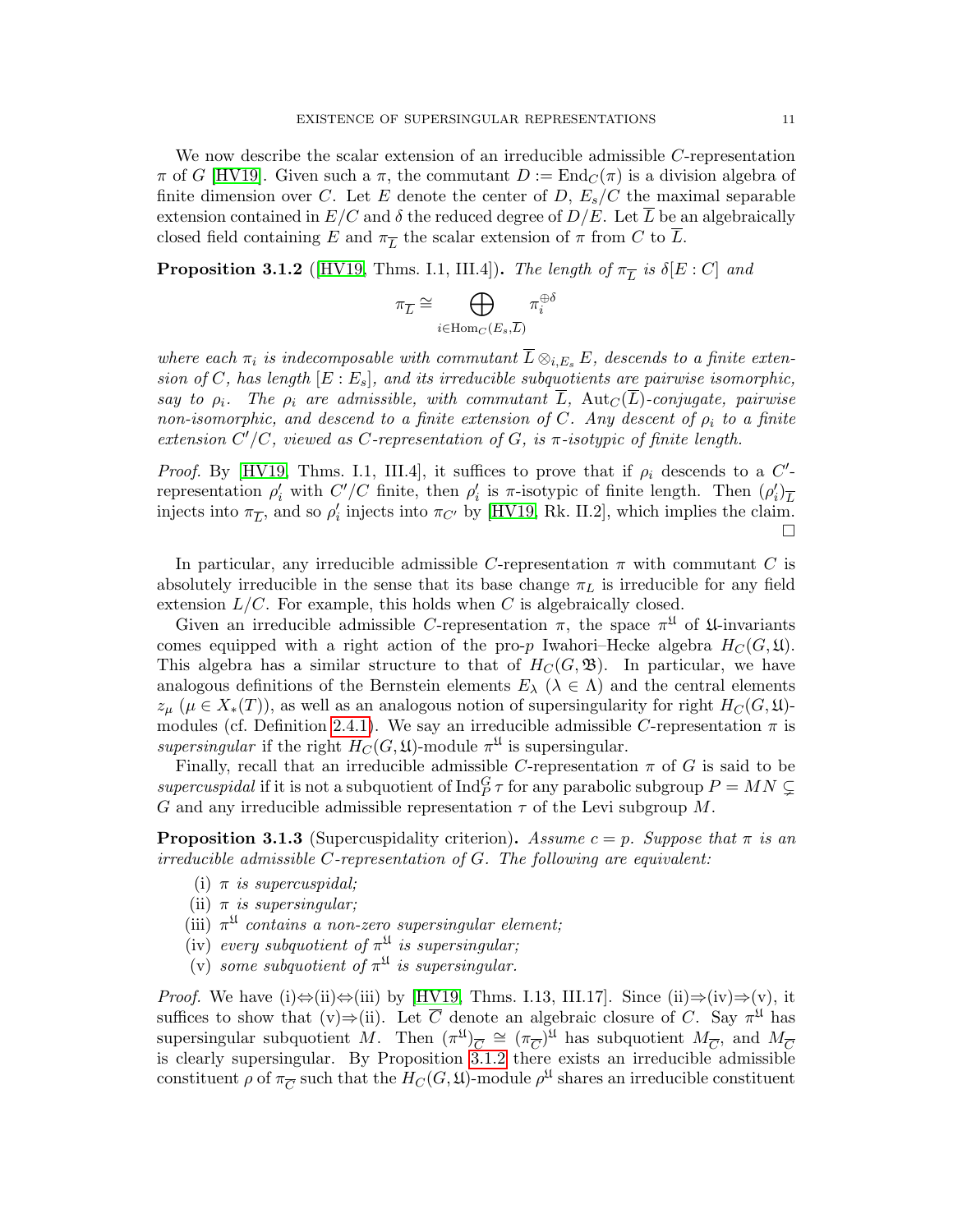with  $M_{\overline{C}}$ . In particular,  $\rho^{\mathfrak{U}}$  has a supersingular subquotient, and [\[OV18,](#page-56-6) Thm. 3] implies  $\rho$  is supersingular. Then [\[HV19,](#page-56-0) Lem. III.16 2)] implies that  $\pi$  is supersingular.  $\square$ 

Remark 3.1.4. When  $\pi^{\mathfrak{B}} \neq 0$ , the above criterion holds with  $\pi^{\mathfrak{U}}$  replaced by  $\pi^{\mathfrak{B}}$  in items (iii), (iv), and (v). This follows from the fact that  $\pi^{\mathfrak{B}}$  is a direct summand of  $\pi^{\mathfrak{U}}$ as an  $H_C(G, \mathfrak{U})$ -module, and the action of  $H_C(G, \mathfrak{U})$  on  $\pi^{\mathfrak{B}}$  factors through  $H_C(G, \mathfrak{B})$ .

We now discuss how supercuspidality behaves under extension of scalars. We require a preliminary lemma.

<span id="page-11-0"></span>**Lemma 3.1.5.** Suppose that  $C'/C$  is a finite extension and that  $\pi'$  is an irreducible admissible C'-representation of G. Then  $\pi'|_{C[G]} \cong \pi^{\oplus n}$  for some irreducible admissible *C*-representation  $\pi$  of *G* and some  $n \geq 1$ .

*Proof.* Let  $\overline{C}$  be an algebraic closure of C. Then the finite-dimensional  $\overline{C}$ -algebra  $A := C' \otimes_C \overline{C}$  is of finite length over itself. The simple A-modules are given by  $\overline{C}$  with C' acting via the various C-embeddings  $C' \to \overline{C}$ . It follows that  $\pi'|_{C[G]} \otimes_C \overline{C} \cong \pi' \otimes_{C'} A$ is of finite length as  $\overline{C}$ -representation by Proposition [3.1.2.](#page-10-1) So  $\pi'|_{C[G]}$  is of finite length. If  $\pi$  denotes an irreducible submodule, then  $\sum_i \lambda_i \pi = \pi' |_{C[G]}$ , where  $\{\lambda_i\}_{i=1}^m$  is a basis of  $C'/C$ . It follows that  $\pi'|_{C[G]} \cong \pi^{\oplus n}$  for some  $n \leq m$ . Moreover  $\pi$  is admissible, as  $\pi'|_{C[G]}$ is.  $\Box$ 

<span id="page-11-1"></span>**Proposition 3.1.6.** Let  $\overline{L}$  denote an algebraically closed field containing C. If  $c \neq p$ , we assume that  $\overline{L} = \overline{C}$  is an algebraic closure of C.

A C-representation  $\pi$  is supercuspidal if and only if some irreducible subquotient  $\rho$  of  $\pi_{\overline{L}}$  is supercuspidal, if and only if every irreducible subquotient  $\rho$  of  $\pi_{\overline{L}}$  is supercuspidal.

*Proof.* If  $c = p$ , we note that  $\pi$  is supercuspidal if and only if  $\pi$  is supersingular by Proposition [3.1.3.](#page-10-0) This is equivalent to some/every subquotient of  $\pi_{\overline{L}}$  being supersingular [\[HV19,](#page-56-0) Lem. III.16 2)], or equivalently supercuspidal (again by [\[HV19,](#page-56-0) Thm. I.13]).

Now suppose that  $c \neq p$  and  $\overline{L} = \overline{C}$ . Recall that parabolic induction  $\text{Ind}_{P}^{G}$  is exact, and commutes with scalar extensions and restrictions  $[HV19, Prop. III.12(i)]$ . If  $\pi$  is not supercuspidal, then  $\pi$  is a subquotient of  $\text{Ind}_{P}^{G} \tau$  for some proper parabolic  $P = MN$ and irreducible admissible C-representation  $\tau$  of M. Then  $\pi_{\overline{C}}$  is a subquotient of  $(\text{Ind}_{P}^{G}\tau)_{\overline{C}} \cong \text{Ind}_{P}^{G}(\tau_{\overline{C}})$ . In particular, each irreducible (admissible) subquotient  $\pi'$  of  $\pi_{\overline{C}}$  is a subquotient of  $\text{Ind}_P^G \tau'$  for some irreducible (admissible) subquotient  $\tau'$  of  $\tau_{\overline{C}}$ . Hence none of the  $\pi'$  are supercuspidal.

For the converse, suppose by contradiction that  $\pi_{\overline{C}}$  has an irreducible subquotient  $\rho$  that is not supercuspidal, i.e.  $\rho$  is a subquotient of  $\text{Ind}_{P}^{G} \tau$  for some proper parabolic  $P = MN$  and irreducible admissible  $\overline{C}$ -representation  $\tau$  of M. By [\[Vig96,](#page-56-12) II.4.7] (as  $c \neq p$ ), respectively by Proposition [3.1.2,](#page-10-1) we can choose a finite extension  $C'/C$ with  $C' \subset \overline{C}$  such that  $\tau$ , respectively all irreducible constituents of  $\text{Ind}_{P}^{G} \tau$  and  $\pi_{\overline{C}}$ , can be defined over C'. Write  $\tau \cong (\tau')_{\overline{C}}$  for some C'-representation  $\tau'$ . Say the irreducible subquotients of  $\text{Ind}_{P}^{G} \tau'$  are  $\sigma_1, \ldots, \sigma_n$ . So by our choice of C', we know that  $\rho \cong (\sigma_i)_{\overline{C}}$  for some *i*. As  $\sigma_i$  is a subquotient of Ind $_{P}^{G} \tau'$ , we see that  $\sigma_i|_{C[G]}$  is a subquotient of  $\text{Ind}_{P}^G(\tau'|_{C[M]})$ . But  $\sigma_i|_{C[G]}$  is  $\pi$ -isotypic by Proposition [3.1.2](#page-10-1) and  $\tau'|_{C[M]}$ has finite length by Lemma [3.1.5,](#page-11-0) so  $\pi$  is a subquotient of  $\text{Ind}_{P}^{G} \tau''$  for some irreducible (admissible) subquotient  $\tau''$  of  $\tau'|_{C[M]}$ .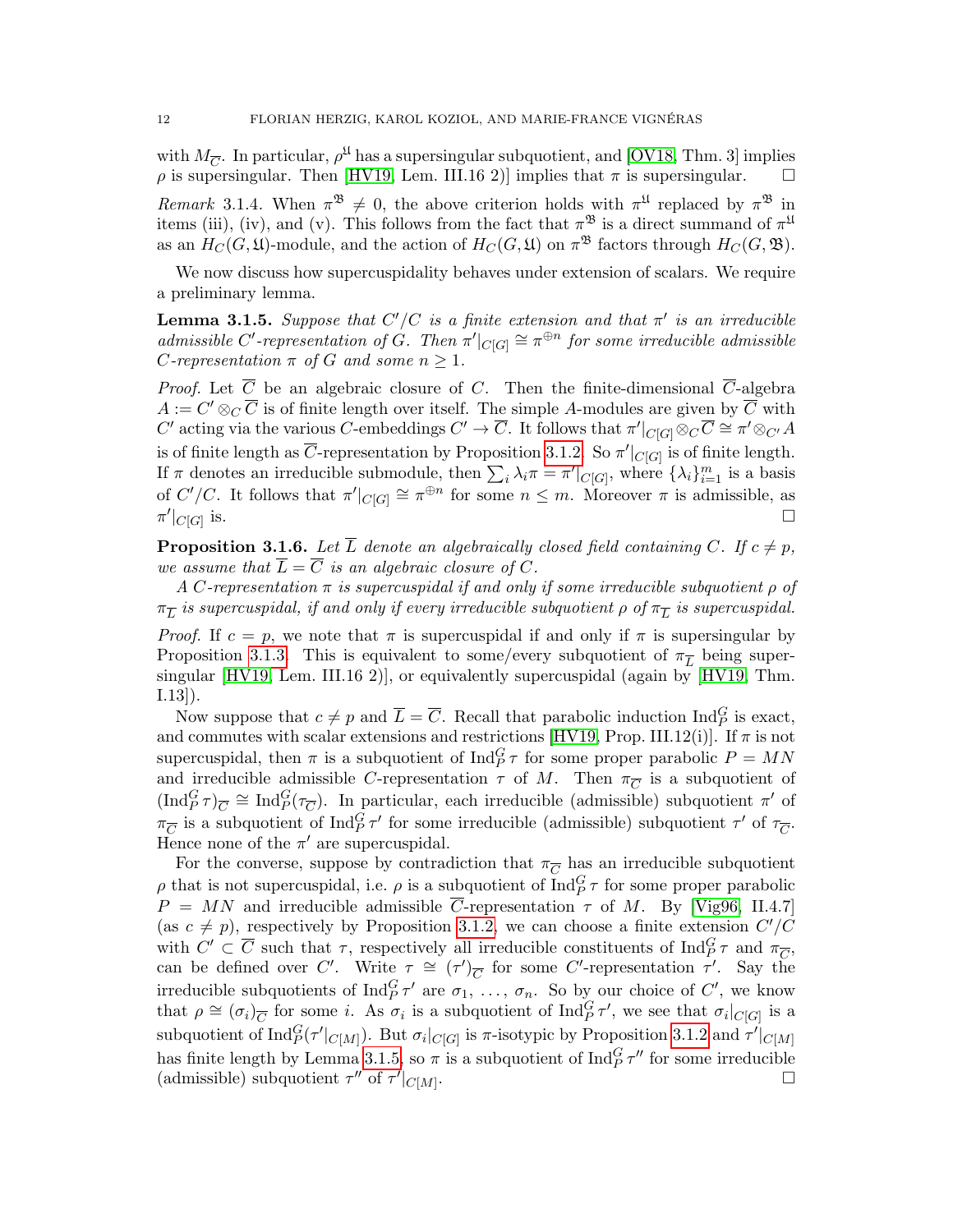<span id="page-12-0"></span>3.2. Change of coefficient field. This section contains the proof of the following result.

<span id="page-12-1"></span>Proposition 3.2.1 (Change of coefficient field).

- (i) If G admits an irreducible admissible supercuspidal representation over some finite field of characteristic p, then  $G$  admits an irreducible admissible supercuspidal representation over any field of characteristic p.
- (ii) If G admits an irreducible admissible supercuspidal representation over some field of characteristic  $c \neq p$ , then G admits an irreducible admissible supercuspidal representation over any algebraic extension of the prime field of characteristic c.

*Proof.* Let  $F_c$  be the prime field of characteristic c (so that  $F_0 = \mathbb{Q}$  and  $F_c = \mathbb{F}_c$  if  $c \neq 0$ ).

Step 1: We show that, if  $c \neq p$  and G admits an irreducible admissible supercuspidal C-representation  $\pi$ , then G admits one over a finite extension of  $F_c$ .

Indeed, by Proposition [3.1.6](#page-11-1) we can suppose  $C$  is algebraically closed. We claim that we may twist  $\pi$  by a C-character  $\chi$  of G, so that the central character of  $\pi \otimes \chi$  takes values in  $\overline{F_c}$ . To see this, we first note that there exists a subgroup °G of G such that (1)  $G^{\prime} \circ G \cong \mathbb{Z}^r$  for some  $r \geq 0$ ; (2) the restriction to  $Z(G)$  of the map  $u : G \twoheadrightarrow \mathbb{Z}^r$ has image of finite index; (3) ker $(u|_{Z(G)}) = Z(G) \cap {}^{\circ}G$  is compact. (For all of this, see [\[Ber84,](#page-54-6) §1.12, 2.3].) Let  $\mathfrak{L} := \text{im}(u|_{Z(G)}) \subset \mathbb{Z}^r$  denote the image of  $u|_{Z(G)}$ . Since C is algebraically closed, the restriction map

$$
\operatorname{Hom}(\mathbb{Z}^r, C^\times) \xrightarrow{\text{res}} \operatorname{Hom}(\mathfrak{L}, C^\times)
$$

is surjective. Let  $\omega_{\pi}$  denote the central character of the irreducible admissible Crepresentation  $\pi$ , and note that  $\omega_{\pi}|_{Z(G)\cap\sigma G}$  takes values in  $\overline{F_c}$  (since  $\pi$  is smooth and  $Z(G) \cap {}^{\circ}G$  is compact). Choose a splitting v of the surjection  $u : Z(G) \rightarrow \mathfrak{L}$ , and let  $\chi'' \in \text{Hom}(\mathfrak{L}, C^{\times})$  denote the character  $\omega_{\pi}^{-1} \circ v$ . We then let  $\chi' \in \text{Hom}(\mathbb{Z}^r, C^{\times})$  denote any preimage of  $\chi''$  under res, and let  $\chi: G \to C^{\times}$  be the inflation of  $\chi'$  to G via u. Using that  $\omega_{\pi \otimes \chi} = \omega_{\pi} \chi$  and  $\omega_{\pi \otimes \chi} |_{Z(G) \cap {^{\circ}G}} = \omega_{\pi} |_{Z(G) \cap {^{\circ}G}}$ , the construction of  $\chi$  implies  $\omega_{\pi \otimes \chi}(z) \in \overline{F_c}$  for all  $z \in Z(G)$ .

We may therefore assume that the central character of  $\pi$  takes values in  $\overline{F_c}$ . As  $c \neq p$ , by [\[Vig96,](#page-56-12) II.4.9] the representation  $\pi$  descends to a finite extension  $F_c'/F_c$ . Since descent preserves irreducibility, admissibility and supercuspidality, we obtain an irreducible admissible supercuspidal  $F'_{c}$ -representation of G.

*Step 2:* We show that if G admits an irreducible admissible supercuspidal representation over a finite extension of  $F_c$  then G admits such a representation over  $F_c$ .

Suppose  $C/F_c$  is a finite field extension and  $\pi$  an irreducible admissible C-representation of G. By Lemma [3.1.5,](#page-11-0)  $\pi|_{F_c[G]}$  contains an irreducible admissible  $F_c$ -representation  $\pi'$ . By adjunction,  $\pi$  is a quotient of the scalar extension  $\pi'_{C}$  of  $\pi'$  from  $F_c$  to C.

We now show that if  $\pi$  is supercuspidal, then  $\pi'$  is also supercuspidal. Assume that  $\pi'$  is not supercuspidal, so that it is a subquotient of  $\text{Ind}_{P}^{\tilde{G}}\tau'$ , where P is a proper parabolic subgroup of G and  $\tau'$  is an irreducible admissible  $F_c$ -representation of the Levi subgroup  $M$  of  $P$ . Since parabolic induction is compatible with scalar extension from  $F_c$  to C, the representation  $\pi'_C$  is a subquotient of  $\text{Ind}_P^G \tau'_C$ , and therefore the same is true of  $\pi$ . The *C*-representation  $\tau_C'$  of M has finite length and its irreducible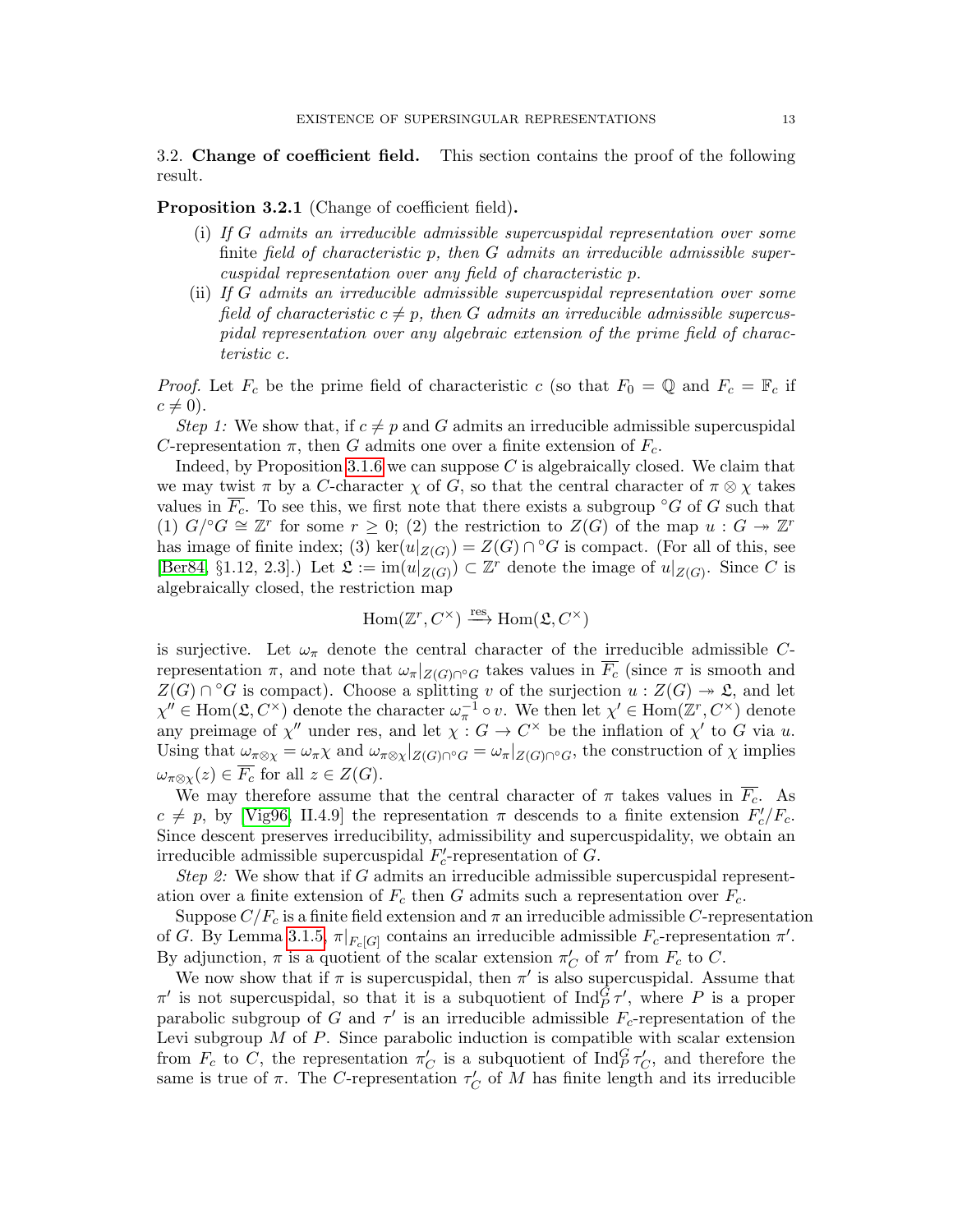subquotients are admissible by [\[HV19,](#page-56-0) Thm. III.4]. Hence,  $\pi$  is a subquotient of  $\text{Ind}_{P}^{G} \rho$ for some irreducible admissible subquotient  $\rho$  of  $\tau_C'$ , and we conclude that  $\pi$  is not supercuspidal.

<span id="page-13-3"></span>Step 3: We show that if G admits an irreducible admissible supercuspidal  $\mathbb{F}_n$ representation (resp.,  $F_c$ -representation, where  $c \neq p$ ), then G does so over any field of characteristic  $p$  (resp., any algebraic extension of  $F_c$ ). More generally we show that if  $L/C$  is any field extension, assumed to be algebraic if  $c \neq p$ , and G admits an irreducible admissible supercuspidal C-representation then the same is true over L.

Let  $L/C$  be a field extension as above, and choose compatible algebraic closures  $\overline{L}/\overline{C}$ . Suppose  $\pi$  is an irreducible admissible supercuspidal C-representation of G, and let  $\tau$  be an irreducible subquotient of the scalar extension  $\pi_L$  of  $\pi$  from C to L. By [\[HV19,](#page-56-0) Lem. III.1(ii)],  $\tau$  is admissible. The scalar extension  $\tau_{\overline{L}}$  of  $\tau$  from L to L is a subquotient of the scalar extension  $\pi_{\overline{L}}$  of  $\pi_L$  from L to L (the latter being equal to the scalar extension of  $\pi$  from C to L). By Propositions [3.1.2](#page-10-1) and [3.1.6,](#page-11-1)  $\pi$ <sub>L</sub> has finite length and its irreducible subquotients are admissible and supercuspidal. Therefore, the same is true of  $\tau_L$ . By Proposition [3.1.6](#page-11-1) this implies that  $\tau$  is supercuspidal.  $\Box$ 

We now use extension of scalars to prove the following lemma, which will be used in the proof of Prop. [3.3.9.](#page-17-0)

<span id="page-13-2"></span>**Lemma 3.2.2.** Let  $\pi$  be an irreducible admissible C-representation of G and H a finite commutative quotient of G. Then the representation  $\pi \otimes_C C[H]$  of G, with the natural action of G on  $C[H]$ , has finite length and its irreducible subquotients are admissible.

*Proof.* The scalar extension of the C-representation  $\pi$  (resp. C[H]) to C has finite length with irreducible admissible quotients  $\pi_i$  (resp.  $\chi_j$ , of dimension 1). Therefore  $(\pi \otimes_C C[H])_{\overline{C}} \cong \pi_{\overline{C}} \otimes_{\overline{C}} \overline{C}[H]$  has finite length with irreducible admissible subquotients (namely, the  $\pi_i \otimes_{\overline{C}} \chi_j$ ), implying the same for  $\pi \otimes_C C[H]$ .

<span id="page-13-0"></span>3.3. Reduction to an absolutely simple adjoint group. As is well known, the adjoint group  $\mathbf{G}^{\text{ad}}$  of  $\mathbf{G}$  is F-isomorphic to a finite direct product of connected reductive F-groups

(3.3.1) 
$$
\mathbf{G}^{\text{ad}} \cong \mathbf{H} \times \prod_{i} \text{Res}_{F'_{i}/F}(\mathbf{G}'_{i}),
$$

where **H** is anisotropic, the  $F'_i/F$  are finite separable extensions, and  $\text{Res}_{F'_i/F}(\mathbf{G}'_i)$ are scalar restrictions from  $F_i'$  to F of isotropic, absolutely simple, connected adjoint  $F_i'$ -groups  $\mathbf{G}_i'$ .

<span id="page-13-1"></span>**Proposition 3.3.2.** Assume that the field  $C$  is algebraically closed or finite, and that char  $F = 0$ . If, for each i, the group  $G_i'(F_i')$  admits an irreducible admissible supercuspidal C-representation, then G admits an irreducible admissible supercuspidal C-representation.

The proposition is the combination of Propositions [3.3.3,](#page-14-0) [3.3.6,](#page-15-0) [3.3.8,](#page-16-0) and [3.3.11](#page-18-2) below, corresponding to the operations of finite product, central extension, and scalar restriction (all when C algebraically closed or finite). We also note that if  $\bf{G}$  is anisotropic, then  $G$  is compact and any irreducible smooth representation of  $G$  is finite-dimensional (hence admissible) and supercuspidal.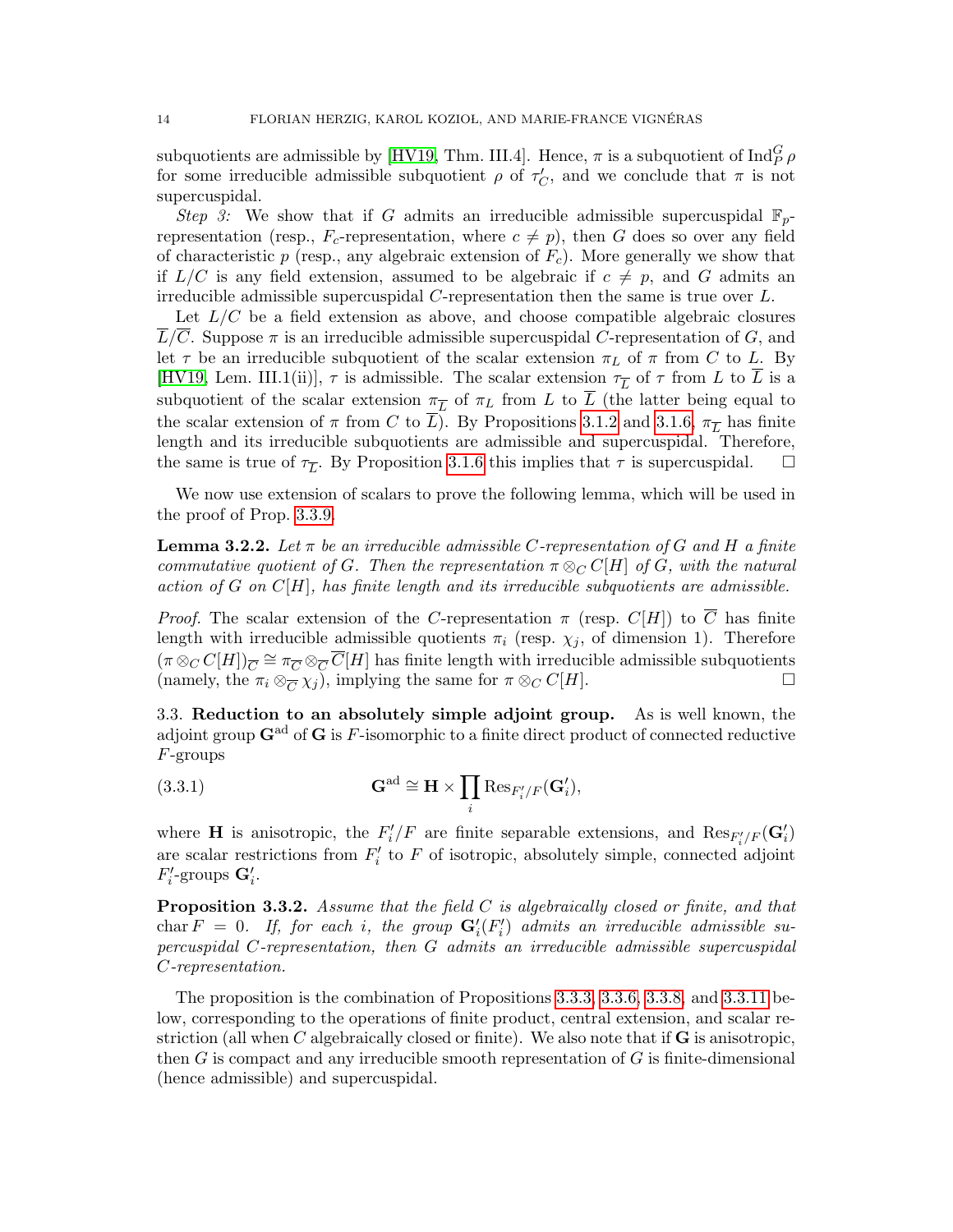<span id="page-14-1"></span>3.3.1. Finite product. Let  $G_1$  and  $G_2$  be two connected reductive F-groups, and  $\sigma$ and  $\tau$  irreducible admissible C-representations of  $G_1$  and  $G_2$ , respectively.

<span id="page-14-0"></span>Proposition 3.3.3. Assume that C is algebraically closed.

- (i) The tensor product  $\sigma \otimes_{\mathbb{C}} \tau$  is an irreducible admissible C-representation of  $G_1 \times G_2$ .
- (ii) Every irreducible admissible C-representation of  $G_1 \times G_2$  is of this form.
- (iii) The C-representation  $\sigma \otimes_C \tau$  determines  $\sigma$  and  $\tau$  (up to isomorphism).
- (iv) The C-representation  $\sigma \otimes_C \tau$  is supercuspidal if and only if  $\sigma$  and  $\tau$  are supercuspidal.

*Proof.* Note first that  $\sigma \otimes_{C} \tau$  is admissible: for compact open subgroups  $K_1$  of  $G_1$  and  $K_2$ of  $G_2$ , we have a natural isomorphism ([\[Bou12,](#page-55-7) §12.2 Lem. 1])

 $\mathrm{Hom}_{K_1}(\mathbf{1}_{K_1}, \sigma) \otimes_C \mathrm{Hom}_{K_2}(\mathbf{1}_{K_2}, \tau) \stackrel{\sim}{\longrightarrow} \mathrm{Hom}_{K_1 \times K_2}(\mathbf{1}_{K_1} \otimes_C \mathbf{1}_{K_2}, \sigma \otimes_C \tau),$ 

where  $\mathbf{1}_{K_i}$  denotes the trivial representation of  $K_i$ . Thus, the admissibility of  $\sigma$  and  $\tau$ implies the admissibility of  $\sigma \otimes_C \tau$ .

Suppose now C algebraically closed.

(i) Proposition [3.1.2](#page-10-1) implies that the commutant of  $\sigma$  is C. Irreducibility of  $\sigma \otimes_{\mathbb{C}} \tau$ then follows from [\[Bou12,](#page-55-7) §12.2 Cor. 1].

(ii) Let  $\pi$  be an irreducible admissible C-representation of  $G_1 \times G_2$ , and let  $K_1, K_2$ be any compact open subgroups of  $G_1, G_2$ , respectively, such that  $\pi^{K_1 \times K_2} \neq 0$ .

If  $c = p$ , the C-representation of  $G_1$  given by  $\pi^{1 \times K_2}$  is admissible (since  $\pi^{K_1' \times K_2}$ is finite dimensional for any  $K_1'$ ). By [\[HV12,](#page-56-13) Lemma 7.10], it contains an irreducible admissible C-subrepresentation  $\sigma$ . Set  $\tau := \text{Hom}_{G_1}(\sigma, \pi) \neq 0$ , with the natural action of  $G_2$ . The representation  $\sigma \otimes_{\mathbb{C}} \tau$  embeds naturally in  $\pi$ . As  $\pi$  is irreducible, it is isomorphic to  $\sigma \otimes_{\mathcal{C}} \tau$ , and  $\tau$  is irreducible. As  $\pi$  is admissible,  $\tau$  is admissible as well. (This proof is due to Henniart.)

If $c \neq p$ , the space  $\pi^{K_1 \times K_2}$  is a simple right  $H_C(G_1 \times G_2, K_1 \times K_2)$ -module ([\[Vig96,](#page-56-12) I.4.4, I.6.3]), and we have

$$
H_C(G_1 \times G_2, K_1 \times K_2) \cong H_C(G_1, K_1) \otimes_C H_C(G_2, K_2).
$$

By [\[Bou12,](#page-55-7) §12.1 Thm. 1], the finite-dimensional simple  $H_C(G_1, K_1) \otimes_C H_C(G_2, K_2)$ modules factor, meaning  $\pi^{K_1 \times K_2} \cong \sigma^{K_1} \otimes_{C} \tau^{K_2}$  for irreducible admissible C-representations  $\sigma, \tau$  of  $G_1, G_2$ , respectively (this uses [\[Vig96,](#page-56-12) I.4.4, I.6.3] again). Thus, we obtain  $\pi \cong \sigma \otimes_C \tau$ .

(iii) As a C-representation of  $G_1$ ,  $\sigma \otimes_C \tau$  is  $\sigma$ -isotypic. Similarly, as a C-representation of  $G_2$ ,  $\sigma \otimes_C \tau$  is  $\tau$ -isotypic. The result follows.

(iv) The parabolic subgroups of  $G_1 \times G_2$  are products of parabolic subgroups of  $G_1$  and of  $G_2$ . Let P, Q be parabolic subgroups of  $G_1, G_2$ , respectively, with Levi subgroups  $M, L$ , respectively, and let  $\pi'$  be an irreducible admissible C-representation of the product  $M \times L$ . By part (ii), the C-representation  $\pi'$  factors, say  $\pi' = \sigma' \otimes_C \tau'$ for irreducible admissible C-representations  $\sigma'$  of M and  $\tau'$  of L. We then obtain a natural isomorphism

$$
\operatorname{Ind}_P^{G_1} \sigma' \otimes_C \operatorname{Ind}_Q^{G_2} \tau' \xrightarrow{\sim} \operatorname{Ind}_{P \times Q}^{G_1 \times G_2} \pi'.
$$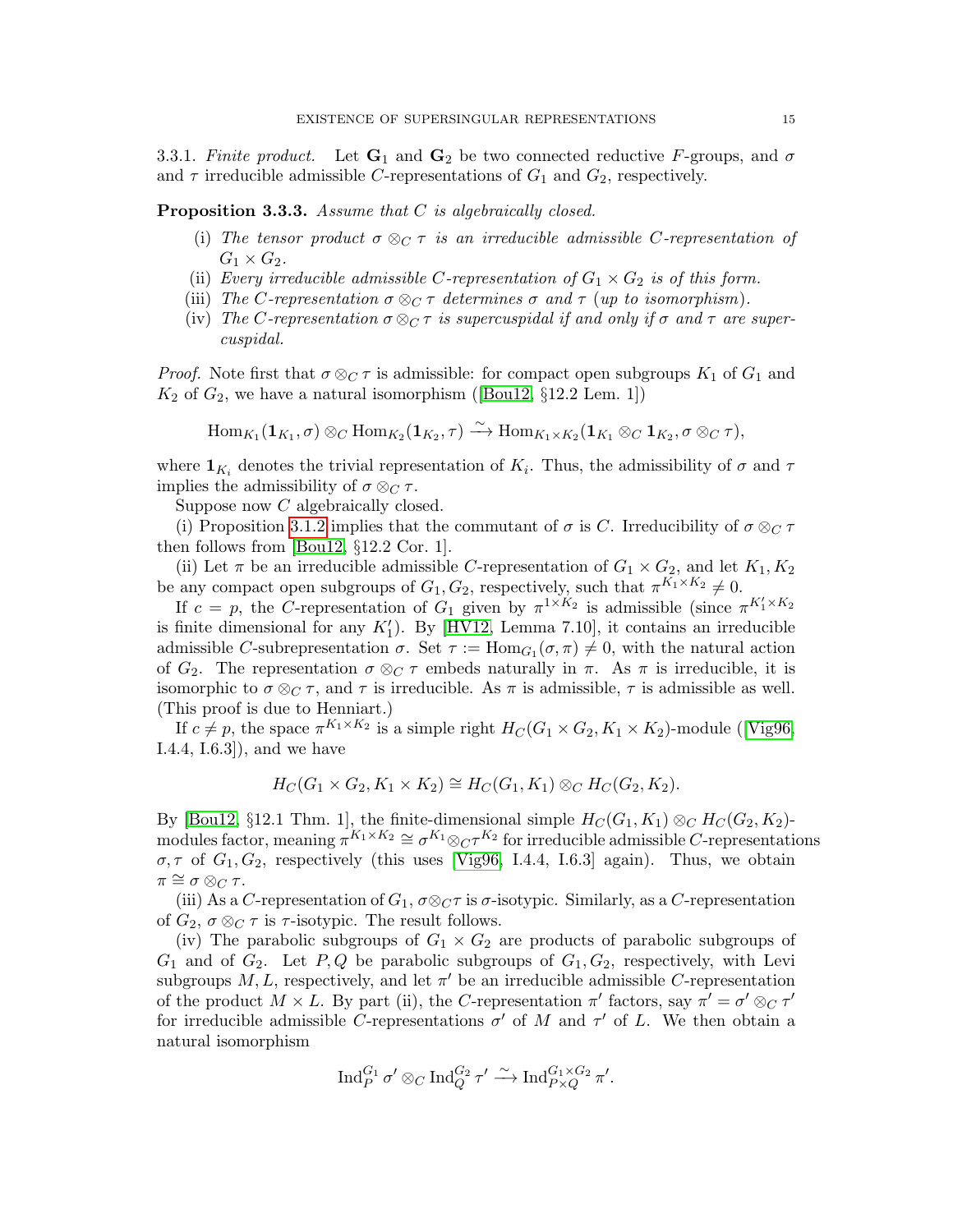Since the inductions on the left-hand side have finite length, we conclude that the irreducible subquotients of  ${\rm Ind}_{P \times Q}^{G_1 \times G_2} \pi'$  are tensor products of the irreducible subquotients of  $\text{Ind}_{P}^{G_1} \sigma'$  and of  $\text{Ind}_{Q}^{G_2} \tau'$ , which gives the result.

We assume from now until the end of  $\S 3.3.1$  $\S 3.3.1$  that C is a finite field.

<span id="page-15-1"></span>**Proposition 3.3.4.** Assume that C is finite. Let  $\pi$  be an irreducible admissible Crepresentation of G. The commutant of  $\pi$  is a finite field extension D of C and the scalar extension  $\pi_D$  of  $\pi$  from C to D is isomorphic to

$$
\pi_D \cong \bigoplus_{i \in \text{Gal}(D/C)} \pi_i,
$$

where the  $\pi_i$  are irreducible admissible D-representations of G. Moreover, the  $\pi_i$  each have commutant D, are pairwise non-isomorphic, form a single  $Gal(D/C)$ -orbit, and, viewed as C-representations, are isomorphic to  $\pi$ .

*Proof.* The commutant D of  $\pi$  is a division algebra of finite dimension over C. Since the Brauer group of a finite field is trivial,  $D$  is a finite Galois extension of  $C$ . The result now follows from [\[HV19,](#page-56-0) Thms. I.1, III.4] by taking  $R' = D$ . (Note also that as a C-representation,  $\pi_D$  is  $\pi$ -isotypic of length  $[D : C]$ .)

Recall that we have fixed irreducible admissible C-representations  $\sigma$  and  $\tau$  of  $G_1$  and  $G_2$ , respectively. Their respective commutants  $D_{\sigma}$  and  $D_{\tau}$  are finite extensions of C of dimensions  $d_{\sigma}$  and  $d_{\tau}$ , respectively. We embed them into  $\overline{C}$ , and consider:

- $\circ$  the field D generated by  $D_{\sigma}$  and  $D_{\tau}$ , which has C-dimension lcm $(d_{\sigma}, d_{\tau})$ ,
- the field  $D' := D_{\sigma} \cap D_{\tau}$ , which has C-dimension  $gcd(d_{\sigma}, d_{\tau})$ .

The fields  $D_{\sigma}, D_{\tau}$  are linearly disjoint over D', we have  $D_{\sigma} \otimes_{D'} D_{\tau} \cong D$  and

(3.3.5) 
$$
D_{\sigma} \otimes_C D_{\tau} \cong \prod_{k=1}^{[D':C]} D.
$$

<span id="page-15-0"></span>**Proposition 3.3.6.** Assume that C is finite. The C-representation  $\sigma \otimes_C \tau$  of  $G_1 \times G_2$ is isomorphic to

<span id="page-15-2"></span>
$$
\sigma \otimes_C \tau \cong \bigoplus_{k=1}^{\gcd(d_\sigma,d_\tau)} \pi_k,
$$

where the  $\pi_k$  are irreducible admissible C-representations with commutant D, which are pairwise non-isomorphic. The C-representations  $\sigma$  and  $\tau$  are supercuspidal if and only if all the  $\pi_k$  are supercuspidal, if and only if some  $\pi_k$  is supercuspidal.

Proof. By Proposition [3.3.4,](#page-15-1) we have

$$
\sigma_D \cong \bigoplus_{i \in \text{Gal}(D_{\sigma}/C)} \sigma_i, \qquad \tau_D \cong \bigoplus_{j \in \text{Gal}(D_{\tau}/C)} \tau_j,
$$

where the  $\sigma_i$  (resp.  $\tau_j$ ) are irreducible admissible D-representations of  $G_1$  (resp.  $G_2$ ) with commutant D, which are pairwise non-isomorphic, form a single  $Gal(D/C)$ -orbit,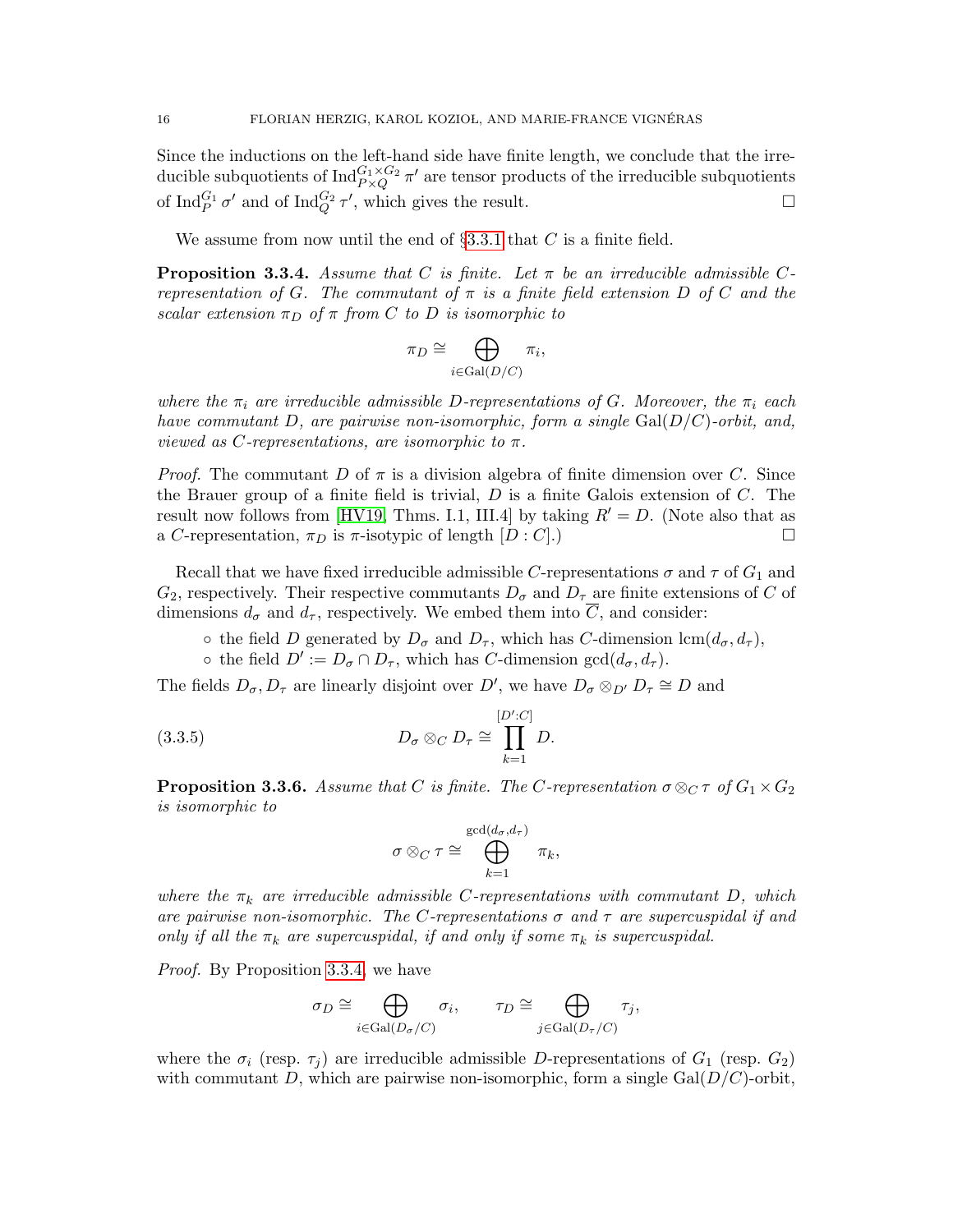descend to  $D_{\sigma}$  (resp.  $D_{\tau}$ ) and their descents, viewed as C-representations, are isomorphic to  $\sigma$  (resp.  $\tau$ ). The C-representation  $\sigma \otimes_{C} \tau$  of  $G_1 \times G_2$  is admissible, and its scalar extension from  $C$  to  $D$  is equal to

<span id="page-16-1"></span>
$$
(3.3.7) \t\t (\sigma \otimes_C \tau)_D \cong \sigma_D \otimes_D \tau_D \cong \bigoplus_{(i,j)\in \text{Gal}(D_{\sigma}/C)\times \text{Gal}(D_{\tau}/C)} \sigma_i \otimes_D \tau_j.
$$

The D-representation  $\sigma_i \otimes_D \tau_j$  of  $G_1 \times G_2$  is admissible and has commutant  $D \otimes_D D = D$ ([\[Bou12,](#page-55-7) §12.2 Lem. 1]). Hence,  $\sigma_i \otimes_D \tau_j$  is absolutely irreducible and equation [\(3.3.7\)](#page-16-1) implies  $(\sigma \otimes_C \tau)_D$  is semisimple. By [\[Bou12,](#page-55-7) §12.7 Prop. 8], this implies that  $\sigma \otimes_C \tau$  is semisimple; its commutant is isomorphic to  $D_{\sigma} \otimes_{C} D_{\tau}$  by [\[Bou12,](#page-55-7) §12.2 Lem. 1]. From equation [\(3.3.5\)](#page-15-2) we see that  $\sigma \otimes_{C} \tau$  has length  $[D':C] = \gcd(d_{\sigma}, d_{\tau})$ , its irreducible constituents  $\pi_k$  are admissible and pairwise non-isomorphic with commutant D.

Applying Proposition [3.3.3](#page-14-0) over  $\overline{C}$  and Proposition [3.1.6](#page-11-1) (several times), we see that  $\sigma$  and  $\tau$  are supercuspidal if and only if some/every  $\sigma_i$  and some/every  $\tau_i$  are supercuspidal, if and only if some/every  $\sigma_i \otimes_D \tau_j$  is supercuspidal. From Proposition [3.1.6](#page-11-1) again, this is also equivalent to  $\pi_k$  being supercuspidal for some/every k.

<span id="page-16-2"></span>3.3.2. Central extension. Recall that we have a short exact sequence of F-groups

$$
1 \to \mathbf{Z}(\mathbf{G}) \to \mathbf{G} \xrightarrow{i} \mathbf{G}^{ad} \to 1,
$$

which induces an exact sequence between  $F$ -points

$$
1 \to Z(G) \to G \xrightarrow{i} G^{\text{ad}} \to H^1(F, \mathbf{Z}(\mathbf{G})).
$$

The image  $i(G)$  of G is a closed cocompact normal subgroup of  $G^{ad}$  and  $H^1(F, \mathbf{Z}(G))$ is commutative.

Until the end of §[3.3.2,](#page-16-2) we assume that char  $F = 0$ . The group  $H^1(F, \mathbf{Z}(G))$  is then finite([\[PR94,](#page-56-14) Thm. 6.14]), implying that  $i(G)$  is an *open* normal subgroup of  $G^{ad}$  and the quotient  $G^{ad}/i(G)$  is finite and commutative. Our next task will be to prove the following:

<span id="page-16-0"></span>**Proposition 3.3.8.** Suppose that char  $F = 0$ . Then  $G^{ad}$  admits an irreducible admissible supercuspidal  $C$ -representation if and only if  $G$  admits such a representation such that moreover  $Z(G)$  acts trivially.

Inflation from  $i(G)$  to G identifies representations of  $i(G)$  with representations of G having trivial  $Z(G)$ -action; this inflation functor respects irreducibility and admissibility. The composite functor

(inflation from  $i(G)$  to G)  $\circ$  (restriction from  $G^{ad}$  to  $i(G)$ )

from C-representations of  $G<sup>ad</sup>$  to representations of G trivial on  $Z(G)$  will be denoted by  $-\circ i$ .

Suppose  $\tilde{\rho}$  is an irreducible admissible *C*-representation of *G* with trivial action of  $Z(G)$ . Then  $\tilde{\rho}$  is the inflation of a representation  $\rho$  of the open, normal, finite-index  $Z(G)$ . Then  $\tilde{\rho}$  is the inflation of a representation  $\rho$  of the open, normal, finite-index subgroup  $i(G)$  of  $G^{ad}$ . The C-representation  $\rho$  of  $i(G)$  is irreducible and admissible, and therefore the induced representation  $\text{Ind}_{i(G)}^{G^{ad}} \rho$  of  $G^{ad}$  is admissible of finite length. Any irreducible quotient  $\pi$  of  $\text{Ind}_{i(G)}^{G^{ad}} \rho$  is admissible (if  $c = p$ , this uses the assumption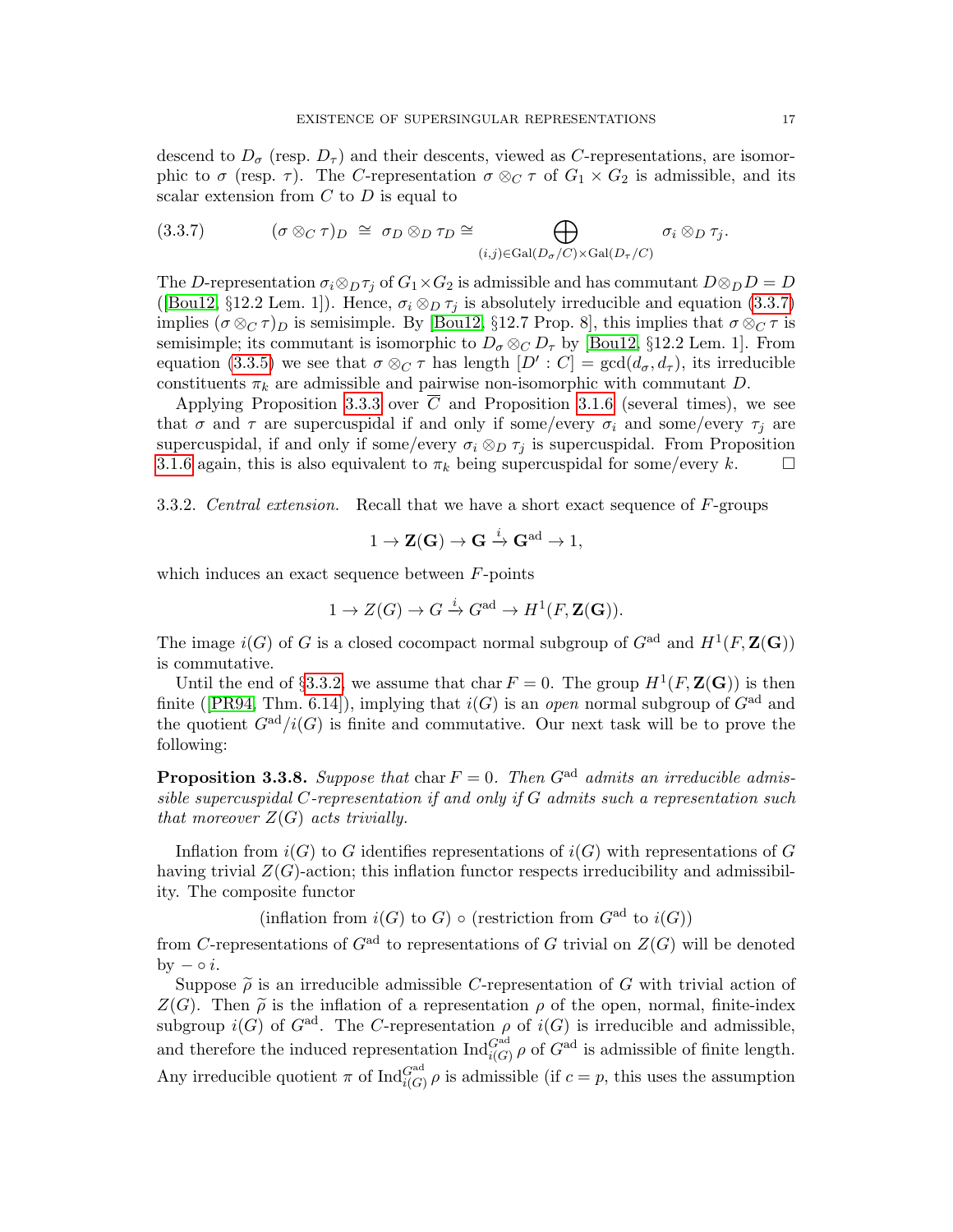char  $F = 0$ ; see [\[Hen09,](#page-55-8) §4, Thm. 1]). By adjunction,  $\pi|_{i(G)}$  contains a subrepresentation isomorphic to  $\rho$  and, by inflation from  $i(G)$  to  $G, \tilde{\rho}$  is isomorphic to a subquotient of  $\pi \circ i$ .

Conversely, suppose  $\pi$  is an irreducible admissible C-representation of  $G^{ad}$ . The restriction  $\pi|_{i(G)}$  of  $\pi$  to  $i(G)$  is semisimple of finite length, and its irreducible constituents  $\rho$  are  $G^{ad}$ -conjugate and admissible (see [\[Vig96,](#page-56-12) I.6.12]; note that the condition that the index is invertible in  $C$  is not necessary and not used in the proof). Hence, the C-representation  $\pi \circ i$  of G is semisimple of finite length, and its irreducible constituents are the inflations  $\tilde{\rho}$  of the irreducible constituents  $\rho$  of  $\pi|_{i(G)}$ .<br>Proposition 3.3.8 pow follows from:

Proposition [3.3.8](#page-16-0) now follows from:

<span id="page-17-0"></span>**Proposition 3.3.9.** Suppose that char  $F = 0$  and let  $\pi$ ,  $\rho$  and  $\tilde{\rho}$  be as above. Then  $\pi$  is supercuspidal if and only if some  $\tilde{\rho}$  is supercuspidal, if and only if all  $\tilde{\rho}$  are supercuspidal.

*Proof.* We first check first the compatibility of parabolic induction with  $-\circ i$ . The parabolic F-subgroups of G and of  $G^{ad}$  are in bijection via the map i ([\[Bor91,](#page-55-9) 22.6] Thm.]). If the parabolic  $F$ -subgroup **P** of **G** corresponds to the parabolic  $F$ -subgroup  $\bf{Q}$  of  $\bf{G}^{\rm ad}$ , then i restricts to an isomorphism between their unipotent radicals, and sends a Levi subgroup  $M$  of  $P$  onto a Levi subgroup  $L$  of  $Q$ . Further, we have an exact sequence between F-points:

<span id="page-17-1"></span>
$$
1 \to Z(G) \to M \xrightarrow{i} L \to H^1(F, \mathbf{Z}(\mathbf{G})).
$$

We have  $G^{ad} = Qi(G)$  and  $Q \cap i(G) = i(P) = i(M)U$ , where  $i(M)$  is an open normal subgroup of  $L$  having finite commutative quotient, and  $U$  is the unipotent radical of Q. Thus, if  $\sigma$  is a smooth C-representation of L, the Mackey decomposition implies  $(\text{Ind}_{Q}^{G^{ad}} \sigma)|_{i(G)} \cong \text{Ind}_{i(P)}^{i(G)}(\sigma|_{i(M)})$  and, by inflation from  $i(G)$  to G, we obtain:

(3.3.10) 
$$
(\text{Ind}_{Q}^{G^{ad}} \sigma) \circ i \cong \text{Ind}_{P}^{G}(\sigma \circ i).
$$

We may now proceed with the proof. It suffices to prove:

- (i) if  $\pi$  is non-supercuspidal, then all  $\tilde{\rho}$  are non-supercuspidal,
- (ii) if some  $\tilde{\rho}$  is non-supercuspidal, then  $\pi$  is non-supercuspidal.

To prove (i), let  $\pi$  be an irreducible admissible non-supercuspidal C-representation of  $G^{\rm ad}$ , which is isomorphic to a subquotient of  $\text{Ind}_Q^{G^{\rm ad}} \sigma$  for  $Q \subsetneq G^{\rm ad}$  and  $\sigma$  an irreducible admissible C-representation of L. Therefore,  $\pi \circ i$  is isomorphic to a subquotient of  $(\text{Ind}_{Q}^{Gal} \sigma) \circ i$ , and by equation [\(3.3.10\)](#page-17-1), each  $\tilde{\rho}$  is isomorphic to a subquotient of Ind ${}_{P}^{G} \tilde{\tau}$ <br>for some irreducible subquotient  $\tilde{\tau}$  of  $\sigma$  oi (depending on a). Since  $\tilde{\tau}$  is admissible and for some irreducible subquotient  $\tilde{\tau}$  of  $\sigma \circ i$  (depending on  $\rho$ ). Since  $\tilde{\tau}$  is admissible and  $P \subseteq G$ , all the  $\tilde{\rho}$  are non-supercuspidal.

To prove (ii), let  $\pi$  be an irreducible admissible C-representation of  $G<sup>ad</sup>$  such that some irreducible constituent  $\tilde{\rho}$  of  $\pi \circ i$  is non-supercuspidal. Suppose  $\tilde{\rho}$  is isomorphic to a subquotient of  $\text{Ind}_{P}^{G} \tau'$  for  $P \subsetneq G$  and  $\tau'$  an irreducible admissible C-representation of M. The central subgroup  $Z(G)$  acts trivially on  $\tilde{\rho}$ , and hence also on  $\tau'$ . Therefore  $\tau' = \tilde{\tau}$  for some irreducible subquotient  $\tau$  of  $\sigma|_{i(G)}$ , where  $\sigma$  is an irreducible admissible C representation of L. The representation  $\tilde{\lambda}$  is isomorphic to a subquotient of sible C-representation of L. The representation  $\tilde{\rho}$  is isomorphic to a subquotient of Ind $_G^G(\sigma \circ i)$ . By equation [\(3.3.10\)](#page-17-1) and exactness of parabolic induction,  $\text{Ind}_{i(G)}^{G^{ad}}(\rho)$ , and hence its quotient  $\pi$ , is isomorphic to a subquotient of  $\text{Ind}_{i(G)}^{G^{ad}}((\text{Ind}_{Q}^{G^{ad}} \sigma)|_{i(G)})$ . This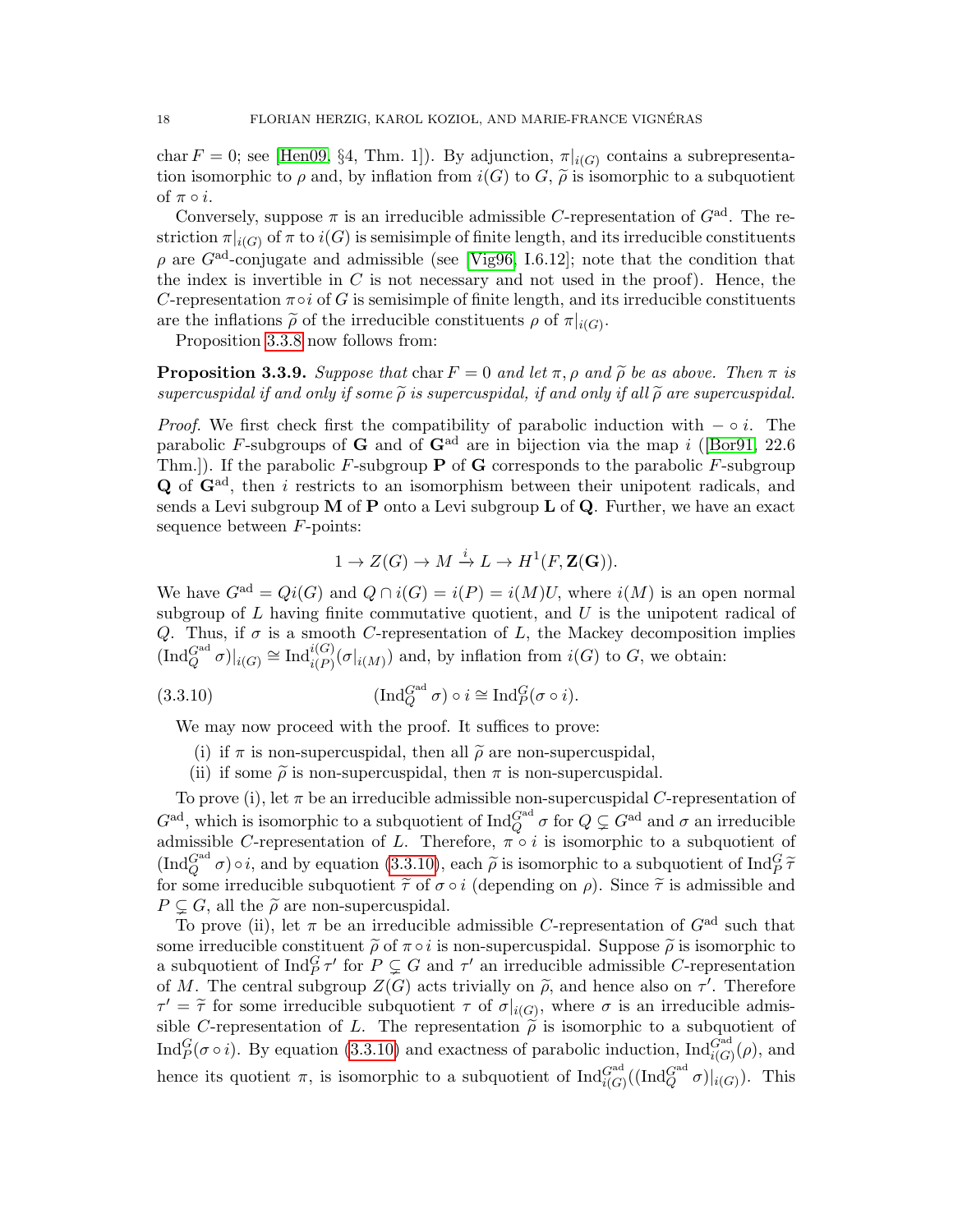representation is isomorphic to

$$
\operatorname{Ind}_{i(M)U}^{G^{\text{ad}}}(\sigma|_{i(M)}) \cong \operatorname{Ind}_{Q}^{G^{\text{ad}}}(\operatorname{Ind}_{i(M)}^{L}(\sigma|_{i(M)})) \cong \operatorname{Ind}_{Q}^{G^{\text{ad}}}(\sigma \otimes_{C} C[i(M) \setminus L]).
$$

By Lemma [3.2.2,](#page-13-2) the C-representation  $\sigma \otimes_C C[i(M) \backslash L]$  of L has finite length and its irreducible subquotients  $\nu$  are admissible. Therefore  $\pi$  is isomorphic to a subquotient of Ind $_Q^{\text{Gal}}\nu$  for some  $\nu$  and some  $Q \subsetneq G^{\text{ad}}$ , and therefore  $\pi$  is non-supercuspidal.  $\Box$ 

3.3.3. Scalar restriction. Now let  $F'/F$  be a finite separable extension,  $G'$  a connected reductive F'-group and  $\mathbf{G} := \text{Res}_{F'/F}(\mathbf{G}')$  the scalar restriction of  $\mathbf{G}'$  from  $F'$  to F. As topological groups,  $G' := \mathbf{G}'(F')$  is equal to  $G := \mathbf{G}(F)$ . By [\[BT65,](#page-55-10) 6.19. Cor.],  $G'$ and G have the same parabolic subgroups. Hence:

<span id="page-18-2"></span>**Proposition 3.3.11.** G' admits an irreducible admissible supercuspidal C-representation if and only if G does.

4. Proof of the main theorem for most simple groups

<span id="page-18-1"></span><span id="page-18-0"></span>4.1. Discrete Iwahori–Hecke modules. Let  $\text{Rep}_{\mathbb{C}}(G,\mathfrak{B})$  denote the category of C-representations of G generated by their  $\mathfrak{B}$ -invariant vectors, and let  $Mod(H_C(G, \mathfrak{B}))$ denote the category of right  $H_C(G, \mathfrak{B})$ -modules. The functor of  $\mathfrak{B}$ -invariants

$$
Rep_C(G, \mathfrak{B}) \to Mod(H_C(G, \mathfrak{B}))
$$

$$
\pi \mapsto \pi^{\mathfrak{B}}
$$

admits a left adjoint

$$
\mathfrak{T}: \mathrm{Mod}(H_C(G, \mathfrak{B})) \to \mathrm{Rep}_C(G, \mathfrak{B}) \\ M \mapsto M \otimes_{H_C(G, \mathfrak{B})} C[\mathfrak{B} \backslash G].
$$

**Proposition 4.1.1.** When  $c \neq p$ , the functor  $\pi \mapsto \pi^{\mathfrak{B}}$  induces a bijection between the isomorphism classes of irreducible C-representations  $\pi$  of G with  $\pi^{\mathfrak{B}} \neq 0$  and isomorphism classes of simple right  $H_C(G, \mathfrak{B})$ -modules ([\[Vig96,](#page-56-12) I.4.4, I.6.3]). When  $C = \mathbb{C}$ , the functors are inverse equivalences of categories (cf. [\[Ber84,](#page-54-6) Cor. 3.9(ii)]; see also  $[Mor99, Thms. 4.8, 4.4(iii)]$  $[Mor99, Thms. 4.8, 4.4(iii)]$ .

Remark 4.1.2. The above functors are not as well-behaved when  $c = p$ . In this case, the functor of B-invariants may not preserve irreducibility. Similarly, the left adjoint  $\mathfrak T$  may not preserve irreducibility.

When  $C = \mathbb{C}$ , the Bernstein ring embedding  $H_{\mathbb{C}}(Z, Z_0) \stackrel{\theta}{\to} \widetilde{H}_{\mathbb{C}}$  is the linear map defined by sending  $T_\lambda^Z$  to  $\theta_\lambda := q_\lambda^{-1/2} E_\lambda$  for  $\lambda \in \Lambda$ . Its image is equal to  $\mathcal{A}_{\mathbb{C}}$ . Note that if  $\lambda \in \Lambda$  is anti-dominant and  $z \in Z$  lifts  $\lambda$ , we have  $q_{\lambda} = \delta_B(z)$ , where  $\delta_B$  denotes the modulus character of B.

We now recall some properties of the category  $\text{Rep}_{\mathcal{C}}(G,\mathfrak{B})$ , including Casselman's criterion of square integrability modulo center, before giving the definition of a discrete simple right  $H_{\mathbb{C}}(G,\mathfrak{B})$ -module. Recall that  $\pi_U$  denotes the space of U-coinvariants (i.e., the unnormalized Jacquet module) of a representation  $\pi$ .

<span id="page-18-3"></span>**Lemma 4.1.3.** Suppose that  $\pi$  is an admissible C-representation of G. Then the natural map  $\pi \to \pi_U$  induces an isomorphism  $\varphi : \pi^{\mathfrak{B}} \to \pi_U^{Z_0}$ . Moreover, we have  $\varphi(v \cdot \theta_{\lambda^{-1}}) = \delta_B^{-1/2}$  $B^{-1/2}(t)(t \cdot \varphi(v))$  for  $\lambda \in \Lambda_T$ ,  $t \in T$  lifting  $\lambda$ , and  $v \in \pi^{\mathfrak{B}}$ .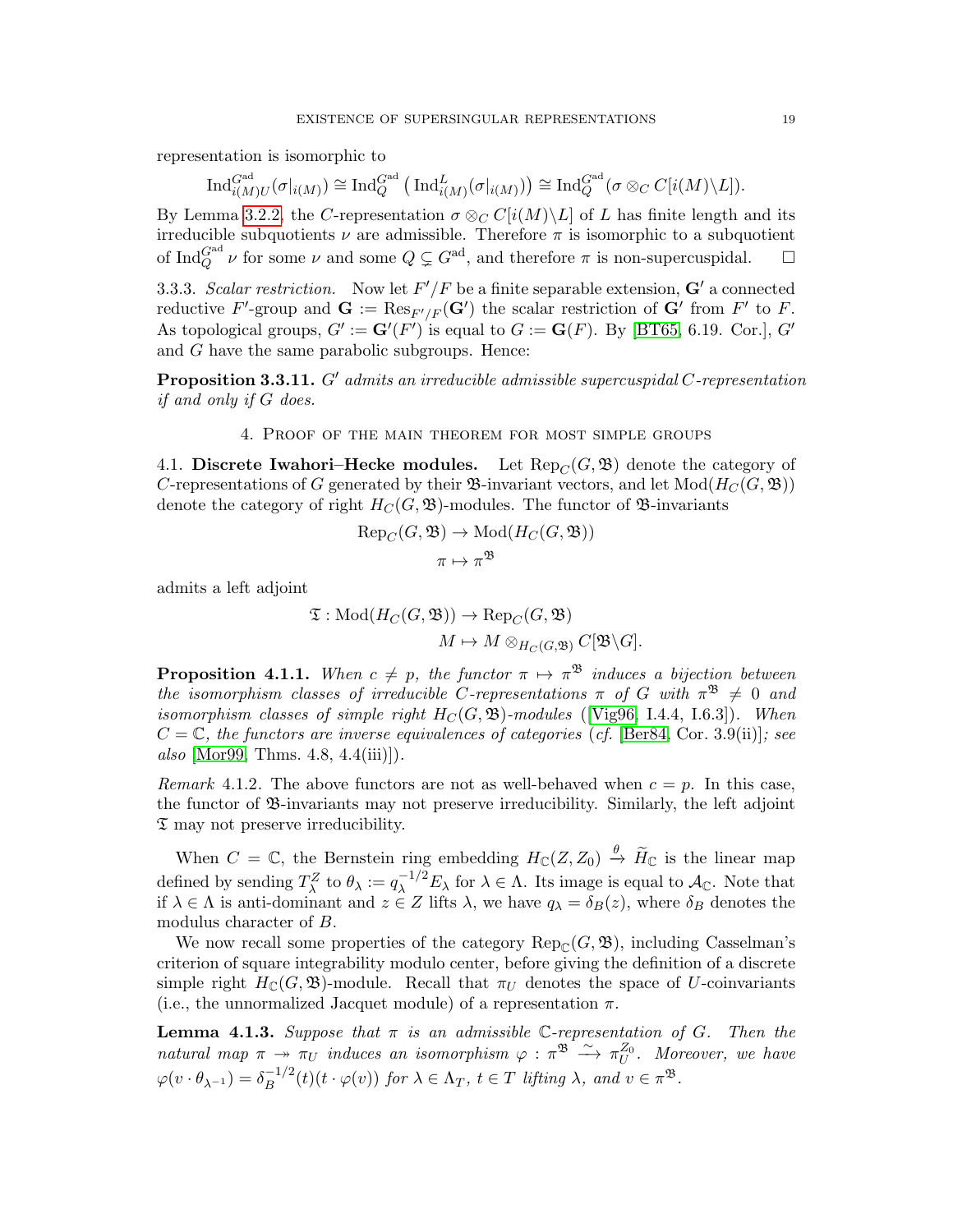*Proof.* Recall that  $\mathfrak{B}$  has an Iwahori decomposition with respect to Z, U, U<sup>op</sup>. Then [\[Cas,](#page-55-11) Prop. 4.1.4] implies that the map  $\pi \to \pi_U$  induces an isomorphism  $\pi^{\mathfrak{B}} \cdot T_{\lambda^{-1}} \xrightarrow{\sim}$  $\pi_U^{Z_0}$  for  $\lambda \in \Lambda_T$  with  $\max_{\alpha \in \Delta} |\alpha(\lambda)|_F$  sufficiently small. By [\[Vig16,](#page-57-0) Prop. 4.13(1)] the operator  $T_{\lambda^{-1}}$  is invertible in  $H_{\mathbb{C}}(G,\mathfrak{B}),$  so  $\pi^{\mathfrak{B}} \cdot T_{\lambda^{-1}} = \pi^{\mathfrak{B}}.$ 

To show the last statement, we may assume that  $\lambda \in \Lambda_T^+$  $_T^+$ . Then, in our terminology, [\[Cas,](#page-55-11) Lemma 4.1.1] says that  $\varphi(|\mathfrak{B}t\mathfrak{B}/\mathfrak{B}|^{-1}|\mathfrak{B}t\mathfrak{B}|v) = t \cdot \varphi(v)$ , where  $|\mathfrak{B}t\mathfrak{B}|$  denotes the usual double coset operator on  $\pi^{\mathfrak{B}}$ . Now  $[\mathfrak{B}t\mathfrak{B}] \cdot v = v \cdot T_{t^{-1}}$  and  $T_{t^{-1}} = E_{t^{-1}} = q_{t^{-1}}^{1/2} \theta_{t^{-1}}$ . Moreover,  $|\mathfrak{B}t\mathfrak{B}/\mathfrak{B}| = q_t = q_{t^{-1}} = \delta_B(t^{-1})$ . Putting this all together, we obtain the claim.  $\Box$ 

<span id="page-19-3"></span>Remark 4.1.4. The lemma and its proof hold when  $\mathfrak B$  is replaced by  $\mathfrak U$  and  $Z_0$  is replaced by  $Z_0 \cap \mathfrak{U}$ .

<span id="page-19-0"></span>**Proposition 4.1.5.** Let  $\pi$  be an irreducible C-representation of G with  $\pi^{\mathfrak{B}} \neq 0$ .

- (i)  $\pi$  is isomorphic to a subrepresentation of  $\text{Ind}_{B}^{G} \sigma$ , where  $\sigma$  is a  $\mathbb{C}$ -character of  $Z$  trivial on  $Z_0$ .
- (ii) **Casselman's criterion:**  $\pi$  is square integrable modulo center (as defined in [\[Cas,](#page-55-11) §2.5]) if and only if its central character is unitary and

 $|\chi(\mu(\varpi))|_{\mathbb{C}} < 1$ 

for all  $\mu \in X_*(T)^+$  such that  $-\mu \notin X_*(T)^+$ , and all characters  $\chi$  of T contained in  $\delta_R^{-1/2}$  $B^{-1/2} \pi_U$ .

*Proof.* (i) Since  $\pi$  is irreducible and smooth, it is admissible by [\[Vig96,](#page-56-12) II.2.8], and [\[Cas,](#page-55-11) 3.3.1] implies  $\pi_U$  is admissible as well. By Lemma [4.1.3](#page-18-3) and the assumption  $\pi^{\mathfrak{B}} \neq 0$ , we see that  $\pi_U \neq 0$ . The claim now follows by choosing an irreducible quotient  $\pi_U \to \sigma$ for which  $\sigma^{Z_0} \neq 0$  and applying Frobenius reciprocity.

(ii) This follows from [\[Cas,](#page-55-11) Thm. 6.5.1].  $\square$ 

**Definition 4.1.6.** We say a simple right  $H_{\mathbb{C}}(G,\mathfrak{B})$ -module is *discrete* if it is isomorphic to  $\pi^{\mathfrak{B}}$  for an irreducible admissible square-integrable modulo center C-representation  $\pi$ of G. We say a semisimple right  $H_{\mathbb{C}}(G,\mathfrak{B})$ -module is discrete if its simple subquotients are discrete.

<span id="page-19-2"></span>**Proposition 4.1.7.** A simple right  $H_{\mathbb{C}}(G,\mathfrak{B})$ -module M is discrete if and only if any C-character  $\chi$  of  $\mathcal{A}_{\mathbb{C}}$  contained in M satisfies the following condition: the restriction of  $\chi$  to  $\Lambda_{Z(G)}$  is a unitary character, and

$$
(4.1.8)\t\t\t |\chi(\theta_{\lambda_{\mu}^{-1}})|_{\mathbb{C}} < 1
$$

for any  $\mu \in X_*(T)^+$  such that  $-\mu \notin X_*(T)^+$ .

*Proof.* Note that  $M = \pi^{3}$  for an irreducible (admissible) C-representation  $\pi$  of G. Then  $\pi$  has unitary central character if and only if  $\Lambda_{Z(G)}$  acts by a unitary character on M. As any irreducible  $A_{\mathbb{C}}$ -module is a character, by Casselman's criterion (Proposition [4.1.5\)](#page-19-0) and Lemma [4.1.3,](#page-18-3) M is discrete if and only condition [\(4.1.8\)](#page-19-1) holds.  $\square$ 

Remark 4.1.9. Some authors view  $\pi^{\mathfrak{B}}$  as a left  $H_{\mathbb{C}}(G,\mathfrak{B})$ -module. One may pass between left and right modules by using the anti-automorphism  $T_w \mapsto T_{w^{-1}}$ ; that is, we may define

<span id="page-19-1"></span>
$$
T_w\cdot v=v\cdot T_{w^{-1}}
$$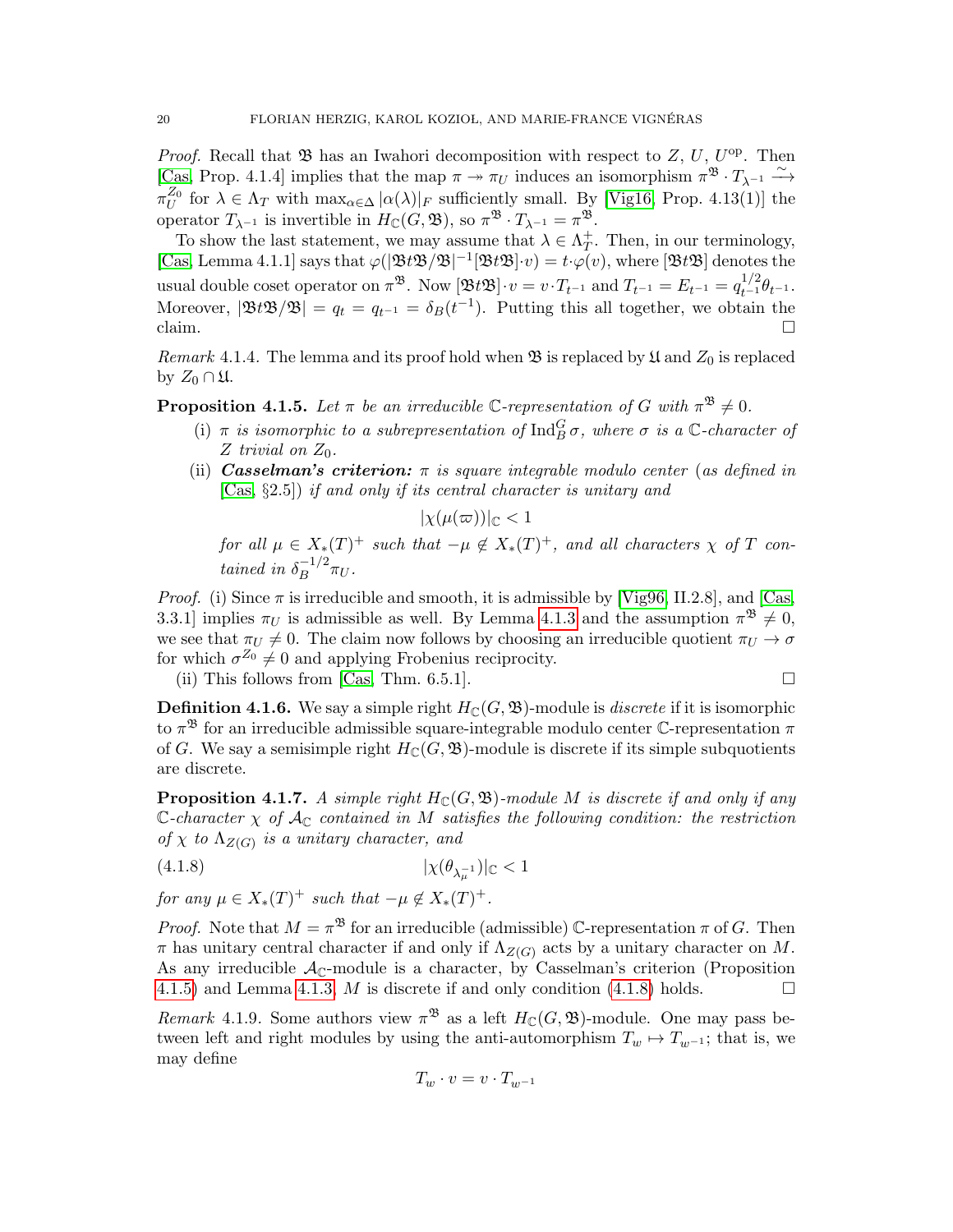for  $w \in W, v \in \pi^{\mathfrak{B}}$ . The space  $\pi^{\mathfrak{B}}$ , viewed as either a left or right  $H_{\mathbb{C}}(G, \mathfrak{B})$ -module, is then called discrete if  $\pi$  is square integrable modulo center. For left modules, the proposition above holds with "dominant" replaced by "anti-dominant," and "θ" replaced by " $\tilde{\theta}^+$ " (for the definition of  $\tilde{\theta}^+$ , see the paragraph preceding Proposition 8 in [Vig<sub>05</sub>].

<span id="page-20-1"></span>**Lemma 4.1.10.** For a character  $\chi : \mathcal{A}_{\mathbb{C}} \to \mathbb{C}$  such that  $\chi|_{\Lambda_{Z(G)}}$  is unitary, the following conditions are equivalent:

- (i)  $|\chi(\theta_{\lambda_{\mu}^{-1}})|_{\mathbb{C}} < 1$  for any  $\mu \in X_*(T)^+$  such that  $-\mu \notin X_*(T)^+$ ,
- (ii)  $|\chi(\theta_{\lambda^{-1}})|_{\mathbb{C}} < 1$  for any  $\lambda \in \Lambda^{sc,+}$  such that  $\lambda^{-1} \notin \Lambda^{sc,+}$ ,
- (iii)  $|\chi(\theta_{\lambda^{-1}})|_{\mathbb{C}} < 1$  for any  $\lambda \in \Lambda^+$  such that  $\lambda^{-1} \notin \Lambda^+$ .

*Proof.* We first recall that the invertible elements in  $\Lambda^+$  consist of  $\Lambda_{\ker \nu}$ , so  $|\chi(\theta_\lambda)|_{\mathbb{C}} = 1$ for all invertible elements of  $\Lambda^+$ .

As  $\Lambda_T \cong X_*(T)$ , we see that (iii) implies (i) and (ii). To prove that (ii) implies (iii), we need to show that  $|\chi(\theta_{\lambda^{-1}})|_{\mathbb{C}} = 1$  for  $\lambda \in \Lambda^+$  implies  $\lambda^{-1} \in \Lambda^+$ . By Lemma [2.2.5](#page-7-3) pick  $n \geq 1$  such that  $\lambda^n \in \Lambda_{Z(G)} \times \Lambda^{\text{sc},+}$ . Then  $\lambda^n \lambda_0 \in \Lambda^{\text{sc},+}$  for some  $\lambda_0 \in \Lambda_{Z(G)}$ . As  $|\chi(\theta_{\lambda^{-n}\lambda_0^{-1}})|_{\mathbb{C}}=1$  we deduce from (ii) that  $\lambda^n\lambda_0 \in \Lambda^{\text{sc},+} \cap (\Lambda^{\text{sc},+})^{-1}$ , which is contained in  $\Lambda^+ \cap (\Lambda^+)^{-1}$ . Therefore  $\lambda^n \in \Lambda^+ \cap (\Lambda^+)^{-1}$ . From the definition of dominance it follows that  $\lambda \in \Lambda^+ \cap (\Lambda^+)^{-1}$ .

The proof that (i) implies (iii) is similar but easier.  $\Box$ 

<span id="page-20-5"></span>**Proposition 4.1.11.** A simple right  $H_{\mathbb{C}}(G, \mathfrak{B})$ -module M is discrete if and only if  $\Lambda_{Z(G)}$  acts on M by a unitary character and if its restriction to  $H_{\mathbb{C}}(G^{\text{sc}}, \mathfrak{B}^{\text{sc}})$  is discrete.

*Proof.* This follows from Proposition [4.1.7](#page-19-2) and Lemma [4.1.10.](#page-20-1)

<span id="page-20-0"></span>4.2. **Characters.** In this section we continue to assume C is a field of characteristic c, and suppose further that  $\bf{G}$  is absolutely simple and isotropic. We determine the characters  $H = H(G<sup>sc</sup>, \mathfrak{B}^{sc}) \to C$  which extend to  $\widetilde{H} = H(G, \mathfrak{B})$ . This is an exercise, which is already in the literature when  $C = \mathbb{C}$  (cf. [\[Bor76\]](#page-55-4)).

For distinct reflections  $s, t \in S$ , the order  $n_{s,t}$  of st is finite, except if the type of  $\Sigma$ is  $A_1$ . In the finite case, the braid relations  $(2.1.2)$  imply

<span id="page-20-2"></span>(4.2.1) 
$$
(T_s T_t)^r = (T_t T_s)^r \quad \text{if } n_{s,t} = 2r,
$$

<span id="page-20-3"></span>(4.2.2) 
$$
(T_s T_t)^r T_s = (T_t T_s)^r T_t \text{ if } n_{s,t} = 2r + 1.
$$

The  $T_s$  for  $s \in S$  and the relations  $(2.1.3)$ ,  $(4.2.1)$  and  $(4.2.2)$  give a presentation of H. A presentation of H is given by the  $T_u, T_s$  for  $u \in \Omega, s \in S$  and the relations [\(2.1.3\)](#page-5-1), [\(4.2.1\)](#page-20-2), [\(4.2.2\)](#page-20-3) and

(4.2.3) 
$$
T_u T_{u'} = T_{uu'} \quad \text{if } u, u' \in \Omega,
$$

<span id="page-20-4"></span>(4.2.4) 
$$
T_u T_s = T_{u(s)} T_u \quad \text{if } u \in \Omega, s \in S,
$$

where  $u(s)$  denotes the action of  $\Omega$  on  $S$ .

We have a disjoint decomposition

$$
S = \bigsqcup_{i=1}^{m} S_i,
$$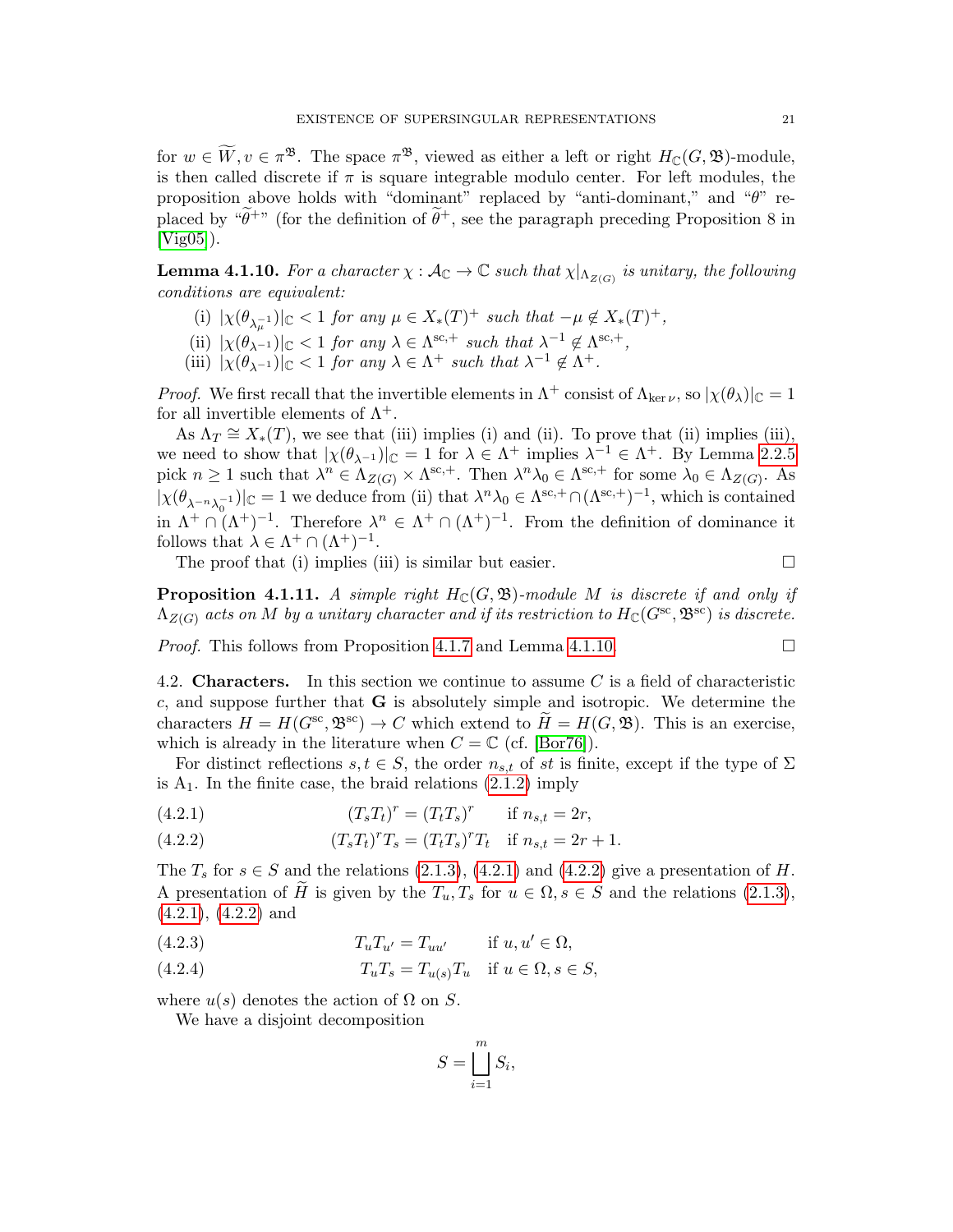where  $S_i$  is the intersection of S with a conjugacy class of W. The  $S_i$  are precisely the connected components of Dyn when all multiple edges are removed (see [\[Bou02,](#page-55-12) VI.4.3 Th. 4] and [\[Bor76,](#page-55-4) 3.3]). Thus, we have

$$
m = \begin{cases} 1 & \text{when the type of } \Sigma = \begin{cases} A_{\ell} \ (\ell \geq 2), D_{\ell} \ (\ell \geq 4), E_6, E_7, \text{or } E_8; \\ A_1, B_{\ell} \ (\ell \geq 3), F_4, \text{or } G_2; \\ C_{\ell} \ (\ell \geq 2). \end{cases} \end{cases}
$$

When  $m > 1$ , we fix a labeling of the  $S_i$  such that  $|S_1| \geq |S_2|$ , and when the type of  $\Sigma$  is  $C_{\ell}$  ( $\ell \geq 2$ ), we let  $S_2 = \{s_2\}$  and  $S_3 = \{s_3\}$  denote the endpoints of Dyn. (Note that there are two possible labelings in types A<sub>1</sub> and C<sub> $\ell$ </sub> ( $\ell \geq 2$ ).) The parameters  $d_s$ are equal on each component  $S_i$ ; we denote this common value by  $d_i$ .

**Definition 4.2.5.** The unique character  $\chi : H \to C$  with  $\chi(T_s) = q_s$  (resp.,  $\chi(T_s) =$ −1) for all  $s \in S$  is called the *trivial* (resp., *special*) C-character.

<span id="page-21-1"></span><span id="page-21-0"></span>**Lemma 4.2.6.** Suppose  ${T_s}_{s \in S} \rightarrow C$  is an arbitrary map.

- (i) When  $c \neq p$ , the above map extends to a character of H if and only if it is constant on each  $S_i$ , and takes the value  $-1$  or  $q^{d_i}$  on each  $T_s$ ,  $s \in S_i$ . There are  $2^m$  characters if  $q^{d_i} + 1 \neq 0$  in C for each i.
- (ii) When  $c = p$ , the above map extends to a character of H if and only if its values are  $-1$  or 0 on each  $T_s$ ,  $s \in S$ . There are  $2^{|S|}$  characters. Such a character is supersingular if and only if it is not special or trivial.

*Proof.* (i) This follows from the presentation of H and the fact that the  $T_w$  are invertible (so that the map must be constant on conjugacy classes).

(ii) This follows from [\[Vig17,](#page-57-2) Prop. 2.2]. The claim about supersingularity follows from [\[Vig17,](#page-57-2) Thm. 6.15].

We wish to determine which characters of H extend to H. Since the elements  $T_u$ for  $u \in \Omega$  are invertible in H, the relations [\(4.2.4\)](#page-20-4) imply that a character  $\chi : H \to C$ extends to a character of H if and only if  $\chi(T_s) = \chi(T_{u(s)})$  for all  $s \in S$  and  $u \in \Omega$ . For example, if the image  $\Psi$  of  $\Omega$  in Aut $(W, S, d_i)$  is trivial, then any character of H extends to  $H$ . The extensions are not unique in general. By their very definition, the trivial and special characters always extend, and we also refer to their extensions as trivial and special characters.

Let  $\chi : H \to C$  denote a character, and suppose  $c \neq p$ . By Lemma [4.2.6](#page-21-0)[\(i\),](#page-21-1) the value of  $\chi$  on  $T_s$  for  $s \in S_i$  is constant for each  $1 \leq i \leq m$ . We define  $\chi_i := \chi(T_s) \in C$  for  $s \in S_i$ , and identify the character  $\chi$  with the m-tuple  $(\chi_i)_{1 \leq i \leq m}$ .

<span id="page-21-2"></span>**Lemma 4.2.7.** Assume  $c \neq p$ . Let  $\chi : H \to C$  denote a character of H, associated to the m-tuple  $(\chi_i)_{1\leq i\leq m}$ . Then  $\chi$  extends to a character of H except in the following cases:

- $\circ$  type A<sub>1</sub>, equal parameters  $d_1 = d_2$ ,  $\Psi \neq 1$ , and  $\chi_1 \neq \chi_2$ ;
- $\circ$  type  $C_{\ell}$   $(\ell \geq 2)$ , equal parameters  $d_2 = d_3$ ,  $\Psi \neq 1$ , and  $\chi_2 \neq \chi_3$ .

*Proof.* When  $m = 1$ , then  $\chi(T_s) = \chi(T_{u(s)})$  for all  $u \in \Omega$  and  $s \in S$ , so that  $\chi$  extends to  $H$ . We may therefore assume  $m > 1$ . We proceed type-by-type: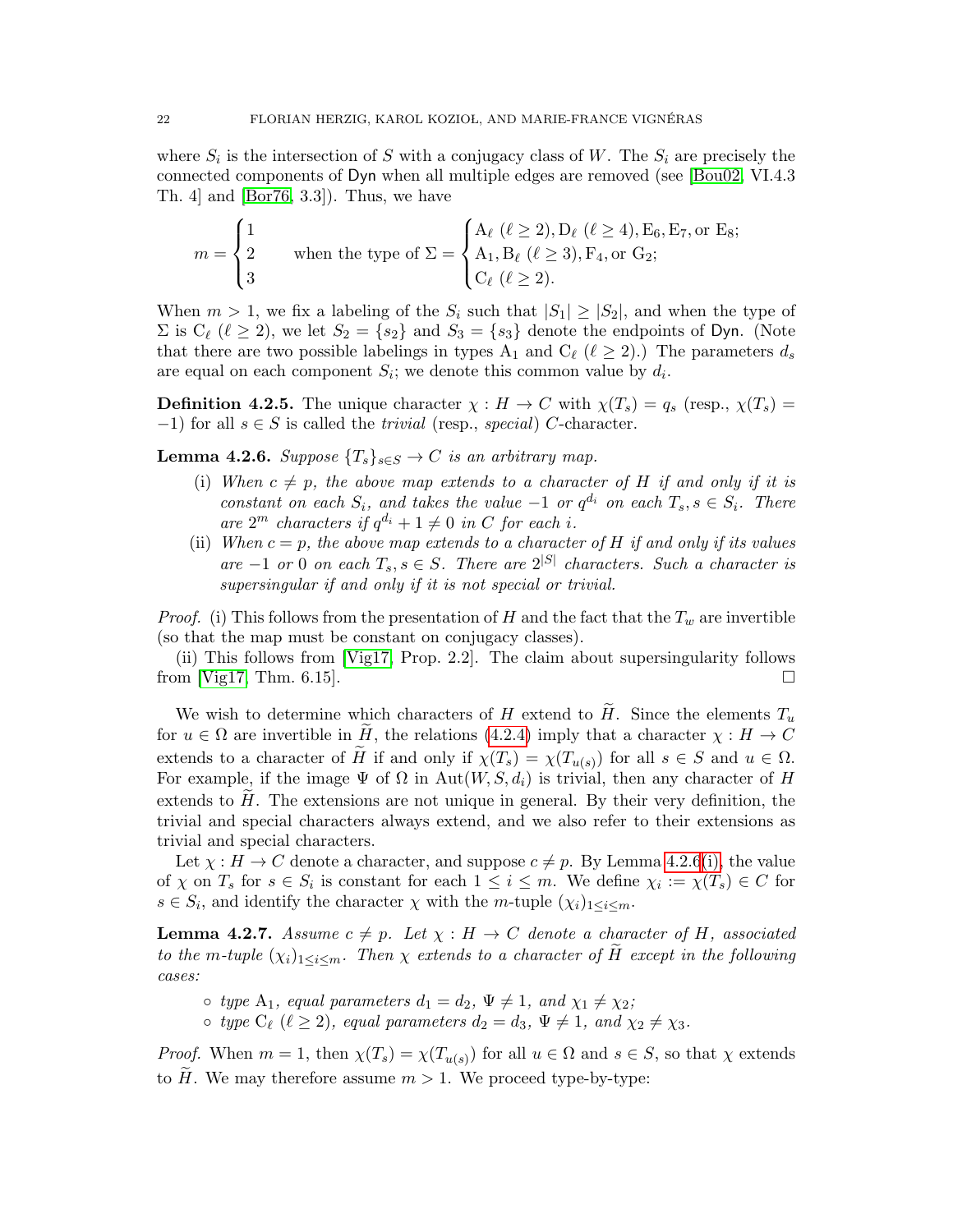- ⊙ Type A<sub>1</sub> with equal parameters  $d_1 = d_2$ . The group Aut $(W, S, d_s) \cong \mathbb{Z}/2\mathbb{Z}$ permutes  $s_1$  and  $s_2$ . If  $\Psi = 1$  or  $\chi_1 = \chi_2$ , then  $\chi$  extends to H, while if  $\Psi \neq 1$ and  $\chi_1 \neq \chi_2$ , the character  $\chi$  cannot extend.
- ⊙ Type B<sub>l</sub>  $(\ell \geq 3)$ . In this case, Aut $(W, S, d_s) \cong \mathbb{Z}/2\mathbb{Z}$  stabilizes the sets  $S_1$  and  $S_2$ , so that  $\chi(T_s) = \chi(T_{u(s)})$  for all  $u \in \Omega$  and  $s \in S$ . Thus  $\chi$  extends to H.
- Type C<sub>l</sub> ( $\ell \geq 2$ ) with equal parameters  $d_2 = d_3$ . The group Aut $(W, S, d_s) \cong$  $\mathbb{Z}/2\mathbb{Z}$  permutes  $s_2$  and  $s_3$ . If  $\Psi = 1$  or if  $\chi_2 = \chi_3$ , then  $\chi$  extends to H, while if  $\Psi \neq 1$  and  $\chi_2 \neq \chi_3$ , the character  $\chi$  cannot extend.
- $\circ$  Type A<sub>1</sub> with unequal parameters  $d_1 \neq d_2$ ; Type  $F_4$ ; Type  $G_2$ ; Type  $C_{\ell}$  ( $\ell \geq 2$ ) with unequal parameters  $d_2 \neq d_3$ . In these cases, Aut $(W, S, d_s)$  (and consequently  $\Psi$ ) is trivial, and thus  $\chi$  extends to H.

 $\Box$ 

Before stating the next result, we require a definition.

**Definition 4.2.8.** Let  $R \subset \mathbb{C}$  be a subring of  $\mathbb{C}$ . We say a right  $H_{\mathbb{C}}$ -module M is R-integral if there exists an  $H_R$ -submodule  $M^\circ \subset M$  such that the natural map

$$
\mathbb{C} \otimes_R M^\circ \to M
$$

is an isomorphism of  $H_{\mathbb{C}}$ -modules. We call  $M^{\circ}$  an R-integral structure of M. If p is a maximal ideal of R, the  $\widetilde{H}_{R/\mathfrak{p}}$ -module  $R/\mathfrak{p} \otimes_R M^{\circ}$  is called *reduction of*  $M^{\circ}$  *modulo*  $\mathfrak{p}$ . We make similar definitions for the algebra  $H_{\mathbb{C}}$ .

The following proposition combines the above results.

### <span id="page-22-0"></span>Proposition 4.2.9.

- (i)  $H_{\mathbb{C}}$  admits  $2^m$  C-characters. They are all Z-integral, and their reductions modulo p are supersingular except for the special and trivial characters.
- (ii) Suppose  $\chi : H_{\mathbb{C}} \to \mathbb{C}$  is a character, associated to the m-tuple  $(\chi_i)_{1 \leq i \leq m}$ , and suppose we are in one of the following two cases:

 $\circ$  type A<sub>1</sub>, equal parameters  $d_1 = d_2$ ,  $\Psi \neq 1$ , and  $\chi_1 \neq \chi_2$ ;

 $\circ$  type  $C_{\ell}$  ( $\ell \geq 2$ ), equal parameters  $d_2 = d_3$ ,  $\Psi \neq 1$ , and  $\chi_2 \neq \chi_3$ .

Then the H<sub>C</sub>-module  $\chi \oplus \overline{\chi}$  extends to a two-dimensional, Z-integral simple (left or right)  $H_C$ -module with supersingular reduction modulo p, where  $\overline{\chi} = (\chi_2, \chi_1)$ in the A<sub>1</sub> case and  $\overline{\chi} = (\chi_1, \chi_3, \chi_2)$  in the  $C_{\ell}$  case.

(iii) Suppose  $\chi : H_{\mathbb{C}} \to \mathbb{C}$  is a character which does not fall into either of the two cases of the previous point. Then  $\chi$  extends to a  $\mathbb{Z}\text{-integral complex character}$ of  $H_{\mathbb{C}}$ , and its reduction modulo p is supersingular if  $\chi$  is not special or trivial.

Proof. The claims regarding integrality in (i) and (iii) are immediate.

(i) This follows from Lemma [4.2.6.](#page-21-0)

(ii) and (iii): Let  $\chi_0 : H \to \mathbb{Z}$  denote the underlying  $\mathbb{Z}$ -integral structure of  $\chi$ . If we are not in one of the two exceptional cases, the result follows from Lemmas [4.2.6,](#page-21-0) [4.2.7](#page-21-2) and [2.4.2](#page-8-4)[\(iii\).](#page-8-5) Otherwise, the character  $\chi_0$  of H extends to a character  $\chi'_0$  of  $H' := \mathbb{Z}[\Lambda_{\ker \nu}] \otimes H$  that is trivial on  $\Lambda_{\ker \nu}$ . The tensor product  $\chi'_0 \otimes_{H'} \widetilde{H}$  is a right H-module that is free of rank 2 (since the subgroup  $\Lambda_{\ker \nu}$  of  $\Omega$  has index  $|\Psi| = 2$ , by [\(2.2.3\)](#page-7-1)). If  $\chi' : H' \to \mathbb{C}$  denotes the base change of  $\chi'_0$  to  $\mathbb{C}$ , then  $\chi' \otimes_{H'_{\mathbb{C}}} \widetilde{H}_{\mathbb{C}}$  is simple and its restriction to  $H_{\mathbb{C}}$  is equal to  $\chi \oplus \overline{\chi}$ . Note that the characters  $\chi$  and  $\overline{\chi}$  in (ii) are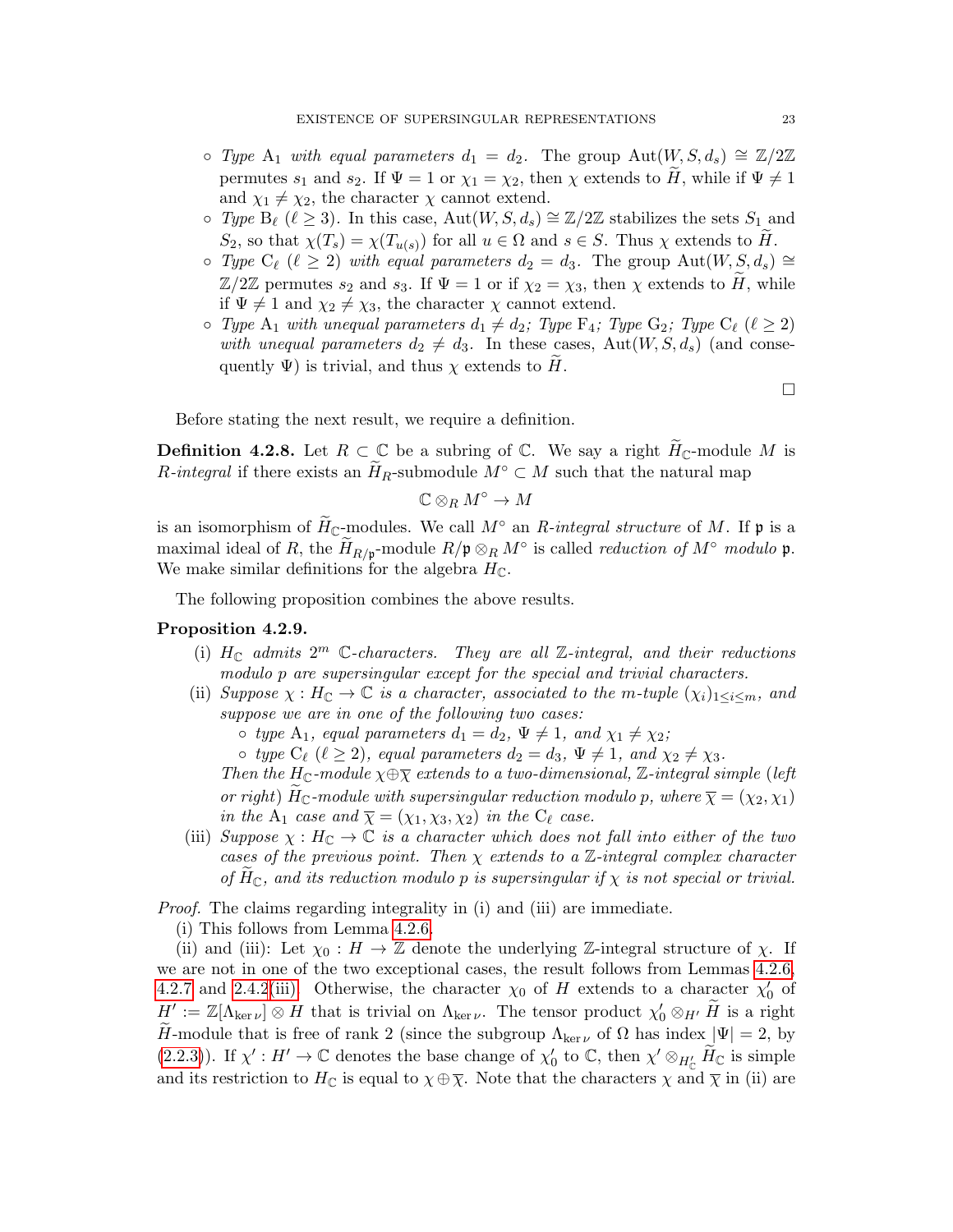neither special nor trivial, since the  $\chi_i$  are unequal by assumption and therefore have supersingular reduction modulo p. We conclude by Lemma [2.4.2](#page-8-4)[\(iii\).](#page-8-5)

<span id="page-23-0"></span>4.3. Discrete simple modules with supersingular reduction. We continue to assume G is absolutely simple and isotropic. Let  $\mathfrak p$  denote the maximal ideal of  $\mathbb{Z}[q^{1/2}] \subset \mathbb{C}$  with residue field  $\mathbb{F}_p$ . We now discuss discrete,  $\mathbb{Z}[q^{1/2}]$ -integral  $\widetilde{H}_{\mathbb{C}}$ -modules with supersingular reduction modulo  $\mathfrak{p}$ .

The following is the key proposition of this section.

<span id="page-23-2"></span>**Proposition 4.3.1.** Suppose the type of  $\Sigma$  is not equal to  $A_\ell$  with equal parameters. Then there exists a right  $H_{\mathbb{C}}$ -module  $M_{\mathbb{C}}$  such that:

- $\circ M_{\mathbb{C}}$  is simple and discrete as an  $\widetilde{H}_{\mathbb{C}}$ -module;
- $\circ$  M<sub>C</sub> has a  $\mathbb{Z}[q^{1/2}]$ -integral structure M which is furthermore free over  $\mathbb{Z}[q^{1/2}]$ ;
- $\circ$  M has supersingular reduction modulo p.

The proposition will follow from Propositions [4.3.2,](#page-23-1) [4.3.3,](#page-25-0) and [4.3.4](#page-26-0) below. We sketch the main ideas of the proof.

Consider first the special character  $\chi : H_{\mathbb{C}} \to \mathbb{C}$ . It is  $\mathbb{Z}[q^{1/2}]$ -integral, its reduction modulo p is non-supersingular, and  $\mathfrak{T}(\chi)$  is equal to the Steinberg representation of  $G^{\rm sc}$  over  $\mathbb{C}$ , so that  $\chi$  is discrete. Any discrete, non-special character of  $H_{\mathbb{C}}$  is  $\mathbb{Z}[q^{1/2}]$ integral (in fact, Z-integral) and Lemma [4.2.6](#page-21-0) implies that its reduction modulo p is supersingular (since the trivial character of  $H_{\mathbb{C}}$  is not discrete). Thus, we first attempt to find a discrete non-special character of  $H_{\mathbb{C}}$ ; these have been classified by Borel in [\[Bor76,](#page-55-4) §5.8]. (Note that in [\[Bor76\]](#page-55-4), the Iwahori subgroup is the pointwise stabilizer  $Z_0$ **B** of an alcove; recall again that if **G** is F-split or semisimple and simply connected we have  $Z_0 = Z_0$ .) We describe these characters in Proposition [4.3.2,](#page-23-1) and use Proposition [4.2.9](#page-22-0) to determine which of these characters extend to  $H_{\mathbb{C}}$ .

When  $m = 1$ , there do not exist any discrete non-special characters of  $H_{\mathbb{C}}$ , and we use instead a reflection module of  $H_{\mathbb{Z}[q^{1/2}]}$  (see Proposition [4.3.3\)](#page-25-0). It is free of rank |S| over  $\mathbb{Z}[q^{1/2}]$  and has supersingular reduction modulo **p**. When the type is  $A_{\ell}$ , this module is non-discrete, which is why we must omit this type. (We also use reflection modules in Proposition [4.3.4](#page-26-0) to handle certain groups of type  $B_3$  for which Proposition [4.3.2](#page-23-1) does not apply.)

We now proceed with the required propositions.

<span id="page-23-1"></span>**Proposition 4.3.2.** Suppose the type of  $\Sigma$  is  $B_\ell$  ( $\ell \geq 4$ ),  $C_\ell$  ( $\ell \geq 2$ ),  $F_4$ ,  $G_2$ ,  $A_1$ with parameters  $d_1 \neq d_2$ , or  $B_3$  with parameters  $(d_1, d_2) \neq (1, 2)$ . Then the algebra  $H_{\mathbb{C}}$  admits a discrete non-special simple right module  $M_{\mathbb{C}}$ , induced from or extending a character of  $H_{\mathbb{C}}$ , which is  $\mathbb{Z}[q^{1/2}]$ -integral. Moreover, the dimension of  $M_{\mathbb{C}}$  is 1, unless  $\Psi \neq 1$  and the type is

- $\circ C_2$  with parameters  $(1, 1, 1), (2, 1, 1),$  or  $(3, 2, 2)$ ;
- $\circ C_3$  with parameters  $(1, 1, 1), (1, 2, 2), \text{ or } (2, 3, 3);$
- $\circ C_4$  with parameters  $(1, 2, 2)$ , or  $(2, 3, 3)$ ;
- $\circ C_5$  with parameters  $(1, 2, 2)$ .

In these cases,  $M_{\mathbb{C}}$  extends the  $H_{\mathbb{C}}$ -module  $(-1, -1, q^d) \oplus (-1, q^d, -1)$  where  $d := d_2 =$  $d_3$ , and thus the dimension of  $M_{\mathbb{C}}$  is 2.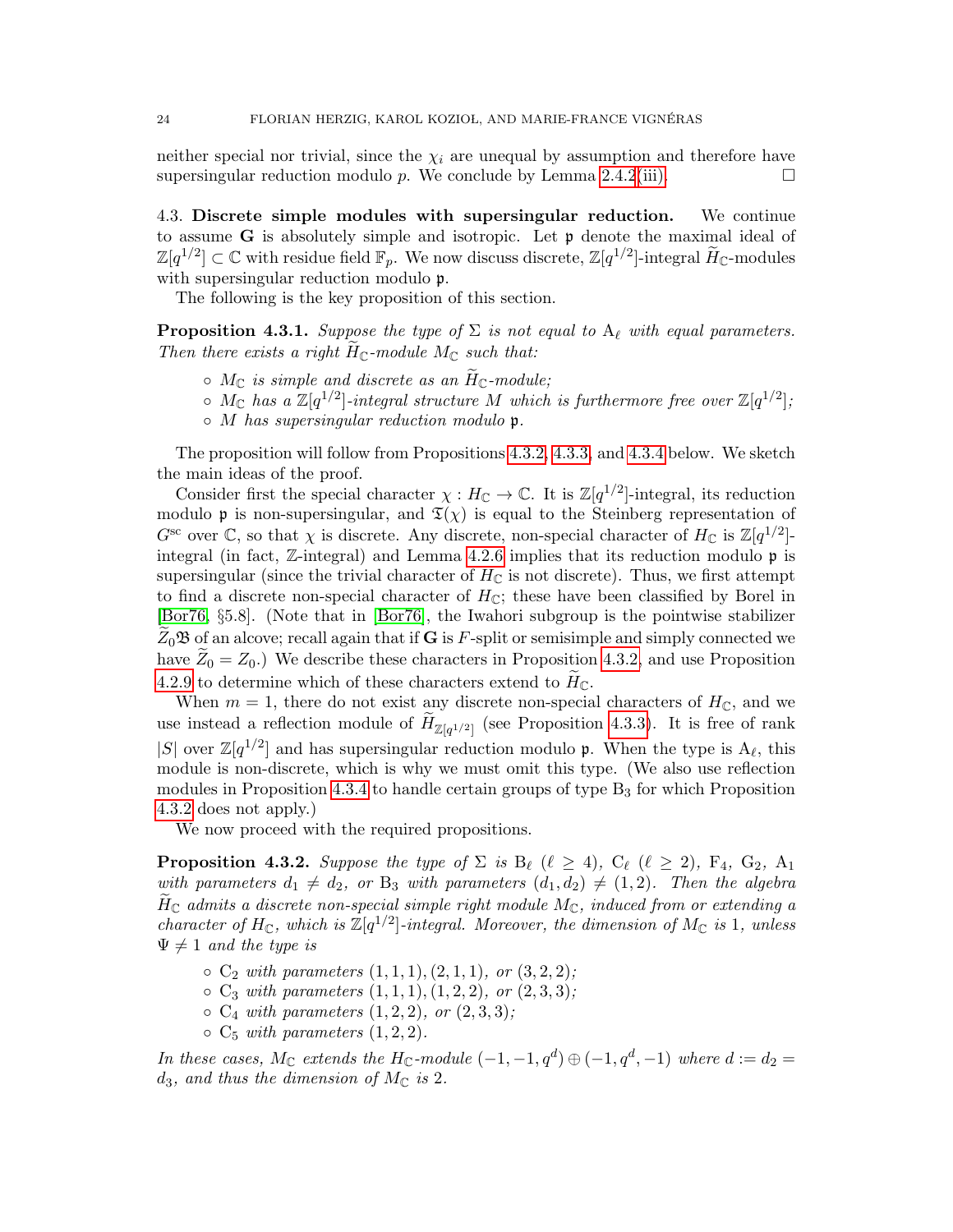*Proof.*When  $m = 1$ , the only discrete character of  $H_{\mathbb{C}}$  is the special one ([\[Bor76,](#page-55-4) §5.7]). Suppose  $m > 1$  $m > 1$ . For each choice of irreducible root system  $\Sigma$ , we list in Tables 1 and [2](#page-25-1) the possible parameters  $(d_1, d_2)$  or  $(d_1, d_2, d_3)$  for G (from the tables in [\[Tit79,](#page-56-16) §4]),

and describe if  $H_{\mathbb{C}}$  has a discrete non-special character (using [\[Bor76,](#page-55-4) §5.8]).

We start with  $m = 2$  in Table [1.](#page-24-0) For every entry marked "Y," the given discrete non-special character extends to a character of  $H_{\mathbb{C}}$  using the condition of Lemma [4.2.7.](#page-21-2)

| Σ                            | Parameters                     | $\exists$ discrete non-special            |
|------------------------------|--------------------------------|-------------------------------------------|
|                              |                                | character of $H_{\mathbb{C}}$ ?           |
| $A_1$                        | $(d,d)$ $(d \geq 1)$           | $\mathbf N$                               |
|                              | $\left( 1,3\right)$            | $\overline{\mathrm{Y}}$                   |
|                              | $\overline{(2,3)}$             | $\overline{\mathrm{Y}}$                   |
|                              | $\overline{(1,2)}$             | $\overline{\mathrm{Y}}$                   |
|                              | (1, 4)                         | $\overline{\mathrm{Y}}$                   |
|                              | (3,4)                          | $\overline{\mathrm{Y}}$                   |
| $B_{\ell}$ ( $\ell \geq 3$ ) | (1,1)                          | $\overline{\mathrm{Y}}$                   |
|                              | (1, 2)                         | Y (if $\ell \geq 4$ ), N (if $\ell = 3$ ) |
|                              | [2,1]                          | Y                                         |
|                              | (2,3)                          | Υ                                         |
| $\overline{F_4}$             | (1,1)                          | Y                                         |
|                              | (1,2)                          | $\overline{\mathrm{Y}}$                   |
|                              | (2,1)                          | $\overline{\mathrm{Y}}$                   |
| $G_2$                        | [1,1]                          | $\overline{\mathrm{Y}}$                   |
|                              | $\left( 1,\overline{3}\right)$ | $\overline{\mathrm{Y}}$                   |
|                              | $\left[3,1\right]$             | $\overline{\mathrm{Y}}$                   |

<span id="page-24-0"></span>TABLE 1.  $m = 2$ 

We now consider  $m = 3$  (that is, type  $C_{\ell}$ ) in Table [2.](#page-25-1) In this case, the tables in [\[Bor76,](#page-55-4) §5.8] show that  $H_{\mathbb{C}}$  always admits a discrete, non-special character. Note also that Borel omitted the parameters  $(3, 2, 2)$  for type  $C_2$ . In order to obtain this missing case, we use the criterion of [\[Bor76,](#page-55-4) Eqn. 5.6(2)] to see that the only discrete non-special characters of  $H_{\mathbb{C}}$  are  $(-1, -1, 1)$  and  $(-1, 1, -1)$  (in the notation of [\[Bor76\]](#page-55-4)). Note that the characters corresponding to parameters with  $d_2 \neq d_3$  automatically extend to  $H_{\mathbb{C}}$ , by Lemma [4.2.7.](#page-21-2)

(We have one more remark about the tables in [\[Bor76,](#page-55-4) §5.8]: the character  $(-1, -1, 1)$ for parameters  $(2, 1, 4)$  only works for  $\ell \geq 3$ .)

Finally, we remark that in all cases, Propositions [4.1.11](#page-20-5) and [4.2.9](#page-22-0) imply that the  $H_{\mathbb{C}}$ -module  $M_{\mathbb{C}}$  constructed above (either as the extension of a character of  $H_{\mathbb{C}}$ , or as the induction of a character from  $H_{\mathbb{C}}$  to  $\widetilde{H}_{\mathbb{C}}$ ) is discrete and  $\mathbb{Z}[q^{1/2}]$ -integral. the induction of a character from  $H_{\mathbb{C}}$  to  $\widetilde{H}_{\mathbb{C}}$ ) is discrete and  $\mathbb{Z}[q^{1/2}]$ -integral.

We consider now the types  $D_\ell$  ( $\ell \geq 4$ ), E<sub>6</sub>, E<sub>7</sub>, and E<sub>8</sub>. The tables in [\[Tit79,](#page-56-16) §4] imply that **G** is F-split, so that  $d_s = 1$  for all  $s \in S$ , and for distinct  $s, t \in S$ , the order  $n_{s,t}$  of st is 2 or 3.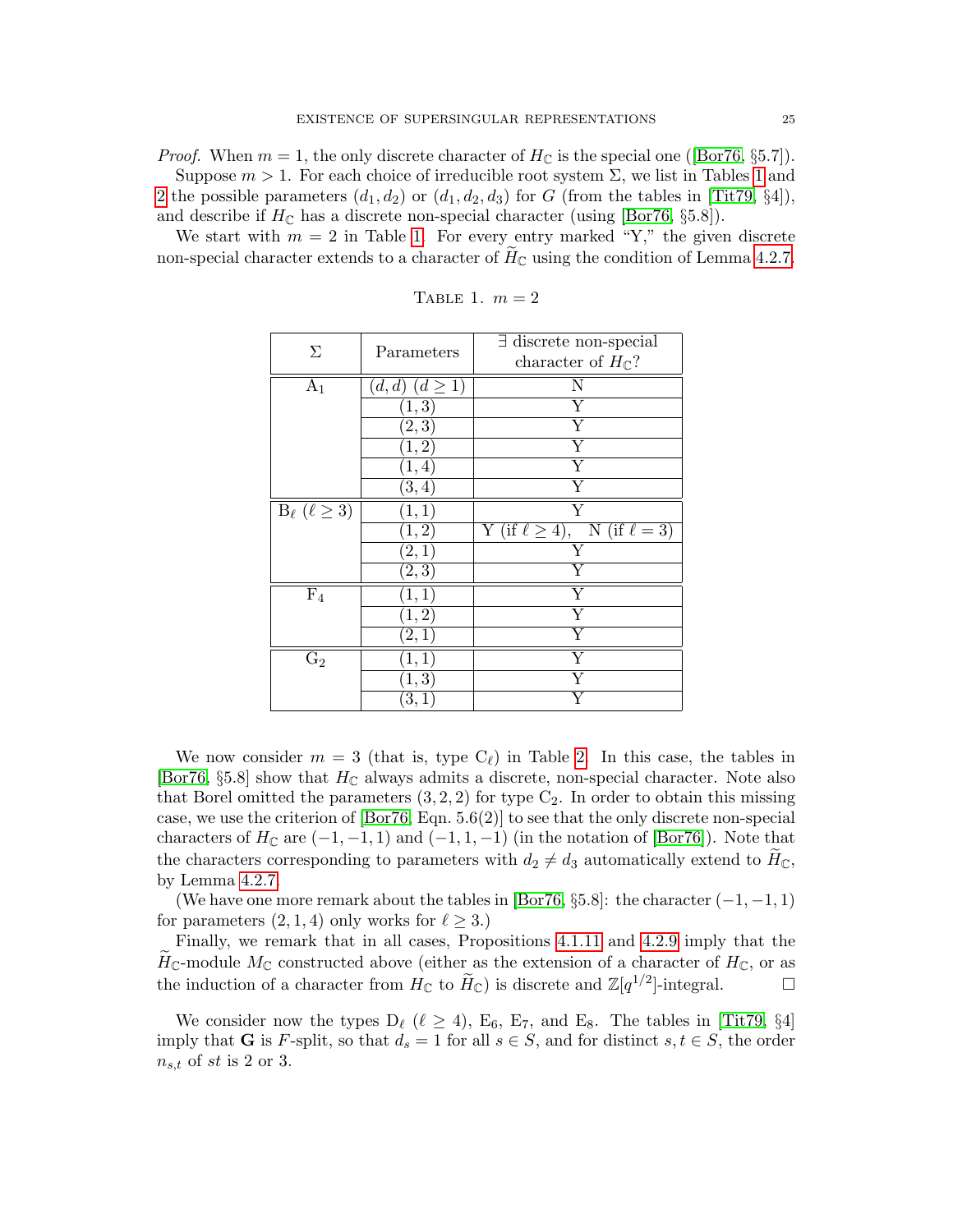| $\Sigma$                   | Parameters | Condition that some discrete                                          |
|----------------------------|------------|-----------------------------------------------------------------------|
|                            |            | non-special character of $H_{\mathbb{C}}$ extends to $H_{\mathbb{C}}$ |
| $C_{\ell}$ $(\ell \geq 2)$ | (1, 1, 1)  | $\ell \geq 4$ , or $\Psi = 1$                                         |
|                            | (2,1,1)    | $\ell \geq 3$ , or $\Psi = 1$                                         |
|                            | (2,3,3)    | $\ell = 2, \ell \geq 5$ , or $\Psi = 1$                               |
|                            | (2,1,3)    | none                                                                  |
|                            | (1, 1, 2)  | none                                                                  |
|                            | (2, 2, 3)  | none                                                                  |
|                            | (2,1,2)    | none                                                                  |
|                            | (1, 2, 2)  | $\ell = 2, \ell \geq 6$ , or $\Psi = 1$                               |
|                            | (2,1,4)    | none                                                                  |
|                            | (2,3,4)    | none                                                                  |
|                            | [3, 2, 2]  | $\Psi = 1$                                                            |

<span id="page-25-1"></span>TABLE 2.  $m = 3$ 

<span id="page-25-0"></span>**Proposition 4.3.3.** Assume that the type of  $\Sigma$  is  $D_\ell$  ( $\ell \geq 4$ ), E<sub>6</sub>, E<sub>7</sub>, or E<sub>8</sub>. Let M denote the right  $H_{\mathbb{Z}[q^{1/2}]}$ -module obtained as the twist of the (left) reflection  $H_{\mathbb{Z}[q^{1/2}]}$ module by the anti-automorphism  $T_w \mapsto (-1)^{\ell(w)} T_{w^{-1}}^*$ . Then M is free of rank |S| over  $\mathbb{Z}[q^{1/2}]$ , has supersingular reduction modulo p, and  $M_{\mathbb{C}}$  is a discrete simple right  $H_{\mathbb{C}}$ -module.

*Proof.* The left reflection  $\widetilde{H}_{\mathbb{Z}[q^{1/2}]}$ -module is the free  $\mathbb{Z}[q^{1/2}]$ -module with basis  $\{e_t\}_{t\in S}$ , with  $H_{\mathbb{Z}[q^{1/2}]}$ -module structure given by

$$
T_s \cdot e_t = \begin{cases} -e_t & \text{if } s = t, \\ q e_t & \text{if } s \neq t, \ n_{s,t} = 2, \\ q e_t + q^{1/2} e_s & \text{if } s \neq t, \ n_{s,t} = 3, \end{cases}
$$
\n
$$
T_u \cdot e_t = e_{u(t)},
$$

where  $s, t \in S, u \in \Omega$ . Twisting this module by the automorphism  $T_w \mapsto (-1)^{\ell(w)} T_w^*$ gives a left  $\widetilde{H}_{\mathbb{Z}[q^{1/2}]}$ -module  $M',$  satisfying

$$
T_s \cdot e_t = \begin{cases} q e_t & \text{if } s = t, \\ -e_t & \text{if } s \neq t, \ n_{s,t} = 2, \\ -e_t - q^{1/2} e_s & \text{if } s \neq t, \ n_{s,t} = 3, \end{cases}
$$

$$
T_u \cdot e_t = e_{u(t)}.
$$

Finally, we define M to be the right  $\widetilde{H}_{\mathbb{Z}[q^{1/2}]}$ -module obtained from M' by applying the anti-automorphism  $T_w \mapsto T_{w^{-1}}$ . The  $H_{\mathbb{C}}$ -module  $M_{\mathbb{C}}$  is simple (even as an  $H_{\mathbb{C}}$ -module, cf. [\[Lus83,](#page-56-7) §3.13]).

By applying Lemma [2.4.2](#page-8-4)[\(iii\)](#page-8-5) and Proposition [4.1.11](#page-20-5) twice, we may assume that G is adjoint in order to prove the required properties of  $M$ . The reduction modulo  $\mathfrak p$  of M is the  $\mathbb{F}_p$ -vector space with basis  $\{e_t\}_{t\in S}$ , with the structure of a right  $\widetilde{H}_{\mathbb{F}_p}$ -module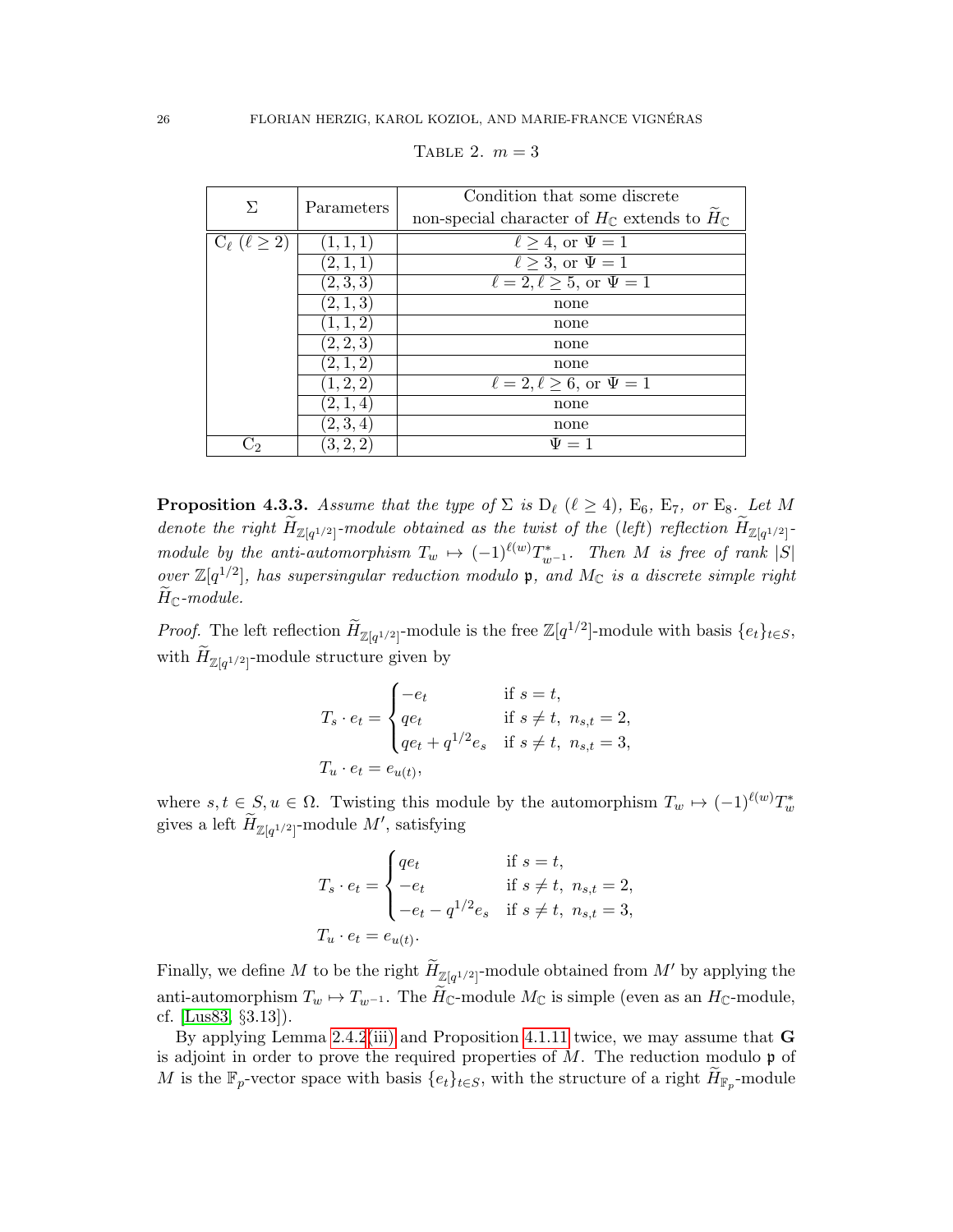given by

$$
e_t \cdot T_s = \begin{cases} 0 & \text{if } s = t, \\ -e_t & \text{if } s \neq t, \end{cases}
$$

$$
e_t \cdot T_u = e_{u^{-1}(t)}.
$$

The restriction to  $H_{\mathbb{F}_p}$  of this  $H_{\mathbb{F}_p}$ -module is the direct sum of the characters  $\{\chi_s\}_{s\in S}$ , where

$$
\chi_s(T_t) = \begin{cases} 0 & \text{if } s = t, \\ -1 & \text{if } s \neq t. \end{cases}
$$

By Lemmas [2.4.2](#page-8-4)[\(iii\)](#page-8-5) and [4.2.6,](#page-21-0) we deduce that  $M_{\mathbb{F}_p}$  is supersingular. Further, one checks that the right action of  $\theta_{\lambda_{\mu}^{-1}}$  ( $\mu \in X_*(T)^+$ ) on  $M_{\mathbb{C}}$  is equal to the left action of  $(-1)^{\ell(\lambda_\mu)} \hat{T}_{\lambda_\mu^{-1}}^{-1}$  on (the base change to  $\mathbb C$  of) the reflection module, where  $\hat{T}_{\lambda_\mu^{-1}}$  is defined in [\[Lus83,](#page-56-7) §4.3] (note that with respect to our normalizations, the elements  $\omega_i$  of op. *cit.* are anti-dominant). The discreteness of  $M_{\mathbb{C}}$  now follows from Proposition [4.1.7](#page-19-2) and [\[Lus83,](#page-56-7)  $\S 3.2$ , Thm. 4.7]. (See also [Lus83,  $\S 4.23$ ].)

Finally, we consider one of the omitted cases from Proposition [4.3.2,](#page-23-1) namely type  $B_3$  with parameters  $(1, 2)$ .

<span id="page-26-0"></span>**Proposition 4.3.4.** Assume that the type of  $\Sigma$  is  $B_3$  with parameters (1,2). Then  $\widetilde{H}_{\mathbb{Z}[q^{1/2}]}$  admits a right module M, such that M is free of rank 3 over  $\mathbb{Z}[q^{1/2}]$ , has supersingular reduction modulo  $\mathfrak{p}$ , and  $M_{\mathbb{C}}$  is a discrete simple right  $\widetilde{H}_{\mathbb{C}}$ -module.

*Proof.* In this case, the group  $\mathbf{G}^{\text{sc}}$  is an unramified non-split form of  $\text{Spin}_8$ , by the tables in [\[Tit79\]](#page-56-16). We will use the reflection module as defined in [\[GS05,](#page-55-5) §7].

Denote by  $\tilde{\Delta}_{\text{long}}$  the subset of simple affine roots  $\tilde{\Delta}$  which are long. We define an action of  $H_{\mathbb{Z}[q^{1/2}]}$  on the free  $\mathbb{Z}[q^{1/2}]$ -module of rank 3 with basis  $\{e_{\beta}\}_{\beta \in \widetilde{\Delta}_{\text{long}}}$  as follows. If  $\alpha \in \tilde{\Delta}_{\text{long}}$ , we set

$$
T_{s_{\alpha}} \cdot e_{\beta} = \begin{cases} -e_{\beta} & \text{if } \alpha = \beta, \\ qe_{\beta} & \text{if } \alpha \neq \beta, \ n_{s_{\alpha}, s_{\beta}} = 2, \\ qe_{\beta} + q^{1/2}e_{\alpha} & \text{if } \alpha \neq \beta, \ n_{s_{\alpha}, s_{\beta}} = 3, \end{cases}
$$

and if  $\alpha$  is the unique short root in  $\overline{\Delta}$ , we set

$$
T_{s_{\alpha}} \cdot e_{\beta} = q^2 e_{\beta}.
$$

Twisting this reflection module by the automorphism  $T_w \mapsto (-1)^{\ell(w)} T_w^*$  gives a new left  $H_{\mathbb{Z}[q^{1/2}]}$ -module  $M'$ , with action given by

$$
T_{s_{\alpha}} \cdot e_{\beta} = \begin{cases} q e_{\beta} & \text{if } \alpha = \beta, \\ -e_{\beta} & \text{if } \alpha \neq \beta, \ n_{s_{\alpha}, s_{\beta}} = 2, \\ -e_{\beta} - q^{1/2} e_{\alpha} & \text{if } \alpha \neq \beta, \ n_{s_{\alpha}, s_{\beta}} = 3, \end{cases}
$$

if  $\alpha \in \widetilde{\Delta}_{\mathrm{long}},$  and

$$
T_{s_{\alpha}}\cdot e_{\beta}=-e_{\beta}
$$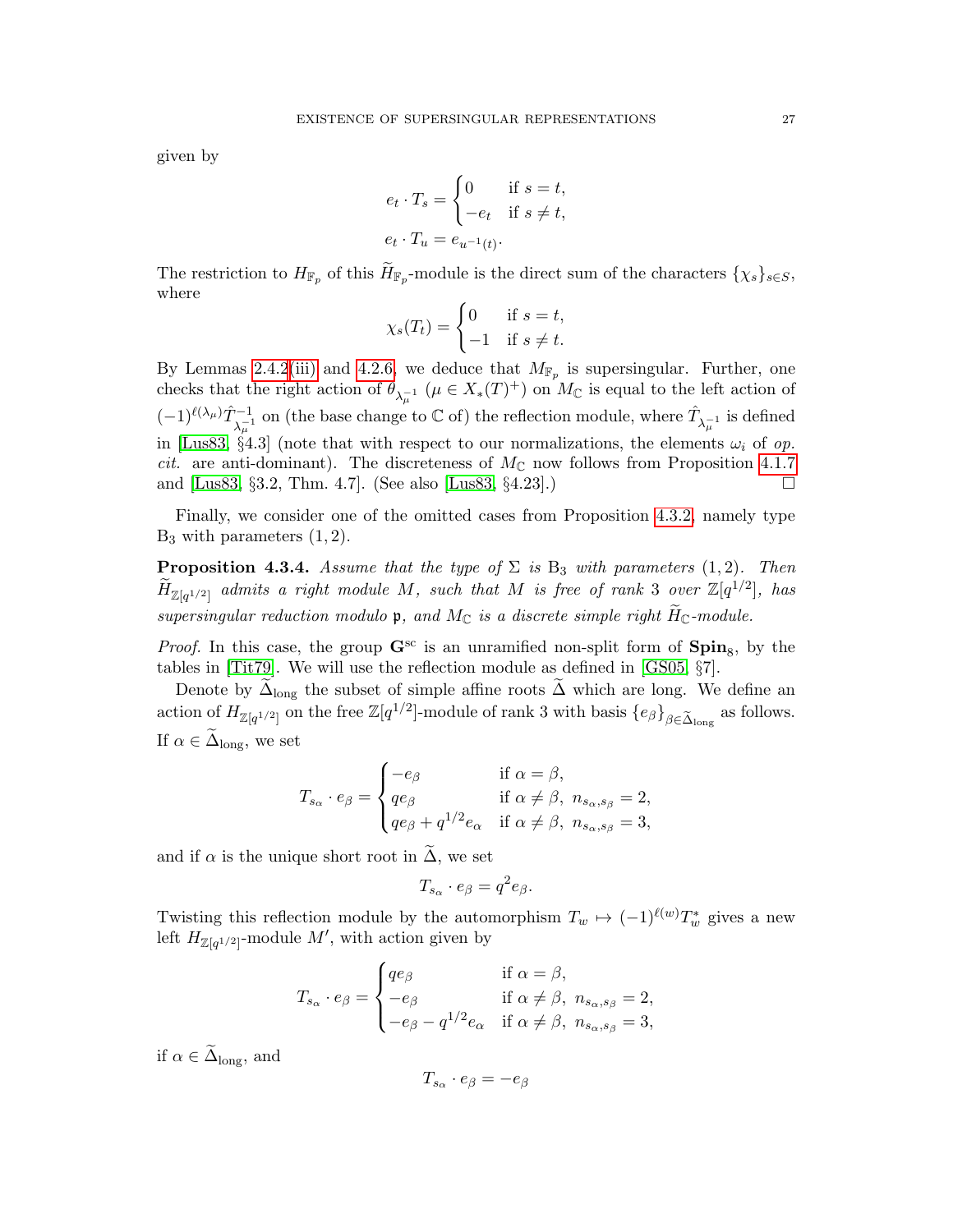if  $\alpha \in \tilde{\Delta}$  is short. We extend the action of  $H_{\mathbb{Z}[q^{1/2}]}$  on  $M'$  to  $\widetilde{H}_{\mathbb{Z}[q^{1/2}]}$  by declaring that  $T_u \cdot e_\alpha = e_{u(\alpha)}$ .

As the algebra  $H_{\mathbb{Z}[q^{1/2}]}$  is generated by  $H_{\mathbb{Z}[q^{1/2}]}$  and the elements  $T_u$ ,  $u \in \Omega$ , subject to the relations  $T_{uv} = T_u T_v$  and  $T_u T_{s_\alpha} T_u^{-1} = T_{s_{u(\alpha)}}$  for  $u, v \in \Omega$  and  $\alpha \in \tilde{\Delta}$ , we see that M' is a well-defined module of  $\widetilde{H}_{\mathbb{Z}[q^{1/2}]}$ . Finally, we define M to be the right  $\widetilde{H}_{\mathbb{Z}[q^{1/2}]}$ . module obtained from M' by applying the anti-automorphism  $T_w \mapsto T_{w^{-1}}$ . One checks directly that  $M_{\mathbb{C}}$  is simple (even as an  $H_{\mathbb{C}}$ -module).

By Lemma [2.4.2](#page-8-4)[\(iii\)](#page-8-5) and Proposition [4.1.11](#page-20-5) we are now reduced to the case where **G** is simply connected. The reduction modulo  $\mathfrak{p}$  of M is the  $\mathbb{F}_p$ -vector space with basis  ${e_{\beta}}_{\beta \in \tilde{\Delta}_{\text{long}}}$ , with the structure of a right  $H_{\mathbb{F}_p}$ -module given by

$$
e_{\beta} \cdot T_{s_{\alpha}} = \begin{cases} 0 & \text{if } \alpha = \beta, \\ -e_{\beta} & \text{if } \alpha \neq \beta, \end{cases}
$$

for  $\alpha \in \Delta$ . Therefore  $M_{\mathbb{F}_p}$  is equal to the direct sum of the characters  $\{\chi_\beta\}_{\beta \in \widetilde{\Delta}_{\text{long}}},$ where

$$
\chi_{\beta}(T_{s_{\alpha}}) = \begin{cases} 0 & \text{if } \alpha = \beta, \\ -1 & \text{if } \alpha \neq \beta. \end{cases}
$$

for  $\alpha \in \Delta$ . Lemma [4.2.6](#page-21-0) therefore implies that  $M_{\mathbb{F}_p}$  is supersingular.

Once again, we see that the right action of  $\theta_{\lambda_{\mu}^{-1}}$   $(\mu \in X_*(T)^+)$  on  $M_{\mathbb{C}}$  is equal to the left action of  $(-1)^{\ell(\lambda_{\mu})}q_{\lambda_{\mu}}^{1/2}$  $\frac{1/2}{\lambda_\mu}T_{\lambda_\mu}^{-1}$  $\lambda_{\mu}^{-1}$  on (the base change to  $\mathbb C$  of) the reflection module. Section 8.5 of [\[GS05\]](#page-55-5) gives an explicit description of Hecke operators associated to the fundamental anti-dominant coweights in terms of  $T_u$  and the  $T_{s_\alpha}$ . Using this description along with Proposition [4.1.7,](#page-19-2) we see that the  $H_{\mathbb{C}}$ -module  $M_{\mathbb{C}}$  is discrete. (See also [GS05, Prop. 7.11].) [\[GS05,](#page-55-5) Prop. 7.11].)

<span id="page-27-0"></span>4.4. Admissible integral structure via discrete cocompact subgroups. Let  $E$ be a number field with ring of integers  $\mathcal{O}_E$ ,  $\mathfrak{p}$  a maximal ideal of  $\mathcal{O}_E$  with residue field  $k := \mathcal{O}_E/\mathfrak{p}$ , and  $C/E$  a field extension.

For any extension of fields, the scalar extension functor commutes with the Binvariant functor and its left adjoint  $\mathfrak T$  ([\[HV19,](#page-56-0) Lem. III.1(ii)]). Therefore, if  $\tau$  is an E-structure of a C-representation  $\pi$ , then  $\tau^{\mathfrak{B}}$  is an E-structure of  $\pi^{\mathfrak{B}}$ . Conversely, if M is an E-structure of an  $H_C$ -module N, then  $\mathfrak{T}(M)$  is an E-structure of  $\mathfrak{T}(N)$ .

**Definition 4.4.1.** We say that an admissible C-representation  $\pi$  of G is  $\mathcal{O}_E$ -integral if  $\pi$  contains a G-stable  $\mathcal{O}_E$ -submodule  $\tau^{\circ}$  such that, for any compact open subgroup K of G, the  $\mathcal{O}_E$ -module  $(\tau^{\circ})^K$  is finitely generated, and the natural map

$$
\varphi:C\otimes_{{\mathcal O}_E}\tau^\circ\to\pi
$$

is an isomorphism. We call  $\varphi$  (and more often  $\tau^{\circ}$ ) an  $\mathcal{O}_E$ -integral structure of  $\pi$ . The G-equivariant map  $\tau^{\circ} \to k \otimes_{\mathcal{O}_E} \tau^{\circ}$  (and more often the k-representation  $k \otimes_{\mathcal{O}_E} \tau^{\circ}$  of G) is called the *reduction of*  $\tau^{\circ}$  modulo **p**. We say that  $\tau^{\circ}$  is *admissible* if  $k \otimes_{\mathcal{O}_E} \tau^{\circ}$  is admissible for all p.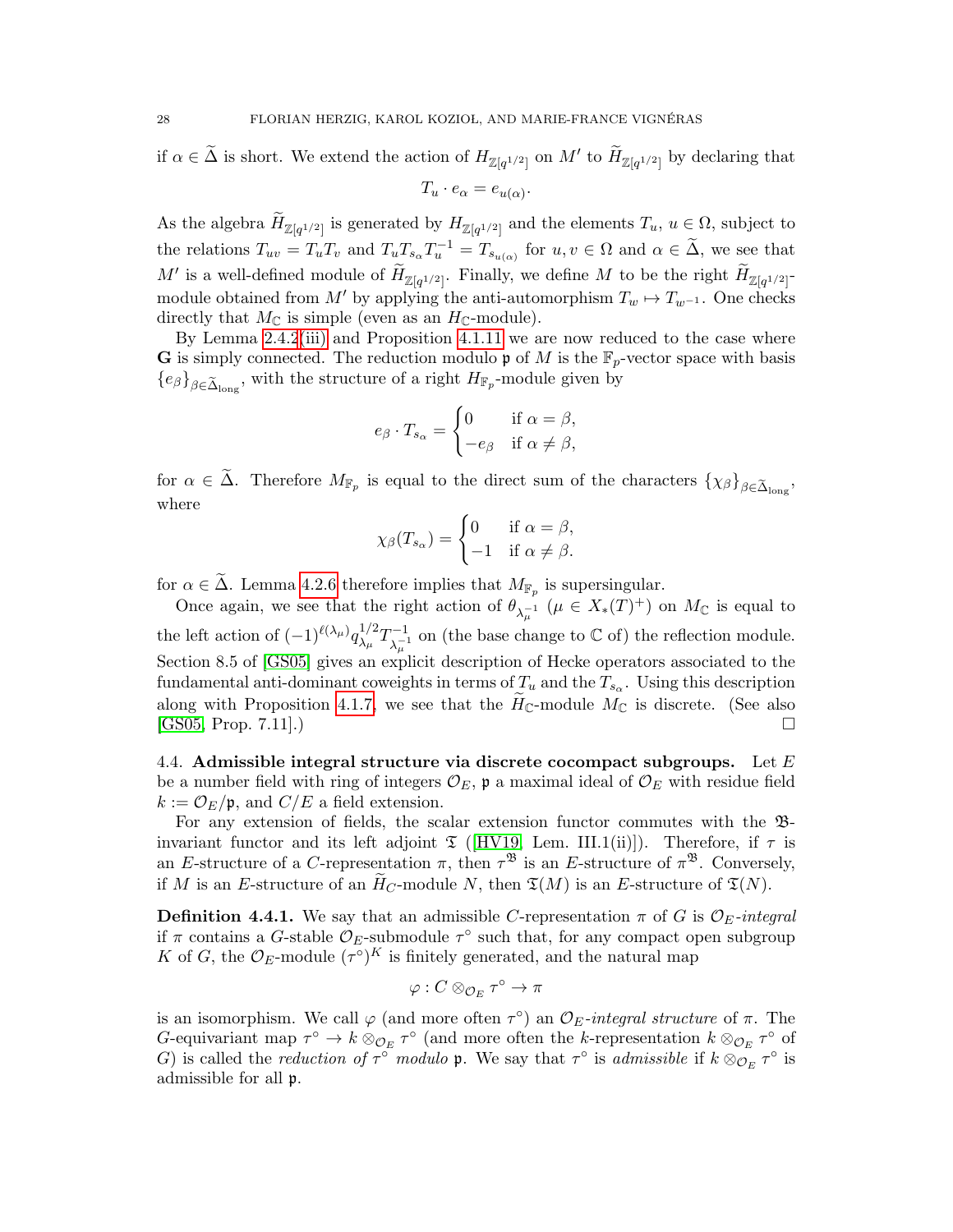For any commutative ring R and any discrete cocompact subgroup  $\Gamma$  of G, we define

$$
C^{\infty}(\Gamma \backslash G, R) := \left\{ f : G \to R \mid f(\gamma g k) = f(g) \text{ for all } \gamma \in \Gamma, g \in G, \atop \text{and } k \in K_f \right\},\
$$

where  $K_f$  is some compact open subgroup of G depending on f. Letting G act on this space by right translation, we obtain a smooth R-representation  $\rho_R^{\Gamma}$ . The complex representation  $\rho_{\mathbb{C}}^{\Gamma}$  of G has an admissible  $\mathcal{O}_E$ -integral structure given by  $\rho_{\mathcal{O}_E}^{\Gamma}$ : the reduction of  $\rho_{\mathcal{O}_E}^{\Gamma}$  modulo **p** is the admissible representation  $\rho_k^{\Gamma}$ .

<span id="page-28-1"></span>**Proposition 4.4.2.** Assume char  $F = 0$  and G semisimple. If  $\pi$  is a square-integrable C-representation of G, then there exists a discrete cocompact subgroup  $\Gamma$  of G such that

$$
\operatorname{Hom}_G(\pi, \rho_{\mathbb{C}}^{\Gamma}) \neq 0.
$$

*Proof.* Since char  $F = 0$ , there exists a decreasing sequence  $(\Gamma_n)_{n \in \mathbb{N}}$  of discrete cocompact subgroups of G with trivial intersection, such that each is normal and of finite index in  $\Gamma_0$ . (See [\[BH78,](#page-54-5) Thm. A]. The construction there is global, and we obtain the required decreasing sequence by passing to congruence subgroups.) For any discrete cocompact subgroup  $\Gamma$ , the normalized multiplicity of  $\pi$  in  $\rho_{\mathbb{C}}^{\Gamma}$  is

$$
m_{\Gamma, dg}(\pi) := \mathrm{vol}_{\Gamma} \cdot \dim_{\mathbb{C}} \big( \mathrm{Hom}_G(\pi, \rho_{\mathbb{C}}^{\Gamma}) \big),
$$

where vol<sub>Γ</sub> is the volume of  $\Gamma$ \G for a G-invariant measure induced by a fixed Haar measure on G. By the square-integrability assumption on  $\pi$  and the limit multiplicity formula, the sequence  $(m_{\Gamma_n,dq}(\pi))_{n\in\mathbb{N}}$  converges to a nonzero real number (see [\[DKV84,](#page-55-6) App. 3, Prop.] and [\[Kaz86,](#page-56-8) Thm. K]).

<span id="page-28-4"></span>**Proposition 4.4.3.** Assume char  $F = 0$ . Let  $\pi$  be an irreducible C-representation of  $G$  and  $\Gamma$  a discrete cocompact subgroup of  $G$ .

<span id="page-28-2"></span>(i) If  $\varphi : \mathbb{C} \otimes_E \tau \xrightarrow{\sim} \pi$  is an E-structure of  $\pi$ , then the natural map

$$
\mathbb{C} \otimes_{E} \mathrm{Hom}_{E[G]}(\tau, \rho_{E}^{\Gamma}) \to \mathrm{Hom}_{\mathbb{C}[G]}(\pi, \rho_{\mathbb{C}}^{\Gamma})
$$

is an isomorphism.

<span id="page-28-3"></span>(ii) Any irreducible subrepresentation  $\tau$  of  $\rho_E^{\Gamma}$  admits an admissible  $\mathcal{O}_E$ -integral structure  $\tau \cap \rho_{\mathcal{O}_E}^{\Gamma}$ , whose reduction modulo **p** is contained in  $\rho_k^{\Gamma}$ .

*Proof.* We recall a general result in algebra from [\[Bou12,](#page-55-7)  $\S 12.2$  Lem. 1]: let  $C'/C$  be a field extension and A a C-algebra. For A-modules  $M, N$ , the natural map

<span id="page-28-0"></span>(4.4.4) 
$$
C' \otimes_C \text{Hom}_A(M, N) \to \text{Hom}_{C' \otimes_C A}(C' \otimes_C M, C' \otimes_C N)
$$

is injective, and bijective if  $C'/C$  is finite or the A-module M is finitely generated.

(i) Take  $C'/C = \mathbb{C}/E$ ,  $A = E[G]$ ,  $(M, N) = (\tau, \rho_E^{\Gamma})$ . Then [\(4.4.4\)](#page-28-0) is an isomorphism because  $\tau$  is an irreducible E-representation of G.

(ii) For any compact open subgroup K of G, the  $\mathcal{O}_E$ -module  $(\rho_{\mathcal{O}_E}^{\Gamma})^K$  is finite free and  $\rho_{\mathcal{O}_E}^{\Gamma}$  contains  $\tau^{\circ} := \tau \cap \rho_{\mathcal{O}_E}^{\Gamma}$  as  $\mathcal{O}_E$ -representations of G. Since the ring  $\mathcal{O}_E$  is noetherian, these facts imply the  $\mathcal{O}_E$ -submodule  $(\tau^{\circ})^K$  of  $(\rho_{\mathcal{O}_E}^{\Gamma})^K$  is finitely generated. The natural linear G-equivariant isomorphism

$$
E\otimes_{\mathcal{O}_E}\rho_{\mathcal{O}_E}^{\Gamma}\xrightarrow{\sim}\rho_E^{\Gamma}
$$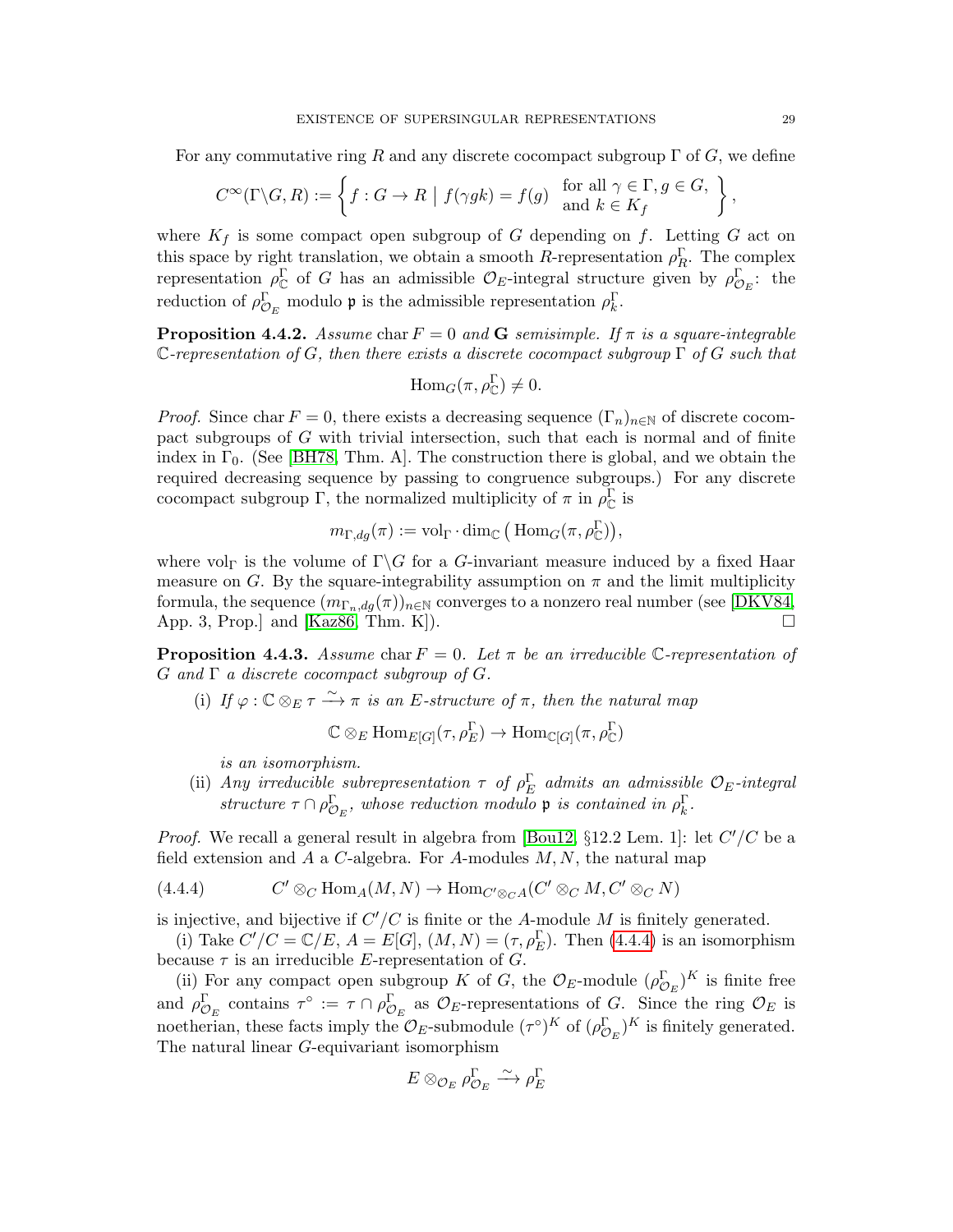restricts to a linear G-equivariant isomorphism

$$
E\otimes_{\mathcal{O}_E} \tau^\circ \xrightarrow{\sim} \tau,
$$

and therefore  $\tau^{\circ}$  is an  $\mathcal{O}_E$ -integral structure of  $\tau$ . It remains to verify that the injection  $\tau^{\circ} \hookrightarrow \rho_{\mathcal{O}_E}^{\Gamma}$  stays injective after reduction modulo **p**. (As  $\rho_k^{\Gamma}$  is admissible, this will also imply that  $k \otimes_{\mathcal{O}_E} \tau^{\circ}$  is admissible.) More generally, suppose that  $0 \to M' \to M \to$  $M'' \rightarrow 0$  is any exact sequence of  $\mathcal{O}_E$ -modules with  $M''$  torsion-free. Then  $M''$  is the direct limit of its finitely generated submodules, and finitely generated torsion-free modules are projective, as  $\mathcal{O}_E$  is Dedekind. Hence  $\text{Tor}_1^{\mathcal{O}_E}(M'', k) = 0$ , as Tor functors commute with direct limits, so the sequence stays exact after reduction modulo  $\mathfrak{p}$ .  $\Box$ 

The above result will be used in our construction of irreducible, admissible, supersingular C-representations. It also has the following consequence, which may be of independent interest.

**Corollary 4.4.5.** Assume char  $F = 0$  and **G** semisimple. Then any irreducible supercuspidal  $\mathbb{C}$ -representation admits an admissible  $\mathcal{O}_E$ -integral structure whose reduction modulo **p** is contained in  $\rho_k^{\Gamma}$ , for some discrete cocompact subgroup  $\Gamma$  of G.

*Proof.* When  $\bf{G}$  is semisimple, any irreducible admissible supercuspidal  $\bf{C}$ -representation  $\pi$  of G descends to a number field (see [\[Vig96,](#page-56-12) II.4.9]). Since  $\pi$  is in particular square-integrable, Proposition [4.4.2](#page-28-1) implies that  $\pi$  embeds into  $\rho_{\mathbb{C}}^{\Gamma}$  for some discrete cocompact subgroup  $\Gamma$  of G. The claim the follows from points [\(i\)](#page-28-2) and [\(ii\)](#page-28-3) of Proposition [4.4.3.](#page-28-4)  $\Box$ 

<span id="page-29-0"></span>4.5. Reduction to rank 1 and  $PGL_n(D)$ . We now prove that most p-adic reductive groups admit irreducible admissible supersingular (equivalently, supercuspidal) representations.

<span id="page-29-1"></span>**Theorem 4.5.1.** Assume that  $c = p$  and char  $F = 0$ . Suppose **G** is an isotropic, absolutely simple, connected adjoint F-group, not isomorphic to any of the following groups:

- (i)  $\mathbf{PGL}_n(D)$ , where  $n \geq 2$  and D a central division algebra over F;
- (ii)  $PU(h)$ , where h is a split hermitian form in 3 variables over a ramified quadratic extension of  $F$  or a non-split hermitian form in 4 variables over the unramified quadratic extension of F.

Then G admits an irreducible admissible supercuspidal C-representation.

Proof. We first note by the tables in [\[Tit79\]](#page-56-16) that the above exceptional groups are precisely the ones where  $\Sigma$  is of type  $A_\ell$  with equal parameters. (In that reference our exceptional groups have names  $A_{m-1}$ ,  ${}^dA_{md-1}$  for  $m \geq 2$ ,  $d \geq 2$  in case (i) and C-BC<sub>1</sub>,  ${}^2A_3''$  in case (ii).)

By Proposition [4.3.1](#page-23-2) there exists a right  $\widetilde{H}_{\mathbb{Z}[q^{1/2}]}$ -module  $M$  which is free over  $\mathbb{Z}[q^{1/2}],$ whose base change  $M_{\mathbb{C}}$  is a discrete simple  $H_{\mathbb{C}}$ -module, and whose reduction  $M_{\mathbb{F}_p}$  is supersingular. Set  $E := \mathbb{Q}(q^{1/2})$ , so that  $\mathbb{Z}[q^{1/2}] \subset \mathcal{O}_E$ . Let  $\pi := \mathfrak{T}(M_{\mathbb{C}})$  denote the irreducible square-integrable C-representation of G corresponding to  $M_{\mathbb{C}}$ ; then  $\tau := \mathfrak{T}(M_E)$  is a E-structure of  $\pi$ . We know by Proposition [4.4.2](#page-28-1) that  $\pi$  injects into  $\rho_{\mathbb{C}}^{\Gamma}$  for some discrete cocompact subgroup  $\Gamma$  of G, and therefore  $\tau$  injects into  $\rho_{E}^{\Gamma}$  by Proposition [4.4.3](#page-28-4)[\(i\).](#page-28-2) We identify  $\pi$  and  $\tau$  with their images in  $\rho_{\mathbb{C}}^{\Gamma}$  and  $\rho_{E}^{\Gamma}$ , respectively.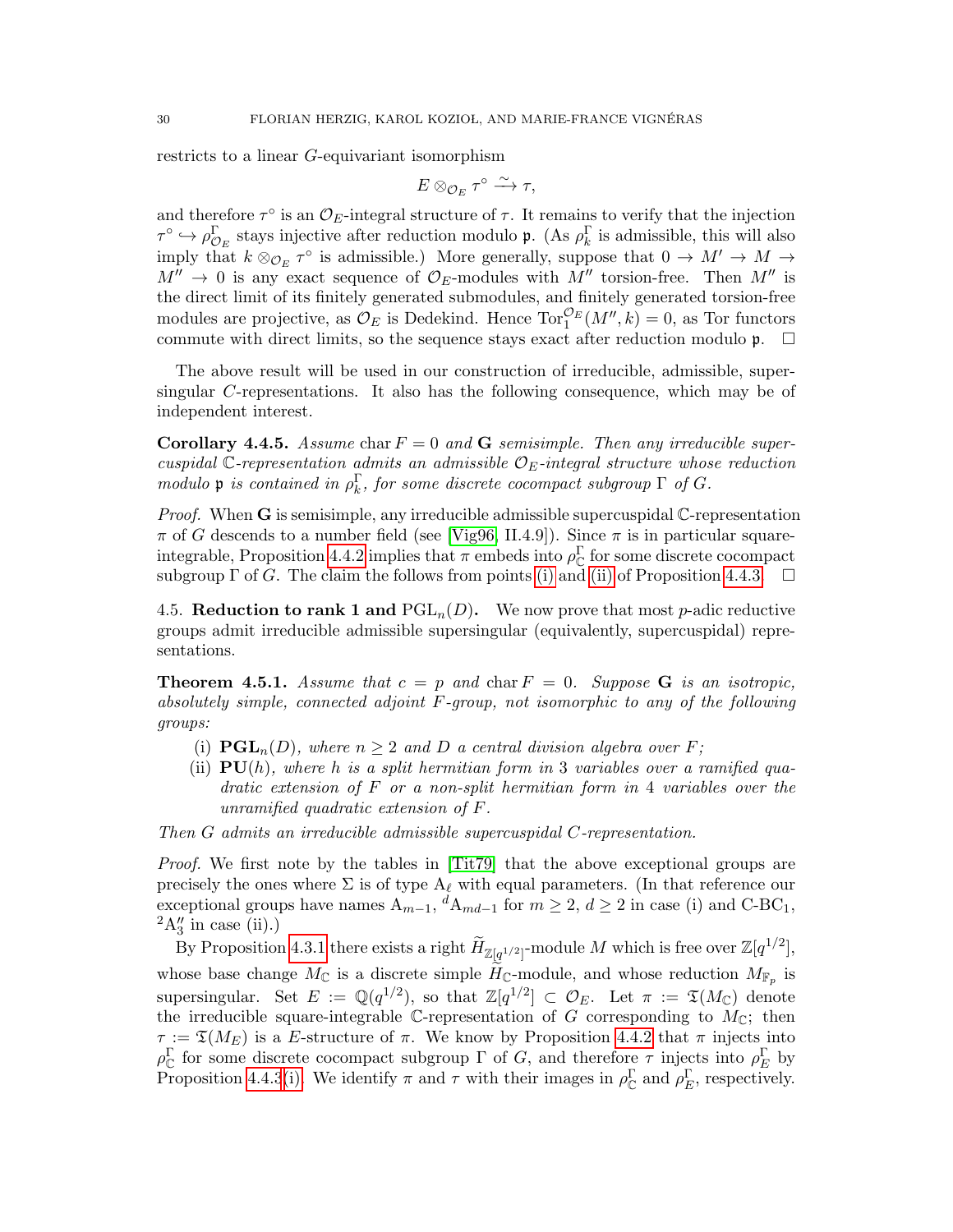Proposition [4.4.3](#page-28-4)[\(ii\)](#page-28-3) then ensures that  $\tau^{\circ} := \tau \cap \rho_{\mathcal{O}_E}^{\Gamma}$  is an admissible  $\mathcal{O}_E$ -integral structure of  $\tau$ . In particular, we have a G-equivariant map  $\mathbb{C} \otimes_{\mathcal{O}_E} \tau^{\circ} \xrightarrow{\sim} \pi$ .

Define  $M' := (\tau^{\circ})^{\mathfrak{B}}$ ; since E is a localization of  $\mathcal{O}_E$ , the isomorphism above implies  $\mathbb{C} \otimes_{\mathcal{O}_E} M' \xrightarrow{\sim} \pi^{\mathfrak{B}} \cong M_{\mathbb{C}}$ , so that  $M'$  is an  $\mathcal{O}_E$ -integral structure of  $M_{\mathbb{C}}$ . Let  $\mathfrak{p} \subset \mathcal{O}_E$ denote the prime ideal lying over p, and let  $\mathcal{O}_{\mathfrak{p}} \subset \mathbb{C}$  denote the localization of  $\mathcal{O}_E$  at p. Then  $M'_{\mathcal{O}_{\mathfrak{p}}} = \mathcal{O}_{\mathfrak{p}} \otimes_{\mathcal{O}_E} M'$  is a finitely generated, torsion-free module over the discrete valuation ring  $\mathcal{O}_{\mathfrak{p}}$ , which implies it is free.

Both  $M_{\mathcal{O}_{\mathfrak{p}}}$  and  $M'_{\mathcal{O}_{\mathfrak{p}}}$  are  $\widetilde{H}_{\mathcal{O}_{\mathfrak{p}}}$ -modules which are free over  $\mathcal{O}_{\mathfrak{p}}$ , and they are isomorphic over C. Thus, we see that the reductions  $M_{\mathcal{O}_{\mathfrak{p}}/\mathfrak{p}}$  and  $M'_{\mathcal{O}_{\mathfrak{p}}/\mathfrak{p}}$  agree up to semisimplification by the Brauer–Nesbitt theorem. In particular,  $M'_{\mathcal{O}_p/p} = M'_{\mathcal{O}_E/p}$  is supersingular (since the same is true of  $M_{\mathcal{O}_{\mathfrak{p}}/\mathfrak{p}} = M_{\mathbb{F}_p}$ ) and, by construction,  $M_{\mathcal{O}_E/\mathfrak{p}}'$  is a submodule of  $(\rho_{\mathcal{O}_E/\mathfrak{p}}^{\Gamma})^{\mathfrak{B}}$  (this uses the final claim of Proposition [4.4.3](#page-28-4) [\(ii\)\)](#page-28-3). Therefore we can pick a non-zero supersingular element v of  $(\rho_{\mathcal{O}_E/\mathfrak{p}}^{\Gamma})^{\mathfrak{B}}$ . The *G*-representation  $\rho_{\mathcal{O}_E/\mathfrak{p}}^{\Gamma}$  is admissible, as Γ is cocompact, and hence so is its subrepresentation  $\langle G \cdot v \rangle$  generated by v. Any irreducible quotient of  $\langle G \cdot v \rangle$  (which exists by Zorn's lemma) is admissible by [\[Hen09,](#page-55-8)  $\S 4$ , Thm. 1, as F is of characteristic zero, and supersingular by Proposition [3.1.3,](#page-10-0) as it contains (the nonzero image of)  $v$ . The theorem now follows from Proposition [3.2.1.](#page-12-1)  $\Box$ 

The two exceptional cases will be dealt with in Sections [5,](#page-30-0) [6](#page-37-0) below. Assuming this, we can now prove our main result.

*Proof of Theorem [A.](#page-1-1)* Suppose that  $G$  is a connected reductive group over F. We want to show that  $G = \mathbf{G}(F)$  admits an irreducible admissible supercuspidal representation over any field C of characteristic p. By Proposition [3.2.1](#page-12-1) we may assume that C is finite and as large as we like. Then by Proposition [3.3.2](#page-13-1) we may assume that G is isotropic, absolutely simple, and connected adjoint. The result then follows from Theorem [4.5.1,](#page-29-1) Corollary [5.5.2,](#page-36-0) and Corollary [6.6.2.](#page-44-2)

## 5. Supersingular representations of rank 1 groups

<span id="page-30-0"></span>In this section we verify Theorem [A](#page-1-1) when  $\bf{G}$  is a connected reductive  $F$ -group of relative semisimple rank 1. In particular, this deals with the second exceptional case in Theorem [4.5.1.](#page-29-1)

<span id="page-30-1"></span>5.1. Preliminaries. We suppose in this section that C is a finite extension of  $\mathbb{F}_p$ which contains the  $|G|_{p'}$ -th roots of unity, where  $|G|_{p'}$  denotes the prime-to-p part of the pro-order of G.

Suppose that char  $F = 0$ . We will show that G admits irreducible, admissible, supercuspidal C-representations. By Proposition [3.3.2,](#page-13-1) it suffices to assume  $\bf{G}$  is an absolutely simple and adjoint group of relative rank 1. We make one further reduction. Let  $\mathbf{G}^{\text{sc}}$  denote the simply-connected cover of  $\mathbf{G}$ :

$$
1 \to \mathbf{Z}(\mathbf{G}^{sc}) \to \mathbf{G}^{sc} \to \mathbf{G} \to 1.
$$

By Proposition [3.3.8,](#page-16-0) we see that  $G^{sc}$  admits an irreducible, admissible, supercuspidal representation on which  $Z(G^{sc})$  acts trivially if and only if G does. Therefore, we may assume that our group G is absolutely simple, simply connected, and has relative rank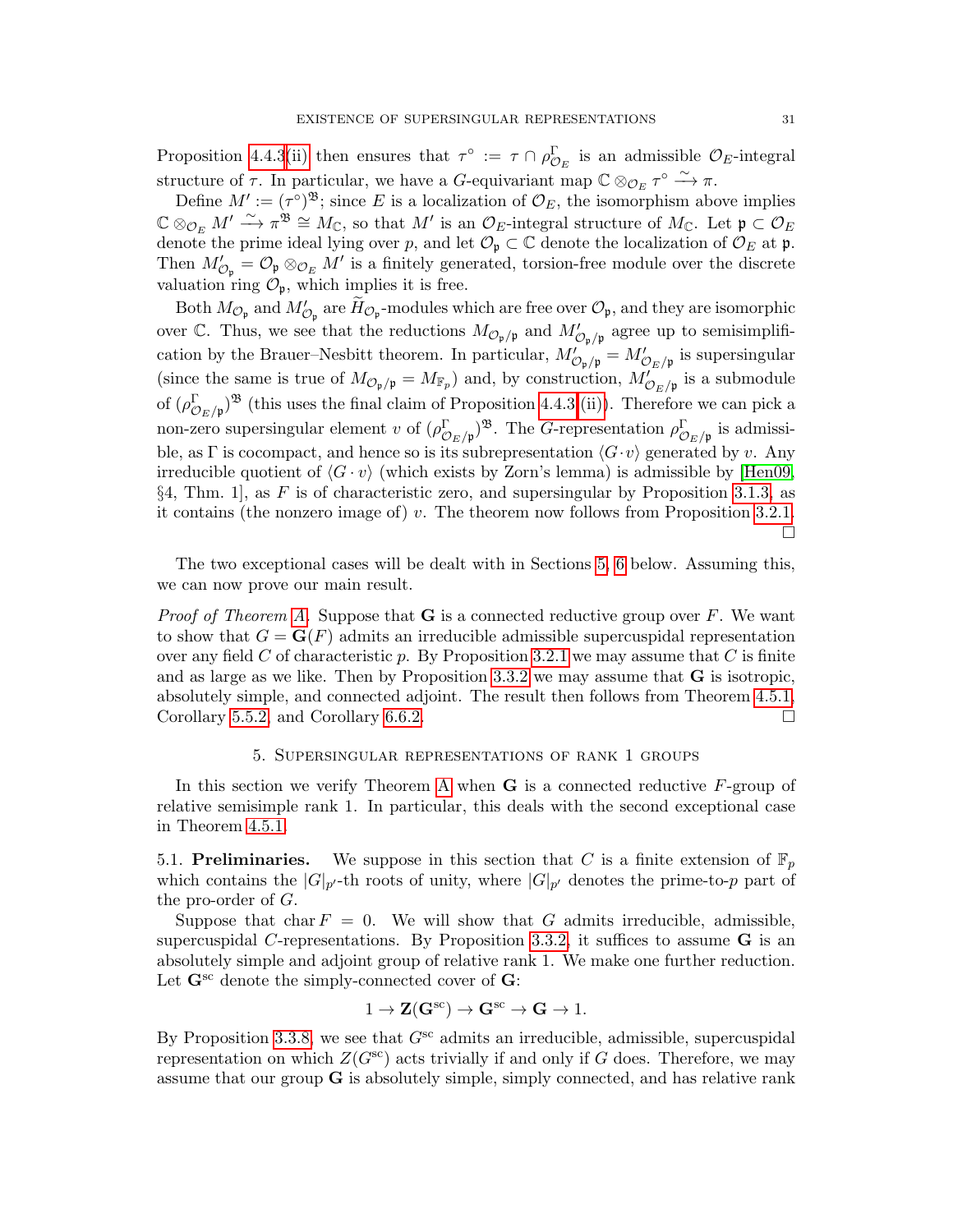equal to 1. We will then construct irreducible, admissible, supercuspidal representations of G on which its (finite) center acts trivially.

<span id="page-31-0"></span>5.2. **Parahoric subgroups.** Let  $\mathscr B$  denote the adjoint Bruhat–Tits building of  $G$ . By our assumptions on  $\mathbf{G}, \mathcal{B}$  is a one-dimensional contractible simplicial complex, i.e., a tree. Recall that  $\mathcal C$  denotes the chamber of  $\mathscr B$  corresponding to the Iwahori subgroup **B**, and let  $x_0$  and  $x_1$  denote the two vertices in the closure of C. We let  $K_0$  and  $K_1$ denote the pointwise stabilizers of  $x_0$  and  $x_1$ , respectively. We then have  $\mathfrak{B} = K_0 \cap K_1$ .

The vertices  $x_0$  and  $x_1$  are representatives of the two orbits of G on the set of vertices of  $\mathscr{B}$ , and the edge C is a representative of the unique orbit of G on the edges of  $\mathscr{B}$ . By [\[Ser03,](#page-56-17) §4, Thm. 6], we may therefore write the group G as an amalgamated product:

$$
G \cong K_0 *_{\mathfrak{B}} K_1.
$$

Since the group  $\bf{G}$  is semisimple and simply connected, the stabilizers of vertices and edges in B are parahoric subgroups (see, e.g., [\[Vig16,](#page-57-0) §3.7]). For  $i \in \{0,1\}$ , we let  $K_i^+$  denote the pro-p radical of  $K_i$ , that is, the largest open, normal, pro-p subgroup of  $K_i$ . The quotient  $\mathbb{G}_i := K_i/K_i^+$  is isomorphic the group of  $k_F$ -points of a connected reductive group over  $k_F$  (see [\[HV15,](#page-56-11) §3.7]). Likewise, the pro-p-Sylow  $\mathfrak U$  is the largest open, normal, pro-p subgroup of  $\mathfrak{B}$ , and  $\mathbb{Z} := \mathfrak{B}/\mathfrak{U}$  is isomorphic to the group of  $k_F$ -points of a torus over  $k_F$ . The image of  $\mathfrak{B}$  in  $\mathbb{G}_i$  is equal to a minimal parabolic subgroup  $\mathbb{B}_i$ , with Levi decomposition  $\mathbb{B}_i = \mathbb{Z}_i \mathbb{U}_i$ . Thus, we identify the quotient  $\mathbb{Z}$ with  $\mathbb{Z}_i$ .

<span id="page-31-1"></span>5.3. Pro-p Iwahori–Hecke algebras. We work in slightly greater generality than in §[2.](#page-4-0) Let

$$
\mathcal{H}_C := H_C(G, \mathfrak{U}) = \mathrm{End}_G C[\mathfrak{U} \backslash G]
$$

denote the pro-p Iwahori–Hecke algebra of G with respect to  $\mathfrak{U}$ . We view  $\mathcal{H}_C$  as the convolution algebra of C-valued, compactly supported,  $\mathfrak{U}$ -bi-invariant functions on G (see [\[Vig16,](#page-57-0) §4] for more details). For  $g \in G$ , we let  $T_g$  denote the characteristic function of  $\mathfrak{U}g\mathfrak{U}$ . The algebra  $\mathcal{H}_C$  is generated by two operators  $T_{\tilde{s}_0}, T_{\tilde{s}_1}$ , where  $\tilde{s}_0$  and  $\tilde{s}_1$  are lifts to the pro-p Iwahori–Weyl group  $\mathcal{N}/(\mathcal{Z}\cap \mathfrak{U})$  of affine reflections  $s_0, s_1$  fixing  $x_0, x_1$ , respectively, along with operators  $T_z$  for  $z \in \mathbb{Z}$ . (Note that this labeling is different than the labeling in §[4.2.](#page-20-0)) For  $i \in \{0,1\}$ , we let  $\mathcal{H}_{C,i}$  denote the subalgebra of  $\mathcal{H}_C$ generated by  $T_{\tilde{s}_i}$  and  $T_z$  for  $z \in \mathbb{Z}$ ; this is exactly the subalgebra of functions in  $\mathcal{H}_C$ with support in  $K_i$ , i.e.,

$$
\mathcal{H}_{C,i} = H_C(K_i, \mathfrak{U}) = \mathrm{End}_{K_i} C[\mathfrak{U} \backslash K_i].
$$

The algebra  $\mathcal{H}_{C,i}$  is canonically isomorphic to the finite Hecke algebra  $H_C(\mathbb{G}_i, \mathbb{U}_i)$  (see  $[CE04, §6.1]$  $[CE04, §6.1]$ .

Since  $K_i^{\dagger}$  is an open normal pro-p subgroup of  $K_i$ , the irreducible smooth Crepresentations of  $K_i$  and  $\mathbb{G}_i$  are in bijection. Further, the finite group  $\mathbb{G}_i$  possesses a strongly split BN pair of characteristic  $p$  ([\[Vig16,](#page-57-0) Prop. 3.25]). Therefore, by [\[CE04,](#page-55-13) Thm. 6.12, the functor  $\rho \mapsto \rho^{\mathfrak{U}}$  induces a bijection between isomorphism classes of irreducible smooth  $C$ -representations of  $K_i$  and isomorphism classes of simple right  $\mathcal{H}_{C,i}$ -modules, all of which are one-dimensional.

We briefly recall some facts about supersingular  $\mathcal{H}_C$ -modules (compare Lemma [4.2.6\)](#page-21-0). We refer to [\[Vig17,](#page-57-2) Def. 6.10] for the precise definition (which is analogous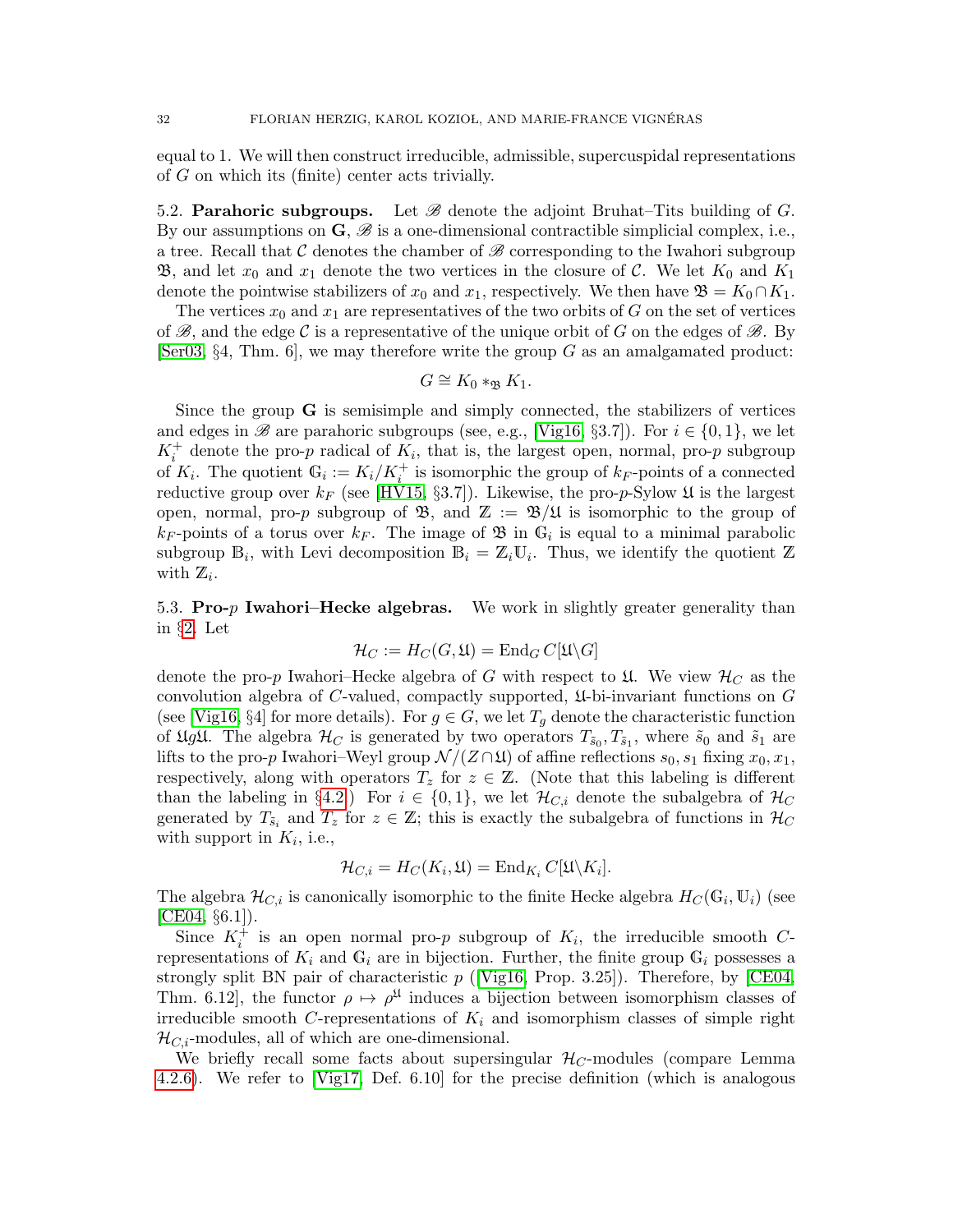to Definition [2.4.1\)](#page-8-3) and give instead the classification of simple supersingular  $\mathcal{H}_C$ modules. Since **G** is simply connected, every supersingular  $\mathcal{H}_C$ -module is a character. The characters  $\Xi$  of  $\mathcal{H}_C$  are parametrized by pairs  $(\chi, J)$ , where  $\chi : \mathbb{Z} \to C^{\times}$  is a character of the finite torus and J is a subset of

$$
S_{\chi} := \{ s \in \{s_0, s_1\} : \chi(c_{\tilde{s}}) \neq 0 \}
$$

(here  $c_{\tilde{s}}$  is a certain element of  $C[\mathbb{Z}]$  which appears in the quadratic relation for  $T_{\tilde{s}}$ ; note also that the definition of  $S_\chi$  is independent of the choice of lift  $\tilde{s} \in \mathcal{N}/(Z \cap \mathfrak{U})$  of s). The correspondence is given as follows (cf. [\[Vig17,](#page-57-2) Thm. 1.6]): for  $z \in \mathbb{Z}$ , we have  $\Xi(T_z) = \chi(z)$ , and for  $s \in \{s_0, s_1\}$ , we have

$$
\Xi(T_{\tilde{s}}) = \begin{cases} 0 & \text{if } s \in J, \\ \chi(c_{\tilde{s}}) & \text{if } s \notin J. \end{cases}
$$

Since G is simple, [\[Vig17,](#page-57-2) Thm. 1.6] implies that  $\Xi$  is supersingular if and only if

$$
(S_{\chi}, J) \neq (\{s_0, s_1\}, \emptyset), (\{s_0, s_1\}, \{s_0, s_1\}).
$$

<span id="page-32-0"></span>5.4. **Diagrams.** Since the group  $G$  is an amalgamated product of two parahoric subgroups, the formalism of diagrams used in  $[KX15]$  applies to the group  $G$ . We recall that a diagram D is a quintuple  $(\rho_0, \rho_1, \sigma, \iota_0, \iota_1)$  which consists of smooth C-representations  $\rho_i$  of  $K_i$  ( $i \in \{0,1\}$ ), a smooth C-representation  $\sigma$  of  $\mathfrak{B}$ , and  $\mathfrak{B}$ -equivariant morphisms  $\iota_i : \sigma \to \rho_i |_{\mathfrak{B}}$ . We depict diagrams as



Morphisms of diagrams are defined in the obvious way (i.e., so that the relevant squares commute).

Let  $\Xi$  denote a supersingular character of  $\mathcal{H}_C$ , associated to a pair  $(\chi, J)$ . We define a diagram  $D_{\Xi}$  as follows:

- $\circ$  set  $\sigma := \chi^{-1}$ , which we view as a character of  $\mathfrak{B}$  by inflation;
- $\circ$  we let  $\rho_{\Xi,i}$  denote an irreducible smooth C-representation of  $K_i$  such that  $\rho_{\Xi,i}^{\mathfrak{U}} \cong \Xi|_{\mathcal{H}_{C,i}}$  as  $\mathcal{H}_{C,i}$ -modules (by the discussion above,  $\rho_{\Xi,i}$  is unique up to isomorphism);

o let  $\iota_i$  denote the B-equivariant map given by  $\sigma = \chi^{-1} \xrightarrow{\sim} \rho_{\Xi,i}^{\mathfrak{U}} \hookrightarrow \rho_{\Xi,i} |_{\mathfrak{B}}$ . Pictorially, we write

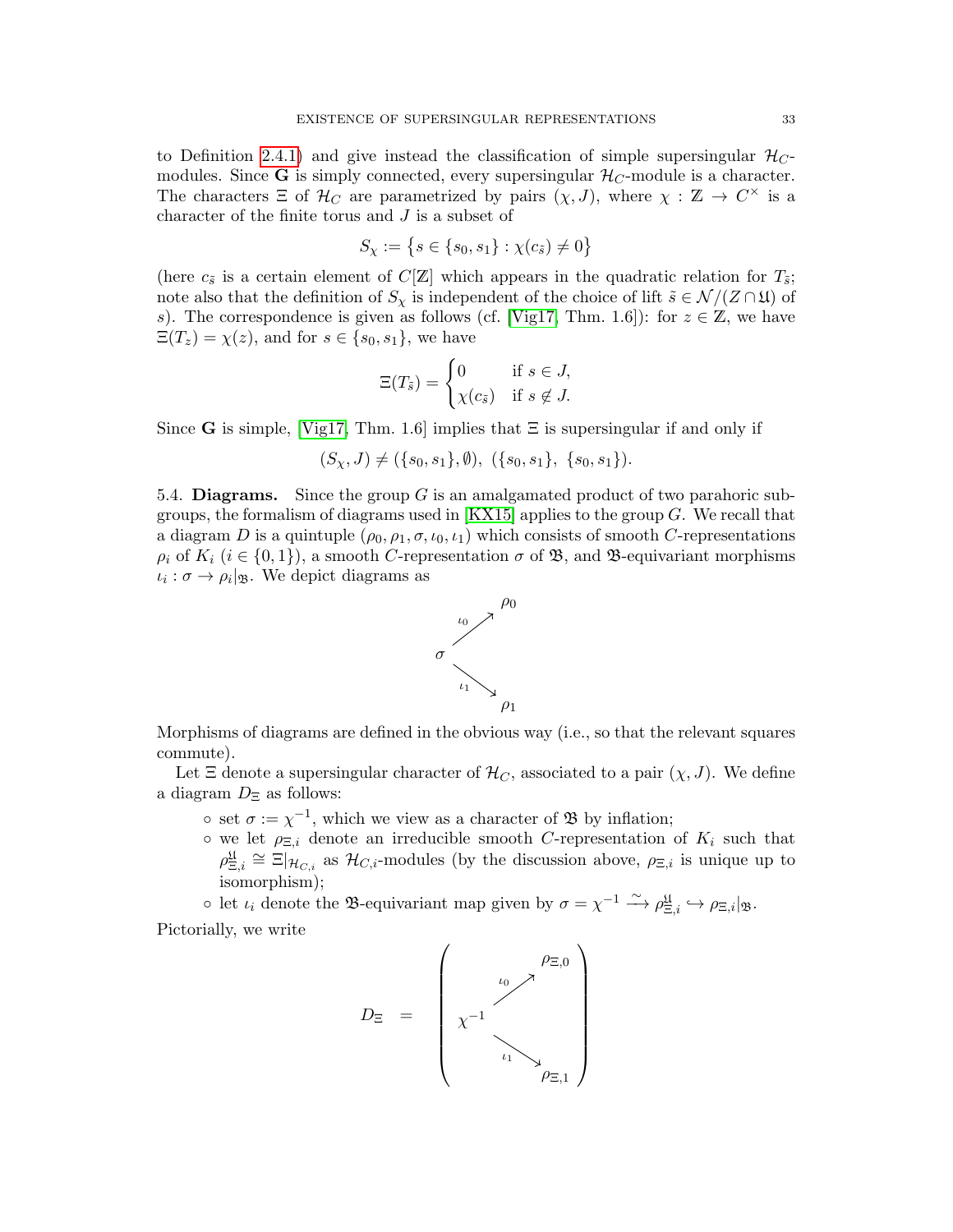We now wish to construct an auxiliary diagram  $D'$  into which  $D_{\Xi}$  injects. This will be done with the use of injective envelopes. Recall that if  $\mathcal G$  is a profinite group and  $\tau$ is a smooth C-representation of  $G$ , an injective envelope consists of a smooth injective C-representation  $\text{inj}_{\mathcal{G}}\tau$  of G along with a G-equivariant injection  $j : \tau \hookrightarrow \text{inj}_{\mathcal{G}}\tau$  which satisfies the following property: for any nonzero C-subrepresentation  $\tau' \subset \text{inj}_{\mathcal{G}} \tau$ , we have  $j(\tau) \cap \tau' \neq 0$ . This data exists and is unique up to (non-unique) isomorphism.

<span id="page-33-2"></span>**Lemma 5.4.1** ([Paš04, Lem. 6.13]). Let  $\tau$  denote a smooth C-representation of  $\mathcal{G}$ , and let  $j : \tau \hookrightarrow \text{inj}_{\mathcal{G}} \tau$  denote an injective envelope. Let I denote an injective representation of G, and suppose we have an injection  $\phi : \tau \hookrightarrow \mathfrak{I}$ . Then  $\phi$  extends to an injection  $\phi: \text{inj}_{\mathcal{G}} \tau \hookrightarrow \mathfrak{I}$  such that  $\phi = \phi \circ j$ .

<span id="page-33-0"></span>**Lemma 5.4.2.** Suppose G has an open, normal subgroup  $\mathcal{G}^+$ . Let  $\tau$  denote a smooth C-representation of G such that  $G^+$  acts trivially, and let  $j : \tau \to \text{inj}_{G} \tau$  denote an injective envelope of  $\tau$  in the category of C-representations of  $\mathcal{G}$ . Then  $\tau \hookrightarrow (\text{inj}_{\mathcal{G}} \tau)^{\mathcal{G}^+}$ is an injective envelope of  $\tau$  in the category of C-representations of  $\mathcal{G}/\mathcal{G}^+$ .

*Proof.* This is [Paš04, Lem. 6.14]; its proof does not require that  $\tau$  be irreducible or that  $G^+$  be pro-p, as we assume that  $G^+$  acts trivially.

We now begin constructing  $D'$ .

<span id="page-33-3"></span>**Lemma 5.4.3.** Let  $i \in \{0, 1\}$ . We then have

$$
(\mathrm{inj}_{K_i}C[\mathbb{G}_i])|_{\mathfrak{B}} \cong \bigoplus_{\xi} \mathrm{inj}_{\mathfrak{B}} \xi^{\oplus |\mathbb{B}_i \setminus \mathbb{G}_i|},
$$

where  $\xi$  runs over all C-characters of  $\mathfrak{B}$  (or, equivalently, of  $\mathbb{Z}_i$ ), and we have fixed choices of injective envelopes.

*Proof.* Consider the B-representation  $(\text{inj}_{K_i}C[\mathbb{G}_i])^{\mathfrak{U}}$ . The action of B factors through the quotient  $\mathfrak{B}/\mathfrak{U} \cong \mathbb{Z}$ , which is commutative of order coprime to p. Therefore, we obtain a B-equivariant isomorphism

(5.4.4) 
$$
(\text{inj}_{K_i} C[\mathbb{G}_i])^{\mathfrak{U}} \cong \bigoplus_{\xi} \xi^{\oplus m_{\xi}}
$$

for non-negative integers  $m_{\xi}$  satisfying

<span id="page-33-1"></span>
$$
m_{\xi} = \dim_C \operatorname{Hom}_{\mathfrak{B}}(\xi, \operatorname{inj}_{K_i} C[\mathbb{G}_i])
$$
  
= 
$$
\dim_C \operatorname{Hom}_{\mathfrak{B}}(\xi, (\operatorname{inj}_{K_i} C[\mathbb{G}_i])^{K_i^+})
$$
  
= 
$$
\dim_C \operatorname{Hom}_{\mathbb{B}_i}(\xi, \operatorname{inj}_{\mathbb{G}_i} C[\mathbb{G}_i])
$$
  
= 
$$
\dim_C \operatorname{Hom}_{\mathbb{Z}_i}(\xi, (\operatorname{inj}_{\mathbb{G}_i} C[\mathbb{G}_i])^{\mathbb{U}_i}).
$$

(The third equality follows from Lemma [5.4.2.](#page-33-0)) Since  $C[\mathbb{G}_i]$  is injective as a representation of  $\mathbb{G}_i$ , we have isomorphisms of  $\mathbb{Z}_i$ -representations

$$
(\mathrm{inj}_{\mathbb{G}_i} C[\mathbb{G}_i])^{\mathbb{U}_i} \cong C[\mathbb{U}_i \backslash \mathbb{G}_i] \cong \bigoplus_{\xi} \xi^{\oplus |\mathbb{B}_i \backslash \mathbb{G}_i|},
$$

so that  $m_{\xi} = |\mathbb{B}_i \backslash \mathbb{G}_i|.$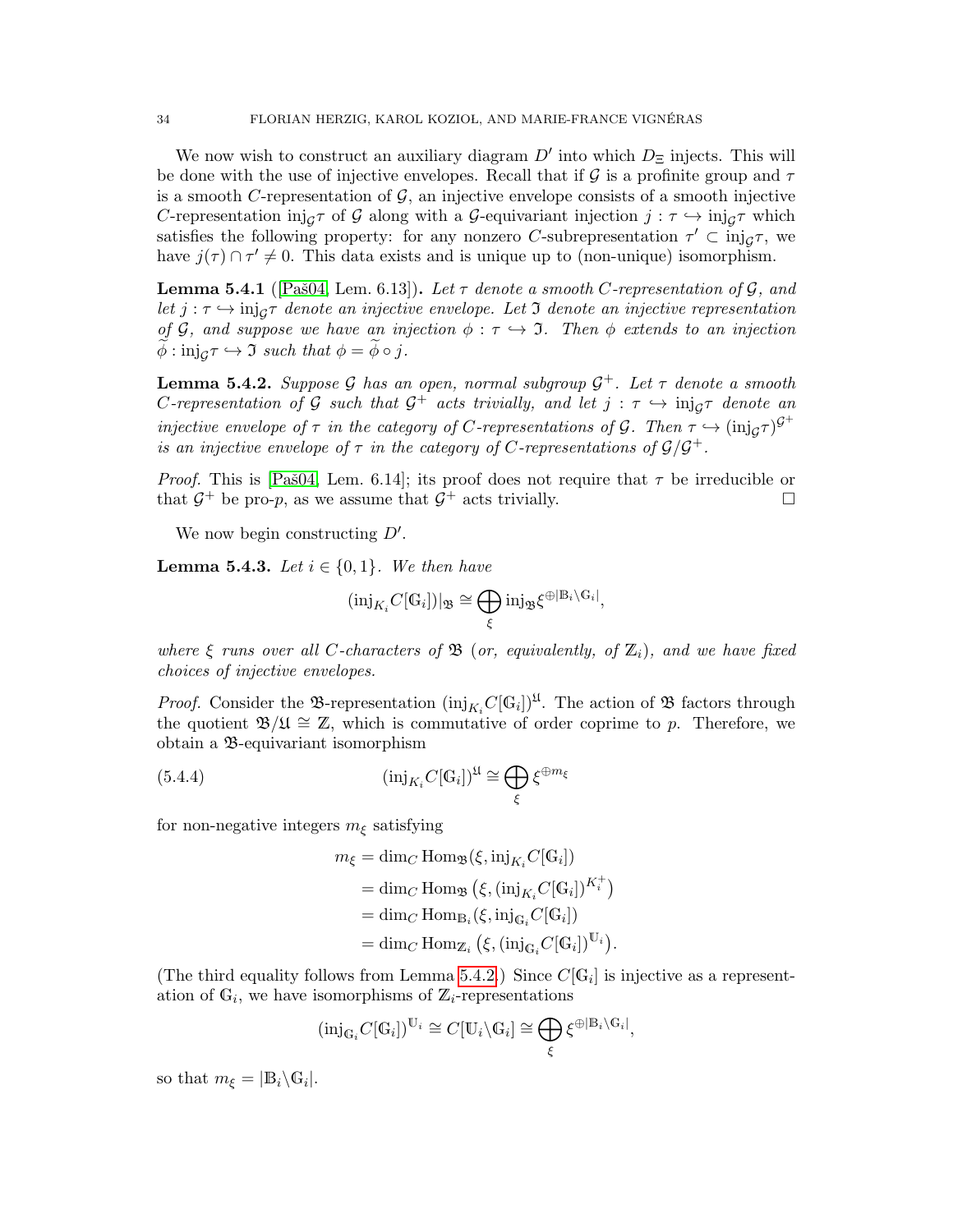The isomorphism  $(5.4.4)$  implies we have a  $\mathcal{B}$ -equivariant injection

$$
\bigoplus_{\xi} \xi^{\oplus |\mathbb{B}_i \setminus \mathbb{G}_i|} \hookrightarrow (\mathrm{inj}_{K_i} C[\mathbb{G}_i])|_{\mathfrak{B}}.
$$

As  $\mathfrak B$  is open, [\[Vig96,](#page-56-12) §I.5.9 d)] implies that the representation on the right-hand side is injective. Lemma [5.4.1](#page-33-2) then says that the above morphism extends to a split injection between injective B-representations

$$
\bigoplus_{\xi}\mathop{\rm inj}\nolimits_{\mathfrak B}\xi^{\oplus|\mathbb B_i\backslash\mathbb G_i|}\hookrightarrow(\mathop{\rm inj}\nolimits_{K_i}C[\mathbb G_i])|_{\mathfrak B}.
$$

Since the U-invariants of both representations agree, the above injection must be an isomorphism.

**Lemma 5.4.5.** Set  $a := \text{lcm}(|\mathbb{B}_0 \setminus \mathbb{G}_0|, |\mathbb{B}_1 \setminus \mathbb{G}_1|)$ . There exists a diagram D' of the form



where  $\kappa_0$  and  $\kappa_1$  are isomorphisms, and a morphism of diagrams



in which all arrows are injections.

Proof. We fix the following injections, which are equivariant for the relevant groups:

- injective envelopes  $j_{\xi}: \xi \hookrightarrow \text{inj}_{\mathfrak{B}}\xi$  for each C-character  $\xi$  of  $\mathfrak{B};$
- o injective envelopes  $j_i: C[\mathbb{G}_i]^{\oplus a \cdot |\mathbb{B}_i \setminus \mathbb{G}_i|^{-1}}$  →  $\text{inj}_{K_i}C[\mathbb{G}_i]^{\oplus a \cdot |\mathbb{B}_i \setminus \mathbb{G}_i|^{-1}}$  for  $i \in \{0, 1\};$
- $\circ$  an inclusion  $c: \chi^{-1} \hookrightarrow \bigoplus_{\xi} \xi^{\oplus a};$
- $\circ$  an inclusion  $c_i : \rho_{\Xi,i} \hookrightarrow C[\mathbb{G}_i]^{\oplus a \cdot |\mathbb{B}_i \setminus \mathbb{G}_i|^{-1}}$  for  $i \in \{0,1\}.$

Let  $i \in \{0,1\}$ . We first construct the  $\kappa_i$ . We have a **B**-equivariant sequence of maps

$$
\chi^{-1} \stackrel{\iota_i}{\hookrightarrow} \rho_{\Xi,i} \stackrel{c_i}{\hookrightarrow} C[\mathbb{G}_i]^{\oplus a \cdot |\mathbb{B}_i \setminus \mathbb{G}_i|^{-1}} \stackrel{j_i}{\hookrightarrow} \text{inj}_{K_i} C[\mathbb{G}_i]^{\oplus a \cdot |\mathbb{B}_i \setminus \mathbb{G}_i|^{-1}}
$$

and thus we obtain

$$
\chi^{-1} \xrightarrow{j_i \circ c_i \circ \iota_i} (\mathrm{inj}_{K_i} C[\mathbb{G}_i]^{\oplus a \cdot |\mathbb{B}_i \setminus \mathbb{G}_i|^{-1}})^{\mathfrak{U}}.
$$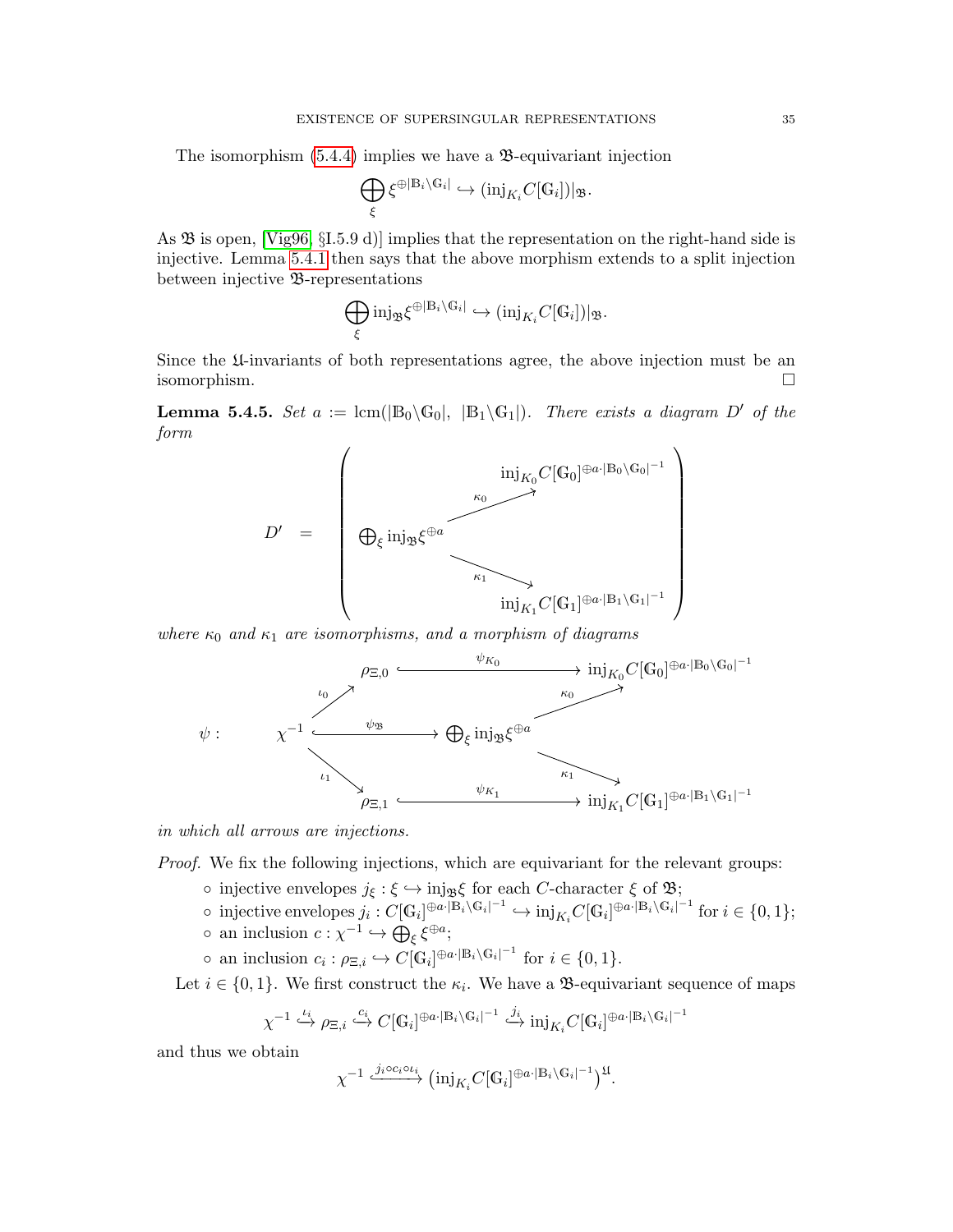By Lemmas [5.4.3](#page-33-3) and [5.4.2,](#page-33-0) we have  $\bigoplus_{\xi} \xi^{\oplus a} \cong (\text{inj}_{K_i}C[\mathbb{G}_i]^{\oplus a \cdot |\mathbb{B}_i \setminus \mathbb{G}_i]^{-1}})^{\mathfrak{U}}$ . We fix an isomorphism  $\alpha_i : \bigoplus_{\xi} \xi^{\oplus a} \stackrel{\sim}{\longrightarrow} (\mathrm{inj}_{K_i}C[\mathbb{G}_i]^{\oplus a \cdot |\mathbb{B}_i \setminus \mathbb{G}_i|^{-1}})^{\mathfrak{U}}$  such that

$$
\alpha_i \circ c = j_i \circ c_i \circ \iota_i.
$$

Now consider the maps of C-representations of  $\mathfrak{B}$ :

$$
\bigoplus_{\xi} \xi^{\oplus a} \stackrel{\alpha_i}{\hookrightarrow} (\mathrm{inj}_{K_i}C[\mathbb{G}_i]^{\oplus a \cdot |\mathbb{B}_i \setminus \mathbb{G}_i|^{-1}})^{\mathfrak{U}} \hookrightarrow (\mathrm{inj}_{K_i}C[\mathbb{G}_i]^{\oplus a \cdot |\mathbb{B}_i \setminus \mathbb{G}_i|^{-1}})|_{\mathfrak{B}}.
$$

By Lemma [5.4.1,](#page-33-2) the above map extends to an  $\mathfrak{B}$ -equivariant split injection

<span id="page-35-2"></span><span id="page-35-1"></span>
$$
\kappa_i: \bigoplus_{\xi} \text{inj}_{\mathfrak{B}} \xi^{\oplus a} \hookrightarrow (\text{inj}_{K_i} C[\mathbb{G}_i]^{\oplus a \cdot |\mathbb{B}_i \setminus \mathbb{G}_i|^{-1}})|_{\mathfrak{B}}
$$

such that

(5.4.7) 
$$
\kappa_i \circ \left(\bigoplus_{\xi} j_{\xi}^{\oplus a}\right) = \alpha_i.
$$

Since both  $\bigoplus_{\xi} \text{inj}_{\mathfrak{B}} \xi^{\oplus a}$  and  $(\text{inj}_{K_i}C[\mathbb{G}_i]^{\oplus a \cdot |\mathbb{B}_i \setminus \mathbb{G}_i|^{-1}})|_{\mathfrak{B}}$  are injective C-representations of  $\mathfrak{B}$  and  $\kappa_i$  induces an isomorphism between their  $\mathfrak{U}$ -invariants (cf. Lemma [5.4.3\)](#page-33-3), we see that  $\kappa_i$  must in fact be an isomorphism.

We now construct the morphism of diagrams. Set  $\psi_{K_i} := j_i \circ c_i$  and  $\psi_{\mathfrak{B}} := (\bigoplus_{\xi} j_{\xi}^{\oplus a})$  $\overset{\oplus a}{\xi}$ )ο c. We have

$$
\psi_{K_i} \circ \iota_i \stackrel{(5.4.6)}{=} \alpha_i \circ c \stackrel{(5.4.7)}{=} \kappa_i \circ \psi_{\mathfrak{B}},
$$

and therefore we obtain the desired morphism of diagrams.

<span id="page-35-0"></span>5.5. Supersingular representations via homology. Recall that a  $G$ -equivariant coefficient system D consists of C-vector spaces  $\mathcal{D}_{\mathcal{F}}$  for every facet  $\mathcal{F} \subset \mathscr{B}$ , along with restriction maps for every inclusion of facets. This data is required to have a compatible G-action such that each  $\mathcal{D}_{\mathcal{F}}$  is a smooth C-representation of the G-stabilizer of F. The functor sending D to the quintuple  $(\mathcal{D}_{x_0}, \mathcal{D}_{x_1}, \mathcal{D}_{\mathcal{C}}, \iota_0, \iota_1)$ , where the  $\iota_i$  are the natural restriction maps, is an equivalence of categories between G-equivariant coefficient systems and diagrams (cf. [\[KX15,](#page-56-2) §6.3]).

We let  $\mathcal{D}_{\Xi}$  and  $\mathcal{D}'$  denote the G-equivariant coefficient systems on  $\mathscr{B}$  associated to  $D_{\Xi}$  and  $D'$ , respectively. The homology of G-equivariant coefficient systems gives rise to smooth  $C$ -representations of  $G$ , and we define

$$
\pi := \mathrm{im}\left(H_0(\mathscr{B},\mathcal{D}_\Xi) \xrightarrow{\psi_*} H_0(\mathscr{B},\mathcal{D}')\right),\,
$$

where  $\psi_*$  denotes the map on homology induced by  $\psi$ .

<span id="page-35-3"></span>**Theorem 5.5.1.** Suppose char  $F = 0$ . Then the C-representation  $\pi$  of G admits an irreducible, admissible, supercuspidal quotient.

*Proof.* We use language and notation from  $[Pa\ddot{\otimes}04]$  and  $[KX15]$ .

Step 1: The representation  $\pi$  is nonzero.

Fix a basis v for  $\chi^{-1}$ . Let  $\omega_{0,\iota_0(v)}$  denote the 0-chain with support  $x_0$  satisfying  $\omega_{0,\iota_0(v)}(x_0) = \iota_0(v)$  and let  $\bar{\omega}_{0,\iota_0(v)}$  denote its image in  $H_0(\mathscr{B},\mathcal{D}_\Xi)$ . Set  $\bar{\omega} :=$ 

$$
\sqcup
$$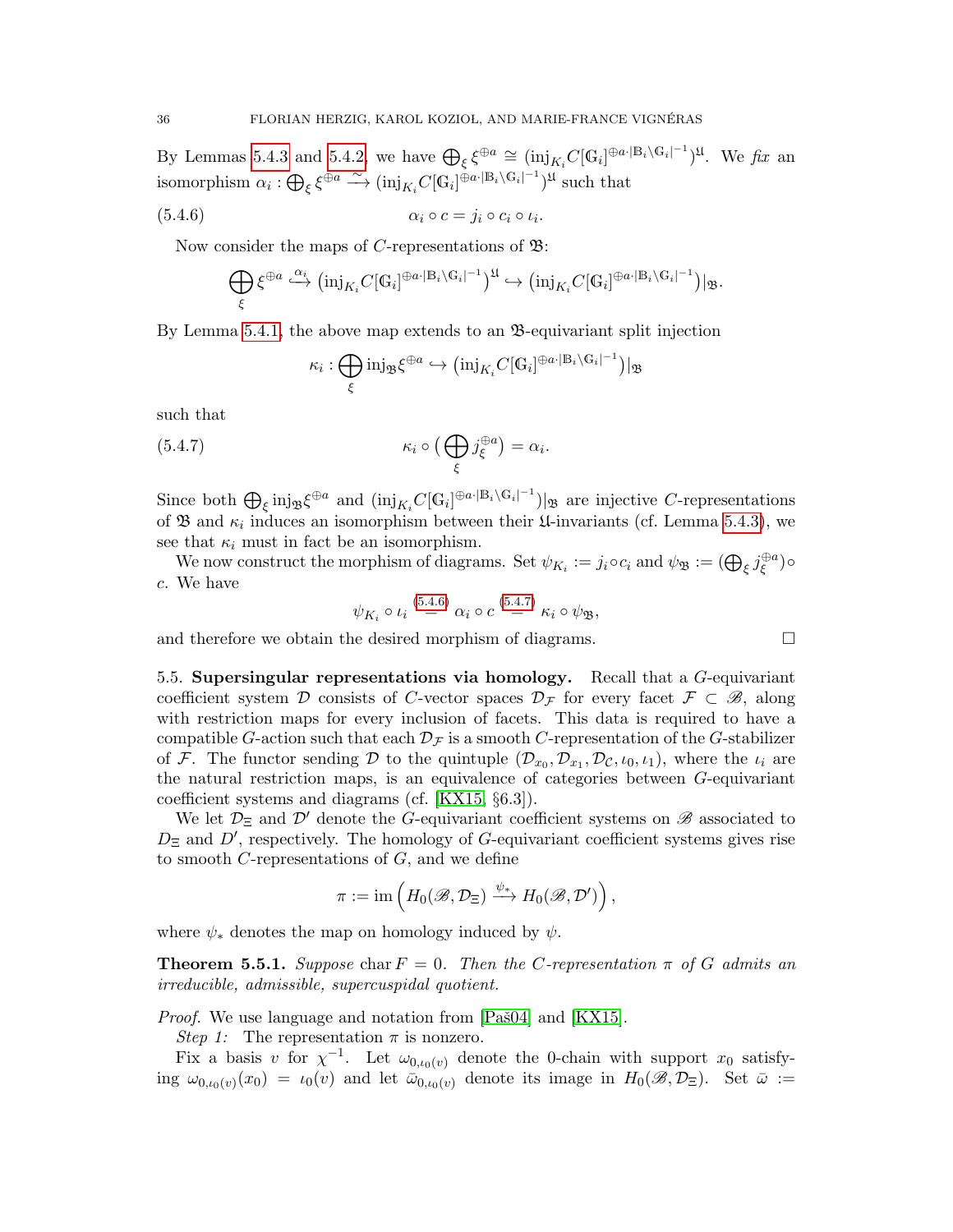$\psi_*(\bar{\omega}_{0,\iota_0(v)}) = \bar{\omega}_{0,\psi_{K_0} \circ \iota_0(v)} \in \pi \subset H_0(\mathscr{B},\mathcal{D}').$  This is the image in  $H_0(\mathscr{B},\mathcal{D}')$  of a  $\mathcal{D}_{x_0}'$ valued 0-chain supported on  $x_0$ , and since the maps  $\kappa_0, \kappa_1$  are isomorphisms and  $\psi$  is injective, we have  $\bar{\omega} \neq 0$  [Paš04, Lem. 5.7]. We also note that therefore  $\bar{\omega}_{0,\iota_0(v)} \neq 0$ .

Step 2: The representation  $\pi$  is admissible.

Since  $\kappa_0, \kappa_1$  are isomorphisms, [Paš04, Prop. 5.10] gives

$$
\pi|_{\mathfrak{B}} \subset H_0(\mathscr{B},\mathcal{D}')|_{\mathfrak{B}} \cong \mathcal{D}'_{\mathcal{C}} \cong \bigoplus_\xi \mathrm{inj}_{\mathfrak{B}} \xi^{\oplus a},
$$

which by Lemma [5.4.2](#page-33-0) implies  $\pi^{\mathfrak{U}} \hookrightarrow \bigoplus_{\xi} \xi^{\oplus a}$ , so that  $\pi$  is admissible.

Step 3: The  $\mathcal{H}_C$ -module  $\pi^{\mathfrak{U}}$  contains  $\Xi$ .

The element  $\bar{\omega}_{0,\iota_0(v)} \in H_0(\mathscr{B},\mathcal{D}_\Xi)$  is  $\mathfrak{U}$ -invariant and stable by the action of  $\mathcal{H}_C$ , and the vector space it spans is isomorphic to  $\Xi$  as an  $\mathcal{H}_C$ -module (for all of this, see the proof of [\[KX15,](#page-56-2) Prop. 7.3]). Since  $\psi_*$  is G-equivariant, the same is true for  $\bar{\omega} \in \pi$ .

Step 4: The vector  $\bar{\omega}$  generates  $\pi$ .

Since  $\bar{\omega}_{0,\iota_0(v)}$  generates  $H_0(\mathscr{B},\mathcal{D}_\Xi)$  as a G-representation and  $\psi_*$  is G-equivariant,  $\bar{\omega}$ generates  $\pi$  as a G-representation.

Step 5: We construct the quotient  $\pi'$  and list its properties.

By the previous step, the representation  $\pi$  is generated by  $\bar{\omega}$ . Proceeding as in the end of the proof of Theorem [4.5.1,](#page-29-1) we see that any irreducible quotient of  $\pi = \langle G \cdot \bar{\omega} \rangle$ is admissible (since char  $F = 0$ , and such quotients exist by Zorn's lemma). Let  $\pi'$  be any such quotient.

Step 6: We prove  $\pi'$  is supercuspidal.

Since  $\bar{\omega}$  generates  $\pi$ , its image in  $\pi'$  is nonzero. Thus, we obtain an injection of  $\mathcal{H}_C$ modules  $\Xi \cong C\bar{\omega} \hookrightarrow (\pi')^{\mathfrak{U}},$  and supercuspidality follows from Proposition [3.1.3.](#page-10-0)

<span id="page-36-0"></span>Corollary 5.5.2. Suppose char  $F = 0$  and G is a connected reductive F-group of relative semisimple rank 1. Then G admits an irreducible admissible supercuspidal C-representation.

*Proof.* By the reductions in §[5.1,](#page-30-1) it suffices to assume **G** is absolutely simple and simply connected, and to construct a supercuspidal C-representation on which  $Z(G)$  acts trivially. Since the center of G is finite, it is contained in  $\mathfrak{B} \cap Z = Z_0$ . Hence, taking  $\Xi$  to be associated to  $(1 \mathbb{Z}, J)$ , where  $1 \mathbb{Z}$  is the trivial character of Z and  $J \neq \emptyset$ ,  $\{s_0, s_1\}$  (noting that  $S_{1\mathbb{Z}} = \{s_0, s_1\}$ , Theorem [5.5.1](#page-35-3) produces an irreducible admissible supercuspidal C-representation  $\pi'$  with trivial action of the center. This gives the claim.

Remark 5.5.3. The construction of  $\pi'$  above shares some similarities with the construction in §[4.5.](#page-29-0) Therein, supercuspidal representations are constructed as subquotients of  $C^{\infty}(\Gamma \backslash G, C) \cong \text{Ind}_{\Gamma}^G \mathbf{1}_{\Gamma}$ , where  $\Gamma$  is a discrete, cocompact subgroup of  $G$  and  $\mathbf{1}_{\Gamma}$ denotes the trivial character of Γ. Taking Γ to be torsion-free, we use the Mackey formula to obtain

$$
(\operatorname{Ind}_{\Gamma}^G \mathbf{1}_{\Gamma})|_{K_i} \cong \bigoplus_{\Gamma \backslash G / K_i} \operatorname{Ind}_{\{1\}}^{K_i} \mathbf{1} \cong \operatorname{inj}_{K_i} C[\mathbb{G}_i]^{\oplus a_i'}
$$

where  $a'_i = |\Gamma \backslash G/K_i|$ . (The last isomorphism follows from the fact that  $\text{Ind}_{\{1\}}^{K_i}$  1 is injective, by [\[Vig96,](#page-56-12) §I.5.9 b)], and  $(\text{Ind}_{\{1\}}^{K_i} \mathbf{1})^{K_i^+} \cong C[\mathbb{G}_i]$ ; we may then proceed as in the proof of Lemma [5.4.3.](#page-33-3)) The construction of Theorem [5.5.1](#page-35-3) produces supercuspidal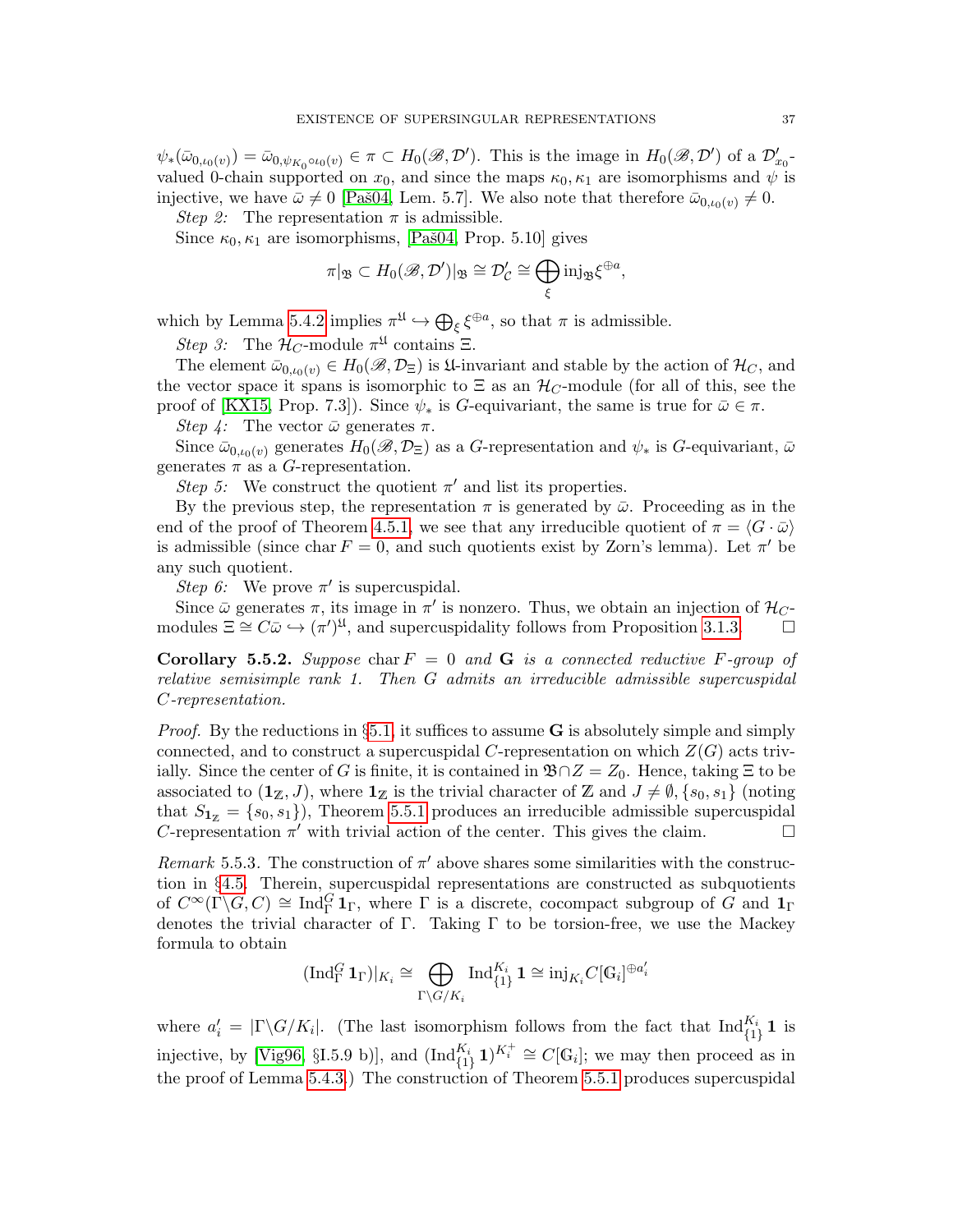representations as subquotients of  $H_0(\mathscr{B}, \mathcal{D}')$ , for which we have

$$
H_0(\mathcal{B}, \mathcal{D}')|_{K_i} \cong \mathrm{inj}_{K_i} C[\mathbb{G}_i]^{\oplus a_i},
$$

where  $a_i = a \cdot |\mathbb{B}_i \backslash \mathbb{G}_i|^{-1}$  (cf. [Paš04, Prop. 5.10]).

6. SUPERSINGULAR REPRESENTATIONS OF  $PGL_n(D)$ 

<span id="page-37-0"></span>In this section we verify Theorem [A](#page-1-1) when  $G = PGL_n(D)$ , where  $n \geq 2$  and D a central division algebra over  $F$ . In particular, this deals with the first exceptional case in Theorem [4.5.1.](#page-29-1)

<span id="page-37-1"></span>6.1. Notation and conventions. Throughout Section [6,](#page-37-0) we let  $\mathbb{Q}_p$  denote a fixed algebraic closure of  $\mathbb{Q}_p$ , with ring of integers  $\overline{\mathbb{Z}}_p$  and residue field  $\overline{\mathbb{F}}_p$ . We normalize the valuation val of  $\overline{\mathbb{Q}}_p$  such that val $(p) = 1$ .

Let D denote a central division algebra over F of dimension  $d^2$ . Let  $B = ZU$  denote the upper-triangular Borel subgroup of  $GL_n(D)$  with diagonal minimal Levi subgroup  $Z \cong (D^{\times})^n$  and unipotent radical U. Let  $T \cong (F^{\times})^n$  denote the diagonal maximal split torus, N its normalizer in  $GL_n(D)$ , and  $U^{\text{op}}$  the lower-triangular unipotent matrices.

Let  $\mathcal{O}_D$  denote the ring of integers of D,  $\mathfrak{m}_D$  the maximal ideal of  $\mathcal{O}_D$ , and  $k_D$  the residue field, so  $[k_D : k_F] = d$ . Let  $D(1) := 1 + \mathfrak{m}_D$ , so  $D(1) \triangleleft D^{\times}$ . Let  $val_D : D^{\times} \rightarrow \mathbb{Z}$ denote the normalized valuation of D. Let  $I(1)$  denote the pro-p Iwahori subgroup

 $I(1) := \{g \in GL_n(\mathcal{O}_D) : \overline{g} \in GL_n(k_D) \text{ is upper-triangular unipotent}\}.$ 

For any field K let  $\Gamma_K$  denote the absolute Galois group for a choice of separable closure. If  $K'/K$  is a finite separable extension, then  $\Gamma_{K'}$  is a subgroup of  $\Gamma_K$ , up to conjugacy, hence the restriction of a  $\Gamma_K$ -representation to  $\Gamma_{K'}$  is well defined up to isomorphism.

If  $K/\mathbb{Q}_p$  is finite we let  $I_K$  denote the inertia subgroup of  $\Gamma_K$  and  $k_K$  the residue field of K. If  $\rho: \Gamma_K \to \text{GL}_n(\overline{\mathbb{Q}}_p)$  is de Rham and  $\tau: K \to \overline{\mathbb{Q}}_p$  is continuous, we let  $HT_{\tau}(\rho)$  denote multi-set of  $\tau$ -Hodge–Tate weights. We normalize Hodge–Tate weights so that the cyclotomic character  $\varepsilon$  has  $\tau$ -Hodge–Tate weight  $-1$  for any  $\tau$ . We let  $WD(\rho)$  denote the associated Weil–Deligne representation of  $W_K$  over  $\overline{\mathbb{Q}}_p$  (defined by Fontaine, cf. Appendix B.1 of [\[CDT99\]](#page-55-14)).

We normalize local class field theory so that uniformizers correspond to geometric Frobenius elements under the local Artin map. Let  $\operatorname{rec}_F$  denote the local Langlands correspondence from isomorphism classes of irreducible smooth representations of  $GL_n(F)$ over  $\mathbb C$  to isomorphism classes of *n*-dimensional Frobenius semisimple Weil–Deligne representations of  $W_F$  over  $\mathbb{C}$ . (See [\[HT01\]](#page-56-18).)

If L is a global field, we let  $|\cdot|_L$  denote the normalized absolute value of  $\mathbb{A}_L$ .

<span id="page-37-2"></span>6.2. On the Jacquet–Langlands correspondence. We recall some basic facts about the representation theory of  $GL_n(D)$  and the local Jacquet–Langlands correspondence. All representations in this section will be smooth and over C.

For a finite-dimensional central simple algebra A let Nrd :  $A^{\times} \to Z(A)^{\times}$  (or Nrd<sub>A</sub> for clarity) denote the reduced norm. Let  $\nu$  denote the smooth character  $|\operatorname{Nrd}|_F$  of  $GL_m(D)$  for any m. If  $\pi_i$  are smooth representations of  $GL_{n_i}(D)$ , let  $\pi_1 \times \cdots \times \pi_r$ denote the normalized parabolic induction of  $\pi_1 \otimes \cdots \otimes \pi_r$  to  $\mathrm{GL}_{\sum n_i}(D)$ . In particular these notions also apply to general linear groups over F (by setting  $D = F$ ).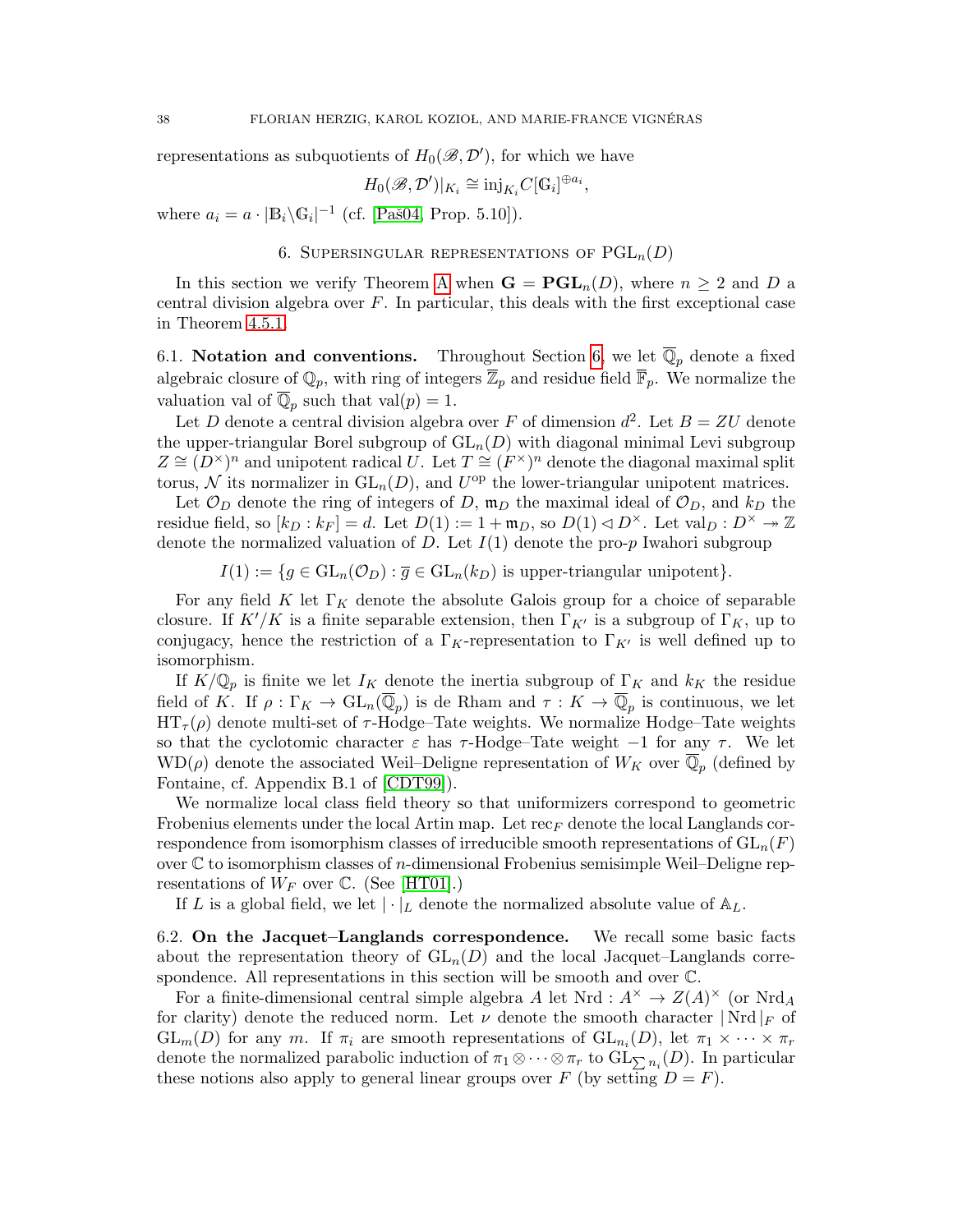We will say that a representation is *essentially unitarizable* if some twist of it is unitarizable.

The Jacquet–Langlands correspondence [\[DKV84\]](#page-55-6) is a canonical bijection JL between irreducible essentially square-integrable representations of  $GL_n(D)$  and irreducible essentially square-integrable representations of  $GL_{nd}(F)$  that is compatible with character twists and preserves central characters. (For short, we say "square-integrable" instead of "square-integrable modulo center".)

On the other hand, Badulescu [\[Bad08\]](#page-54-7) defined a map  $|LJ_{GL_n(D)}|$  in the other direction, from irreducible essentially unitarizable representations of  $GL_{nd}(F)$  to irreducible essentially unitarizable representations of  $GL_n(D)$  or zero, which in general is neither injective nor surjective. (More precisely, [\[Bad08\]](#page-54-7) only considers unitarizable representations, but we can extend it by twisting.) In the split case  $|LJ_{GL_n(F)}|$  is the identity. It follows from Thm. 2.2 and Thm. 2.7(a) in [\[Bad08\]](#page-54-7) that  $|LJ_{GL_n(D)}|(JL(\pi)) \cong \pi$  for any essentially square-integrable representation  $\pi$  of  $GL_n(D)$ .

If  $\rho$  is a supercuspidal representation of  $GL_m(F)$  and  $\ell \geq 1$ , then  $Z^u(\rho,\ell)$  is by definition the unique irreducible quotient of  $\rho \nu^{(1-\ell)/2} \times \rho \nu^{(3-\ell)/2} \times \cdots \times \rho \nu^{(\ell-1)/2}$ . It is an essentially square-integrable representation of  $GL_{m\ell}(F)$ . All essentially squareintegrable representations of  $GL_n(F)$  arise in this way, for some decomposition  $n = m\ell$ .

If  $\rho'$  is a supercuspidal representation of  $\mathrm{GL}_m(D)$ , we can write  $\mathrm{JL}(\rho') \cong Z^u(\rho, s)$  for some supercuspidal representation  $\rho$  and integer  $s \geq 1$ . Then  $Z^u(\rho', \ell)$  is by definition the unique irreducible quotient of  $\rho' \nu^{s(1-\ell)/2} \times \rho' \nu^{s(3-\ell)/2} \times \cdots \times \rho' \nu^{s(\ell-1)/2}$ . It is an essentially square-integrable representation of  $GL_{m\ell}(D)$ . All essentially squareintegrable representations of  $GL_n(D)$  arise in this way, for some decomposition  $n = m\ell$ (a result of Tadić, cf. [\[Bad08,](#page-54-7) §2.4]). Moreover,  $JL(Z^u(\rho',\ell)) \cong Z^u(\rho,\ell_s)$  [Bad08, §3.1].

If  $\pi$  is a smooth representation of  $GL_n(D)$  let  $\pi_U$  denote its (unnormalized) Jacquet module. The following lemma was proved earlier, cf. Remark [4.1.4.](#page-19-3)

<span id="page-38-0"></span>**Lemma 6.2.1.** Suppose that  $\pi$  is an admissible representation of  $GL_n(D)$  over  $\mathbb{C}$ . Then the natural map  $p_U : \pi \to \pi_U$  induces an isomorphism  $\pi^{I(1)} \to (\pi_U)^{Z \cap I(1)}$ .

The following results will be needed in Section [6.3.](#page-39-0)

<span id="page-38-1"></span>**Lemma 6.2.2.** Suppose that  $\Pi$  is an irreducible generic smooth representation of  $GL_{nd}(F)$  over  $\mathbb C$  that is essentially unitarizable and such that the representation  $\pi :=$  $|LJ_{GL_n(D)}|(\Pi)$  of  $GL_n(D)$  is non-zero. If  $\pi^{I(1)} \neq 0$ , then there exist irreducible representations  $\rho'_1, \ldots, \rho'_n$  of  $D^{\times}/D(1)$  such that  $\pi$  is a subquotient of  $\rho'_1 \times \cdots \times \rho'_n$  and  $\mathrm{rec}_F(\Pi)|_{W_F} \cong \bigoplus_{i=1}^n \mathrm{rec}_F(\mathrm{JL}(\rho_i'))|_{W_F}.$ 

*Proof.* After a twist we may assume that  $\Pi$  is unitarizable. As  $\Pi$  is moreover generic, we know that  $\Pi \cong \sigma_1\nu^{\alpha_1} \times \cdots \times \sigma_r\nu^{\alpha_r}$  for some square-integrable  $\sigma_i$  of  $GL_{n_i}(F)$  and real numbers  $\alpha_i \in \left(-\frac{1}{2}\right)$  $\frac{1}{2}, \frac{1}{2}$  $\frac{1}{2}$ ) satisfying  $\alpha_i + \alpha_{r+1-i} = 0$  and  $\sigma_i = \sigma_{r+1-i}$  if  $\alpha_i \neq 0$  (see e.g. [\[HT01,](#page-56-18) Lemma I.3.8]). Since  $|LJ_{GL_n(D)}|(\Pi) \neq 0$  by assumption, it follows that  $d | n_i$ for all i and  $\pi = |$   $\text{LJ}_{\text{GL}_n(D)}(n)$   $|$   $\text{I}(\Pi) \cong \sigma'_1 \nu^{\alpha_1} \times \cdots \times \sigma'_r \nu^{\alpha_r}$ , where  $\sigma'_i$  is the square-integrable representation of  $\operatorname{GL}_{n_i/d}(D)$  such that  $\operatorname{JL}(\sigma'_i) \cong \sigma_i$ . (See [\[Bad08,](#page-54-7) §3.5].) Let  $n'_i := n_i/d$ .

From  $\pi^{I(1)} \neq 0$  and Lemma [6.2.1](#page-38-0) it follows that the supercuspidal support of  $\pi$  is a tame representation of Z (up to conjugacy), so each  $\sigma'_i$  is of the form  $Z^u(\rho''_i, n'_i)$ , where  $\rho''_i$  is an irreducible representation of  $D^{\times}/D(1)$ . We write  $JL(\rho''_i) \cong Z^u(\rho_i, e_i)$  with  $\rho_i$ irreducible supercuspidal, so  $\sigma_i \cong Z^u(\rho_i, e_i n'_i)$ . In particular,  $\pi$  is a subquotient of the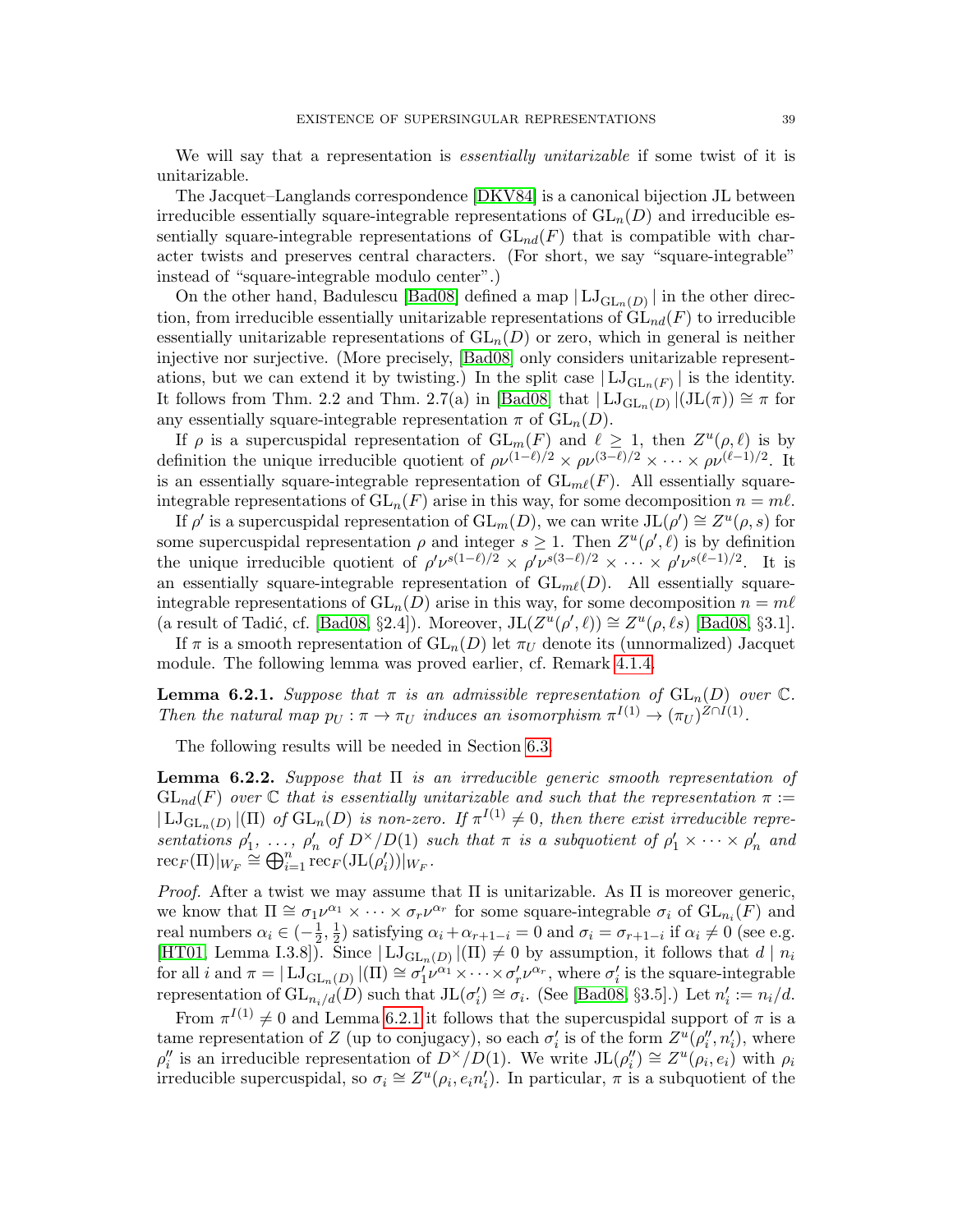normalized induction of  $\bigotimes_{1 \leq i \leq r, 0 \leq j \leq n'_i-1} \rho''_i \nu^{\alpha_i+e_i((n'_i-1)/2-j)}$ . On the other hand,  $\Pi$  is a subquotient of the normalized induction of  $\bigotimes_{1 \leq i \leq r, 0 \leq j \leq e_i n'_i-1} \rho_i \nu^{\alpha_i + (e_i n'_i-1)/2-j}$ . As  $\mathrm{rec}_{F}(\Pi)|_{W_F}$  only depends on the supercuspidal support of  $\Pi$  (see the paragraph before Thm. VII.2.20 in [\[HT01\]](#page-56-18)), we obtain

$$
\mathrm{rec}_F(\Pi)|_{W_F}\cong \bigoplus_{1\leq i\leq r, 0\leq j\leq e_i n'_i-1}|\cdot|_F^{\alpha_i+(e_i n'_i-1)/2-j}\mathrm{rec}_F(\rho_i)|_{W_F}.
$$

Similarly,  $\operatorname{rec}_F(\operatorname{JL}(\rho''_i))|_{W_F} \cong \bigoplus_{k=0}^{e_i-1} |\cdot|_F^{(e_i-1)/2-k} \operatorname{rec}_F(\rho_i)|_{W_F}$ . Denoting by  $\rho'_1, \ldots, \rho'_n$ the representations  $\rho''_i\nu^{\alpha_i+e_i((n'_i-1)/2-j)}$  in any order, a straightforward computation confirms that  $\bigoplus_{i=1}^n \text{rec}_F(\text{JL}(\rho_i'))|_{W_F} \cong \text{rec}_F(\Pi)|_{W_F}$ . В последните последните последните под на применения в последните под на применения в собствените под на при<br>В последните под на применение под на применение под на применение под на применение под на применение и под н

We now recall a result of Bushnell–Henniart concerning explicit functorial transfers of irreducible representations of  $D^{\times}/D(1)$ . An *admissible tame pair*  $(E/F, \zeta)$  consists of an unramified extension of degree  $f$  dividing  $d$ , and a tamely ramified smooth character  $\zeta : E^{\times} \to \mathbb{C}^{\times}$  such that all  $Gal(E/F)$ -conjugates of  $\zeta$  are distinct. In that case, after choosing an F-embedding of E into D (which is unique up to conjugation by  $D^{\times}$ ),  $B := Z_D(E)$  is a central simple E-algebra of dimension  $e^2$ , where  $e := d/f$ . Define a smooth character  $\Lambda : B^{\times}(1 + \mathfrak{m}_D) \to \mathbb{C}^{\times}$  by declaring it to be  $\zeta \circ Nrd_B$  on  $B^{\times}$  and trivial on  $1+\mathfrak{m}_D$ . Then define  $\pi_D(\zeta) := \text{Ind}_{B^\times(1+\mathfrak{m}_D)}^{D^\times} \Lambda$  is an irreducible representation of  $D^{\times}/D(1)$  (of dimension f).

## <span id="page-39-1"></span>Proposition 6.2.3.

- (i) Any irreducible representation of  $D^{\times}/D(1)$  is isomorphic to  $\pi_D(\zeta)$  for some admissible tame pair  $(E/F, \zeta)$ .
- (ii) The element  $\varpi \in F$  acts as the scalar  $\zeta(\varpi)^e$  on  $\pi_D(\zeta)$ .
- (iii) If  $(E/F, \zeta)$  is an admissible tame pair, then

$$
\mathrm{rec}_F(\mathrm{JL}(\pi_D(\zeta))) \cong \mathrm{Sp}_e(\mathrm{Ind}_{W_E}^{W_F}(\eta_E^{e(f-1)}\zeta)),
$$

where  $\eta_E$  is the unramified quadratic character of  $E^{\times}$ .

We recall that the special Weil–Deligne representation  $\text{Sp}_e(\sigma)$ , for  $\sigma$  an irreducible representation of  $W_F$ , is indecomposable and satisfies  $\text{Sp}_e(\sigma)|_{W_F} \cong \bigoplus_{k=0}^{e-1} \sigma | \cdot |_F^{\frac{e-1}{2} - k}.$ 

*Proof.* For (i), see [\[BH11,](#page-54-8)  $\S1.5$ ]. Part (ii) follows from the definition. Part (iii) is the main result of [\[BH11\]](#page-54-8).  $\Box$ 

<span id="page-39-0"></span>6.3. On lifting non-supersingular Hecke modules. Let  $\mathcal{H} := \mathcal{H}(\mathrm{GL}_n(D), I(1))$ the corresponding pro-p Iwahori–Hecke algebra over  $\mathbb{Z}$  [\[Vig16\]](#page-57-0) and for a commutative ring R let  $\mathcal{H}_R := \mathcal{H} \otimes R$ . Similarly we define  $\mathcal{H}_Z := \mathcal{H}(Z, Z \cap I(1))$  and  $\mathcal{H}_{Z,R} := \mathcal{H}_Z \otimes R$ . Note that the pro-p Iwahori subgroup  $Z \cap I(1)$  is normal in Z. All Hecke modules we will consider are right modules. A finite-dimensional  $\mathcal{H}_{\overline{\mathbb{Q}}_p}$ -module is said to be *integral* 

if it arises by base change from a  $\mathcal{H}_{\overline{Z}_p}$ -module that is finite free over  $\overline{Z}_p$ .

Let  $W(1) := \mathcal{N}/Z \cap I(1)$ ,  $\Lambda(1) := Z/Z \cap I(1)$ , and define monoids

$$
Z^+ := \{ \mathrm{diag}(\delta_1, \ldots, \delta_n) \in Z : \mathrm{val}_D(\delta_1) \geq \cdots \geq \mathrm{val}_D(\delta_n) \}
$$

and  $\Lambda(1)^{+} := Z^{+}/Z \cap I(1)$ .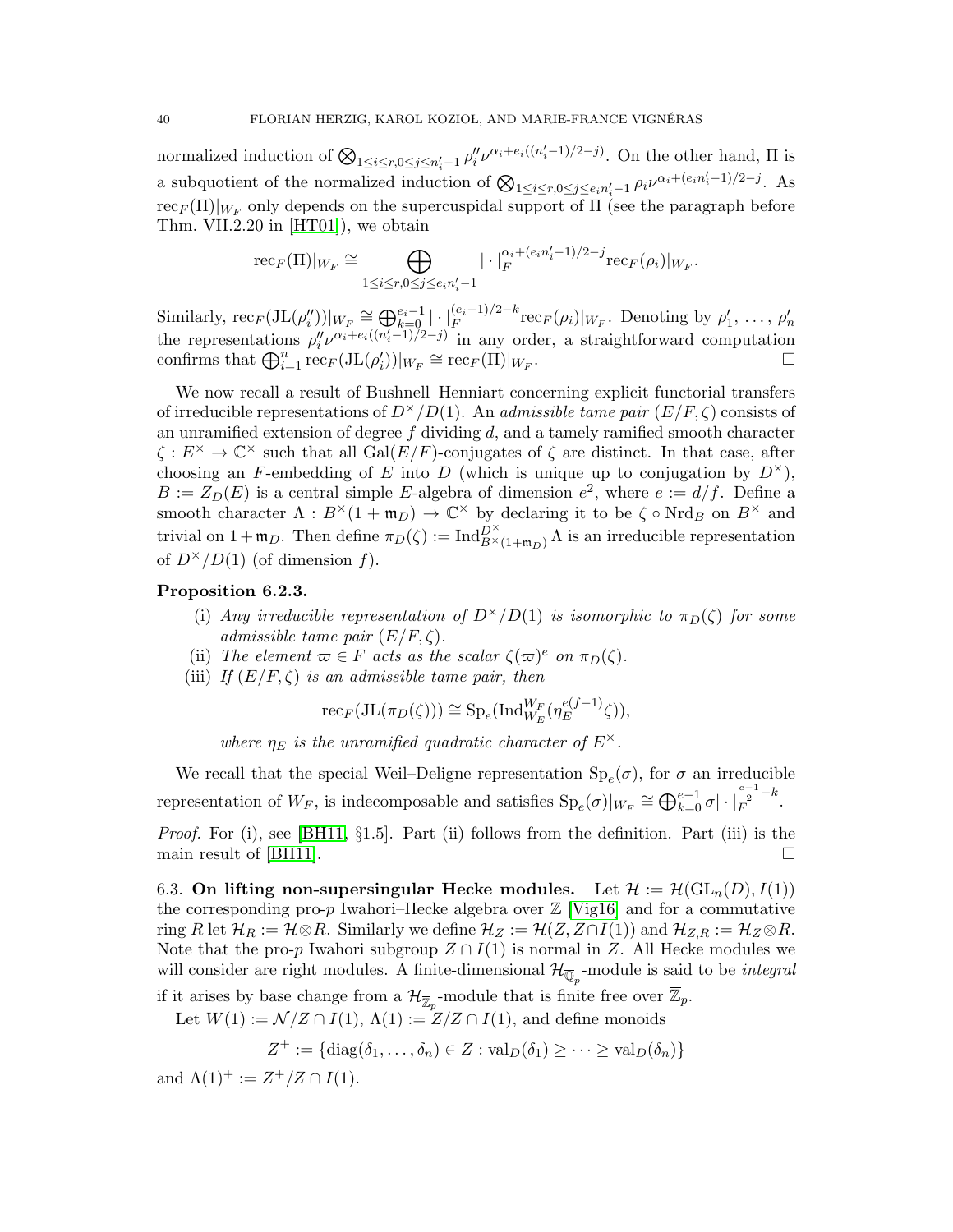We recall that H has an Iwahori–Matsumoto basis  $T_w$  for  $w \in W(1)$  and a Bernstein basis  $E_w$  for  $w \in W(1)$ , which in fact depends on a choice of spherical orientation. We choose our spherical orientation such that  $E_w = T_w$  for  $w \in \Lambda(1)^+$ . (This is possible by [\[Vig16,](#page-57-0) Ex. 5.30]. It is the opposite of our convention in §[2.3.](#page-7-0)) Similarly,  $\mathcal{H}_Z$  has basis  $T_w^Z$  for  $w \in \Lambda(1)$ .

For  $w \in W(1)$  we have integers  $q_w \in q^{\mathbb{Z}_{>0}}$ , as recalled in §[2.3.](#page-7-0) (Note that our base alcove  $\mathcal C$  is the one fixed pointwise by  $I(1)$ .)

<span id="page-40-2"></span>**Lemma 6.3.1.** For 
$$
z = \text{diag}(\delta_1, ..., \delta_n) \in Z
$$
 with  $\delta_i \in D^\times$  we have  

$$
q_z = q^{d \sum_{i < j} |\text{val}_D(\delta_i) - \text{val}_D(\delta_j)|}.
$$

*Proof.* As the Iwahori–Hecke algebra has equal parameters  $q^d$  we deduce that  $q_z =$  $q^{d\ell(z)}$ , where  $\ell$  is the length function relative to the alcove C. By using the action of the finite Weyl group  $\mathcal{N}/\mathbb{Z}$  and the first length formula in [\[Vig16,](#page-57-0) Cor. 5.11], we may assume that  $z \in Z^+$ . By [\[Vig16,](#page-57-0) §3.9] we then have  $q_z = (I(1)zI(1) : I(1)) = (I(1) : I(1) \cap I(1))$  $zI(1)z^{-1} = (U_0 : zU_0 z^{-1}),$  where  $U_0 := U \cap I(1)$ . Hence  $q_z = q^{d\sum_{i < j} (val_D(\delta_i) - val_D(\delta_j))},$ as required.  $\Box$ 

Let  $W_0 \cong S_n$  denote the Weyl group of T. Recall from [\[Vig17,](#page-57-2) §5, §1.3] that  $\mathcal{A}_0(\Lambda_T)$ is the free module with basis  $E_{\mu(\varpi)}$  for  $\mu \in \Lambda_T := X_*(T)$  and that the central subalgebra  $\mathcal{Z}_T := \mathcal{A}_0(\Lambda_T)^{W_0}$  of H has a basis consisting of the sums  $\sum_{\mu} E_{\mu(\varpi)}$  with  $\mu$  running over the W<sub>0</sub>-orbits in  $X_*(T)$ . For  $I \subset \{1, \ldots, n\}$  let  $E_I := E_{\mu_I(\varpi)}$ , where  $\mu_I \in X_*(T) \cong \mathbb{Z}^n$  is defined by  $\mu_{I,i} = 1$  if  $i \in I$  and  $\mu_{I,i} = 0$  otherwise. For  $1 \leq i \leq n$  let  $\mathscr{Z}_i := \sum_{I,|I|=i} E_I$ . By induction and [\[Vig16,](#page-57-0) Cor. 5.28] we see that the algebra  $\mathcal{Z}_T$  is generated by  $\mathcal{Z}_1$ ,  $\ldots, \mathscr{Z}_{n-1}, \mathscr{Z}_{n}^{\pm 1}.$ 

The following lemma follows from [\[Vig17,](#page-57-2) Prop. 6.9].

<span id="page-40-4"></span>**Lemma 6.3.2.** A finite-dimensional  $\mathcal{H}_{\overline{\mathbb{F}}_p}$ -module M is supersingular if and only if the action of  $\mathscr{Z}_i$  on M is nilpotent for all  $1 \leq i \leq n-1$ .

<span id="page-40-3"></span>**Lemma 6.3.3.** There exists a unique injective algebra homomorphism  $\tilde{\theta}$ :  $\mathcal{H}_{Z,\overline{\mathbb{Q}}_{p}} \to$  $\mathcal{H}_{\overline{\mathbb{Q}}_p}$  such that  $\widetilde{\theta}(T_w^Z) = T_w$  for all  $w \in \Lambda(1)^+$ . We have

<span id="page-40-0"></span>(6.3.4) 
$$
E_I = q^{d^2(\sum_{i \in I} i - \binom{|I|+1}{2})} \widetilde{\theta}(T_{\mu_I(\varpi)}^Z).
$$

Proof. The first assertion follows from [\[OV18,](#page-56-6) §2.5.2, Rk. 2.20]. We claim that for any  $\mu \in X_*(T),$ 

<span id="page-40-1"></span>(6.3.5) 
$$
E_{\mu(\varpi)} = q^{d^2 \sum_{r < s:\mu_r < \mu_s} (\mu_s - \mu_r)} \widetilde{\theta}(T_{\mu(\varpi)}^Z),
$$

which implies [\(6.3.4\)](#page-40-0) by taking  $\mu = \mu_I$ .

Note that  $X_*(T)^+ = \{ \mu \in X_*(T) : \mu_1 \geq \cdots \geq \mu_n \}.$  If  $\mu \in X_*(T)^+$ , then  $\mu(\varpi) \in Z^+$ and hence  $E_{\mu(\varpi)} = T_{\mu(\varpi)}$  and formula [\(6.3.5\)](#page-40-1) holds. In general, choose  $\mu' \in X_*(T)^+$ such that  $\mu + \mu' \in X_*(T)^+$ . Then formula [\(6.3.5\)](#page-40-1) follows easily from the following three assertions: (1)  $T_{\mu(\infty)}^Z T_{\mu'(\infty)}^Z = T_{\mu(\infty)\mu'(\infty)}^Z$ ; (2)  $E_{\mu(\infty)}E_{\mu'(\infty)} = (q_{\mu(\infty)}q_{\mu'(\infty)}q_{\mu(\infty)\mu'(\infty)}^{-1})^{1/2}E_{\mu(\infty)\mu'(\infty)}$ in the notation of [\[Vig16,](#page-57-0) §4.4], where we take the positive square root; and (3) Lemma [6.3.1.](#page-40-2) Assertion (1) is clear and assertion (2) is [\[Vig16,](#page-57-0) Cor. 5.28].

The following simple and presumably well-known lemma will be used below.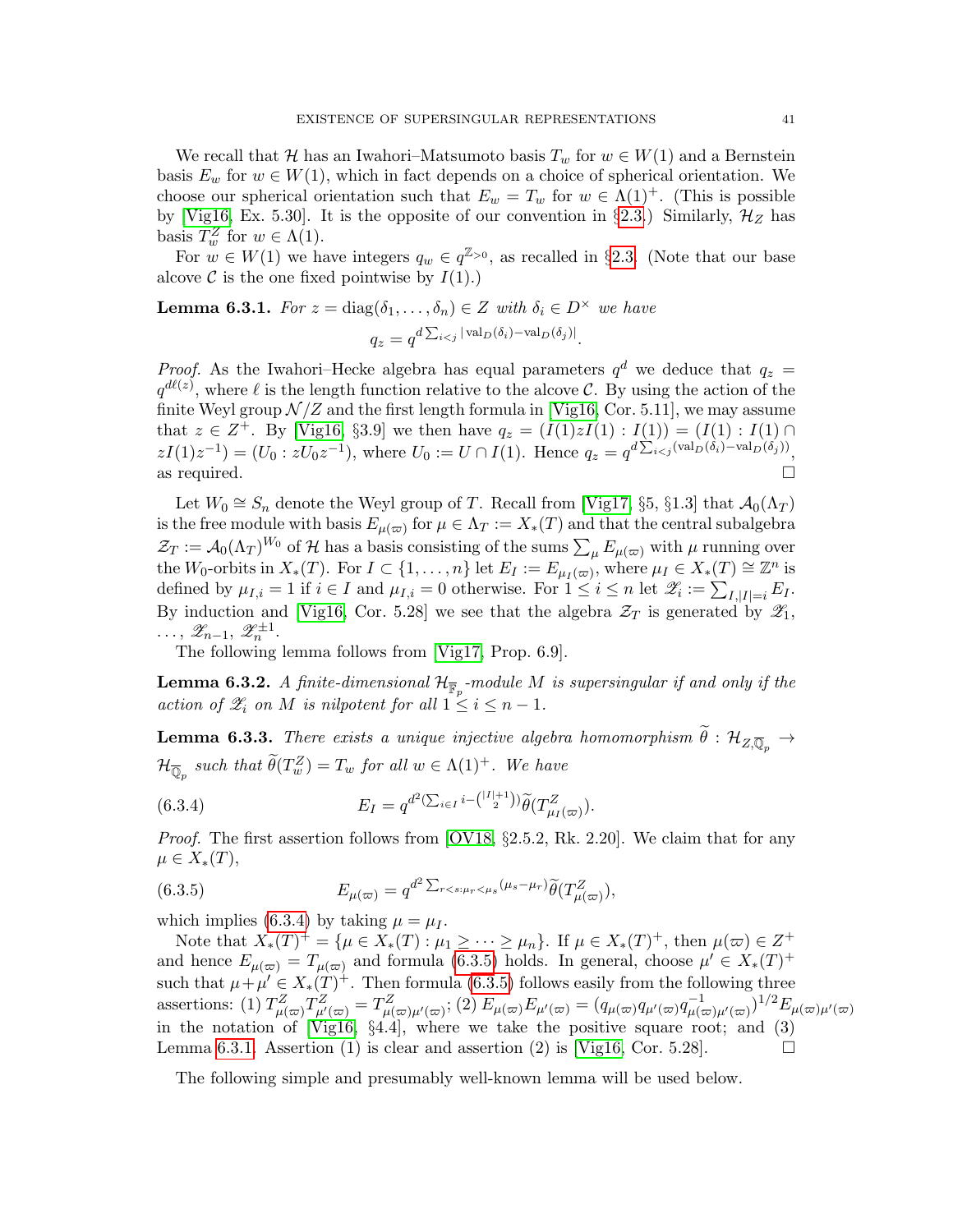<span id="page-41-2"></span>**Lemma 6.3.6.** Suppose that  $\rho: W_F \to \text{GL}_n(\overline{\mathbb{Q}}_p)$  is a smooth representation. Then for any  $\gamma \in W_F$  the valuations of the eigenvalues of  $\rho(\gamma)$  depend only on the image of  $\gamma$  in  $W_F/I_F \cong \mathbb{Z}$ .

*Proof.* Fix a geometric Frobenius element  $Frob_F \in W_F$ , and let  $v_1 \leq \cdots \leq v_n$  denote the valuations of the eigenvalues of  $\rho(\text{Frob}_F)$ . We need to show that the eigenvalues of  $\rho(\text{Frob}_F^r g)$  have valuations  $rv_1 \leq \cdots \leq rv_n$  for any  $g \in I_F$ . As  $\rho(I_F)$  is finite and normalized by  $\rho(\text{Frob}_F)$ , we see that  $\rho(\text{Frob}_F)^{\ell r}$  and  $\rho(I_F)$  commute for some  $\ell \geq 1$ , so  $\rho(I_F)$  preserves the generalized eigenspaces of  $\rho(\text{Frob}_F^{\ell r})$ . Hence the valuations of the eigenvalues of  $\rho(\text{Frob}_F^{\ell r} g)$  are independent of  $g \in I_F$ , and the claim follows by passing to  $\ell$ -th powers.

We now fix an isomorphism  $\imath : \overline{\mathbb{Q}}_p \xrightarrow{\sim} \mathbb{C}$ .

<span id="page-41-3"></span>**Proposition 6.3.7.** Suppose that  $\Pi$  is an irreducible generic smooth representation of  $GL_{nd}(F)$  over  $\mathbb C$  that is essentially unitarizable and such that the representation  $\pi := | \mathrm{LJ}_{\mathrm{GL}_n(D)} |(\Pi)$  of  $\mathrm{GL}_n(D)$  is non-zero. Suppose that  $\imath^{-1}(\pi^{I(1)})$  is a non-zero integral  $\mathcal{H}_{\overline{\mathbb{Q}}_p}$ -module with non-supersingular reduction, and let  $v_1 \leq \cdots \leq v_{nd}$  denote the valuations of the eigenvalues of a geometric Frobenius on  $i^{-1}(\text{rec}_F(\Pi))$ . Then there exists  $1 \leq j \leq n-1$  such that

$$
\sum_{i=1}^{jd} v_i = -\frac{d^2 j(n-j)}{2} \text{val}(q).
$$

*Proof. Step 1:* We compute the action of  $\mathscr{Z}_1, \ldots, \mathscr{Z}_n$  on the Hecke module  $i^{-1}(\pi^{I(1)})$ and show in particular that it is scalar.

Note by Lemma [6.2.2](#page-38-1) that  $\pi^{I(1)}$  is a subquotient of  $(\rho'_1 \times \cdots \times \rho'_n)^{I(1)}$  for some irreducible representations  $\rho'_i$  of  $D^\times/D(1)$ , and  $\rho'_1 \times \cdots \times \rho'_n \cong \text{Ind}_{B}^{\text{GL}_n(D)}(\rho'_1 \nu^{d(n-1)/2} \otimes$  $\dots \otimes \rho'_n \nu^{-d(n-1)/2}$  (unnormalized induction). By [\[OV18,](#page-56-6) Prop. 4.4] we have (6.3.8)

<span id="page-41-0"></span>
$$
i^{-1}(\rho'_1 \times \cdots \times \rho'_n)^{I(1)} \cong i^{-1}(\rho'_1 \nu^{d(n-1)/2} \otimes \cdots \otimes \rho'_n \nu^{-d(n-1)/2})^{Z \cap I(1)} \otimes_{\mathcal{H}_{Z,\overline{\mathbb{Q}}_p}, \widetilde{\theta}} \mathcal{H}_{\overline{\mathbb{Q}}_p},
$$

where we used the homomorphism  $\tilde{\theta}$  of Lemma [6.3.3.](#page-40-3)

By Proposition [6.2.3\(](#page-39-1)i) we can write  $\rho'_i \cong \pi_D(\zeta_i)$  for some admissible tame pair  $(F_i/F, \zeta_i)$ . We let  $f_i := [F_i : F]$  and  $e_i := d/f_i$ . Let  $\zeta'_i := i^{-1}(\zeta_i)$ . From equations [\(6.3.4\)](#page-40-0), [\(6.3.8\)](#page-41-0) and Proposition [6.2.3\(](#page-39-1)ii) we deduce that  $\mathscr{Z}_j$  acts on  $i^{-1}(\pi^{I(1)})$  as the scalar

<span id="page-41-1"></span>
$$
(6.3.9) \qquad \lambda_j := \sum_{|I|=j} \left( q^{d^2 (\sum_{i \in I} i - \binom{j+1}{2})} q^{d^2 ((n+1)j/2 - \sum_{i \in I} i)} \prod_{i \in I} \zeta'_i (\varpi)^{-e_i} \right)
$$

$$
= q^{-d^2 \binom{j}{2}} \sum_{|I|=j} \left( q^{d^2 (n-1)j/2} \prod_{i \in I} \zeta'_i (\varpi)^{-e_i} \right).
$$

Step 2: We complete the proof. By assumption, the Hecke module  $i^{-1}(\pi^{I(1)})$  is integral, so  $\lambda_i \in \overline{\mathbb{Z}}_p$  for all i and  $\lambda_n \in \overline{\mathbb{Z}}_p^{\times}$  $_{p}^{\times}$ . Moreover, as the reduction of  $i^{-1}(\pi^{I(1)})$  is non-supersingular we deduce by Lemma [6.3.2](#page-40-4) that  $\lambda_{n-j} \in \overline{\mathbb{Z}}_p^{\times}$  $\hat{p}$  for some  $1 \leq j \leq n-1$ .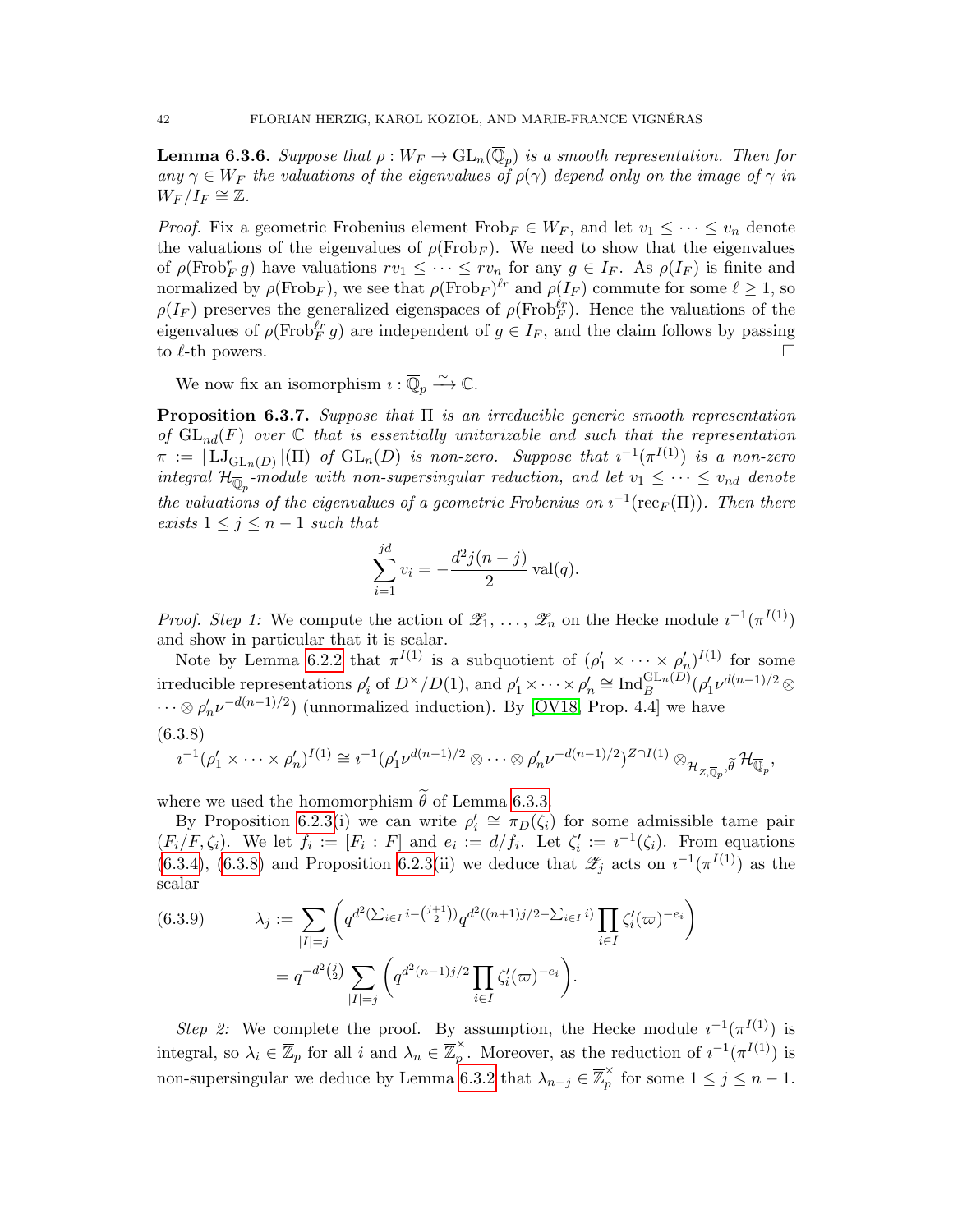From now on assume for convenience that the  $\zeta_i'$  are ordered such that the sequence  $\text{val}(\zeta_i'(\varpi)^{-e_i})$  is non-increasing. Consider the polynomial  $\prod_{i=1}^n (1-q^{d^2(n-1)/2} \zeta_i'(\varpi)^{-e_i} X)$ . By [\(6.3.9\)](#page-41-1) its Newton polygon is defined by the points  $(i, val(\lambda_i) + d^2(i)$  $i\choose 2$  val $(q)$ ) for  $0 \leq i \leq n$ . From  $\lambda_{n-j} \in \overline{\mathbb{Z}}_p^{\times}$  $p_{p}^{\times}, \lambda_{i} \in \overline{\mathbb{Z}}_{p}$ , and the convexity of the quadratic function  $x(x-1)/2$  we deduce that  $(n-j, d^2\binom{n-j}{2})$  $\binom{-j}{2}$  val $(q)$ ) is a vertex of the Newton polygon. It follows for the sum of the largest  $j$  root valuations that

<span id="page-42-2"></span>(6.3.10) 
$$
\sum_{i=1}^{j} \text{val}(q^{d^2(n-1)/2} \zeta_i'(\varpi)^{-e_i}) = d^2\left(\binom{n}{2} - \binom{n-j}{2}\right) \text{val}(q).
$$

Again by convexity we obtain the root valuation bounds

<span id="page-42-1"></span>(6.3.11) 
$$
\text{val}(q^{d^2(n-1)/2}\zeta_i'(\varpi)^{-e_i}) \geq d^2(n-j)\,\text{val}(q) \quad \forall i \leq j,
$$

(6.3.12) 
$$
\text{val}(q^{d^2(n-1)/2}\zeta_i'(\varpi)^{-e_i}) \leq d^2(n-j-1)\,\text{val}(q) \quad \forall i > j.
$$

From Lemma [6.2.2](#page-38-1) and Proposition [6.2.3\(](#page-39-1)iii) we see that

$$
\mathrm{rec}_F(\Pi)|_{W_F} \cong \bigoplus_{i=1}^n \bigoplus_{k=0}^{e_i-1} \mathrm{Ind}_{W_{F_i}}^{W_F}(\eta_{F_i}^{e_i(f_i-1)}\zeta_i)| \cdot |_{F}^{(e_i-1)/2-k}.
$$

If Frob<sub>F</sub> denotes a geometric Frobenius of  $W_F$ , then Frob $f_i$  is a geometric Frobenius of  $W_{F_i}$ . We see that all eigenvalues of  $Frob_F$  on  $\text{Ind}_{W_{F_i}}^{W_F}(\eta_{F_i}^{e_i(f_i-1)})$  $\binom{e_i(t_i-1)}{F_i} \zeta'_i$  have valuation 1  $\frac{1}{f_i}$  val $(\zeta_i'(\text{Frob}_F^{f_i})) = \frac{1}{f_i}$  val $(\zeta_i'(\varpi))$ . Hence, for  $i \leq j$  and  $0 \leq k \leq e_i - 1$  all eigenvalues of Frob<sub>F</sub> on  $\operatorname{Ind}_{W_{F_i}}^{W_F}(\eta_{F_i}^{e_i(f_i-1)})$  $\left| \frac{e_i(f_i-1)}{F_i} \zeta'_i \right| \right| \cdot \left| \frac{(e_i-1)}{F} \right|^{2-k}$  have valuation

$$
\frac{1}{f_i} \operatorname{val}(\zeta_i'(\varpi)) - \left(\frac{e_i - 1}{2} - k\right) \operatorname{val}(q) \le \frac{1}{d} \operatorname{val}(\zeta_i'(\varpi)^{e_i}) + \left(\frac{e_i - 1}{2}\right) \operatorname{val}(q)
$$
\n
$$
< d\left(\frac{n - 1}{2} - (n - j)\right) \operatorname{val}(q) + \frac{d}{2} \operatorname{val}(q) = \frac{d(2j - n)}{2} \operatorname{val}(q),
$$

where we used [\(6.3.11\)](#page-42-1) and that  $e_i - 1 < d$ . Similarly, for  $i > j$  and  $0 \le k \le e_i - 1$ we find that the eigenvalues of  $Frob_F$  on  $\text{Ind}_{W_{F_i}}^{W_F}(\eta_{F_i}^{e_i(f_i-1)})$  $\left| \frac{e_i(f_i-1)}{F_i} \zeta'_i \right| \right| \cdot \left| \frac{(e_i-1)}{F} \right|^{2-k}$  have valuation greater than  $\frac{d(2j-n)}{2}$  val $(q)$ . Therefore, from [\(6.3.10\)](#page-42-2) we deduce that

$$
\sum_{i=1}^{jd} v_i = \sum_{i=1}^{j} \sum_{k=0}^{e_i - 1} f_i \left( \frac{1}{f_i} \operatorname{val}(\zeta_i'(\varpi)) - \left( \frac{e_i - 1}{2} - k \right) \operatorname{val}(q) \right) = \sum_{i=1}^{j} \operatorname{val}(\zeta_i'(\varpi)^{e_i})
$$
  
=  $d^2 \left( \binom{n-j}{2} - \binom{n}{2} + \frac{j(n-1)}{2} \right) \operatorname{val}(q) = -\frac{d^2 j(n-j)}{2} \operatorname{val}(q).$ 

<span id="page-42-0"></span>6.4. A reducibility lemma. Let  $F_0$  denote the maximal absolutely unramified intermediate field of  $F/\mathbb{Q}_p$ . The following lemma generalizes [\[EGH13,](#page-55-15) Prop. 4.5.2], which dealt with regular crystalline Galois representations.

<span id="page-42-3"></span>**Lemma 6.4.1.** Suppose that  $\rho : \Gamma_F \to \text{GL}_n(\overline{\mathbb{Q}}_p)$  is a de Rham Galois representation. Let  $v_1 \leq \cdots \leq v_n$  denote the valuations of the eigenvalues of a geometric Frobenius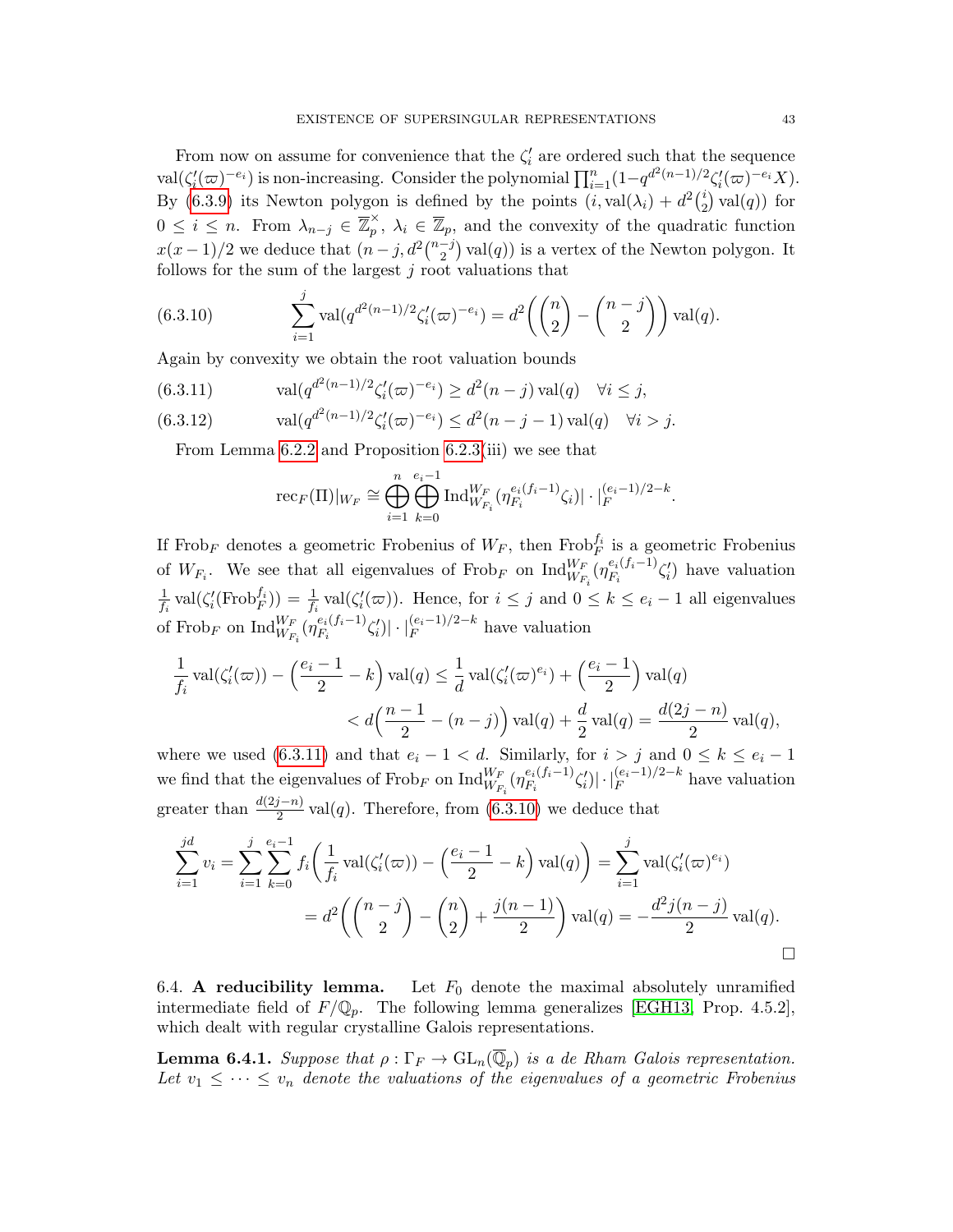element acting on  $\text{WD}(\rho)$ , and for each embedding  $\tau : F \to \overline{\mathbb{Q}}_p$  let  $h_{\tau,1} \leq \cdots \leq h_{\tau,n}$ denote the  $\tau$ -Hodge-Tate weights of  $\rho$ . Then  $\sum_{i=1}^{j} v_i \geq [F : F_0]^{-1} \sum_{i=1}^{j} \sum_{\tau: F \to \overline{\mathbb{Q}}_p} h_{\tau,i}$ for any  $0 \leq j \leq n$ .

Suppose that  $h_{\tau,1} < h_{\tau,n}$  for some  $\tau$  and that for some  $1 \leq j \leq n-1$  we have  $\sum_{i=1}^{j} v_i = [F : F_0]^{-1} \sum_{i=1}^{j} \sum_{\tau: F \to \overline{\mathbb{Q}}_p} h_{\tau,i}$ . Then  $\rho$  is reducible.

*Proof.* We first choose  $E/\mathbb{Q}_p$  a sufficiently large finite subextension of  $\overline{\mathbb{Q}}_p/\mathbb{Q}_p$ , so that in particular  $\rho$  can be defined over E and all embeddings  $\tau$  have image contained in E. Choose  $F'/F$  a finite Galois extension over which  $\rho$  becomes semistable. Let  $D := D_{st}(\rho|_{\Gamma_{F'}})$  be the covariantly associated free  $F'_0 \otimes_{\mathbb{Q}_p} E$ -module, equipped with actions of  $\varphi$ , N, Gal( $F'/F$ ), where  $F'_0$  denotes the maximal absolutely unramified intermediate field of  $F'/{\mathbb Q}_p$ . As usual, we write  $D \cong \bigoplus_{\sigma: F'_0 \to E} D_{\sigma}$ . Fix any embedding  $\sigma_0: F_0' \to E$  and let  $f' := [F_0' : \mathbb{Q}_p]$ . Note that  $\varphi^{f'}$  acts linearly on D and stabilizes each  $D_{\sigma}$ .

By construction of  $WD(\rho)$  and Lemma [6.3.6,](#page-41-2) the eigenvalues of  $\varphi^{f'}$  on  $D_{\sigma_0}$  have valuations  $rv_1 \leq \cdots \leq rv_n$ , where  $r := [F'_0 : F_0]$ . For any  $0 \leq j \leq n$ , choose a  $\varphi^{f'}$ stable E-subspace  $D'_{\sigma_0} \subset D_{\sigma_0}$  of dimension j such that the eigenvalues of  $\varphi^{f'}$  on  $D'_{\sigma_0}$ have valuations  $rv_1 \leq \cdots \leq rv_j$ . Then  $D'_{\sigma_0}$  is also N-stable, since  $N\varphi = p\varphi N$ . Now for each  $\sigma: F_0' \to E$  choose the unique E-subspace  $D'_\sigma \subset D_\sigma$  that agrees with our choice of  $D'_{\sigma_0}$  when  $\sigma = \sigma_0$  and such that  $D' := \bigoplus_{\sigma: F'_0 \to E} D'_{\sigma}$  is  $\varphi$ -stable. Then  $D'$  is stable under the actions of  $F'_0 \otimes_{\mathbb{Q}_p} E$ ,  $\varphi$ , N. As in the proof of [\[EGH13,](#page-55-15) Prop. 4.5.2] (see also the proof of [\[BS07,](#page-55-16) Prop. 5.1]) we now compute that  $t_N(D') = \frac{[E:\mathbb{Q}_p]}{[F_0:\mathbb{Q}_p]} \sum_{i=1}^j v_i$  and that  $t_H(D') \geq \frac{[E:\mathbb{Q}_p]}{[F:\mathbb{Q}_p]}$  $\frac{[E:\mathbb{Q}_p]}{[F:\mathbb{Q}_p]} \sum_{i=1}^j \sum_{\tau: F \to E} h_{\tau,i}$ . By weak admissibility of D we have

<span id="page-43-0"></span>(\*) 
$$
\sum_{i=1}^{j} v_i \geq [F : F_0]^{-1} \sum_{i=1}^{j} \sum_{\tau: F \to E} h_{\tau, i},
$$

proving the first claim (with equality when  $j = 0$  or  $j = n$ ).

Now suppose that equality holds in  $(*_i)$  for some  $1 \leq j \leq n-1$ . If  $v_i = v_{i+1}$  then monotonicity of the  $h_{\tau,i}$  and  $(*_{j+1})$  imply that equality holds in both  $(*_{j-1})$ ,  $(*_{j+1})$ and that  $h_{\tau,j} = h_{\tau,j+1}$  for all  $\tau$ . Thus, by modifying j, we may assume without loss of generality that equality holds in  $(*_j)$  and that  $v_j < v_{j+1}$  (as  $h_{\tau,1} < h_{\tau,n}$  for some  $\tau$ , by assumption).

Let D' be the sum of all generalized  $\varphi^{f'}$ -eigenspaces in the E-vector space D whose corresponding eigenvalues have valuation at most  $rv_j$ . As  $v_j < v_{j+1}$  we see that D' is a free  $F'_0 \otimes_{\mathbb{Q}_p} E$ -module of rank j, stable under the actions of  $\varphi$ , N, and  $Gal(F'/F)$ . Equality in  $\tilde{F}(x_j)$  gives that  $t_H(D') = t_N(D')$ , so  $\rho$  admits a j-dimensional subrepresentation.  $\Box$ 

Remark 6.4.2. The lemma can fail when  $h_{\tau,1} = h_{\tau,n}$  for all  $\tau$ . For example, let  $F/\mathbb{Q}_p$  be a quadratic extension and  $\chi : \Gamma_F \to \overline{\mathbb{Q}}_p^{\times}$  a potentially unramified character that does not extend to  $\Gamma_{\mathbb{Q}_p}$ . Then  $\text{Ind}_{\Gamma_F}^{\Gamma_{\mathbb{Q}_p}} \chi$  is irreducible and de Rham with all Hodge–Tate weights equal to 0 (since it is potentially unramified). In particular,  $v_1 = v_2 = 0$ . Concretely, via local class field theory, we can take  $F = \mathbb{Q}_{p^2}$  and  $\chi : \widehat{\mathbb{Q}_{p^2}^{\times}} \to \overline{\mathbb{Q}}_p^{\times}$  $\hat{p}$  tame and non-trivial on  $\mu_{p+1}(\mathbb{Q}_{p^2})$ .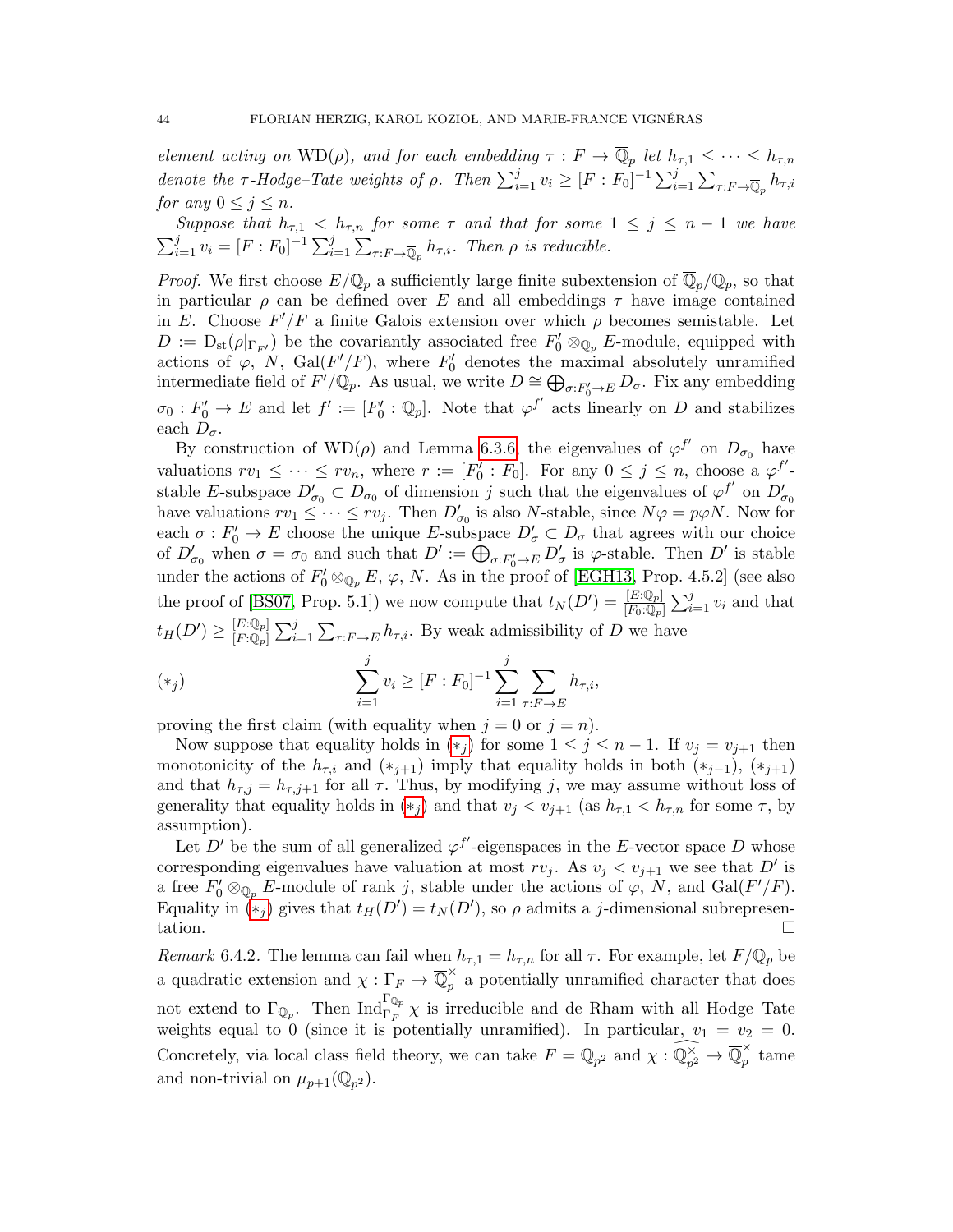<span id="page-44-0"></span>6.5. On base change and descent for compact unitary groups. The purpose of this section is to discuss base change and descent results for compact unitary groups that go slightly beyond those in [\[Lab11\]](#page-56-9), namely allowing that the unitary group is non-quasisplit at some finite places. The proofs will be provided by Sug Woo Shin in Appendix [A.](#page-51-0)

Suppose that  $\widetilde{F}/\widetilde{F}^+$  is a CM extension of number fields with  $\widetilde{F}^+ \neq \mathbb{Q}$  and G a unitary group over  $\widetilde{F}^+$  such that

- (i)  $G_{/\widetilde{F}}$  is an inner form of  $GL_{nd}$ ;
- (ii)  $G(\widetilde{F}_u^+)$  is compact for any place  $u | \infty$  of  $\widetilde{F}^+$ ;
- (iii) G is quasi-split at all finite places that are inert in  $\widetilde{F}/\widetilde{F}^+$ .

Let c denote the complex conjugation of  $\widetilde{F}/\widetilde{F}^+$ . Let  $\Delta^+(G)$  denote the set of finite places of  $\widetilde{F}^+$  where G is not quasi-split. This is a finite set of places that split or ramify in F. Let  $\Delta(G)$  denote the set of places of F lying over a place of  $\Delta^+(G)$ .

<span id="page-44-3"></span>**Proposition 6.5.1.** Suppose that  $\pi$  is a (cuspidal) automorphic representation of  $G(\mathbb{A}_{\widetilde{F}^+})$ . Then there exists a partition  $n = n_1 + \cdots + n_r$  and discrete automorphic representations  $\Pi_i$  of  $GL_{n_i d}(\mathbb{A}_{\widetilde{F}})$  satisfying  $\Pi_i^{\vee} \cong \Pi_i^c$  such that  $\Pi := \Pi_1 \boxplus \cdots \boxplus \Pi_r$  is a weak base change of  $\pi$ . More precisely, at every finite split place  $v = ww<sup>c</sup>$  of  $\widetilde{F}^+$  we have  $|\mathrm{LJ}_{G(\widetilde{F}_w)}|(\Pi_w) \cong \pi_v$  as representations of  $G(\widetilde{F}_w) \cong G(\widetilde{F}_v^+)$ , and at infinity the compatibility is as in [\[Lab11,](#page-56-9) Cor. 5.3].

<span id="page-44-5"></span>**Proposition 6.5.2.** Suppose that  $\widetilde{F}/\widetilde{F}^+$  is unramified at all finite places and that  $\Pi$  is a cuspidal automorphic representation of  $GL_{nd}(\mathbb{A}_{\widetilde{F}})$  such that  $\Pi^{\vee} \cong \Pi^c$ ,  $\Pi_{\infty}$  is cohomo-<br>logical, and  $\Pi_{\widetilde{F}}$  is expressentation of  $GL_{nd}(\mathbb{A}_{\widetilde{F}})$  such that  $\Pi^{\vee} \cong \Pi^c$ ,  $\Pi_{\infty}$  is logical, and  $\Pi_w$  is supercuspidal for all  $w \in \Delta(G)$  (in particular  $|\mathrm{LJ}_{G(\widetilde{F}_w)}|(\Pi_w) \neq 0$ ). Then there exists a (cuspidal) automorphic representation  $\pi$  of  $G(\mathbb{A}_{\widetilde{F}^+})$  such that at every finite split place  $v = ww^c$  of  $\widetilde{F}^+$  we have  $|\mathrm{LJ}_{G(\widetilde{F}_w)}|(\Pi_w) \cong \pi_v$  as representations of  $G(\widetilde{F}_w) \cong G(\widetilde{F}_v^+)$ .

<span id="page-44-1"></span>6.6. Supersingular representations of  $GL_n(D)$ . We now prove the existence of supersingular (equivalently, supercuspidal) representations of  $GL_n(D)$  and  $PGL_n(D)$ .

<span id="page-44-4"></span>**Theorem 6.6.1.** Suppose that C is algebraically closed of characteristic p. For any smooth character  $\zeta : F^{\times} \to C^{\times}$  there exists an irreducible admissible supercuspidal C-representation of  $GL_n(D)$  with central character  $\zeta$ . In particular, there exists an irreducible admissible supercuspidal C-representation of  $\operatorname{PGL}_n(D)$ .

<span id="page-44-2"></span>**Corollary 6.6.2.** If C is any field of characteristic p, then  $PGL_n(D)$  admits an irreducible admissible supercuspidal representation over C.

The proof uses Galois representations associated to automorphic representations on certain unitary groups. We now make a few relevant definitions in preparation for the proof.

As in §[6.3](#page-39-0) we fix an isomorphism  $\imath : \overline{\mathbb{Q}}_p \overset{\sim}{\longrightarrow} \mathbb{C}$ . Recall that if  $\widetilde{F}/\widetilde{F}^+$  is a CM extension of number fields and Π is a regular algebraic cuspidal polarizable automorphic representation of  $GL_n(\mathbb{A}_{\widetilde{F}})$  (in the sense of [\[BLGGT14b,](#page-55-17) §2.1]) we have an associated semisimple potentially semistable *p*-adic Galois representation  $r_{p,i}(\Pi) : \Gamma_{\widetilde{F}} \to \mathrm{GL}_n(\overline{\mathbb{Q}}_p)$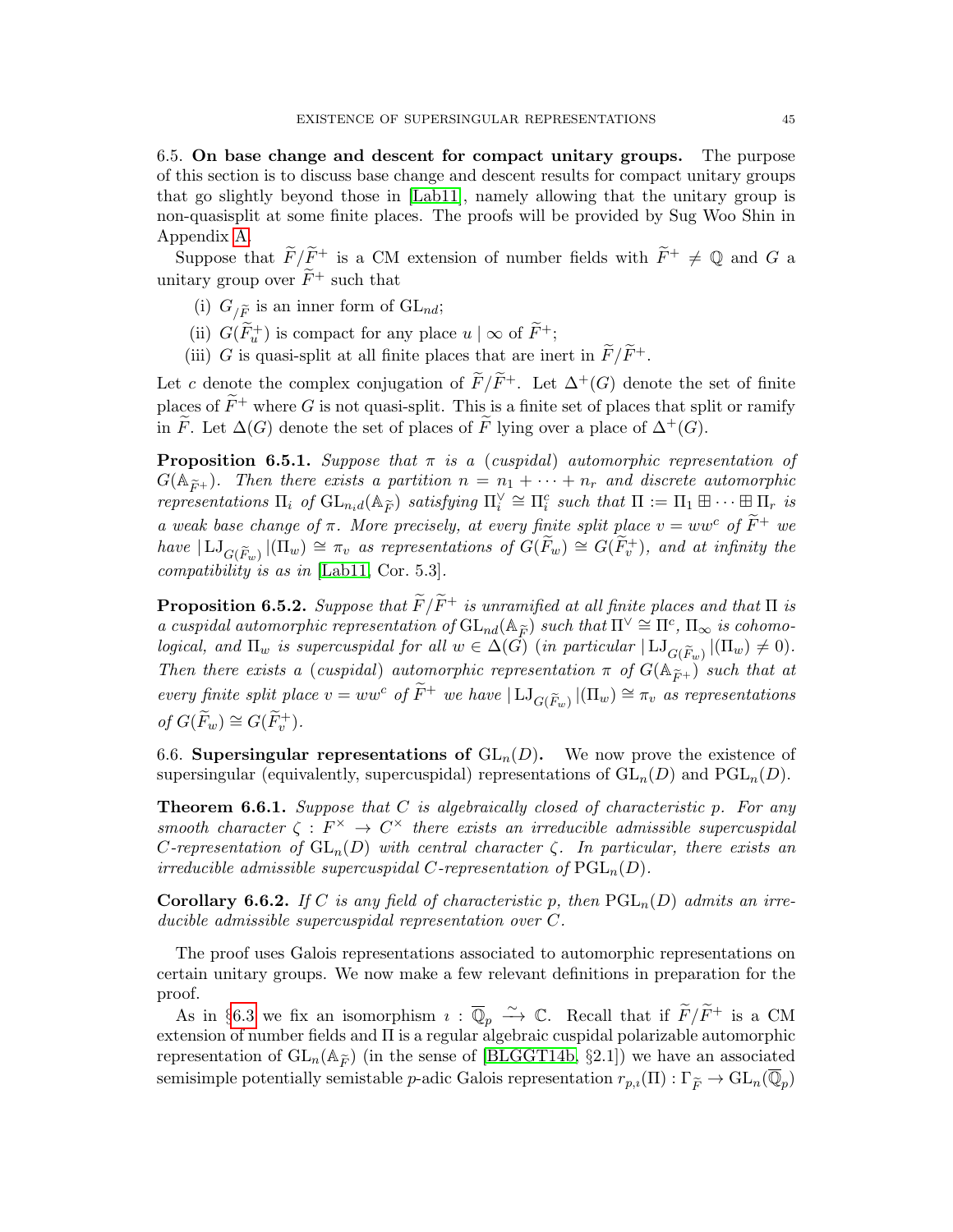that satisfies and is determined by local-global compatibility with Π at all finite places [\[BLGGT14b,](#page-55-17) Thm. 2.1.1], [\[BLGGT14a\]](#page-54-9).

Suppose that  $\widetilde{F}^+ \neq \mathbb{Q}$  and that G is a unitary group over  $\widetilde{F}^+$  as in §[6.5.](#page-44-0) If  $\pi$  is an automorphic representation of  $G(\mathbb{A}_{\widetilde{F}+})$ , then its weak base change  $\Pi = \Pi_1 \boxplus \cdots \boxplus \Pi_r$ of Proposition [6.5.1](#page-44-3) is regular algebraic and each  $\Pi_i$  is polarizable. By the Moeglin– Waldspurger classification of the discrete spectrum and the previous paragraph it follows that  $\Pi$  has an associated semisimple potentially semistable  $p$ -adic Galois representation  $r_{p,i}(\pi) = r_{p,i}(\Pi) : \Gamma_{\widetilde{F}} \to \text{GL}_{nd}(\overline{\mathbb{Q}}_p)$  that satisfies and is determined by local-global compatibility with  $\pi$  at all finite places of  $\tilde{F}$  that split over  $\tilde{F}^+$  and are not contained in  $\Delta(G)$ . (We note that the Chebotarev density theorem shows that the set of Frobenius elements at places w of  $\widetilde{F}$  that split over  $\widetilde{F}^+$  is dense in  $\Gamma_{\widetilde{F}}$ .) In particular, if  $\Pi$  is not cuspidal, then  $r_{p,i}(\pi)$  is reducible.

## <span id="page-45-0"></span>Proof of Theorem [6.6.1.](#page-44-4)

Step 0: We show that it suffices to prove the theorem when  $C = \overline{\mathbb{F}}_p$ .

Given a smooth character  $\zeta: F^\times \to C^\times$  we can define  $\zeta': F^\times \to \overline{\mathbb{F}}_p^\times$  by extending  $\zeta|_{\mathcal{O}_F^{\times}}$  (which is of finite order and hence takes values in  $\overline{\mathbb{F}}_p^{\times}$  $\hat{p}$ ) arbitrarily. If Theorem [6.6.1](#page-44-4) holds over  $\overline{\mathbb{F}}_p$ , there exists an irreducible admissible supercuspidal  $\overline{\mathbb{F}}_p$ -representation  $\pi$ of  $GL_n(D)$  with central character  $\zeta'$ . Then by Step [3](#page-13-3) of the proof of Proposition [3.2.1](#page-12-1) there exists an irreducible admissible supercuspidal C-representation  $\pi'$  of  $GL_n(D)$ with central character  $\zeta'$ . As C is algebraically closed, a suitable unramified twist of  $\pi'$  has central character  $\zeta$ .

We will assume from now on that  $C = \mathbb{F}_p$ .

Step 1: We find a CM field  $\widetilde{F}$  with maximal totally real subfield  $\widetilde{F}^+ \neq \mathbb{Q}$  and a place  $v \mid p$  of  $\widetilde{F}^+$  such that

- (i)  $\widetilde{F}/\widetilde{F}^+$  is unramified at all finite places;
- (ii) any place of  $\widetilde{F}^+$  that divides p splits in  $\widetilde{F}$ ;
- (iii)  $\widetilde{F}_v^+ \cong F;$

and a cyclic totally real extension  $L^+/\widetilde{F}^+$  of degree nd in which v is inert.

By Krasner's lemma we can find a totally real number field  $H$ , a place  $u$  of  $H$ , and an isomorphism  $H_u \xrightarrow{\sim} F$ . Now we apply [\[Hen83,](#page-55-18) Lemma 3.6] and its proof to find finite totally real extensions  $L^+/\widetilde{F}^+/H$  and a place v of  $\widetilde{F}^+$  above u such that  $L^+/\widetilde{F}^+$ is cyclic of degree nd,  $\widetilde{F}_v^+ = H_u$ , and v is inert in  $L^+$ . (We briefly recall the proof: pick a monic polynomial  $Q$  of degree  $nd$  over  $F$  whose splitting field is the unramified extension of degree  $nd$ . Then let  $L^+$  be the splitting field of a monic polynomial  $P$ over H that is u-adically very close to Q and let  $\tilde{F}^+$  be the decomposition field of some place above u. We can use sign changes of P at real places to ensure that  $L^+$  is totally real.)

Now pick any totally imaginary quadratic extension  $\widetilde{F}/\widetilde{F}^+$  in which any place dividing  $p$  splits. By [\[CHT08,](#page-55-19) Lemma 4.1.2] we can find a finite solvable Galois totally real extension  $K^+/\widetilde{F}^+$  that is linearly disjoint from  $L^+/\widetilde{F}^+$ , such that v splits in  $K^+$ , and such that for any prime v' of  $\widetilde{F}^+$  that ramifies in  $\widetilde{F}$  and any prime w' of  $K^+$  above  $v'$  the extension  $K^+_{w'}/\widetilde{F}^+_{v'}$  is isomorphic to the extension  $\widetilde{F}_{v'}/\widetilde{F}^+_{v'}$ . Then we can replace  $\widetilde{F}/\widetilde{F}$ <sup>+</sup> by  $K^+\widetilde{F}/K^+$ ,  $L^+$  by  $K^+L^+$ , and v by any place of  $K^+$  lying above v to ensure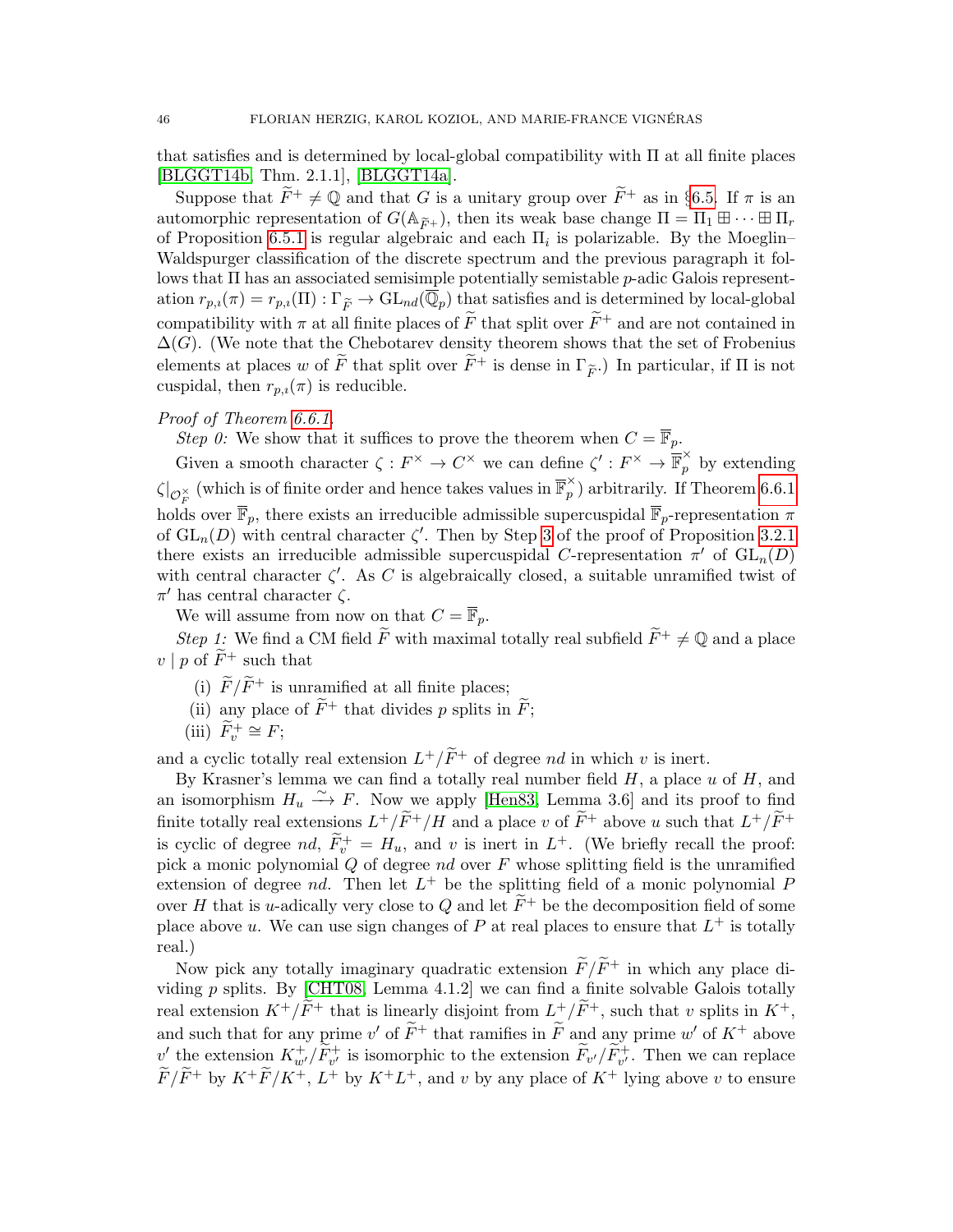that, without loss of generality,  $\widetilde{F}/\widetilde{F}^+$  is unramified at all finite places. (In particular, we can always achieve  $\tilde{F}^+ \neq \mathbb{Q}$  in this way.)

We let w denote a place of  $\tilde{F}$  lying over v and fix an isomorphism of topological fields  $\widetilde{F}_w \stackrel{\sim}{\longrightarrow} F$ . We let  $L := L^+ \widetilde{F}$  and let c denote the unique complex conjugation of  $L$ .

<span id="page-46-5"></span>Step 2: Letting  $v_1 \nmid p$  denote any place of  $\widetilde{F}^+$  that is inert in  $L^+$  and splits in  $\widetilde{F}$ , we now find a unitary group G over  $\widetilde{F}^+$  such that

- (i)  $G_{/\widetilde{F}}$  is an inner form of  $GL_{nd}$ ;
- (ii)  $G(\widetilde{F}_u^+)$  is compact for any place  $u | \infty$  of  $\widetilde{F}^+$ ;
- (iii)  $G(F_w) \cong GL_n(D);$
- (iv) G is quasi-split at all finite places not contained in  $\{v, v_1\}$ .

Let  $G^*$  denote the unique quasi-split outer form of  $GL_{nd}$  over  $\widetilde{F}^+$  that splits over  $\widetilde{F}$ . By  $[C\text{lo}91, \S2]$  we can find an inner form G of  $G^*$  that satisfies all the above conditions. (If nd is odd we do not need the auxiliary place  $v_1$ . If nd is even we use  $v_1$  to ensure our local conditions can be globally realized.)

The set  $\Delta^+(G)$  (defined in §[6.5\)](#page-44-0) contains v if  $d > 1$  and is contained in  $\{v, v_1\}$ . Any place of  $\Delta(G)$  is inert in L and splits over  $\tilde{F}^+$ , and the set  $\Delta_L(G)$  of places of L lying above  $\Delta(G)$  is in canonical bijection with  $\Delta(G)$ .

For any finite place  $v' \notin \Delta^+(G)$  of  $\widetilde{F}^+$  that splits as  $v' = w'w'^c$  in  $\widetilde{F}$  we obtain an isomorphism  $\iota_{w'} : G(\widetilde{F}_{v'}^+) = G(\widetilde{F}_{w'}) \longrightarrow GL_{nd}(\widetilde{F}_{w'})$  that is unique up to conjugacy. Moreover,  $c \circ \iota_{w'}$  and  $\iota_{w'c}$  differ by an outer automorphism of  $GL_{nd}(F_{w'^c})$ . We also fix an isomorphism  $\iota_w : G(\widetilde{F}_v^+) = G(\widetilde{F}_w) \longrightarrow GL_n(D)$ . (It is canonical, up to conjugacy, by condition (i).)

<span id="page-46-4"></span>Step 3: We find an algebraic Hecke character  $\chi : \mathbb{A}^{\times}_L$  $L^{\times}/L^{\times} \rightarrow \mathbb{C}^{\times}$  with associated potentially crystalline p-adic Galois representation  $\psi = r_{p,i}(\chi) : \Gamma_L \to \overline{\mathbb{Q}}_p^{\times}$  $\int_{p}^{\infty}$  (cf. [\[CHT08,](#page-55-19) Lemma 4.1.3]) such that

- <span id="page-46-0"></span>(i)  $\psi \psi^c = \varepsilon^{-(nd-1)}$ ;
- <span id="page-46-1"></span>(ii) for any place  $w' \in \Delta_L(G)$  the induced representation  $\text{Ind}_{W_{L_{w'}}}^{W_{\widetilde{F}_{w'}}} \chi_{w'}$  is irreducible;
- <span id="page-46-2"></span>(iii) the representation  $r := \text{Ind}_{\Gamma_L}^{\Gamma_{\widetilde{F}}} \psi$  has regular Hodge–Tate weights, i.e., for each  $\kappa': \widetilde{F} \to \overline{\mathbb{Q}}_p$  the *nd* integers  $\operatorname{HT}_{\kappa'}(\operatorname{Ind}_{\Gamma_L}^{\Gamma_{\widetilde{F}}} \psi)$  are pairwise distinct;
- <span id="page-46-3"></span>(iv) the restriction  $\overline{r}|_{\Gamma_{\widetilde{F}_w}}$  to  $\Gamma_{\widetilde{F}_w}$  of the reduction  $\overline{r} \cong \text{Ind}_{\Gamma_L}^{\Gamma_{\widetilde{F}}} \overline{\psi}$  is irreducible.

We first introduce some notation. Let  $\Delta_p$  denote the places w' of L that divide p. Note that, by construction, any place  $w' \in \Delta_L(G) \cup \Delta_p$  splits over  $L^+$ , i.e.  $w' \neq w'^c$ . Let  $S_K := \text{Hom}_{\text{cts}}(K, \overline{\mathbb{Q}}_p)$  for any topological field K of characteristic zero and  $S_k :=$  $\text{Hom}(k, \overline{\mathbb{F}}_p)$  for any field k of characteristic p.

Our strategy is to carefully choose continuous characters  $\theta_{w'} : \Gamma_{L_{w'}} \to \overline{\mathbb{Q}}_p^{\times}$  $\hat{p}$  for any  $w' \in \Delta_L(G) \cup \Delta_p$  that satisfy  $(\theta_{w'} \theta_{w'c}^c)|_{I_{L_{w'}}} = \varepsilon^{-(nd-1)}|_{I_{L_{w'}}}$  and are potentially crystalline when  $w' \in \Delta_p$ . We then deduce by [\[BLGGT14b,](#page-55-17) Lemma A.2.5(1)] that there exists a character  $\psi: \Gamma_L \to \overline{\mathbb{Q}}_p^{\times}$  $\psi_p^{\times}$  such that  $\psi \psi_c^c = \varepsilon^{-(nd-1)}$  and  $\psi|_{I_{L_{w'}}} = \theta_{w'}|_{I_{L_{w'}}}$  for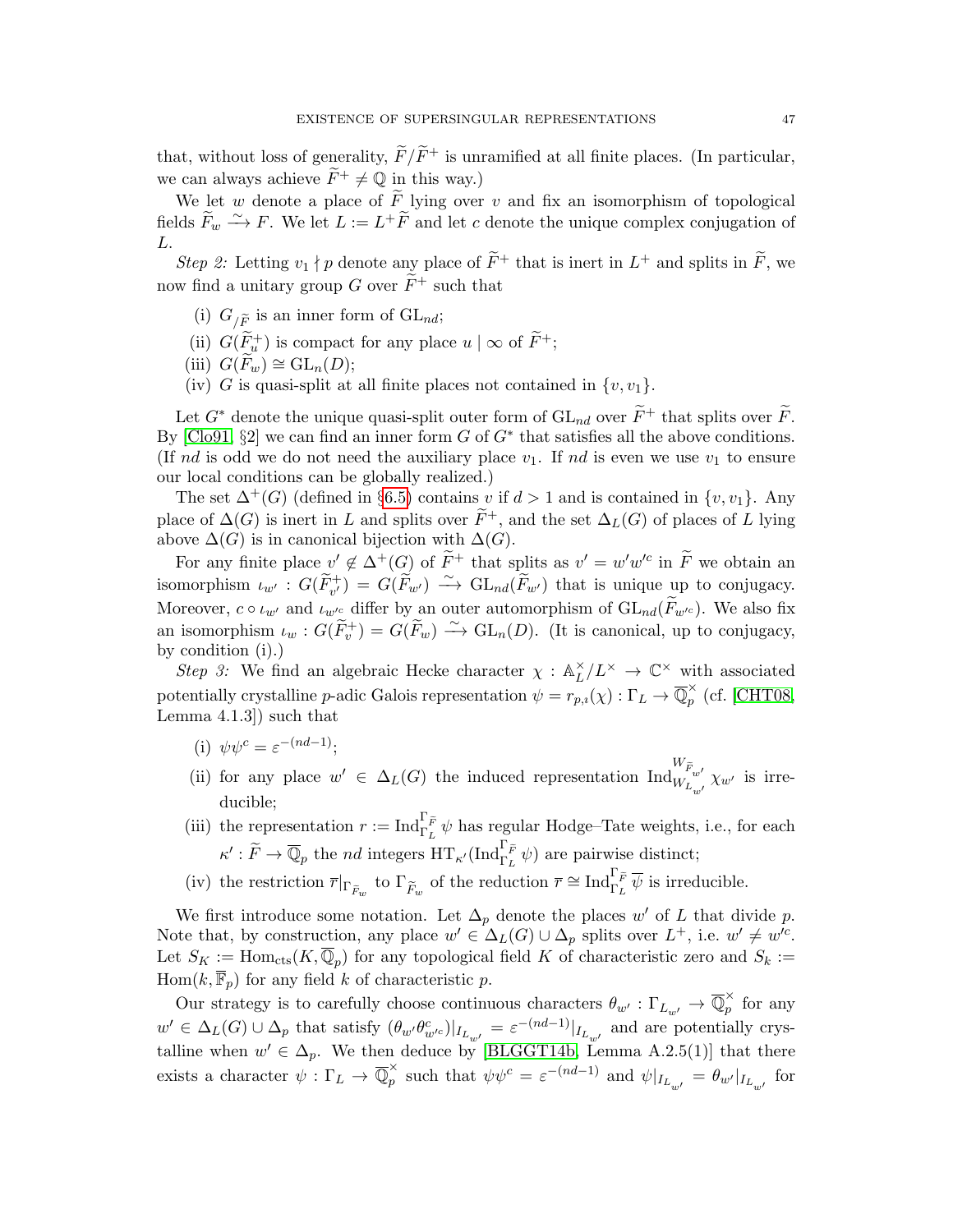all  $w' \in \Delta_L(G) \cup \Delta_p$ . In particular,  $\psi$  is potentially crystalline, and we let  $\chi$  be the associated algebraic Hecke character. It follows that condition [\(i\)](#page-46-0) holds.

For any  $w' \in \Delta_L(G)$  we can choose a smooth character  $\zeta_{w'} : \Gamma_{L_{w'}}^{\text{ab}} \cong \widehat{L_{w'}^{\times}} \to \overline{\mathbb{Q}}_p^{\times}$  $\hat{p}$  such that the  $\text{Gal}(L_{w'}/F_{w'})$ -conjugates of  $\zeta_{w'}|_{\mathcal{O}_{L_{w'}}^{\times}}$ are pairwise distinct. (For example, we can take a faithful character of  $k_L^{\times}$  $\sum_{L_{w'}}^{\times}$  and inflate it to  $\mathcal{O}_{L_{w'}}^{\times}$  $L_{\omega'}$ .) We may assume without loss of generality that  $\zeta_{w'}\zeta_{w'^c}^c = 1$ .

Now suppose that  $w' \in \Delta_p$ . Suppose that we are given any integers  $\lambda_{\kappa}$  ( $\kappa \in S_L$ ) satisfying  $\lambda_{\kappa} + \lambda_{\kappa c} = nd - 1$  for all  $\kappa \in S_L$ . Let  $\theta_{w'}^{cr} : \Gamma_{L_{w'}} \to \overline{\mathbb{Q}}_p^{\times}$  be any crystalline character with  $HT_{\kappa}(\theta_{w'}^{cr}) = \lambda_{\kappa}$  for all  $\kappa \in S_{L_{w'}} \subset \tilde{S}_L$ . Without loss of generality, by our constraint on the  $\lambda_{\kappa}$ , we may assume that  $\theta_{w'}^{\text{cr}}(\theta_{w'c}^{\text{cr}})^c = \varepsilon^{-(nd-1)}$ .

For  $w' \in \Delta_L(G) \cup \Delta_p$  define

$$
\theta_{w'} := \begin{cases} \zeta_{w'} & \text{if } w' \in \Delta_L(G) - \Delta_p; \\ \theta_{w'}^{cr} \zeta_{w'} & \text{if } w' \in \Delta_L(G) \cap \Delta_p; \\ \theta_{w'}^{cr} & \text{if } w' \in \Delta_p - \Delta_L(G). \end{cases}
$$

This completes the construction of a potentially crystalline character  $\psi$  and its associated algebraic Hecke character  $\chi$ . By construction, for any  $w' \in \Delta_L(G)$  the character  $\imath \zeta_{w'}|_{I_{L_{w'}}}$  corresponds to  $\chi_{w'}|_{\mathcal{O}_{L_{w'}}^\times}$ under the local Artin map. Therefore, since the  $\mathrm{Gal}(L_{w'}/F_{w'})$ -conjugates of  $\zeta_{w'}|_{\mathcal{O}_{L_{w'}}^{\times}}$ are pairwise distinct, we deduce that condition [\(ii\)](#page-46-1) holds.

Finally, we will choose the integers  $\lambda_{\kappa}$  ( $\kappa \in S_L$ ) so that conditions [\(iii\)](#page-46-2) and [\(iv\)](#page-46-3) hold. Note that condition [\(iii\)](#page-46-2) is equivalent to the condition

(iii') for any  $\kappa' \in S_{\widetilde{F}}$  the *nd* integers  $\{\lambda_{\kappa} : \kappa \in S_L, \kappa|_{\widetilde{F}} = \kappa'\}$  are pairwise distinct.

First choose the  $\lambda_{\kappa}$  for those  $\kappa \in S_L$  that do not induce either of the places w, w<sup>c</sup> on L so that condition [\(iii](#page-46-3)') holds for any  $\kappa' \in S_{\widetilde{F}}$  not inducing either of the places w,  $w^c$  on  $\widetilde{F}$ . It remains to choose the  $\lambda_{\kappa}$  for those  $\kappa$  that induce the place w on L (since the remaining  $\lambda_{\kappa}$  are determined by the condition  $\lambda_{\kappa} + \lambda_{\kappa c} = nd - 1$  for all  $\kappa$ ), i.e. for  $\kappa \in S_{L_w}.$ 

To choose the  $\lambda_{\kappa}$  for  $\kappa \in S_{L_w}$ , we note that  $\overline{r}|_{\Gamma_{\widetilde{F}_w}} \cong \text{Ind}_{\Gamma_{L_w}}^{\Gamma_{\widetilde{F}_w}}(\overline{\psi}|_{\Gamma_{L_w}})$  is irreducible if and only if the  $Gal(L_w/F_w)$ -conjugates of  $\psi|_{\Gamma_{L_w}}$  are pairwise distinct, or equivalently if the characters  $\overline{\psi}|_{L}^{q^i}$  $I_{I_{L_w}}^{q^*}$  ( $0 \le i \le nd-1$ ) are pairwise distinct. (Recall that  $q = \#k_F$ .) We have  $\overline{\psi}|_{I_{L_w}} \cong \overline{\theta_{w}^{\text{cr}}\zeta_{w}}|_{I_{L_w}}$  if  $d > 1$  or  $\overline{\psi}|_{I_{L_w}} \cong \overline{\theta_{w}^{\text{cr}}}|_{I_{L_w}}$  otherwise. By [\[GHS18,](#page-55-21) Cor. 7.1.2], noting our opposite conventions concerning Hodge–Tate weights, we have  $\overline{\theta_w^{\text{cr}}}|_{I_{L_w}} =$  $\prod_{\sigma \in S_{k_{L_w}}} \omega_{\sigma}^{-b_{\sigma}},$  where  $\omega_{\sigma}$  corresponds to the character  $\mathcal{O}_{L_w}^{\times} \to k_{L_w}^{\times}$  $L_w \xrightarrow{\sigma} \overline{\mathbb{F}}_p^{\times}$  under local class field theory and  $b_{\sigma} := \sum_{\kappa \in S_{L_w} : \overline{\kappa} = \sigma} \lambda_{\kappa}$ . Fix any  $\sigma \in S_{k_{L_w}}$  and  $s \in \mathbb{Z}$ . Then we can choose the  $\lambda_{\kappa}$  for  $\kappa \in S_{L_w}$  so that  $\overline{\psi}|_{I_{L_w}} = \omega_{\sigma}^s$ . By taking s so that the  $\omega_{\sigma}^{sq}$  $(i = 0, \ldots, nd - 1)$  are pairwise distinct (taking, for example,  $s = 1$ ), condition [\(iv\)](#page-46-3) holds. Finally, we can ensure that condition [\(iii](#page-46-3)') holds for all  $\kappa' \in S_{\widetilde{F}_w}$  while keeping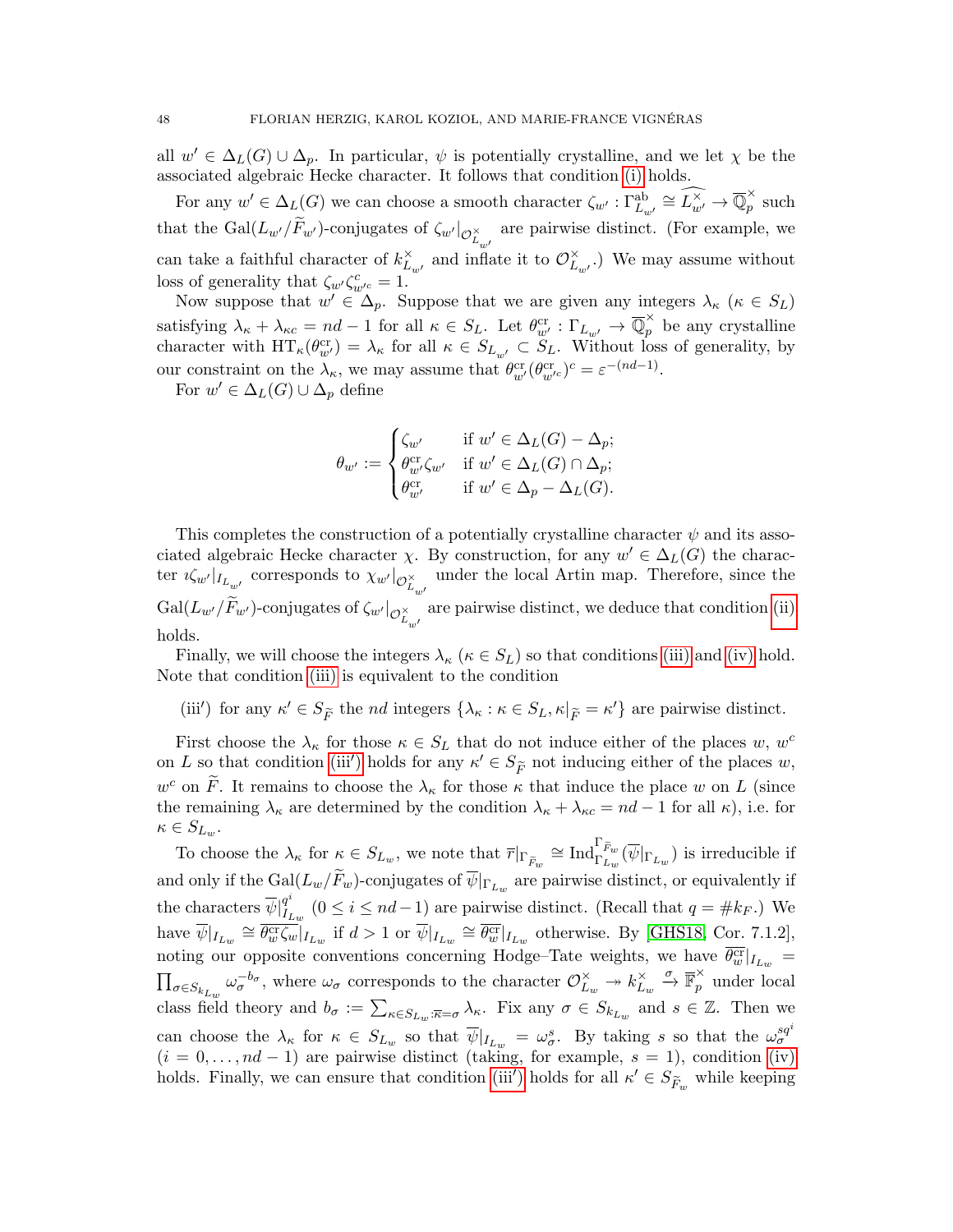$\overline{r}|_{I_{\tilde{F}_w}}$  unchanged by varying the  $\lambda_{\kappa}$  (for  $\kappa \in S_{L_w}$ ) modulo  $q^{nd} - 1$ . This completes Step [3.](#page-46-4)

Step 4: Using automorphic induction and descent we define an automorphic representation  $\pi'$  of  $G(\mathbb{A}_{\widetilde{F}^+})$  with associated Galois representation  $r = \text{Ind}_{\Gamma_L}^{\Gamma_{\widetilde{F}}} \psi$ .

Let  $\Pi''$  denote the automorphic induction of  $\chi$  with respect to the cyclic extension  $L/F$ . It is an automorphic representation of  $GL_{nd}(\mathbb{A}_{\widetilde{F}})$  that is parabolically induced from a cuspidal representation. (For the functoriality of automorphic induction in cyclic extensions we refer to [\[Hen12\]](#page-56-19), which shows in particular that it is compatible with local automorphic induction at all places. Note the results of [\[Hen12\]](#page-56-19) apply to unitary representations, but by twisting they continue to hold for twists of unitary representations.)

We claim that  $\Pi''$  is cuspidal. This follows from [\[Hen12\]](#page-56-19), Theorems 2, 3, and Proposition 2.5, provided that the Hecke characters  $\{\chi^{\sigma} : \sigma \in \text{Gal}(L/\tilde{F})\}$  are pairwise distinct. Equivalently, the Galois characters  $\{\psi^{\sigma} : \sigma \in \text{Gal}(L/\tilde{F})\}$  are pairwise distinct, which in turn is equivalent to the condition that  $\text{Ind}_{\Gamma_L}^{\Gamma_{\tilde{F}}} \psi$  is irreducible. This is a consequence of condition [\(iv\)](#page-46-3) in Step [3,](#page-46-4) so  $\Pi''$  is cuspidal.

Let  $\Pi' := \Pi'' \otimes |\det|_{\widetilde{F}}^{(nd-1)/2}$ . By condition [\(i\)](#page-46-0) in Step [3](#page-46-4) we have  $\chi \chi^c = |\cdot|_L^{-(nd-1)}$ , hence  $(\Pi')^{\vee} \cong \Pi'^c$ . On the other hand,  $\Pi'_{\infty}$  is cohomological by [\[Clo90,](#page-55-22) Lemma 3.14], as it is regular by condition [\(iii](#page-46-3)') in Step [3.](#page-46-4) It follows that  $\Pi'$  is regular algebraic and polarizable in the sense of [\[BLGGT14b,](#page-55-17) §2.1], so we have an associated Galois representation  $r_{p,i}(\Pi')$ . By local-global compatibility at unramified places and Chebotarev we deduce that  $r_{p,i}(\Pi') \cong \text{Ind}_{\Gamma_L}^{\Gamma_{\widetilde{F}}} \psi$ .

For  $w' \in \Delta(G)$  the local factor  $\Pi'_{w'}$  is supercuspidal, as  $\operatorname{rec}_{\widetilde{F}_{w'}}(\Pi'_{w'})$  is irreducible by condition [\(ii\)](#page-46-1) in Step [3.](#page-46-4) It follows from what we recalled in  $\S6.2$  $\S6.2$  that  $|\mathrm{LJ}_{G(\tilde{F}_{w'})}|(\Pi'_{w'}) \neq$ 0.

By Proposition [6.5.2](#page-44-5) we deduce that  $\Pi'$  descends to a (cuspidal) automorphic representation  $\pi'$  of  $G(\mathbb{A}_{\widetilde{F}^+})$ , such that for all finite places  $v' \notin \Delta^+(G)$  of  $\widetilde{F}^+$  that split as  $v' = w'w'^c$  in  $\widetilde{F}$  we have  $\pi'_{v'} \cong \Pi'_{w'}$  as representations of  $G(\widetilde{F}_{v'}^+) \cong GL_{nd}(\widetilde{F}_{w'})$ . We deduce that  $r_{p,i}(\pi') \cong \text{Ind}_{\Gamma_L}^{\Gamma_{\widetilde{F}}} \psi$ .

<span id="page-48-0"></span>Step 5: We use the automorphic representation  $\pi'$  to define an irreducible admissible  $\overline{\mathbb{F}}_p$ -representation  $\sigma$  of  $G(\widetilde{F}_v^+) \cong GL_n(D)$ .

Fix a maximal compact open subgroup  $K_{p}$  of  $\prod_{v'|p} G(\widetilde{F}_{v'}^{+})$ . If U is any compact open subgroup of  $K_pG(\mathbb{A}_{\widetilde{F}^+}^{\infty,p})$  $(\widetilde{F}_{\widetilde{F}}^{*,p})$  and W is any  $\overline{\mathbb{Z}}_p[K_p]$ -module, we let  $S(U, W)$  be the  $\overline{\mathbb{Z}}_p$ -module of functions  $f: G(\widetilde{F}^+) \backslash G(\mathbb{A}_{\widetilde{F}^+}^{\infty}) \to W$  such that  $f(gu) = u_p^{-1}f(g)$  for all  $g \in G(\mathbb{A}^{\infty})$  and  $g \in U$  (where  $u$  denotes the prejection of  $u$  to  $K$ )  $g \in G(\mathbb{A}_{\widetilde{F}^+}^{\infty})$  and  $u \in U$  (where  $u_p$  denotes the projection of u to  $K_p$ ).

Using the compactness of G at infinity, we see as in [\[EGH13,](#page-55-15) Lemma 7.1.6] that there exists a  $\mathbb{Q}_p$ -algebraic representation  $\mathcal{W}_{\text{alg}}$  of  $\prod_{v'|p} G(\widetilde{F}_{v'}^+)$  over  $\overline{\mathbb{Q}}_p$  such that  $\lim_{\Delta t \to 0} S(U, \mathcal{W}_{\text{alg}})$  contains  $i^{-1}\pi'^{\infty}$  as  $G(\mathbb{A}_{\widetilde{F}^+}^{\infty})$ -representation. Choose a  $K_p$ -invariant  $\overline{\mathbb{Z}}_p$ -lattice  $\mathcal{W}_{\text{alg}}^{\circ}$  in  $\mathcal{W}_{\text{alg}}$  and let  $\overline{\mathcal{W}}_{\text{alg}}^{\circ} := \mathcal{W}_{\text{alg}}^{\circ} \otimes_{\overline{\mathbb{Z}}_p} \overline{\mathbb{F}}_p$ .

Pick a compact open subgroup  $U = \prod_{v' \nmid \infty} U_{v'}$  of  $G(\mathbb{A}_{\widetilde{F}}^{\infty})$  $(\widetilde{F}^+)^{\text{ such that}}$ 

(i)  $(\pi^{\prime\infty})^U \neq 0;$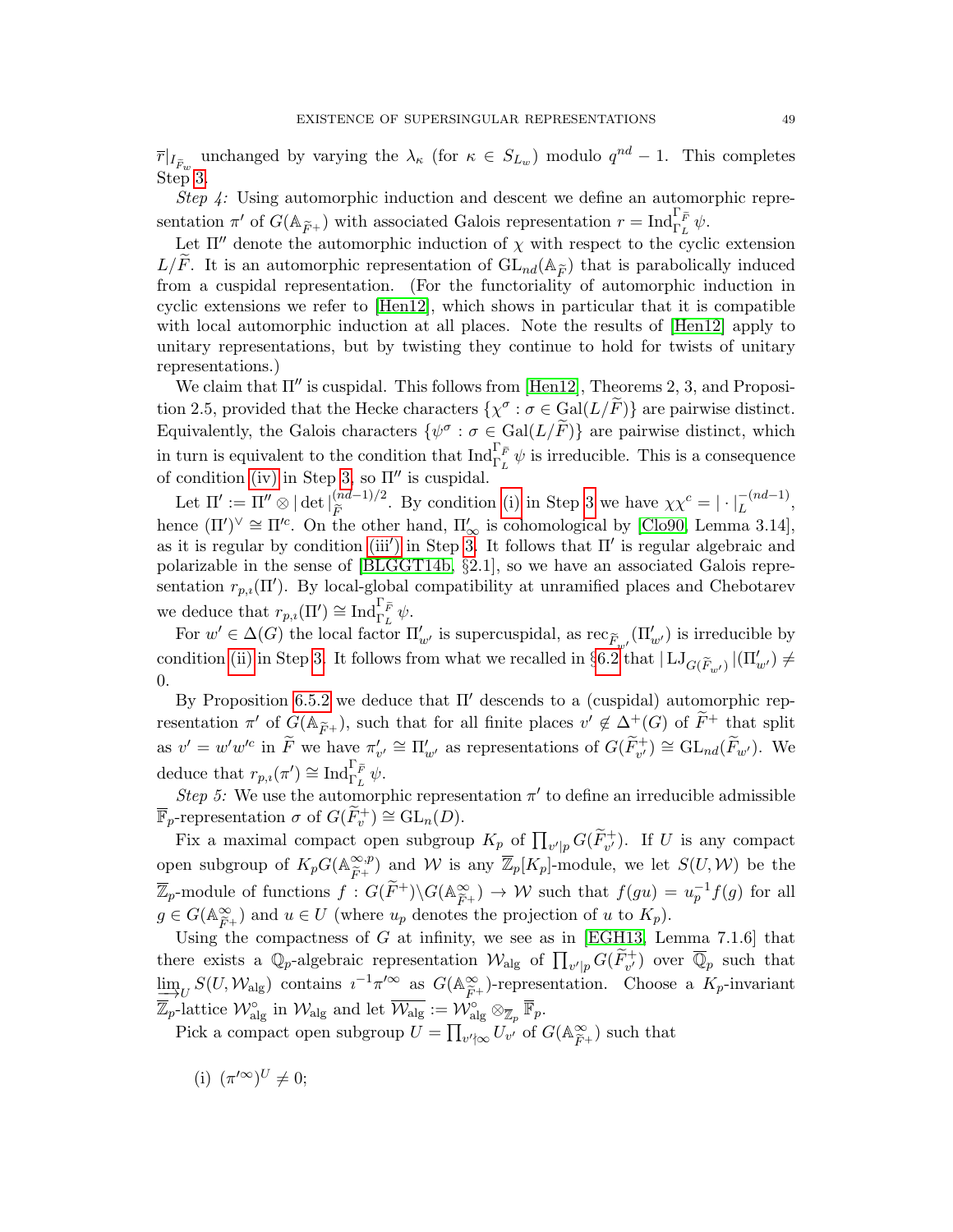- (ii) there exists a place  $v' \nmid p\infty$  of  $\widetilde{F}^+$  such that  $U_{v'}$  contains no element of finite order other than the identity;
- <span id="page-49-0"></span>(iii) the group  $\prod_{v'|p} U_{v'}$  is contained in  $K_p$  and acts trivially on  $\overline{\mathcal{W}_{\text{alg}}}$ .

Note that condition (ii) implies that for any compact open subgroup  $U' = U'_p \prod_{v' \nmid p \infty} U_{v'}$ with  $U_p' \leq K_p$  we have  $S(U', W) \cong W^{\oplus s}$  as  $\overline{\mathbb{Z}}_p$ -modules for some  $s \geq 1$  depending only on  $U'$ . In particular,

(6.6.3) 
$$
S(U',\mathcal{W}) \otimes_{\overline{\mathbb{Z}}_p} R \xrightarrow{\sim} S(U',\mathcal{W} \otimes_{\overline{\mathbb{Z}}_p} R)
$$

for any  $\overline{\mathbb{Z}}_p$ -algebra R (see e.g. [\[EGH13,](#page-55-15) §7.1.2]). We will apply this with  $R = \overline{\mathbb{Q}}_p$  and  $R = \overline{\mathbb{F}}_p$ .

Let P denote the set of places  $w' \nmid p$  of  $\widetilde{F}$  that split over a place  $v'$  of  $\widetilde{F}^+$  not contained in  $\Delta^+(G)$ , and are such that  $U_{v'}$  is a maximal compact subgroup of  $G(\widetilde{F}_{v'}^+)$ . For each such w' we conjugate the isomorphism  $\iota_{w'}$  of Step [2](#page-46-5) so that  $\iota_{w'}(U_{v'}) = GL_{nd}(\mathcal{O}_{\widetilde{F}_{w'}})$ . Note that the set  $P$  has finite complement in the set of places of  $\widetilde{F}$  that split over  $\widetilde{F}^+$ . Let  $\mathbb{T}^{\mathcal{P}}$  denote the commutative polynomial  $\overline{\mathbb{Z}}_p$ -algebra in the variables  $T_{w'}^{(i)}$  for  $w' \in \mathcal{P}$ and  $0 \leq i \leq nd$ , acting on any  $S(U, W)$  as double coset operators as in [\[EGH13,](#page-55-15) §7.1.2]. Note that the ring  $\mathbb{T}^{\overline{P}}$  acts by scalars on  $(i^{-1}\pi'^{\infty})^U$  inside  $S(U, \mathcal{W}_{\text{alg}})$  and stabilizes the  $\overline{\mathbb{Z}}_p$ -lattice  $S(U, \mathcal{W}_{\text{alg}}^{\circ})$ . Therefore there exists a unique maximal ideal m of  $\mathbb{T}^{\mathcal{P}}$  with residue field  $\overline{\mathbb{F}}_p$  such that  $(\iota^{-1}\pi'^{\infty})^U \subset S(U, \mathcal{W}_{\text{alg}})_{\mathfrak{m}}$ .

Applying [\(6.6.3\)](#page-49-0) and localizing at  $\mathfrak{m}$  we obtain that  $S(U, \overline{\mathcal{W}_{\text{alg}}})_{\mathfrak{m}} \neq 0$ . Then

$$
S(U, \overline{\mathbb{F}}_p)_{\mathfrak{m}} \otimes_{\overline{\mathbb{F}}_p} \overline{\mathcal{W}_{\mathrm{alg}}} \cong S(U, \overline{\mathcal{W}_{\mathrm{alg}}})_{\mathfrak{m}} \neq 0,
$$

where the isomorphism uses condition (iii) on U. Writing  $U^v := \prod_{v' \neq v} U_{v'}$  and  $S(U^v, \overline{\mathbb{F}}_p) := \underline{\lim}_{U_v} S(U^v, \overline{\mathbb{F}}_p)$ , we have  $S(U^v, \overline{\mathbb{F}}_p)_{\mathfrak{m}} \neq 0$ . This is a non-zero admissible smooth representation of  $G(\widetilde{F}_v^+) \cong GL_n(D)$ , using the isomorphism  $\iota_w$  of Step [2.](#page-46-5) Let  $\sigma$  be an irreducible (admissible)  $GL_n(D)$ -subrepresentation of  $S(U^v, \overline{\mathbb{F}}_p)_{\mathfrak{m}}$ , which exists by the proof of Lemma 9.9 in [\[Her11\]](#page-56-20) or [\[HV12,](#page-56-13) Lemma 7.10].

<span id="page-49-1"></span>Step 6: We show that  $\sigma$  is supersingular, or equivalently, supercuspidal.

By [\[OV18,](#page-56-6) Thm. 3] it suffices to show that the  $\mathcal{H}_{\overline{\mathbb{F}}_p}$ -module  $\sigma^{I(1)}$  is supersingular, where  $I(1)$  denotes the pro-p Iwahori subgroup of  $GL_n(D) \cong G(\widetilde{F}_v^+)$  defined in §[6.3.](#page-39-0) In fact, we will even show that  $(S(U^v, \overline{\mathbb{F}}_p)_{\mathfrak{m}})^{I(1)} \cong S(U^v \cdot I(1), \overline{\mathbb{F}}_p)_{\mathfrak{m}}$  is supersingular. Assume by contradiction that this is false, so one of the operators  $\mathscr{Z}_j$  for  $1 \leq j \leq n-1$ has a nonzero eigenvalue  $\lambda_j$  on  $S(U^v \cdot I(1), \overline{\mathbb{F}}_p)_{\mathfrak{m}}$ .

Again from [\(6.6.3\)](#page-49-0) we know that  $S(U^v \cdot I(1), \overline{\mathbb{Z}}_p) \otimes_{\overline{\mathbb{Z}}_p} R \cong S(U^v \cdot I(1), R)$  for  $R = \overline{\mathbb{Q}}_p$ and  $R = \overline{\mathbb{F}}_p$ . By applying [\[EGH13,](#page-55-15) Lemma 4.5.1] (a version of the Deligne–Serre lemma) with  $A = \mathbb{T}^{\mathcal{P}}[\mathscr{Z}_j], M = S(U^v \cdot I(1), \overline{\mathbb{Z}}_p)$ , it the maximal ideal of A generated by m and  $\mathscr{Z}_j - \lambda_j$ , we deduce that there exists a homomorphism  $\theta : A \to \overline{\mathbb{Z}}_p$  such that the  $\theta$ -eigenspace of  $S(U^v \cdot I(1), \overline{\mathbb{Q}}_p)$  is non-zero,  $\ker(\overline{\theta}|_{\mathbb{T}^p}) = \mathfrak{m}$ , and  $\theta(\mathscr{Z}_j) \in \overline{\mathbb{Z}}_p^{\times}$  $_{p}^{\wedge}$  . By [\[EGH13,](#page-55-15) Lemma 7.1.6], there exists an automorphic representation  $\pi$  of  $G(\mathbb{A}_{\widetilde{F}^+})$ satisfying

- (i)  $(i^{-1}\pi^{\infty})^{U^v \cdot I(1)}$  has a non-trivial  $\theta$ -eigenspace;
- (ii)  $\pi_{\infty}$  is trivial.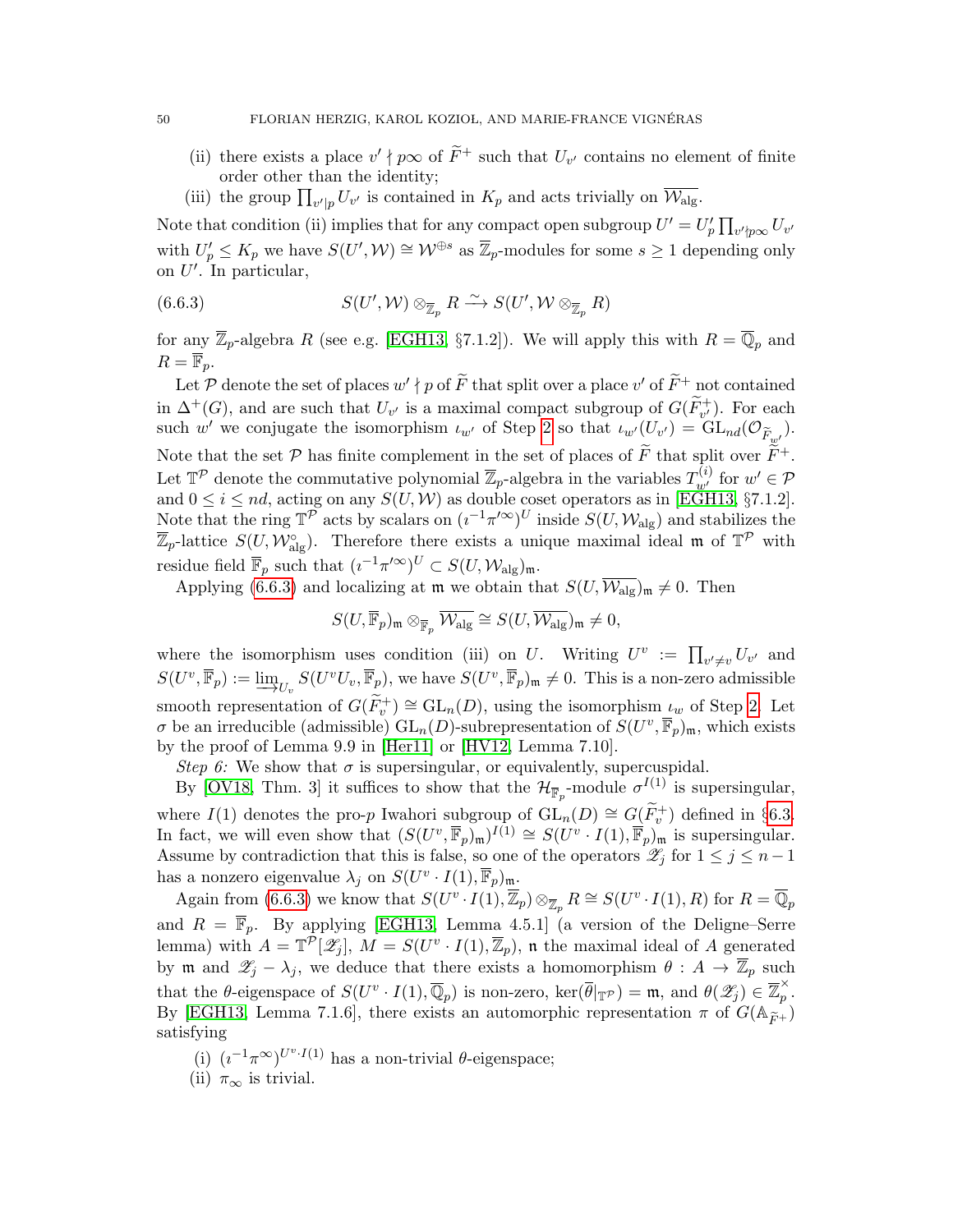It follows from (i) that  $i^{-1}\pi_v^{I(1)} \neq 0$  is an integral  $\mathcal{H}_{\overline{\mathbb{Q}}_p}$ -module whose reduction is nonsupersingular. (A priori, we get that  $(i^{-1}\pi_v^{I(1)})^{\oplus s}$  is integral for some  $s \geq 1$ , but then we can project to any factor. Note that any finitely generated submodule of a finite free  $\mathbb{Z}_p$ -module is free.)

By local-global compatibility and [\[CHT08,](#page-55-19) Cor. 3.1.2], for any  $w' \in \mathcal{P}$  the characteristic polynomial of  $\overline{r}(\text{Frob}_{w'})$  equals  $\sum_{i=0}^{nd}(-1)^i(\mathbf{N}w')^{i(i-1)/2}T_{w'}^{(i)}X^{nd-i}$  modulo  $\mathfrak{m}$ , where Frob<sub>w</sub> denotes a geometric Frobenius element at w'. The same is true for  $\overline{r}_{p,i}(\pi)$ , as ker $(\theta|_{\mathbb{T}^p}) = \mathfrak{m}$ , and hence we deduce by the Chebotarev density theorem that  $r_{p,i}(\pi) \cong \overline{r}$ .

By Proposition [6.5.1](#page-44-3) we obtain an automorphic representation  $\Pi$  of  $GL_{nd}(\mathbb{A}_{\widetilde{F}})$  with associated Galois representation  $r_{p,i}(\Pi)$  lifting  $\overline{r}$  such that  $|\mathrm{LJ}_{G(\widetilde{F}_{w'})}|(\Pi_{w'}) \cong \pi_{v'}$  for all finite places v' of  $\widetilde{F}^+$  that split as  $v' = w'w'^c$  in  $\widetilde{F}$ . As  $\overline{r}$  is irreducible by construction we know that  $\Pi$  is cuspidal. In particular,  $\Pi_{w'}$  is essentially unitarizable and generic for each finite place  $w'$  of  $\tilde{F}$ . Let  $v_1 \leq \cdots \leq v_{nd}$  denote the valuations of the eigenvalues of a geometric Frobenius on  $i^{-1}(\text{rec}_F(\Pi_w))$ . From Proposition [6.3.7](#page-41-3) (applied to  $\Pi_w$ ) we deduce that there exists  $1 \leq j \leq n-1$  such that

(6.6.4) 
$$
\sum_{i=1}^{jd} v_i = -\frac{d^2 j(n-j)}{2} \operatorname{val}(q).
$$

Note that the infinitesimal character of Π is the same as that of the trivial representa-tion. By [\[BLGGT14b,](#page-55-17) Thm. 2.1.1] we deduce that  $HT_{\tau}(r_{p,i}(\Pi)|_{\Gamma_{\widetilde{F}_w}}) = \{0, 1, \ldots, nd-1\}$ for all  $\tau : \widetilde{F}_w \to \overline{\mathbb{Q}}_p$  and that  $i\text{WD}(r_{p,i}(\Pi)|_{\Gamma_{\widetilde{F}_w}})^{\text{F-ss}} \cong \text{rec}_F(\Pi_w \otimes |\det|_F^{(1-nd)/2})$  $(F^{(1-na)/2})$ . Together with [\(6.6.4\)](#page-50-0) it follows that

<span id="page-50-0"></span>
$$
\sum_{i=1}^{jd} v'_i = -\frac{d^2 j(n-j)}{2} \operatorname{val}(q) + jd \operatorname{val}(q^{(nd-1)/2}) = {jd \choose 2} \operatorname{val}(q),
$$

where  $v'_1 \leq \cdots \leq v'_{nd}$  denote the valuations of the eigenvalues of a geometric Frobenius on  $\text{WD}(r_{p,i}(\Pi)|_{\Gamma_{\widetilde{F}_w}})$ . By Lemma [6.4.1,](#page-42-3) noting that  $\text{val}(q) = [F_0 : \mathbb{Q}_p]$ , it follows that  $r_{p,i}(\Pi)|_{\Gamma_{\widetilde{F}_w}}$  is reducible, which contradicts that its reduction  $\overline{r}|_{\Gamma_{\widetilde{F}_w}}$  is irreducible by Step [3.](#page-46-4)

Step 7: We fix the central character.

Suppose we are given a smooth character  $\zeta : F^\times \to \overline{\mathbb{F}}_n^\times$  $\hat{p}$ . As in Step [0](#page-45-0) it is enough to construct an irreducible admissible supercuspidal representation such that  $\mathcal{O}_F^{\times}$  $_{F}^{\times}$  acts via  $\zeta|_{\mathcal{O}_F^{\times}}$ .

Note that  $\sigma$  has a central character  $\chi_{\sigma}$ , as it is irreducible and admissible. We claim that  $\chi_{\sigma}|_{\mathcal{O}_{F}^{\times}} = \det(\overline{r}|_{I_{\widetilde{F}_w}}) \cdot \overline{\varepsilon}^{nd(nd-1)/2}$  under the local Artin map. The central character of the  $GL_n(D)$ -representation  $i^{-1}\pi_v$  in Step [6](#page-49-1) lifts  $\chi_{\sigma}$  and is equal to the central character of  $i^{-1}\Pi_w$ . (This equality follows from the definition of LJ in [\[Bad08,](#page-54-7)  $\S2.7$ , noting that  $\Pi_w$  is generic and hence fully induced from an essentially squareintegrable representation.) By local-global compatibility at  $p$  (cf. Step [6\)](#page-49-1) the latter character equals  $\text{WD}(\det r_{p,i}(\Pi)|_{\Gamma_{\widetilde{F}_w}})|_{I_{\widetilde{F}_w}}$  on  $\mathcal{O}_F^{\times}$  $_{F}^{\times}$ , under the local Artin map. As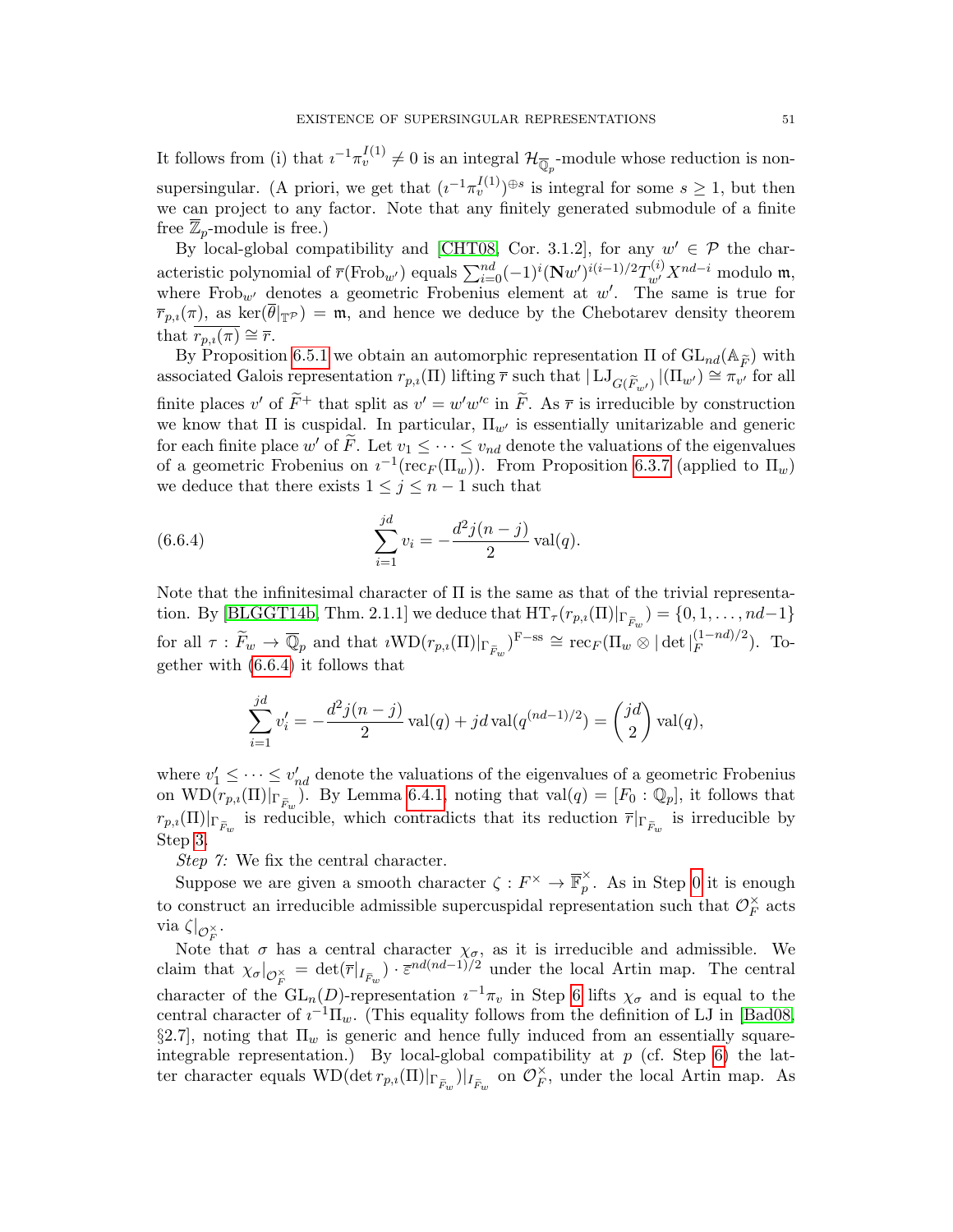$r_{p,i}(\Pi)|_{\Gamma_{\widetilde{F}_w}}$  has parallel Hodge–Tate weights  $0, 1, \ldots, nd-1$ , we have det  $r_{p,i}(\Pi)|_{I_{\widetilde{F}_w}} =$  $\varepsilon^{-nd(nd-1)/2} \cdot \text{WD}(\det r_{p,i}(\Pi)|_{\Gamma_{\widetilde{F}_w}})|_{I_{\widetilde{F}_w}}$  and hence deduce the claim.

It thus suffices to show that in Step [3](#page-46-4) above we can choose r such that  $\det(\overline{r}|_{I_{\tilde{F}_w}})$  is any prescribed character that is extendable to  $\Gamma_{\widetilde{F}_w}$ . Let us fix any  $\overline{\kappa} \in S_{k_{L_w}}$  and write  $\overline{\psi}|_{I_{L_w}} = \omega_{\overline{\kappa}}^s$  for some  $s \in \mathbb{Z}$ . Then the condition that the  $\overline{\psi}|_{I_I}^{q^i}$  $I_{L_w}^{q^*}$   $(i = 0, 1, \ldots, nd - 1)$ are pairwise distinct means:

(6.6.5) 
$$
s \not\equiv 0 \pmod{\frac{q^{nd}-1}{q^{\ell-1}}} \quad \forall \ell \mid nd, \ \ell < nd.
$$

On the other hand,  $\det(\overline{r}|_{I_{\widetilde{F}_w}}) = \prod_{i=0}^{nd-1} \overline{\psi}|_{I_I}^{q^i}$  $I_{I_{L_w}}^{q^i} = \omega_{\overline{\kappa}'}^s$ , where  $\overline{\kappa}' \in S_{k_{\widetilde{F}_w}}$  is the restriction of  $\overline{\kappa}$  to  $k_{\widetilde{F}_w}$ . As any character  $\Gamma_{\widetilde{F}_w} \to \overline{\mathbb{F}}_p^{\times}$  $\hat{p}$  restricts to a power of  $\omega_{\overline{\kappa}}$  on inertia, we can prescribe  $\det(\overline{r}|_{I_{\tilde{F}_w}})$  if and only if we can choose s in any residue class modulo  $q-1$ . Since  $\frac{q^{nd}-1}{q^{l-1}}$  $\frac{q^{n-1}}{q^{\ell}-1} \geq q+1$  for any  $\ell \mid nd, \ell < nd$ , it follows that we can pick any s in the interval  $[1, q-1]$ , completing the proof.

Proof of Corollary [6.6.2.](#page-44-2) Going back to Step [5](#page-48-0) of the proof of Theorem [6.6.1,](#page-44-4) it is clear that the representation  $S(U^v, \overline{\mathbb{F}}_p)_{\mathfrak{m}} \neq 0$  is defined over a finite field (as  $\overline{r}$  is), and hence so is its irreducible subrepresentation  $\sigma$ . This proves the corollary when C is a sufficiently large finite field of characteristic p. We conclude by Proposition [3.2.1.](#page-12-1)  $\Box$ 

(F. Herzig) Department of Mathematics, University of Toronto, 40 St. George Street, Room 6290, Toronto, ON M5S 2E4, Canada

Email address: herzig@math.toronto.edu

(K. Kozioł) DEPARTMENT OF MATHEMATICS, UNIVERSITY OF MICHIGAN, ANN ARBOR, MI 48109-1043

Email address: kkoziol@umich.edu

(M.-F. Vignéras) INSTITUT DE MATHÉMATIQUES DE JUSSIEU, 4 PLACE JUSSIEU, 75005 PARIS, France

<span id="page-51-0"></span>Email address: vigneras@math.jussieu.fr

#### Appendix A. Base change

## Sug Woo Shin $<sup>1</sup>$  $<sup>1</sup>$  $<sup>1</sup>$ </sup>

In this appendix we will prove Propositions [6.5.1](#page-44-3) and [6.5.2.](#page-44-5)

We need a character identity for the Jacquet–Langlands correspondence. We fix compatible Haar measures on  $GL_{nd}(F)$  and  $GL_n(D)$  in the sense of [\[Kot88,](#page-56-21) p.631]. We say that  $f \in C_c^{\infty}(\mathrm{GL}_n(D))$  and  $f^* \in C_c^{\infty}(\mathrm{GL}_{nd}(F))$  are associated, or that  $f^*$  is a transfer of f, if the orbital integral identity  $O_{\delta}(f) = O_{\delta^*}(f^*)$  holds for every regular semisimple elements  $\delta \in GL_n(D)$  and  $\delta^* \in GL_{nd}(F)$  with the same characteristic polynomial. (We use the same Haar measures on the centralizers of  $\delta$  and  $\delta^*$  in  $\mathrm{GL}_n(D)$ and  $GL_{nd}(F)$ , respectively, to compute the orbital integrals.) A well-known fact, proven in [\[DKV84\]](#page-55-6), is that every  $f \in C_c^{\infty}(\mathrm{GL}_n(D))$  admits a transfer in  $C_c^{\infty}(\mathrm{GL}_{nd}(F))$ . (This is a special case of the Langlands–Shelstad transfer.) Let  $e(\text{GL}_n(D)) \in \{\pm 1\}$  denote the Kottwitz sign [\[Kot83\]](#page-56-22). Explicitly  $e(\mathrm{GL}_n(D)) = (-1)^{nd-n}$ .

<span id="page-51-1"></span><sup>1</sup>Supported by NSF grant DMS-1802039.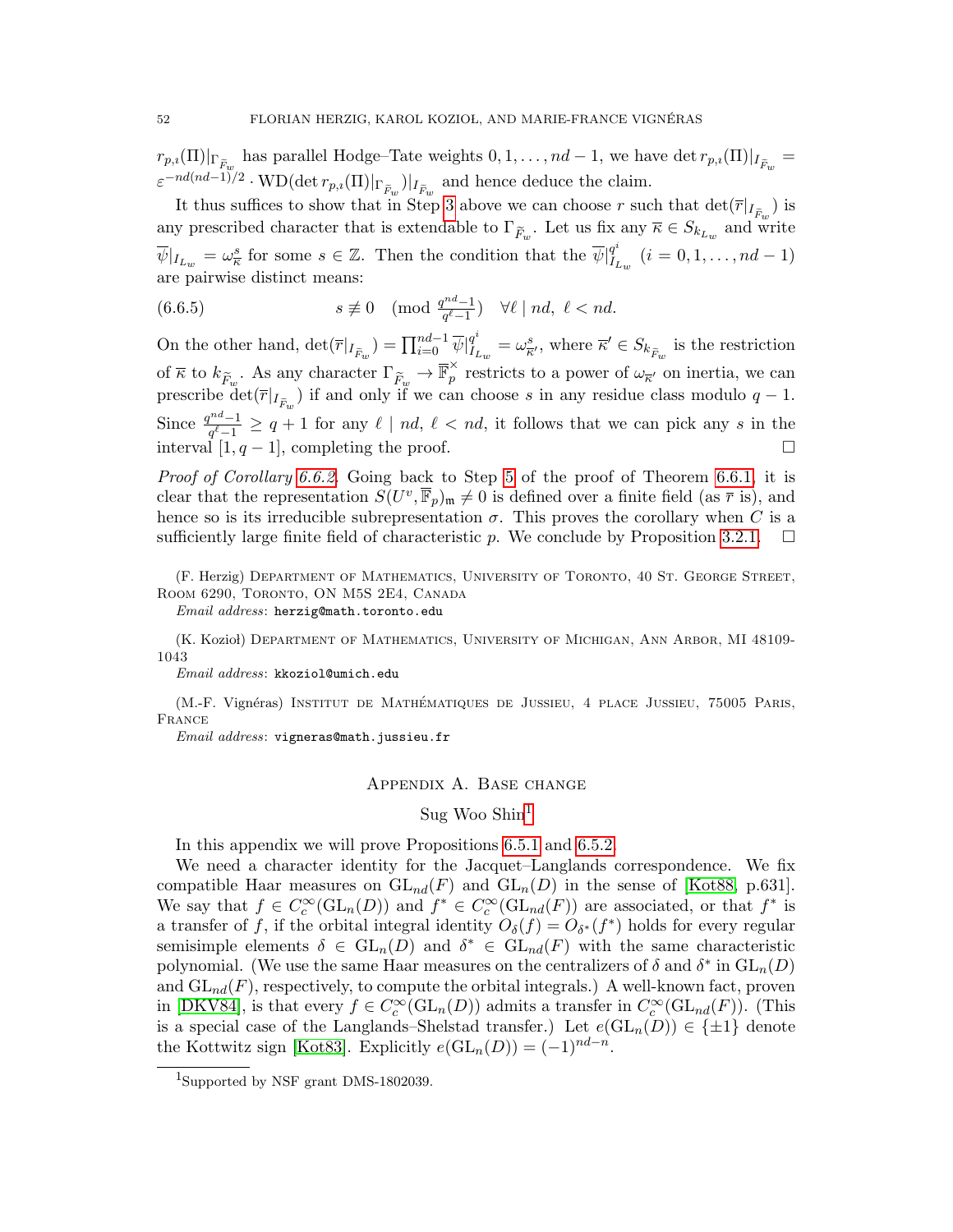#### Base change 53

<span id="page-52-1"></span>**Proposition A.0.1.** Let  $\pi^*$  be an irreducible unitarizable representation of  $GL_{nd}(F)$ . For every associated pair  $f \in C_c^{\infty}(\mathrm{GL}_n(D))$  and  $f^* \in C_c^{\infty}(\mathrm{GL}_{nd}(F))$ , we have

$$
\operatorname{tr} \pi^*(f^*) = e(\operatorname{GL}_n(D)) \cdot \operatorname{tr} \left( | \operatorname{LJ}_{\operatorname{GL}_n(D)} | (\pi^*) \right) (f).
$$

Proof. This follows from [\[Bad07,](#page-54-10) Prop 3.3] and the Weyl integration formula [\[DKV84,](#page-55-6) A.3.f] for  $GL_n(D)$  and  $GL_{nd}(F)$ .

We assume that the CM extension  $\widetilde{F}/\widetilde{F}^+$  and the unitary group G over  $\widetilde{F}^+$  are as in Section [6.5.](#page-44-0)

Write  $G^*$  for a quasi-split inner twist of G over  $\widetilde{F}^+$  (with an isomorphism between  $G^*$  and G over an algebraic closure of  $\tilde{F}^+$ ). By convention, every trace considered on p-adic or adelic points of  $G^*$  over  $\widetilde{F}$  (as opposed to over  $\widetilde{F}^+$ ) will mean the *twisted* trace relative to the action of  $Gal(\widetilde{F}/\widetilde{F}^+)$  on  $\text{Res}_{\widetilde{F}/\widetilde{F}^+} G^*$  (with the Whittaker normalization), unless specified otherwise.

Proof of Proposition [6.5.1.](#page-44-3) This proposition is implied by [\[Lab11,](#page-56-9) Cor. 5.3] except possibly the relation  $| \mathrm{LJ}_{G(\widetilde{F}_w)} |(\Pi_w) \cong \pi_v$ .<sup>[2](#page-52-0)</sup> We elaborate on this point. Thus we assume  $v = ww<sup>c</sup>$  as in the proposition. We will omit the subscript for |LJ| when there is little danger of confusion.

Let S be a finite set of places of  $\tilde{F}^+$  containing all infinite places as well as all finite place where either  $\pi$  or G is ramified. Denote by  $S_f$  the subset of finite places in S. In particular  $S_f \supset \Delta^+(G)$ . For an irreducible admissible representation  $\sigma$  of  $G(\mathbb{A}_{\widetilde{F}^+})$ unramified outside S, we write  $BC(\sigma^S) = \Pi^S$  to mean that the local unramified base change of  $\sigma_u$  is  $\Pi_u$  at all places  $u \notin S$ . (The unramified base change is defined via the Satake transform.) Using the Langlands parametrization at archimedean places, we write  $BC(\sigma_{\infty}) = \Pi_{\infty}$  to mean that the local base change of  $\sigma_{\infty}$  is  $\Pi_{\infty}$ .

For each finite place u and  $f_u \in C_c^{\infty}(G(\widetilde{F}_u^+))$  let  $f_u^* \in C_c^{\infty}(G^*(\widetilde{F}_u^+))$  denote a transfer. There exists  $\phi_u \in C_c^{\infty}(G^*(\tilde{F} \otimes_{\tilde{F}^+} \tilde{F}^+_u))$  whose base change transfer is  $f_u^*$  by [\[Lab11,](#page-56-9) Lem. 4.1]. Write  $f_{S_f} := \prod_{u \in S_f} f_u$  and  $\phi_{S_f} := \prod_{u \in S_f} \phi_u$ .

Let  $\Pi_v := \Pi_w \otimes \Pi_{w^c}$  be the v-component of  $\Pi$ , which is a representation of  $G^*(\widetilde{F} \otimes_{\widetilde{F}^+})$  $\widetilde{F}_v^+$ ). Let  $\pi_v^* := \Pi_w$  via the isomorphism  $G^*(\widetilde{F}_v^+) \cong G^*(\widetilde{F}_w)$ . Then we have the following character identities, where  $tr \Pi_v(\phi_v)$  means the twisted trace by abuse of notation:

<span id="page-52-3"></span>(A.0.2) 
$$
\operatorname{tr} \Pi_v(\phi_v) = \operatorname{tr} \pi_v^*(f_v^*) = e(G(\widetilde{F}_v^+)) \cdot \operatorname{tr} (|\operatorname{LJ}|(\pi_v^*)) (f_v).
$$

The first equality holds by the same computation as for [\[Rog90,](#page-56-23) Prop. 4.13.2 (a)]. The second equality is Proposition [A.0.1.](#page-52-1) On the other hand, the trace formula argument of [\[Lab11,](#page-56-9) Thm. 5.1] shows

<span id="page-52-2"></span>(A.0.3) 
$$
\sum_{\sigma} m(\sigma) \operatorname{tr} \sigma_{S_{\text{f}}}(f_{S_{\text{f}}}) = c \cdot \operatorname{tr} \Pi_{S_{\text{f}}}(\phi_{S_{\text{f}}}),
$$

<span id="page-52-0"></span> ${}^{2}$ In fact this assertion is implicit in [\[Lab11,](#page-56-9) Cor. 5.3] where it reads "Aux places non ramifiées ou décomposées la correspondance  $\sigma_v \mapsto \pi_v$  est donnée par le changement de base local." However when  $v = w w^c$  the author introduced the notion of local base change (§4.10 of *op. cit.*) only when **U** is a general linear group at  $v$  (in his notation). We need the case when U is a nontrivial inner form of a general linear group at v.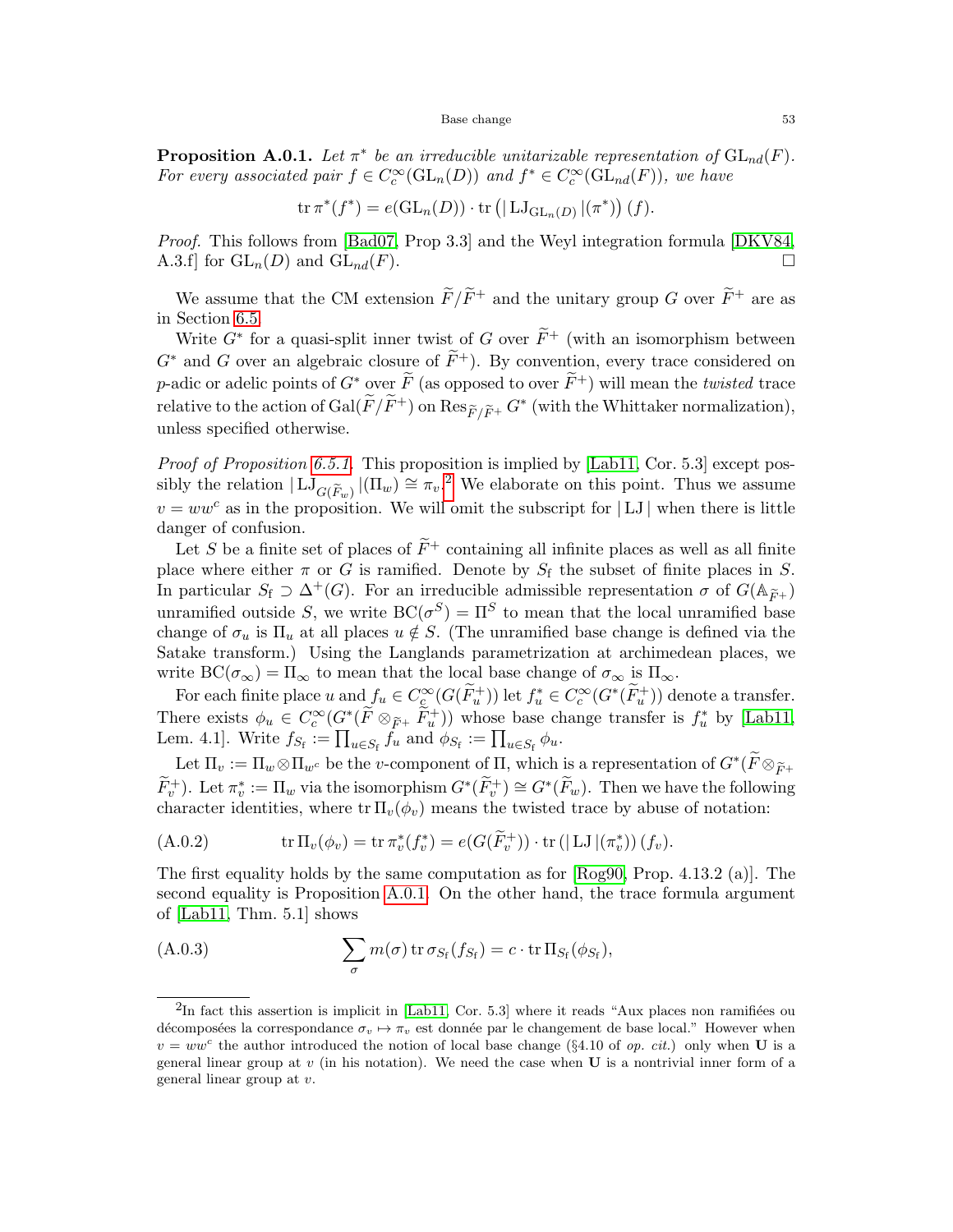#### 54 Sug Woo Shin

with a constant c and the automorphic multiplicity  $m(\sigma) \in \mathbb{Z}_{\geq 0}$ , where the sum runs over  $\sigma$  such that  $BC(\sigma^S) = \Pi^S$  and  $BC(\sigma_{\infty}) = \Pi_{\infty}$ . Again the trace on the right-hand side is the twisted trace. Since [\(A.0.3\)](#page-52-2) holds for each  $f^{\infty} = \prod_{u \nmid \infty} f_u$  (and  $f^*_{u}$ and  $\phi_u$  constructed from  $f_u$  at each u as above), we choose  $f_u$  to be the characteristic function on a sufficiently small compact open subgroup of  $G(\widetilde{F}_u^+)$  at  $u \in S_f \setminus \{v\}$ . Then  $tr \sigma_u(f_u) \geq 0$ , so we obtain

$$
\sum_{\sigma} n(\Pi_v, \sigma) \operatorname{tr} \sigma_v(f_v) = c' \cdot \operatorname{tr} \Pi_v(\phi_v), \quad \text{with } n(\Pi_v, \sigma) \ge 0,
$$

where c' is a new constant and the sum runs over  $\sigma$  such that  $BC(\sigma^S) = \Pi^S$ ,  $BC(\sigma_{\infty}) =$  $\Pi_{\infty}$ , and tr  $\sigma_u(f_u) \neq 0$  at every  $u \in S_f \setminus \{v\}$ . Notice that  $\sigma = \pi$  contributes to the sum with  $n(\Pi_v, \pi) > 0$ , by choice of  $f_u$  at  $u \in S_f \setminus \{v\}$ . By choosing a suitable  $f_v$  we deduce that  $c' \neq 0$ . Substituting [\(A.0.2\)](#page-52-3) we obtain

$$
\sum_{\sigma} n(\Pi_v, \sigma) \operatorname{tr} \sigma_v(f_v) = c' \cdot e(G(\widetilde{F}_v^+)) \cdot \operatorname{tr} (|\operatorname{LJ}|(\pi_v^*)) (f_v),
$$

with the sum running over the same set of  $\sigma$ . Since the sum is not identically zero,  $| \text{LJ }|(\pi_v^*)$  is irreducible (rather than 0). By linear independence of characters of  $G(\widetilde{F}_v^+)$ , we deduce that the coefficients on the left-hand side are zero unless  $\sigma_v \cong |LJ|(\pi_v^*)$ . Since  $n(\Pi_v, \pi) > 0$ , we must have  $\pi_v \cong |LJ|(\pi_v^*)$ , noting that no cancellation takes place in the sum as the coefficients are non-negative.

Proof of Proposition [6.5.2.](#page-44-5) The proposition would follow from [\[Lab11,](#page-56-9) Thm. 5.4] but we need some care since our G is not quasi-split<sup>[3](#page-53-0)</sup>; we also need some more information at split places. Thus we sketch the trace formula argument. Again we drop the subscript from  $|LJ|$ .

<span id="page-53-1"></span>The argument of [\[Lab11,](#page-56-9) Thm. 5.4] shows the identity (adapted to our notation)

(A.0.4) 
$$
\sum_{\sigma} m(\sigma) \operatorname{tr} \sigma(f) = \operatorname{tr} \Pi(\phi)
$$

with the functions  $\phi = \prod_u \phi_u$  on  $G^*(\mathbb{A}_{\widetilde{F}})$  and  $f = \prod_u f_u$  on  $G(\mathbb{A}_{\widetilde{F}})$  as in the proof there, where the sum runs over automorphic representations  $\sigma$  of  $G(\mathbb{A}_{\widetilde{F}^+})$  with multiplicity  $m(\sigma)$  whose weak base change is Π. The right-hand side is interpreted as the twisted trace by the convention mentioned earlier.

The key point to show is that the right-hand side does not always vanish. There is a subtlety when G is not quasi-split, because not every test function  $\phi$  may be allowed in [\(A.0.4\)](#page-53-1). The potential problem is that a base change transfer of  $\phi_u$  at u from  $G^*(\widetilde{F}_u)$ to  $G^*(\widetilde{F}_u^+)$  is not in the image of endoscopic transfer from  $G(\widetilde{F}_u^+)$  to  $G^*(\widetilde{F}_u^+)$ . We make a choice of test functions avoiding this problem.

At  $\infty$  one does the same as in Labesse's proof so that  $tr \Pi_{\infty}(\phi_{\infty}) \neq 0$ . At finite places u, we recall that  $f_u$  and  $\phi_u$  are related as follows: writing  $f_u^*$  for a transfer of  $f_u$ 

<span id="page-53-0"></span><sup>&</sup>lt;sup>3</sup>Contrary to the assumption on **U** above [\[Lab11,](#page-56-9) Thm. 5.4] that U is quasi-split at all *inert* places, it seems the assumption ought to be that U is quasi-split at all finite places. We believe that "Le second membre étant non identiquement nul" (in the proof of [\[Lab11,](#page-56-9) Thm. 5.4], between the second and third displays) is not always true, e.g. if  $\Pi_w$  is a principal series representation at a non-quasi-split place that splits in  $\tilde{F}$ . (See the third paragraph of the current proof.) If it were true, we could deduce Proposition [6.5.2](#page-44-5) directly from [\[Lab11,](#page-56-9) Thm. 5.4].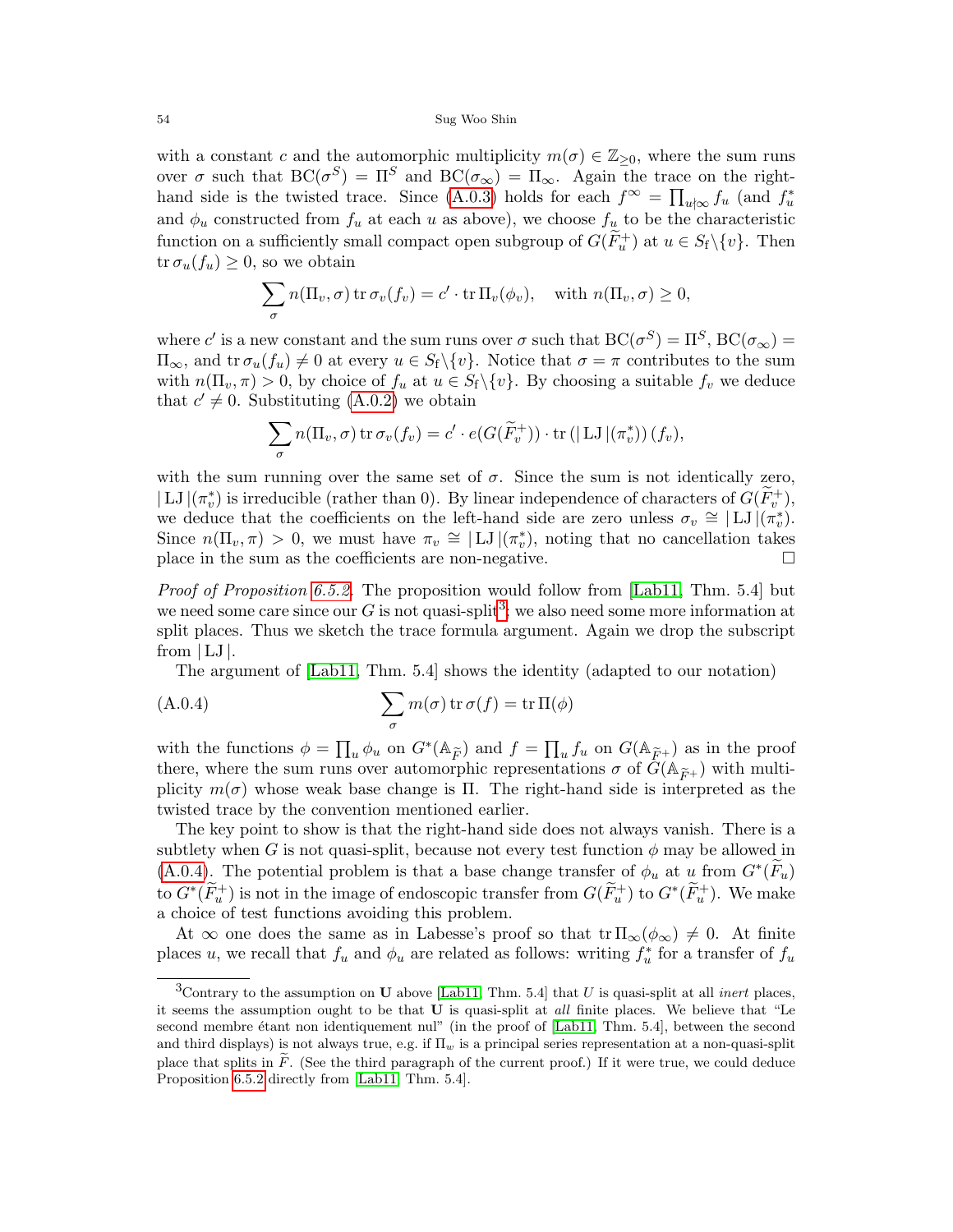#### Base change 55

from  $G(\widetilde{F}_u^+)$  to  $G^*(\widetilde{F}_u^+)$ , the functions  $f_u^*$  and  $\phi_u$  are associated in the sense of [\[Lab11,](#page-56-9) 4.5]. There is no problem when  $u \notin \Delta^+(G)$  as G and  $G^*$  are isomorphic outside  $\Delta^+(G)$ ; more precisely we choose  $\phi_u$  on  $G(\widetilde{F}\otimes_{\widetilde{F}^+}\widetilde{F}_v^+)$  such that

$$
\operatorname{tr} \Pi_u(\phi_u) \neq 0
$$

and choose  $f_u$  to be a base change transfer to  $G(\widetilde{F}_v^+)$  (which exists by [\[Lab11,](#page-56-9) Lem. 4.1], where it is called an "associated" function). At each  $v = ww^c \in \Delta^+(G)$ , choose  $f_v$  and let  $f_v^*$  be a transfer. Write  $\pi_v^* := \Pi_w$  via the chosen isomorphism  $G^*(\widetilde{F}_w) \cong G^*(\widetilde{F}_v^+)$ . Then by Proposition [A.0.1,](#page-52-1)

$$
\operatorname{tr} \pi_v^*(f_v^*) = e(G(\widetilde{F}_v^+)) \cdot \operatorname{tr} (|\operatorname{LJ}|(\pi_v^*)) (f_v).
$$

Note that  $|LJ|(\pi_v^*)$  is irreducible (i.e. nonzero) since  $\pi_v^*$  is supercuspidal by assumption. If we choose  $f_v$  such that  $\text{tr}(|LJ|(\pi_v^*)) (f_v) \neq 0$  then the above identity tells us that tr  $\pi_v^*(f_v^*) \neq 0$ . Choosing  $\phi_v$  to be a function associated with  $f_v^*$  (such a  $\phi_v$  exists by either [\[Lab11,](#page-56-9) Lem. 4.1]), we have as in  $(A.0.2)$ ,

$$
\operatorname{tr} \Pi_v(\phi_v) = \operatorname{tr} \pi_v^*(f_v^*) \neq 0.
$$

We have exhibited a choice of f and  $\phi$  above such that [\(A.0.4\)](#page-53-1) is valid with the right-hand side non-vanishing. Therefore there exists some  $\pi$  on the left-hand side contributing with positive multiplicity. Let S be the set of places of  $\widetilde{F}^+$  containing all infinite places and the finite places where G and  $\Pi$  are ramified. Write  $S_f$  for the subset of finite places in S. As we are free to choose  $\phi_u$  in the unramified Hecke algebra at each  $u \in S_f$ , we may assume that  $\pi^S$  is unramified with  $BC(\pi^S) = \Pi^S$ . The nonvanishing of tr  $\pi_{\infty}(f_{\infty})$  tells us that  $BC(\pi_{\infty}) = \Pi_{\infty}$ . Thus [\(A.0.4\)](#page-53-1) is reduced to a formula of the form  $(A.0.3)$ , with  $\pi$  contributing nontrivially to the sum. Arguing as in the proof of the preceding proposition, we deduce that  $|\dot{\mathbf{L}}\mathbf{J}|(\pi_v^*) \cong \pi_v$ .

## <span id="page-54-0"></span>**REFERENCES**

- <span id="page-54-3"></span>[Abd14] Ramla Abdellatif, *Classification des représentations modulo p de*  $SL(2, F)$ , Bull. Soc. Math. France 142 (2014), no. 3, 537–589.
- <span id="page-54-4"></span>[AHHV] N. Abe, G. Henniart, F. Herzig, and M.-F. Vignéras, Questions on mod p representations of reductive p-adic groups, unpublished note, available electronically at [https://arxiv.](https://arxiv.org/abs/1703.02063) [org/abs/1703.02063](https://arxiv.org/abs/1703.02063).
- <span id="page-54-2"></span> $[AHHV17] \quad \_\_\_\_$ , A classification of irreducible admissible mod p representations of p-adic reductive groups, J. Amer. Math. Soc. 30 (2017), no. 2, 495–559.
- <span id="page-54-10"></span>[Bad07] Alexandru Ioan Badulescu, Jacquet-Langlands et unitarisabilité, J. Inst. Math. Jussieu 6 (2007), no. 3, 349–379.
- <span id="page-54-7"></span>[Bad08] , Global Jacquet-Langlands correspondence, multiplicity one and classification of automorphic representations, Invent. Math. 172 (2008), no. 2, 383–438, With an appendix by Neven Grbac.
- <span id="page-54-6"></span>[Ber84] J. N. Bernstein, Le "centre" de Bernstein, Representations of reductive groups over a local field, Travaux en Cours, Hermann, Paris, 1984, Edited by P. Deligne, pp. 1–32.
- <span id="page-54-5"></span>[BH78] A. Borel and G. Harder, Existence of discrete cocompact subgroups of reductive groups over local fields, J. Reine Angew. Math. 298 (1978), 53–64.
- <span id="page-54-8"></span>[BH11] Colin J. Bushnell and Guy Henniart, *Explicit functorial correspondences for level zero* representations of p-adic linear groups, J. Number Theory 131 (2011), no. 2, 309–331.
- <span id="page-54-1"></span>[BL94] L. Barthel and R. Livné, Irreducible modular representations of GL<sub>2</sub> of a local field, Duke Math. J. 75 (1994), no. 2, 261–292.
- <span id="page-54-9"></span>[BLGGT14a] Thomas Barnet-Lamb, Toby Gee, David Geraghty, and Richard Taylor, Local-global compatibility for  $l = p$ , II, Ann. Sci. Éc. Norm. Supér. (4) **47** (2014), no. 1, 165–179.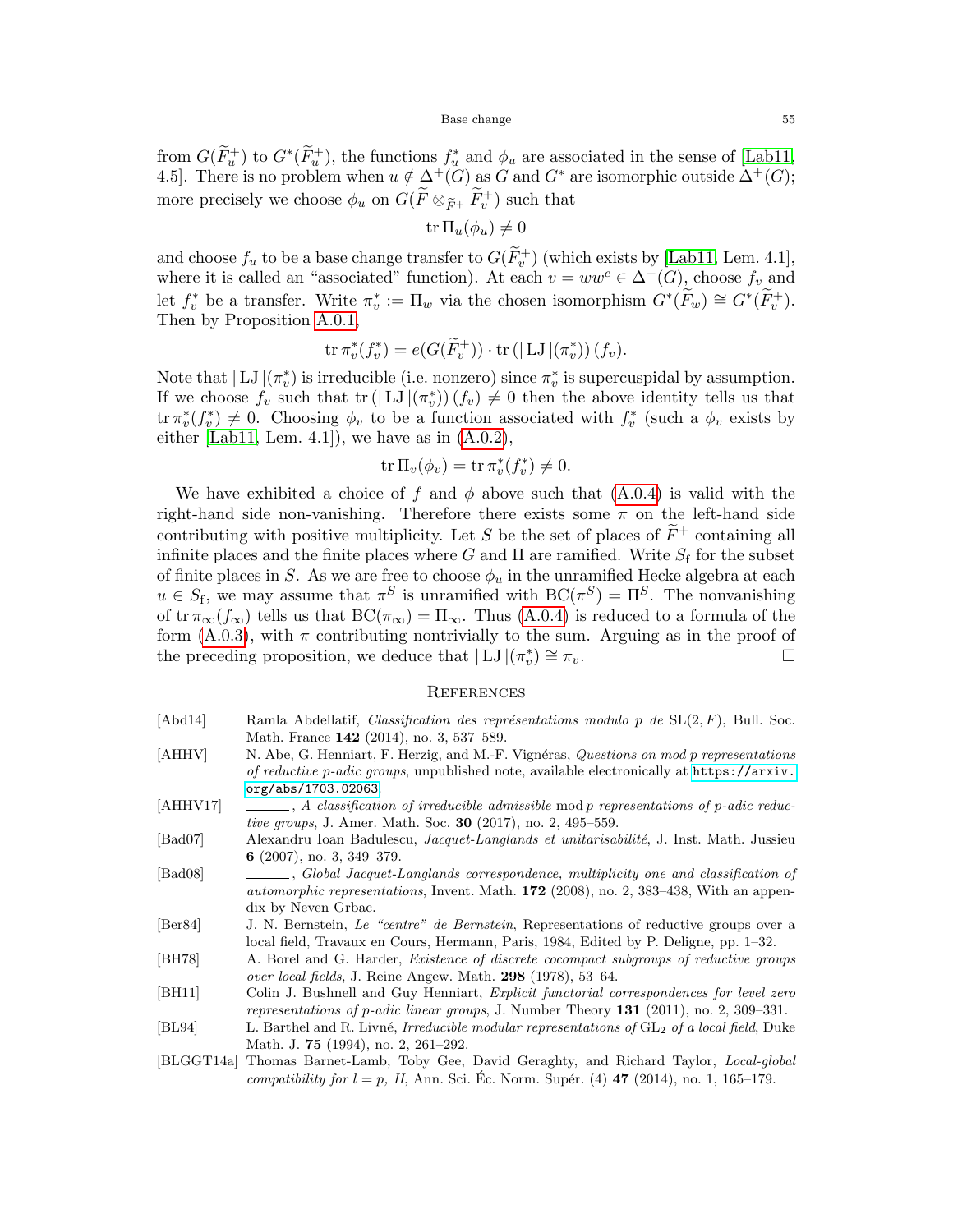# 56 Sug Woo Shin

<span id="page-55-22"></span><span id="page-55-21"></span><span id="page-55-20"></span><span id="page-55-19"></span><span id="page-55-18"></span><span id="page-55-17"></span><span id="page-55-16"></span><span id="page-55-15"></span><span id="page-55-14"></span><span id="page-55-13"></span><span id="page-55-12"></span><span id="page-55-11"></span><span id="page-55-10"></span><span id="page-55-9"></span><span id="page-55-8"></span><span id="page-55-7"></span><span id="page-55-6"></span><span id="page-55-5"></span><span id="page-55-4"></span><span id="page-55-3"></span><span id="page-55-2"></span><span id="page-55-1"></span><span id="page-55-0"></span>

|                             | $[BLGGT14b]$ ______, Potential automorphy and change of weight, Ann. of Math. (2) 179 (2014), no. 2,<br>$501 - 609.$                                                                                                                                                                                                 |
|-----------------------------|----------------------------------------------------------------------------------------------------------------------------------------------------------------------------------------------------------------------------------------------------------------------------------------------------------------------|
| $[{\rm Bor}76]$             | Armand Borel, Admissible representations of a semi-simple group over a local field with<br>vectors fixed under an Iwahori subgroup, Invent. Math. <b>35</b> (1976), 233–259.                                                                                                                                         |
| $\left[\text{Bor}91\right]$ | A. Borel, Linear algebraic groups, second ed., Graduate Texts in Mathematics, vol. 126,<br>Springer-Verlag, New York, 1991.                                                                                                                                                                                          |
| [Bou02]                     | Nicolas Bourbaki, Lie groups and Lie algebras. Chapters $4-6$ , Elements of Mathematics<br>(Berlin), Springer-Verlag, Berlin, 2002, Translated from the 1968 French original by<br>Andrew Pressley.                                                                                                                  |
| [Bou12]                     | N. Bourbaki, Éléments de mathématique. Algèbre. Chapitre 8. Modules et anneaux semi-<br>simples, Springer, Berlin, 2012, Second revised edition of the 1958 edition [MR0098114].                                                                                                                                     |
| [BP12]                      | Christophe Breuil and Vytautas Paškūnas, Towards a modulo p Langlands correspon-<br>dence for $GL_2$ , Mem. Amer. Math. Soc. 216 (2012), no. 1016, vi+114.                                                                                                                                                           |
| [BP16]                      | Raphaël Beuzart-Plessis, A short proof of the existence of supercuspidal representations<br>for all reductive p-adic groups, Pacific J. Math. $282$ (2016), no. 1, 27-34.                                                                                                                                            |
| $ \text{Bre03} $            | Christophe Breuil, Sur quelques représentations modulaires et p-adiques de $GL_2(\mathbf{Q}_p)$ . I,<br>Compositio Math. 138 (2003), no. 2, 165–188.                                                                                                                                                                 |
| [BS07]                      | Christophe Breuil and Peter Schneider, First steps towards p-adic Langlands functorial-<br>ity, J. Reine Angew. Math. $610$ (2007), 149-180.                                                                                                                                                                         |
| $[\mathrm{BT}65]$           | Armand Borel and Jacques Tits, <i>Groupes réductifs</i> , Inst. Hautes Études Sci. Publ. Math.<br>$(1965)$ , no. 27, 55-150.                                                                                                                                                                                         |
| [Cas]                       | Bill Casselman, Introduction to the theory of admissible representations of p-adic reduc-<br>tive groups, unpublished notes distributed by P. Sally, draft dated May 1, 1995, available<br>electronically at https://www.math.ubc.ca/~cass/research/publications.html.                                               |
| [CDT99]                     | Brian Conrad, Fred Diamond, and Richard Taylor, Modularity of certain potentially<br><i>Barsotti-Tate Galois representations, J. Amer. Math. Soc. 12 (1999), no. 2, 521–567.</i>                                                                                                                                     |
| [CE04]<br>[ <b>Che13</b> ]  | Marc Cabanes and Michel Enguehard, Representation theory of finite reductive groups,<br>New Mathematical Monographs, vol. 1, Cambridge University Press, Cambridge, 2004.<br>Chuangxun Cheng, Mod p representations of $SL_2(\mathbb{Q}_p)$ , J. Number Theory 133 (2013),                                           |
|                             | no. 4, 1312–1330.                                                                                                                                                                                                                                                                                                    |
| [CHT08]                     | Laurent Clozel, Michael Harris, and Richard Taylor, Automorphy for some l-adic lifts of<br><i>automorphic mod l Galois representations</i> , Publ. Math. Inst. Hautes Études Sci. (2008),<br>no. 108, 1–181, With Appendix A, summarizing unpublished work of Russ Mann, and<br>Appendix B by Marie-France Vignéras. |
| [Clo90]                     | Laurent Clozel, Motifs et formes automorphes: applications du principe de fonctorialité,<br>Automorphic forms, Shimura varieties, and L-functions, Vol. I (Ann Arbor, MI, 1988),<br>Perspect. Math., vol. 10, Academic Press, Boston, MA, 1990, pp. 77–159.                                                          |
| [Cl <sub>0</sub> 91]        | Représentations galoisiennes associées aux représentations automorphes autod-<br>uales de $GL(n)$ , Inst. Hautes Études Sci. Publ. Math. (1991), no. 73, 97–145.                                                                                                                                                     |
| [DKV84]                     | P. Deligne, D. Kazhdan, and M.-F. Vignéras, Représentations des algèbres centrales<br>simples p-adiques, Representations of reductive groups over a local field, Travaux en<br>Cours, Hermann, Paris, 1984, pp. 33–117.                                                                                              |
| [EGH13]                     | Matthew Emerton, Toby Gee, and Florian Herzig, Weight cycling and Serre-type con-<br>jectures for unitary groups, Duke Math. J. $162$ (2013), no. 9, 1649-1722.                                                                                                                                                      |
| [GHz18]                     | Toby Gee, Florian Herzig, and David Savitt, General Serre weight conjectures, J. Eur.<br>Math. Soc. (JEMS) 20 (2018), no. 12, 2859–2949.                                                                                                                                                                             |
| GS05                        | Wee Teck Gan and Gordan Savin, On minimal representations definitions and properties,<br>Represent. Theory 9 (2005), 46–93.                                                                                                                                                                                          |
| [Hen83]                     | Guy Henniart, La conjecture de Langlands locale pour GL(3), Mém. Soc. Math. France<br>$(N.S.)$ (1983), no. 11-12, 186.                                                                                                                                                                                               |
| [Hen09]                     | $\_\_$ , Sur les représentations modulo p de groupes réductifs p-adiques, Automorphic<br>forms and L-functions II. Local aspects, Contemp. Math., vol. 489, Amer. Math. Soc.,<br>Providence, RI, 2009, pp. 41–55.                                                                                                    |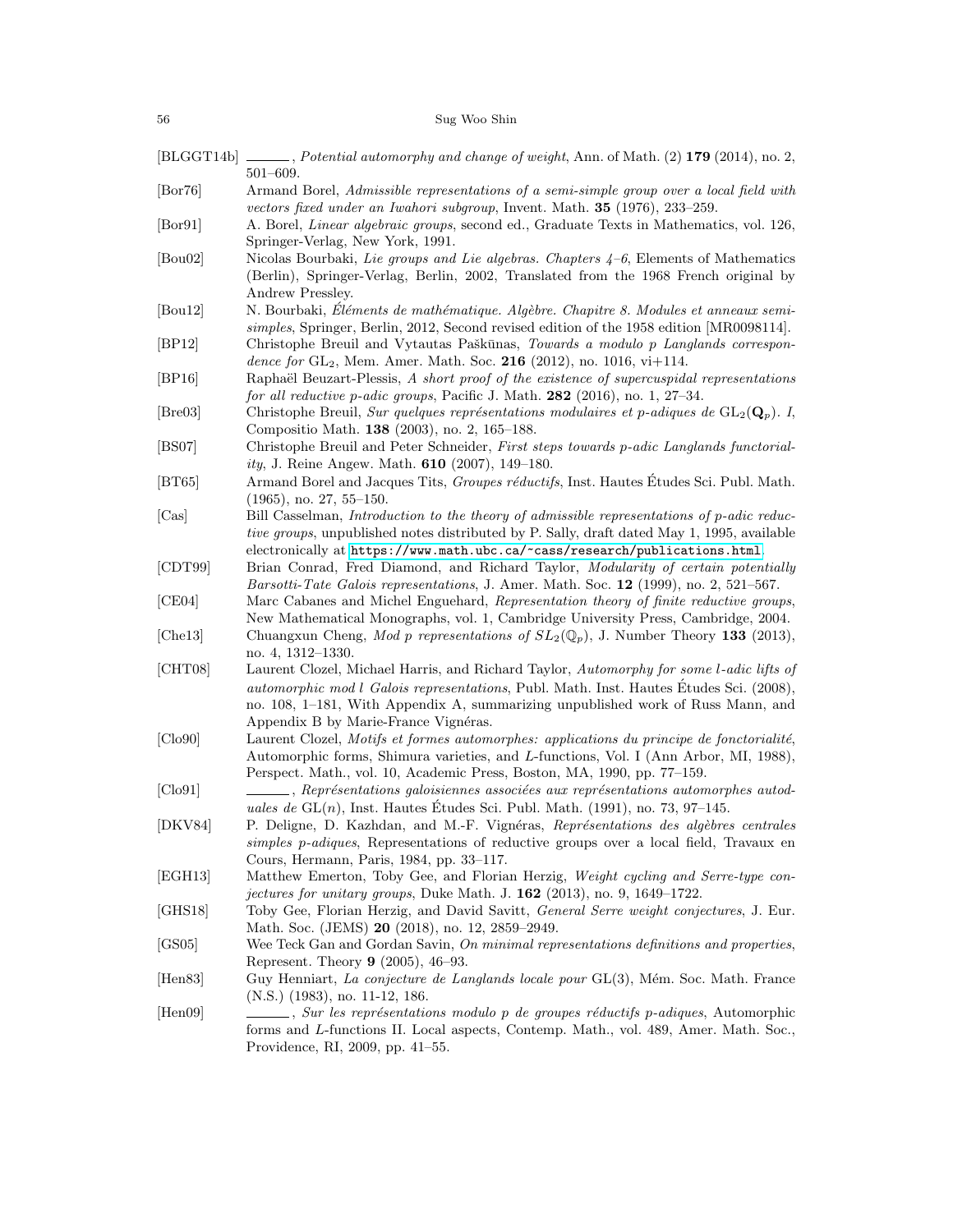# $\bullet \quad$  <br> Base change  $\qquad \qquad$  57

<span id="page-56-23"></span><span id="page-56-22"></span><span id="page-56-21"></span><span id="page-56-20"></span><span id="page-56-19"></span><span id="page-56-18"></span><span id="page-56-17"></span><span id="page-56-16"></span><span id="page-56-15"></span><span id="page-56-14"></span><span id="page-56-13"></span><span id="page-56-12"></span><span id="page-56-11"></span><span id="page-56-10"></span><span id="page-56-9"></span><span id="page-56-8"></span><span id="page-56-7"></span><span id="page-56-6"></span><span id="page-56-5"></span><span id="page-56-4"></span><span id="page-56-3"></span><span id="page-56-2"></span><span id="page-56-1"></span><span id="page-56-0"></span>

| [Hen12]                      | , Induction automorphe globale pour les corps de nombres, Bull. Soc. Math. France<br>140 $(2012)$ , no. 1, 1–17.                                                                                                                                                                 |
|------------------------------|----------------------------------------------------------------------------------------------------------------------------------------------------------------------------------------------------------------------------------------------------------------------------------|
| [Her11]                      | Florian Herzig, The classification of irreducible admissible mod p representations of a<br><i>p-adic</i> GL <sub>n</sub> , Invent. Math. <b>186</b> (2011), no. 2, 373-434.                                                                                                      |
| [HT01]                       | Michael Harris and Richard Taylor, The geometry and cohomology of some simple<br>Shimura varieties, Annals of Mathematics Studies, vol. 151, Princeton University Press,<br>Princeton, NJ, 2001, With an appendix by Vladimir G. Berkovich.                                      |
| [Hu10]                       | Yongquan Hu, Sur quelques représentations supersingulières de $GL_2(\mathbb{Q}_{p^f})$ , J. Algebra<br><b>324</b> (2010), no. 7, 1577–1615.                                                                                                                                      |
| [HV12]                       | Guy Henniart and Marie-France Vigneras, Comparison of compact induction with para-<br>bolic induction, Pacific J. Math. 260 (2012), no. 2, 457-495.                                                                                                                              |
| [HV15]                       | Guy Henniart and Marie-France Vignéras, A Satake isomorphism for representations<br>modulo p of reductive groups over local fields, J. Reine Angew. Math. $701$ (2015), 33–<br>75.                                                                                               |
| [HV19]                       | Guy Henniart and Marie-France Vignéras, Representations of a p-adic group in charac-<br><i>teristic</i> p, Representations of Reductive Groups, Proc. Sympos. Pure Math., vol. 101,<br>Amer. Math. Soc., Providence, RI, 2019, pp. 171-210.                                      |
| [Kaz $86$ ]<br>[Kot83]       | David Kazhdan, Cuspidal geometry of p-adic groups, J. Analyse Math. 47 (1986), 1-36.<br>Robert E. Kottwitz, Sign changes in harmonic analysis on reductive groups, Trans. Amer.                                                                                                  |
|                              | Math. Soc. 278 (1983), no. 1, 289-297.                                                                                                                                                                                                                                           |
| [Kot88]                      | $\,\_$ , <i>Tamagawa numbers</i> , Ann. of Math. (2) <b>127</b> (1988), no. 3, 629–646.                                                                                                                                                                                          |
| [Koz16]                      | A classification of the irreducible mod-p representations<br>Karol Kozioł,<br>οf<br>$U(1,1)(\mathbb{Q}_{p^2}/\mathbb{Q}_p)$ , Ann. Inst. Fourier (Grenoble) 66 (2016), no. 4, 1545–1582.                                                                                         |
| [KX15]                       | Karol Kozioł and Peng Xu, <i>Hecke modules and supersingular representations of</i> $U(2,1)$ ,<br>Represent. Theory 19 (2015), 56–93.                                                                                                                                            |
| [Lab11]                      | J.-P. Labesse, <i>Changement de base CM et séries discrètes</i> , On the stabilization of<br>the trace formula, Stab. Trace Formula Shimura Var. Arith. Appl., vol. 1, Int. Press,<br>Somerville, MA, 2011, pp. 429–470.                                                         |
| [Le]                         | Daniel Le, On some nonadmissible smooth irreducible representations for $GL_2$ , to appear<br>in Math. Res. Lett.                                                                                                                                                                |
| [Lus $83$ ]                  | George Lusztig, Some examples of square integrable representations of semisimple p-adic<br><i>groups</i> , Trans. Amer. Math. Soc. 277 (1983), no. 2, 623–653.                                                                                                                   |
| [Mar91]                      | G. A. Margulis, <i>Discrete subgroups of semisimple Lie groups</i> , Ergebnisse der Mathematik<br>und ihrer Grenzgebiete (3) [Results in Mathematics and Related Areas (3)], vol. 17,<br>Springer-Verlag, Berlin, 1991.                                                          |
| $[{\rm Mor}99]$              | Lawrence Morris, Level zero G-types, Compositio Math. 118 (1999), no. 2, 135-157.                                                                                                                                                                                                |
| [OVI8]                       | Rachel Ollivier and Marie-France Vignéras, <i>Parabolic induction in characteristic p</i> , Se-<br>lecta Math. (N.S.) 24 (2018), no. 5, 3973-4039.                                                                                                                               |
| $[Pa\check{ }804]$           | Vytautas Paškūnas, Coefficient systems and supersingular representations of $GL_2(F)$ ,<br>Mém. Soc. Math. Fr. (N.S.) (2004), no. 99, vi+84.                                                                                                                                     |
| [PR94]                       | Vladimir Platonov and Andrei Rapinchuk, Algebraic groups and number theory, Pure<br>and Applied Mathematics, vol. 139, Academic Press, Inc., Boston, MA, 1994, Translated<br>from the 1991 Russian original by Rachel Rowen.                                                     |
| [Rog90]                      | Jonathan D. Rogawski, Automorphic representations of unitary groups in three variables,<br>Annals of Mathematics Studies, vol. 123, Princeton University Press, Princeton, NJ,<br>1990.                                                                                          |
| $\left[ \text{Ser03}\right]$ | Jean-Pierre Serre, <i>Trees</i> , Springer Monographs in Mathematics, Springer-Verlag, Berlin,<br>2003, Translated from the French original by John Stillwell, Corrected 2nd printing of<br>the 1980 English translation.                                                        |
| [Tit79]                      | J. Tits, Reductive groups over local fields, Automorphic forms, representations and L-<br>functions (Proc. Sympos. Pure Math., Oregon State Univ., Corvallis, Ore., 1977), Part 1,<br>Proc. Sympos. Pure Math., XXXIII, Amer. Math. Soc., Providence, R.I., 1979, pp. 29–<br>69. |
| [Vig96]                      | Marie-France Vignéras, Représentations l-modulaires d'un groupe réductif p-adique avec<br>$l \neq p$ , Progress in Mathematics, vol. 137, Birkhäuser Boston, Inc., Boston, MA, 1996.                                                                                             |